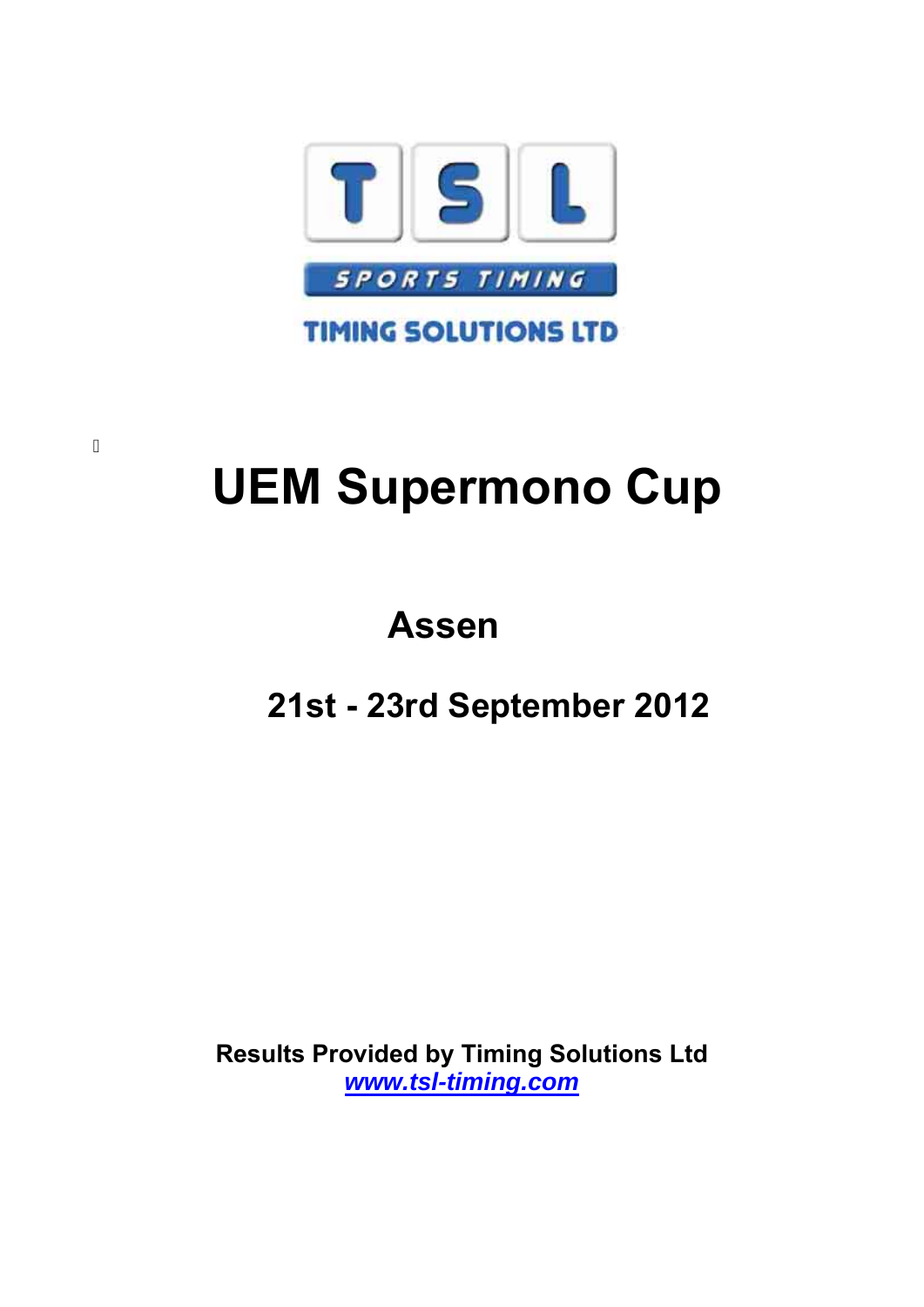## **ASSEN**





| Circuit Length:   | 2.8223 miles / 4542 metres                                               |
|-------------------|--------------------------------------------------------------------------|
| Intermediate 1:   | 1624 metres                                                              |
| Intermediate 2:   | 3354 metres                                                              |
| Pit In:           | 4438 metres                                                              |
| Pit Out:          | 287 metres after Finish Line                                             |
| Pit In - Pit Out: | 358 metres, $\omega$ 60kph = 21.5 seconds, $\omega$ 80kph = 16.1 seconds |

|                 |            | <b>Best Sector Information</b> |                  |          |                              |          |                   |  |  |  |
|-----------------|------------|--------------------------------|------------------|----------|------------------------------|----------|-------------------|--|--|--|
| Lap Records     |            | Sector 1                       | S1 Trap<br>(mph) | Sector 2 | S <sub>2</sub> Trap<br>(mph) | Sector 3 | F/L Trap<br>(mph) |  |  |  |
| Superbikes      | To Be Est. | N/A                            | N/A              | N/A      | N/A                          | N/A      | N/A               |  |  |  |
| Supersport      | To Be Est. | N/A                            | N/A              | N/A      | N/A                          | N/A      | N/A               |  |  |  |
| Superstock 1000 | To Be Est. | N/A                            | N/A              | N/A      | N/A                          | N/A      | N/A               |  |  |  |
| Superstock 600  | To Be Est. | N/A                            | N/A              | N/A      | N/A                          | N/A      | N/A               |  |  |  |
| Motostar        | To Be Est. | N/A                            | N/A              | N/A      | N/A                          | N/A      | N/A               |  |  |  |

All results available at www.tsl-timing.com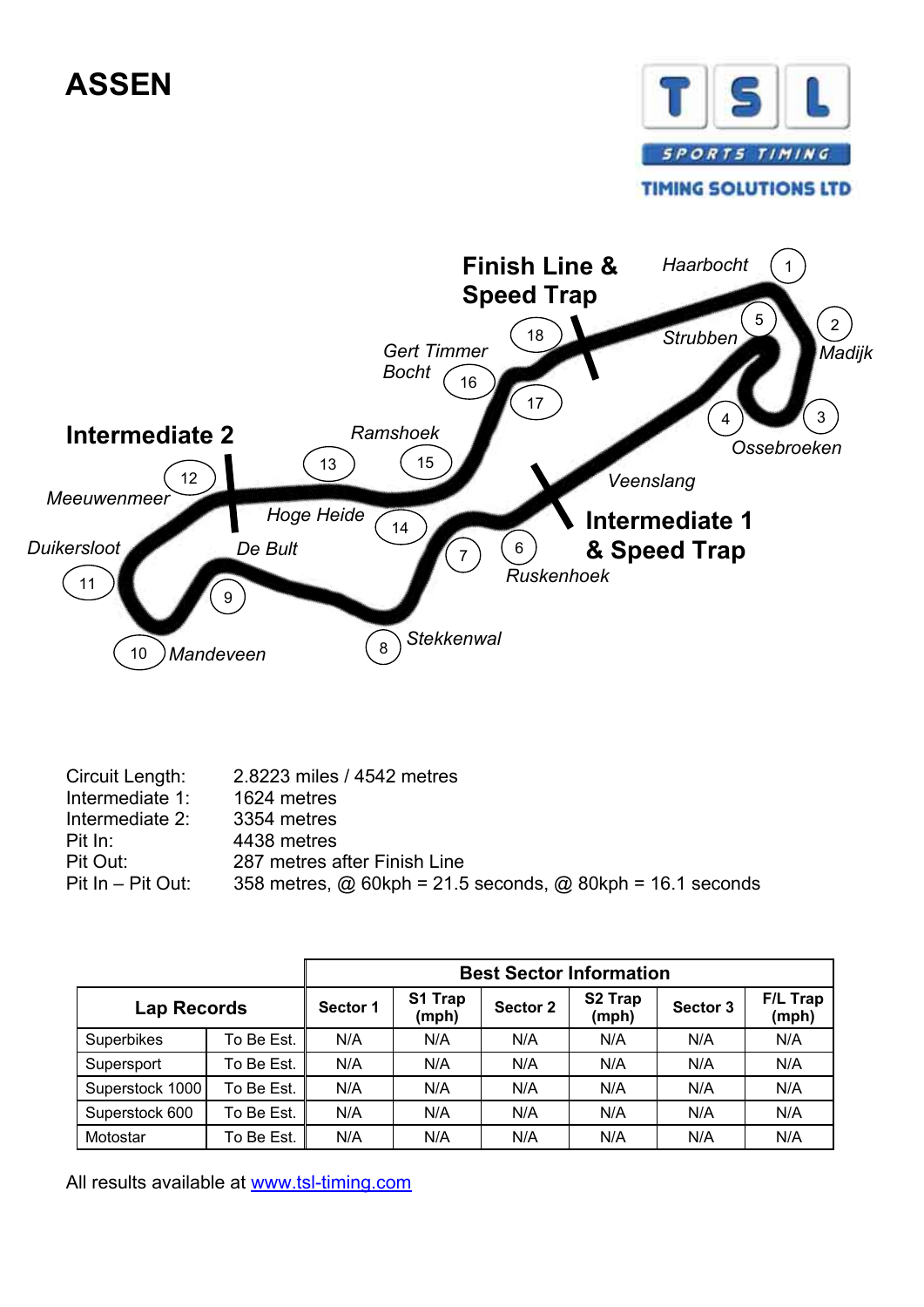## **UEM Supermono Cup QUALIFYING 1 - CLASSIFICATION**

| <b>POS</b> | <b>NO</b>      | CL NAME                   | <b>ENTRY</b>                                       | <b>TIME</b> | ON             | <b>LAPS</b>  | GAP    | <b>DIFF</b> | <b>MPH</b> |
|------------|----------------|---------------------------|----------------------------------------------------|-------------|----------------|--------------|--------|-------------|------------|
|            | 18             | <b>Sjoerd VAN BUITEN</b>  | Ducati 560 -                                       | 1:49.438    | 9              | 9            |        |             | 92.83      |
|            | 245            | <b>Stefan MEINERS</b>     | Rotax 450 -                                        | 1:50.952    | 10             | 12           | 1.514  | 1.514       | 91.57      |
|            | 3 <sub>1</sub> | <b>Alexander VAN DIJK</b> | Over Yamaha 720 -                                  | 1:51.207    | $\overline{4}$ | 11           | 1.769  | 0.255       | 91.36      |
|            | 43             | <b>Josef FRAUENSCHUH</b>  | KTM 750 - Rox-Energy Headstart MSV Domerberg Fa. L | 1:51.277    | 8              | 12           | 1.839  | 0.070       | 91.30      |
|            | 511            | <b>Mike VELTHUIJZEN</b>   | Yamaha 780 -                                       | 1:51.284    | 4              | 8            | 1.846  | 0.007       | 91.29      |
|            | 6 20           | <b>Nico KEHRER</b>        | KTM 750 - NK20.com                                 | 1:51.528    | 9              | 13           | 2.090  | 0.244       | 91.09      |
|            | 72             | <b>Brian SLOOTEN</b>      | Bakker DRZ 450 -                                   | 1:51.753    | 3              | 11           | 2.315  | 0.225       | 90.91      |
|            | 87             | <b>Manfred KEHRMANN</b>   | BMW 720 -                                          | 1:52.312    | 9              | 11           | 2.874  | 0.559       | 90.46      |
|            | 966            | <b>Michael VIRAVONGSA</b> | Rotax 450 - Team Jems Racing                       | 1:54.061    | $\overline{7}$ | 9            | 4.623  | 1.749       | 89.07      |
|            | 1010           | <b>Jan HANHOFF</b>        | KTM 720 - Pirate Racing                            | 1:54.711    | 11             | 12           | 5.273  | 0.650       | 88.57      |
| 116        |                | Allan ØSTLI               | Ducati 560 - JSB Racing Denmark                    | 1:54.901    | 6              | 13           | 5.463  | 0.190       | 88.42      |
|            | 12 99          | <b>Michel CAMPEN</b>      | Bakker 720 -                                       | 1:54.912    | 6              | 11           | 5.474  | 0.011       | 88.41      |
|            | 13 89          | <b>David LEGALLE</b>      | BMW 720 - BMW / AFAM Rings / Boxer Passion         | 1:54.928    | 3              | 3            | 5.490  | 0.016       | 88.40      |
|            | 14 21          | <b>Roy PAS</b>            |                                                    | 1:55.090    | 13             | 13           | 5.652  | 0.162       | 88.28      |
|            | 15 33          | <b>Niels GERRITSEN</b>    | Yamaha 686 - Han Automotive / Camperpoint          | 1:55.564    | 6              | 9            | 6.126  | 0.474       | 87.91      |
|            | 16 85          | <b>John BAKKER</b>        | - Novabike TU Delft                                | 1:55.989    | 6              | 6            | 6.551  | 0.425       | 87.59      |
|            | 17 18          | <b>Libor KAMENICKY</b>    | Jawa 624 - H.L.M. Racing Team                      | 1:56.595    | 12             | 12           | 7.157  | 0.606       | 87.14      |
|            | 18 24          | <b>Alexander MICHEL</b>   | MUZ 720 - Motor Michel Racing Team                 | 1:58.926    | 10             | 10           | 9.488  | 2.331       | 85.43      |
|            | 19 13          | <b>Martin KAMENICKY</b>   | Jawa 624 -                                         | 1:58.966    | 11             | 11           | 9.528  | 0.040       | 85.40      |
|            | 20 36          | <b>Jeffrey VERMEULEN</b>  | Yamaha 720 -                                       | 1:59.033    | 5              | 10           | 9.595  | 0.067       | 85.35      |
|            | 2142           | <b>James HOBSON</b>       | Honda - Two 4 Motorsport                           | 1:59.327    | 9              | 13           | 9.889  | 0.294       | 85.14      |
|            | 22 14          | <b>Johannes KEHRER</b>    | MZ 720 - Kehrer Racing Team                        | 2:00.856    | 12             | 12           | 11.418 | 1.529       | 84.06      |
|            | 23 30          | <b>Bob DE BOER</b>        | Yamaha 686 - ABC Hekwerk                           | 2:01.707    | 5              | 5            | 12.269 | 0.851       | 83.48      |
|            | 24 38          | <b>Jan PAVLICEK</b>       | Honda 450 -                                        | 2:04.070    | 3              | 3            | 14.632 | 2.363       | 81.89      |
|            | 25 65          | <b>Piet LAAN</b>          | Suzuki DR 750 -                                    | 2:04.674    | 10             | 10           | 15.236 | 0.604       | 81.49      |
|            | 26 37          | <b>Lutz PFEIFER</b>       | Bimota 650 -                                       | 2:05.138    | 12             | 12           | 15.700 | 0.464       | 81.19      |
|            | 27 96          | <b>Frank SCHOUREN</b>     | Suzuki DR 750 - RCB                                | 2:05.371    | 7              | 10           | 15.933 | 0.233       | 81.04      |
|            | 28 70          | <b>Alex OOMEN</b>         | Bimota 650 -                                       | 2:09.712    | 6              | 6            | 20.274 | 4.341       | 78.32      |
|            | 29 63          | Kai-Uwe LOHRENGEL         | Yamaha 686 - Dieter Sanchex                        | 2:17.583    | 6              | 11           | 28.145 | 7.871       | 73.84      |
|            | 30 32          | <b>Josef SVOBODA</b>      | Husaberg -                                         |             | 0              | $\mathbf{1}$ |        |             |            |
|            | 31 40          | <b>Mario WILHELM</b>      | MUZ 660 -                                          |             | 0              | $\mathbf{1}$ |        |             |            |
|            |                |                           |                                                    |             |                |              |        |             |            |

| Weather / Track: Cloudy / Dry<br>These results are provisional until the conclusion of any judicial and technical matters. | Assen<br>Start: 11:05 End: 11:32 | Circuit Length $= 2.8223$ miles |  |  |
|----------------------------------------------------------------------------------------------------------------------------|----------------------------------|---------------------------------|--|--|
| Race Director :                                                                                                            | Stewards:                        | Timekeeper:                     |  |  |



**www.tsl-timing.com** *Printed - 11.33 Friday, 21 September 2012*

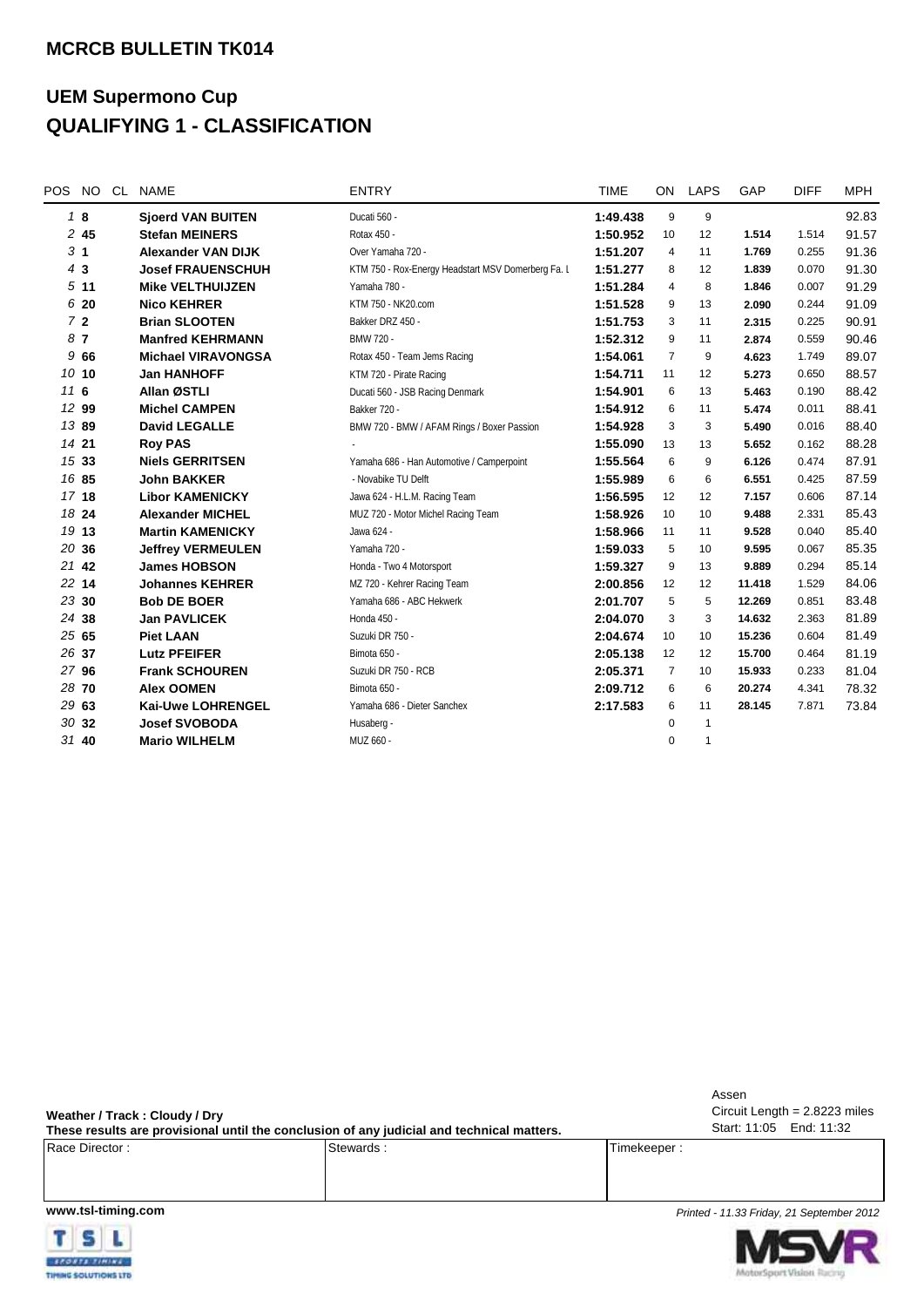#### **1 Alexander VAN DIJK 1** 0ut 109.8 48.418 28.080 115.3 2:05.166<br>**2** 45.274 1271 44.903 26.610 120.5 1:56.787 **2 -** 45.274 127.1 44.903 26.610 120.5 1:56.787<br> **3 -** 43.538 130.1 43.331 25.834 122.8 1:52.703 **3** - 43.538 130.1 43.331 25.834 122.8 1:52.703<br>**4** - 42.654 132.1 42.789 25.764 123.2 1**:51.207 4 -** 42.654 132.1 42.789 25.764 123.2 *1:51.207* **5 -** *42.334 132.6* 43.203 25.910 122.2 1:51.447 **6** - 47.955 114.5 46.941 In **7** - Out 122.5 43.857 25.728 124.5 4:14.411<br>**8** 43.313 131.8 42.668 25.728 124.9 1:51.263 **8 -** 43.313 131.8 *42.668 25.282 124.9* 1:51.263 **9** - 42.746 131.6 42.709 26.166 123.5 1:51.621<br>**10** - 43.033 126.1 43.281 25.968 124.5 1:52.282 **10 -** 43.033 126.1 43.281 25.968 124.5<br>**11 -** 46.450 131.1 46.208 ln **1n 1** 2:11.929 **P 2 Brian SLOOTEN 1** 43.737 125.2 43.054 25.902 121.5 1:52.693 **2** - 43.849 123.4 | 42.736 | 25.890 121.8 | 1:52.475 **3 -** *43.257* 124.7 *42.564* 25.932 *123.9 1:51.753* **4** - 43.306 **125.4 42.621 25.986 122.8 1:51.913**<br>**5** - 44.646 120.5 **43.606 10 10 2:04.481 5 -** 44.646 120.5 43.606 In 2:04.481 **P 6 -** Out 121.8 43.907 26.818 119.9 **7 -** 44.927 106.4 45.359 26.541 117.4 1:56.827 **8 -** 44.426 122.7 | 43.708 | 25.914 122.5 | 1:54.048 **9 -** 43.655 123.6 43.677 | 26.557 119.3 | 1:53.889 **10 -** 43.466 123.4 | 43.028 | 25.945 121.8 | 1:52.439 **11 -** 43.301 124.5 42.748 *25.837* 123.5 1:51.886 **3** Josef FRAUENSCHUH Rox-Energy Headstart MSV Domerberg Fa. Lindhbauer **1 -** Out 111.1 49.341 27.702 124.2 2:05.769 **2** - 45.459 130.1 44.961 26.669 **127.4** 1:57.089<br>**3** - 44.289 131.1 44.550 26.096 126.3 1:54.935 44.289 131.1 44.550 26.096 126.3 1:54.935<br>43.258 **131.8** 44.111 26.424 123.9 1:53.793 **4** - 43.258 **131.8** 44.111 26.424 123.9 1:53.793<br>**5** - 43.436 123.6 44.264 26.435 124.5 1:54.135 44.264 **26.435 124.5** 1:54.135<br>44.047 **10** 2:08.131 **P 6** - 44.520 130.3 44.047 ln **7** - Out 130.1 42.739 26.574 126.7 4:05.779<br>**8** - 43.155 130.3 42.711 2*75.471* 127.0 1:51.277 **8** - 43.155 130.3 42.711 **25.411** 127.0 **1:51.277**<br>**9 - 42.608 131.3 42.916 26.807 126.7 1:52.331 9 - 42.608** 131.3 42.916 26.807 126.7 126.7 1:52.331<br>**10 -** 43.193 129.8 **42.538** 25.793 125.9 1:51.524 **10 -** 43.193 129.8 **42.538** 25.793 125.9 1:51.524<br>**11 -** 43.603 131.3 44.213 ln 2:07.110 **P 11 -** 43.603 131.3 44.213 In 12 -**12 -** In In 2:10.575 **P 6** Allan ØSTLI JSB Racing Denmark **1 -** Out 110.6 49.906 30.484 117.4 2:08.513 **2** - 47.759 128.6 46.594 28.156 120.5 2:02.509<br>**3** - 44.622 130.3 44.993 26.819 121.2 1:56.434 **3** - 44.622 130.3 44.993 26.819 121.2 1:56.434<br>**4** - 44.501 130.8 45.180 27.522 122.5 1:57.203 **4 -** 44.501 130.8 | 45.180 | 27.522 122.5 | 1:57.203 **5 - 43.733** 130.1 | 44.242 | 27.000 115.3 | 1:54.975 **5 -** *43.733* 130.1 44.242 27.000 115.3 1:54.975 **6 -** 43.853 130.6 44.339 26.709 120.2 *1:54.901* 43.855 130.3 **8** - 43.971 **131.3** 45.364 27.819 122.8 1:57.154 **9 -** 44.340 130.6 44.740 26.864 120.2 1:55.944 **10 -** 44.190 129.3 44.354 26.722 120.5 1:55.266<br>**11 -** 43.930 130.3 44.550 26.574 119.6 1:54.994 **11 -** 43.930 130.3 44.550 **26.574** 119.6 1:54.994<br>**12 -** 43.738 131.3 44.669 26.570 123.5 1:54.977 **12 -** 43.738 *131.3* 44.669 26.570 *123.5* 1:54.977 **13 -** 44.268 130.1 **43.826** 1 26.995 113.8 1:55.089 **7 Manfred KEHRMANN 1** 0ut 104.7 53.637 32.290 113.3 2:18.329<br>**2** 48.583 120.9 48.838 28.648 117.1 2:06.069 **2 -** 48.583 120.9 48.838 28.648 117.1 2:06.069<br>**3 -** 45.971 128.1 45.202 27.070 120.5 1:58.243 45.971 128.1 45.202<br>44.257 128.8 44.167 **4** - 44.257 128.8 44.167 26.608 124.5 1:55.032<br>**5** - 43.610 129.6 43.389 26.528 121.8 1:53.527 **5 -** 43.610 129.6 43.389 26.528 121.8 1:53.527 **6 -** 43.671 130.3 43.593 26.798 *125.9* 1:54.062 **7** - 43.443 **131.8** 43.286 26.212 124.2 1:52.941<br>**8** - 43.583 130.6 **42.806** 26.457 125.6 1:52.846 **8** - 43.583 130.6 *42.806* 26.457 125.6 1:52.846<br>**9** - 43.518 129.6 42.833 25.567 123.5 1:52.312 **9 -** 43.518 129.6 42.833 *25.961* 123.5 *1:52.312* **10 - 43.288** 129.3 **129.3** 45.290 **127.393 119.3** 119.3 1:55.971 11.55.971 **11 -** 45.577 120.9 **8 Sjoerd VAN BUITEN 1 -** Out 116.1 | 46.281 | 26.491 121.8 | 1:58.458 **2 -** 43.699 130.1 43.627 25.926 122.5 1:53.252<br>**3 -** 42.735 **131.6** 44.316 27.498 119.9 1:54.549 **3** - 42.735 **131.6 4** - 42.915 130.6 43.858 In 1:59.644 **P**<br> **5** - Out 117.9 47.917 29.725 122.2 7:35.749 Out 117.9 **6 -** 42.945 128.8 | 42.445 | 25.334 123.2 | 1:50.724 **7 -** *42.292* 130.8 **42.123 12.6.371 115.3 1:50.786 13.60.786 13.60.786 8 -** 46.737 119.6 46.546 28.889 124.2 **9 -** 42.471 130.1 *41.803 25.164 124.9 1:49.438* **10** Jan HANHOFF Pirate Racing **1** - Out 96.6 56.262 31.937 111.0 2:25.966<br>**2** 49.900 116.1 49.009 29.692 113.0 2:08.601 **2 -** 49.900 116.1 49.009 29.692 113.0 2:08.601<br>**3 -** 48.484 120.5 45.933 28.368 117.7 2:02.785 **3** - 48.484 120.5 45.933 28.368 117.7<br>**4** - 46.129 125.0 45.484 27.689 117.1 **4** - 46.129 125.0 | 45.484 | 27.689 117.1 | 1:59.302<br> **5** - 45.198 124.3 | 44.382 | 26.969 118.0 | 1:56.549 45.198 124.3 **6** - 44.949 125.2 | 43.721 | 26.785 117.7 | 1:55.455 **7 -** 47.153 117.5 46.937 In 2:12.674 **P 8 -** Out 122.7 45.792 27.016 118.0 3:34.304<br>**9 -** 44.429 123.6 44.884 26.654 116.5 1:55.967 **9 -** 44.429 123.6 44.884 26.654 116.5 1:55.967<br>**10 - 44.737** 125.4 43.925 26.831 119.3 1:54.893 **10 - 44.737** 125.4 **43.925 26.831 119.3 1:54.893<br><b>11 -** 44.214 125.7 43.854 26.643 119.9 **1:54.711 11 -** 44.214 125.7 43.854 *26.643* 119.9 *1:54.711* **12 -** 44.246 *126.6 43.282* 27.222 *121.8* 1:54.750 **11 Mike VELTHUIJZEN**

|       | <b>INING VELITUIJZEN</b> |        |                 |          |     |                 |        |                 |              |
|-------|--------------------------|--------|-----------------|----------|-----|-----------------|--------|-----------------|--------------|
|       | 109.5<br>Out             | 49.190 | 123.2<br>27.809 | 2:04.546 | 5 - | 47.215<br>113.9 | 50.621 | In              | $2:20.273$ P |
| $2 -$ | 122.7<br>46.041          | 45.322 | 127.0<br>26.608 | 1:57.971 | ъ.  | 122.0<br>Out    | 48.596 | 125.9<br>28.386 | 6:11.088     |
| 3 -   | 137.2<br>42.933          | 43.273 | 128.5<br>25.897 | 1:52.103 |     | 101.7<br>46.733 | 50.380 | In              | $2:16.982$ P |
| 4 -   | 42.638<br>136.1          | 42.866 | 25.780<br>126.7 | 1:51.284 | -8  |                 | In     | In              | $6:11.119$ P |
|       |                          |        |                 |          |     |                 |        |                 |              |

**Weather / Track : Cloudy / Dry**

Assen

Circuit Length = 2.8223 miles Start: 11:05 End: 11:32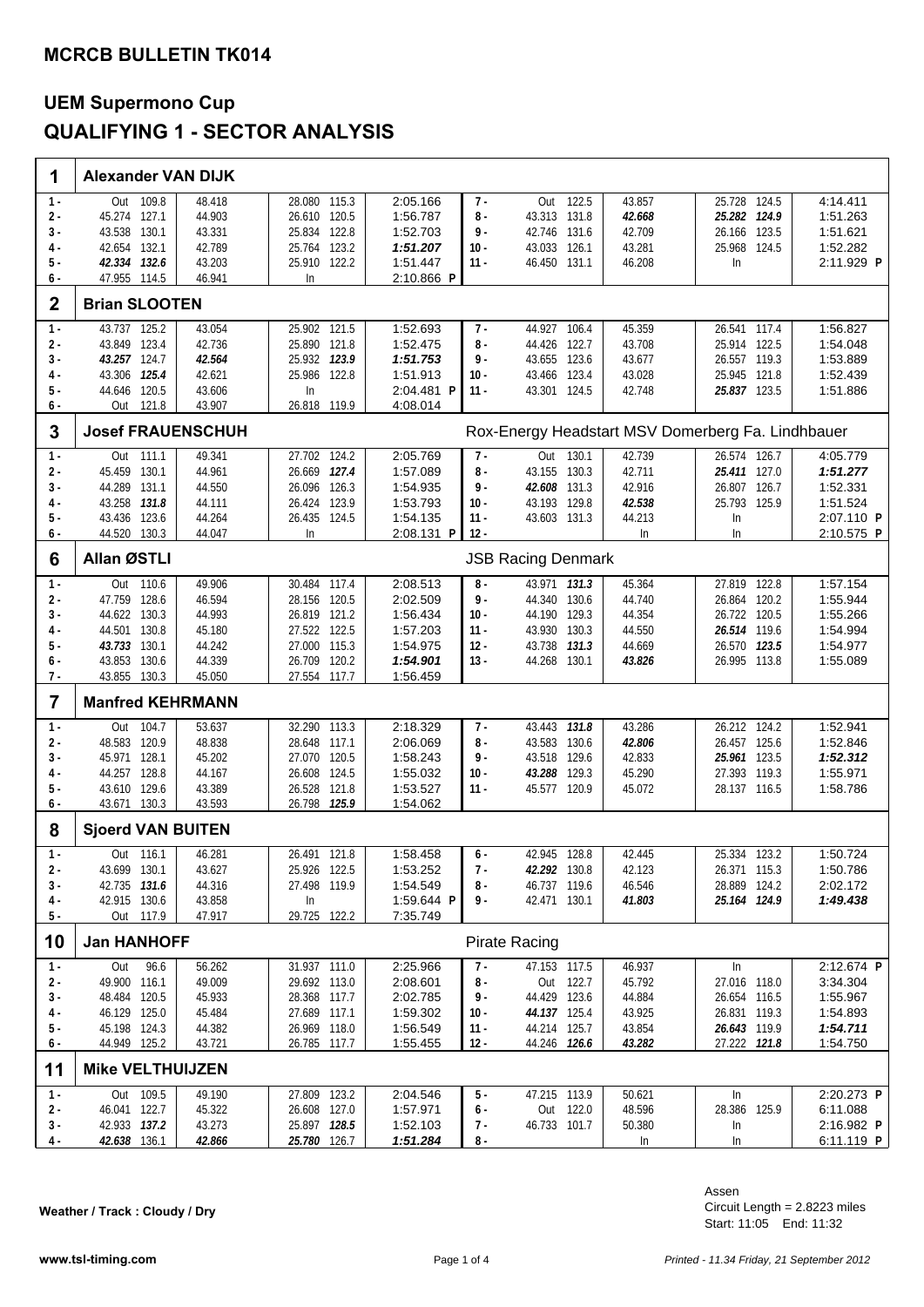## **13 Martin KAMENICKY**

| $1 -$<br>95.3<br>47.275 115.3<br>108.3<br>Out<br>73.9<br>56.411<br>32.803<br>2:27.875<br>$7 -$<br>46.116<br>28.421<br>2:01.812<br>54.797<br>97.0<br>$2 -$<br>51.218<br>31.150<br>96.5<br>2:17.165<br>$8 -$<br>47.822 117.3<br>46.011<br>30.901<br>102.0<br>2:04.734<br>3 -<br>51.193<br>104.9<br>50.587<br>30.308<br>106.0<br>2:12.088<br>9 -<br>50.841<br>89.4<br>49.187<br>30.287<br>109.7<br>2:10.315<br>49.128<br>50.005 103.9<br>51.883<br>87.4<br>49.227<br>27.960 114.4<br>2:09.070<br>4 -<br>In<br>2:21.355 P<br>10 -<br>5 -<br>117.5<br>46.950<br>28.900<br>109.7<br>3:36.788<br>45.806 116.9<br>45.523<br>27.637 112.1<br>1:58.966<br>Out<br>$11 -$<br>46.902<br>27.959<br>107.3<br>2:01.655<br>46.794<br>118.6<br>6 -<br>14<br><b>Johannes KEHRER</b><br>Kehrer Racing Team<br>95.3<br>92.5<br>$7 -$<br>47.736 115.7<br>28.742 114.1<br>$1 -$<br>Out<br>56.720<br>35.136<br>2:27.295<br>47.762<br>2:04.240<br>$2 -$<br>53.366 105.4<br>52.497<br>30.985<br>113.3<br>2:16.848<br>8 -<br>47.513 118.1<br>48.694<br>29.337 114.1<br>2:05.544<br>3 -<br>49.970 110.6<br>49.894<br>30.439 114.4<br>9 -<br>46.700 122.2<br>47.076<br>28.646 115.9<br>2:02.422<br>2:10.303<br>49.074 111.8<br>49.035<br>29.344 112.1<br>2:07.453<br>$10 -$<br>46.321<br>120.9<br>46.977<br>28.228 112.7<br>2:01.526<br>4 -<br>5 -<br>47.927 117.1<br>48.491<br>29.532 113.5<br>2:05.950<br>$11 -$<br>46.354<br>121.1<br>47.352<br>28.341 116.5<br>2:02.047<br>48.589 120.3<br>47.407<br>2:04.660<br>$12 -$<br>46.129 118.4<br>46.671<br>28.056 116.8<br>2:00.856<br>28.664 115.6<br>6 -<br>18<br><b>Libor KAMENICKY</b><br>H.L.M. Racing Team<br>$1 -$<br>105.7<br>57.153<br>33.718<br>85.8<br>2:31.387<br>Out<br>121.8<br>45.952<br>27.708 115.0<br>Out<br>$7 -$<br>3:09.912<br>49.983<br>28.502 115.0<br>$8 -$<br>45.630 124.0<br>47.071<br>55.321 104.4<br>2:13.806<br>27.148 115.3<br>1:59.849<br>2 -<br>$3 -$<br>46.788<br>27.558 115.6<br>9 -<br>1:58.036<br>45.336 125.0<br>1:59.682<br>45.158 121.8<br>45.768<br>27.110 117.1<br>4 -<br>45.172 123.4<br>46.120<br>27.480<br>115.6<br>1:58.772<br>$10 -$<br>122.5<br>45.346<br>27.148 115.0<br>1:57.125<br>44.631<br>5 -<br>44.878 123.8<br>45.507<br>27.581 112.4<br>1:57.966<br>$11 -$<br>44.789<br>122.7<br>45.469<br>27.727 116.5<br>1:57.985<br>46.875 102.3<br>49.201<br>$12 -$<br>44.598 122.2<br>44.904<br>1:56.595<br>2:18.001 P<br>27.093 117.1<br>6 -<br>In<br>20<br><b>Nico KEHRER</b><br>NK20.com<br>$1 -$<br>49.899<br>122.5<br>44.364 127.8<br>26.766 122.8<br>Out<br>109.7<br>28.541<br>2:09.698<br>$8 -$<br>43.430<br>1:54.560<br>$2 -$<br>129.8<br>45.433<br>26.770 123.2<br>9 -<br>43.254 127.3<br>1:51.528<br>45.811<br>1:58.014<br>42.521<br>25.753 123.2<br>52.573<br>122.5<br>3 -<br>53.089<br>61.3<br>32.710<br>2:18.372<br>$10 -$<br>43.298<br>127.1<br>42.909<br>26.156 122.2<br>1:52.363<br>44.149 127.6<br>43.939<br>26.435 123.9<br>43.545 128.3<br>1:54.523<br>$11 -$<br>42.940<br>25.908 123.5<br>1:52.393<br>4.<br>5 -<br>43.906 125.2<br>43.850<br>124.2<br>$12 -$<br>2:12.215<br>26.322<br>1:54.078<br>43.613 127.8<br>50.836<br>37.766<br>119.6<br>44.108<br>122.5<br>6 -<br>44.792<br>128.3<br>27.985<br>1:56.885<br>$13 -$<br>43.831 125.9<br>42.832<br>25.903<br>1:52.566<br>124.2<br>44.233 124.5<br>43.104<br>26.148 120.5<br>1:53.485<br>7 -<br>21<br><b>Roy PAS</b><br>31.183 116.8<br>44.742 122.9<br>124.0<br>51.635<br>2:10.580<br>44.333<br>27.269<br>120.5<br>1:56.344<br>$1 -$<br>$8 -$<br>Out<br>49.538 114.3<br>48.519<br>44.449 122.9<br>44.205<br>27.132 118.9<br>29.128 118.3<br>2:07.185<br>9 -<br>1:55.786<br>2 -<br>3 -<br>47.012<br>125.0<br>46.640<br>1:57.051<br>28.190 118.6<br>2:01.842<br>10 -<br>44.484 122.5<br>45.443<br>27.124 119.9<br>$11 -$<br>4.<br>45.460<br>125.0<br>45.753<br>27.851<br>118.9<br>1:59.064<br>44.388 123.6<br>44.026<br>26.888<br>118.0<br>1:55.302<br>45.184<br>27.297 119.9<br>5 -<br>45.202 124.7<br>1:57.683<br>$12 -$<br>46.572<br>122.7<br>43.902<br>26.871 120.2<br>1:57.345<br>45.096 124.3<br>45.215<br>27.300 119.9<br>$13 -$<br>1:55.090<br>6 -<br>1:57.611<br>44.621 121.1<br>43.768<br>26.701 119.9<br>45.396 120.7<br>45.303<br>27.300 119.3<br>1:57.999<br>7 -<br>24<br><b>Alexander MICHEL</b><br>Motor Michel Racing Team<br>$1 -$<br>55.034<br>93.7<br>31.272 103.1<br>2:19.309<br>46.833 116.1<br>$2:17.331$ P<br>53.003<br>$6 -$<br>47.200<br>In.<br>$2 -$<br>50.837 111.8<br>48.572<br>30.069 106.5<br>2:09.478<br>$7 -$<br>Out 107.4<br>48.203<br>29.094 108.3<br>4:07.945<br>48.280 113.6<br>48.048<br>29.394 111.3<br>47.181 117.9<br>2:02.265<br>$3 -$<br>2:05.722<br>8 -<br>46.566<br>28.518 117.4<br>48.140 112.6<br>48.057<br>28.951 112.1<br>2:05.148<br>46.008 121.4<br>47.938<br>28.015 118.6<br>2:01.961<br>4 -<br>9 -<br>47.120 116.5<br>47.362<br>28.483 112.7<br>2:02.965<br>45.414 124.3<br>27.902 116.5<br>1:58.926<br>5 -<br>10 -<br>45.610<br><b>Bob DE BOER</b><br>30<br><b>ABC Hekwerk</b><br>31.337 108.9<br>49.025 118.1<br>28.412 113.3<br>Out 101.4<br>55.419<br>2:17.577<br>48.323<br>2:05.760<br>$1 -$<br>4 -<br>50.814 113.4<br>50.720<br>30.557 105.5<br>28.191 113.0<br>2:01.707<br>2:12.091<br>5 -<br>47.230 120.5<br>46.286<br>2 -<br>48.393 117.7<br>48.603<br>28.846 113.8<br>2:05.842<br>3 -<br>32<br><b>Josef SVOBODA</b><br>Out<br>86.O<br>1:00.702<br>33.331 102.9<br>2:30.225<br>$1 -$<br>33<br><b>Niels GERRITSEN</b><br>Han Automotive / Camperpoint<br>47.052 116.5<br>28.265 113.8<br>44.436 120.1<br>1:55.564<br>$1 -$<br>46.130<br>2:01.447<br>$6 -$<br>44.256<br>26.872 113.8<br>27.295 111.3<br>2:11.770 P<br>$2 -$<br>46.315 118.1<br>44.903<br>1:58.513<br>$7 -$<br>45.126 119.4<br>44.836<br>In<br>27.717<br>44.752 120.7<br>45.335<br>27.521 113.5<br>1:57.608<br>Out 117.1<br>47.088<br>113.8<br>3:27.036<br>3 -<br>8 - | טו | <b>MAILIII NAMENIVAI</b> |  |  |  |  |
|------------------------------------------------------------------------------------------------------------------------------------------------------------------------------------------------------------------------------------------------------------------------------------------------------------------------------------------------------------------------------------------------------------------------------------------------------------------------------------------------------------------------------------------------------------------------------------------------------------------------------------------------------------------------------------------------------------------------------------------------------------------------------------------------------------------------------------------------------------------------------------------------------------------------------------------------------------------------------------------------------------------------------------------------------------------------------------------------------------------------------------------------------------------------------------------------------------------------------------------------------------------------------------------------------------------------------------------------------------------------------------------------------------------------------------------------------------------------------------------------------------------------------------------------------------------------------------------------------------------------------------------------------------------------------------------------------------------------------------------------------------------------------------------------------------------------------------------------------------------------------------------------------------------------------------------------------------------------------------------------------------------------------------------------------------------------------------------------------------------------------------------------------------------------------------------------------------------------------------------------------------------------------------------------------------------------------------------------------------------------------------------------------------------------------------------------------------------------------------------------------------------------------------------------------------------------------------------------------------------------------------------------------------------------------------------------------------------------------------------------------------------------------------------------------------------------------------------------------------------------------------------------------------------------------------------------------------------------------------------------------------------------------------------------------------------------------------------------------------------------------------------------------------------------------------------------------------------------------------------------------------------------------------------------------------------------------------------------------------------------------------------------------------------------------------------------------------------------------------------------------------------------------------------------------------------------------------------------------------------------------------------------------------------------------------------------------------------------------------------------------------------------------------------------------------------------------------------------------------------------------------------------------------------------------------------------------------------------------------------------------------------------------------------------------------------------------------------------------------------------------------------------------------------------------------------------------------------------------------------------------------------------------------------------------------------------------------------------------------------------------------------------------------------------------------------------------------------------------------------------------------------------------------------------------------------------------------------------------------------------------------------------------------------------------------------------------------------------------------------------------------------------------------------------------------------------------------------------------------------------------------------------------------------------------------------------------------------------------------------------------------------------------------------------------------------------------------------------------------------------------------------------------------------------------------------------------------------------------------------------------------------------------------------------------------------------------------------------------------------------------------------------------------------------------------------------------------------------------------------------------------------------------------------------------------------------------------------------------------------------------------------------------------------------------------------------------------------------------------------------------------------------------------------------------------------------------------|----|--------------------------|--|--|--|--|
|                                                                                                                                                                                                                                                                                                                                                                                                                                                                                                                                                                                                                                                                                                                                                                                                                                                                                                                                                                                                                                                                                                                                                                                                                                                                                                                                                                                                                                                                                                                                                                                                                                                                                                                                                                                                                                                                                                                                                                                                                                                                                                                                                                                                                                                                                                                                                                                                                                                                                                                                                                                                                                                                                                                                                                                                                                                                                                                                                                                                                                                                                                                                                                                                                                                                                                                                                                                                                                                                                                                                                                                                                                                                                                                                                                                                                                                                                                                                                                                                                                                                                                                                                                                                                                                                                                                                                                                                                                                                                                                                                                                                                                                                                                                                                                                                                                                                                                                                                                                                                                                                                                                                                                                                                                                                                                                                                                                                                                                                                                                                                                                                                                                                                                                                                                                                                                    |    |                          |  |  |  |  |
|                                                                                                                                                                                                                                                                                                                                                                                                                                                                                                                                                                                                                                                                                                                                                                                                                                                                                                                                                                                                                                                                                                                                                                                                                                                                                                                                                                                                                                                                                                                                                                                                                                                                                                                                                                                                                                                                                                                                                                                                                                                                                                                                                                                                                                                                                                                                                                                                                                                                                                                                                                                                                                                                                                                                                                                                                                                                                                                                                                                                                                                                                                                                                                                                                                                                                                                                                                                                                                                                                                                                                                                                                                                                                                                                                                                                                                                                                                                                                                                                                                                                                                                                                                                                                                                                                                                                                                                                                                                                                                                                                                                                                                                                                                                                                                                                                                                                                                                                                                                                                                                                                                                                                                                                                                                                                                                                                                                                                                                                                                                                                                                                                                                                                                                                                                                                                                    |    |                          |  |  |  |  |
|                                                                                                                                                                                                                                                                                                                                                                                                                                                                                                                                                                                                                                                                                                                                                                                                                                                                                                                                                                                                                                                                                                                                                                                                                                                                                                                                                                                                                                                                                                                                                                                                                                                                                                                                                                                                                                                                                                                                                                                                                                                                                                                                                                                                                                                                                                                                                                                                                                                                                                                                                                                                                                                                                                                                                                                                                                                                                                                                                                                                                                                                                                                                                                                                                                                                                                                                                                                                                                                                                                                                                                                                                                                                                                                                                                                                                                                                                                                                                                                                                                                                                                                                                                                                                                                                                                                                                                                                                                                                                                                                                                                                                                                                                                                                                                                                                                                                                                                                                                                                                                                                                                                                                                                                                                                                                                                                                                                                                                                                                                                                                                                                                                                                                                                                                                                                                                    |    |                          |  |  |  |  |
|                                                                                                                                                                                                                                                                                                                                                                                                                                                                                                                                                                                                                                                                                                                                                                                                                                                                                                                                                                                                                                                                                                                                                                                                                                                                                                                                                                                                                                                                                                                                                                                                                                                                                                                                                                                                                                                                                                                                                                                                                                                                                                                                                                                                                                                                                                                                                                                                                                                                                                                                                                                                                                                                                                                                                                                                                                                                                                                                                                                                                                                                                                                                                                                                                                                                                                                                                                                                                                                                                                                                                                                                                                                                                                                                                                                                                                                                                                                                                                                                                                                                                                                                                                                                                                                                                                                                                                                                                                                                                                                                                                                                                                                                                                                                                                                                                                                                                                                                                                                                                                                                                                                                                                                                                                                                                                                                                                                                                                                                                                                                                                                                                                                                                                                                                                                                                                    |    |                          |  |  |  |  |
|                                                                                                                                                                                                                                                                                                                                                                                                                                                                                                                                                                                                                                                                                                                                                                                                                                                                                                                                                                                                                                                                                                                                                                                                                                                                                                                                                                                                                                                                                                                                                                                                                                                                                                                                                                                                                                                                                                                                                                                                                                                                                                                                                                                                                                                                                                                                                                                                                                                                                                                                                                                                                                                                                                                                                                                                                                                                                                                                                                                                                                                                                                                                                                                                                                                                                                                                                                                                                                                                                                                                                                                                                                                                                                                                                                                                                                                                                                                                                                                                                                                                                                                                                                                                                                                                                                                                                                                                                                                                                                                                                                                                                                                                                                                                                                                                                                                                                                                                                                                                                                                                                                                                                                                                                                                                                                                                                                                                                                                                                                                                                                                                                                                                                                                                                                                                                                    |    |                          |  |  |  |  |
|                                                                                                                                                                                                                                                                                                                                                                                                                                                                                                                                                                                                                                                                                                                                                                                                                                                                                                                                                                                                                                                                                                                                                                                                                                                                                                                                                                                                                                                                                                                                                                                                                                                                                                                                                                                                                                                                                                                                                                                                                                                                                                                                                                                                                                                                                                                                                                                                                                                                                                                                                                                                                                                                                                                                                                                                                                                                                                                                                                                                                                                                                                                                                                                                                                                                                                                                                                                                                                                                                                                                                                                                                                                                                                                                                                                                                                                                                                                                                                                                                                                                                                                                                                                                                                                                                                                                                                                                                                                                                                                                                                                                                                                                                                                                                                                                                                                                                                                                                                                                                                                                                                                                                                                                                                                                                                                                                                                                                                                                                                                                                                                                                                                                                                                                                                                                                                    |    |                          |  |  |  |  |
|                                                                                                                                                                                                                                                                                                                                                                                                                                                                                                                                                                                                                                                                                                                                                                                                                                                                                                                                                                                                                                                                                                                                                                                                                                                                                                                                                                                                                                                                                                                                                                                                                                                                                                                                                                                                                                                                                                                                                                                                                                                                                                                                                                                                                                                                                                                                                                                                                                                                                                                                                                                                                                                                                                                                                                                                                                                                                                                                                                                                                                                                                                                                                                                                                                                                                                                                                                                                                                                                                                                                                                                                                                                                                                                                                                                                                                                                                                                                                                                                                                                                                                                                                                                                                                                                                                                                                                                                                                                                                                                                                                                                                                                                                                                                                                                                                                                                                                                                                                                                                                                                                                                                                                                                                                                                                                                                                                                                                                                                                                                                                                                                                                                                                                                                                                                                                                    |    |                          |  |  |  |  |
|                                                                                                                                                                                                                                                                                                                                                                                                                                                                                                                                                                                                                                                                                                                                                                                                                                                                                                                                                                                                                                                                                                                                                                                                                                                                                                                                                                                                                                                                                                                                                                                                                                                                                                                                                                                                                                                                                                                                                                                                                                                                                                                                                                                                                                                                                                                                                                                                                                                                                                                                                                                                                                                                                                                                                                                                                                                                                                                                                                                                                                                                                                                                                                                                                                                                                                                                                                                                                                                                                                                                                                                                                                                                                                                                                                                                                                                                                                                                                                                                                                                                                                                                                                                                                                                                                                                                                                                                                                                                                                                                                                                                                                                                                                                                                                                                                                                                                                                                                                                                                                                                                                                                                                                                                                                                                                                                                                                                                                                                                                                                                                                                                                                                                                                                                                                                                                    |    |                          |  |  |  |  |
|                                                                                                                                                                                                                                                                                                                                                                                                                                                                                                                                                                                                                                                                                                                                                                                                                                                                                                                                                                                                                                                                                                                                                                                                                                                                                                                                                                                                                                                                                                                                                                                                                                                                                                                                                                                                                                                                                                                                                                                                                                                                                                                                                                                                                                                                                                                                                                                                                                                                                                                                                                                                                                                                                                                                                                                                                                                                                                                                                                                                                                                                                                                                                                                                                                                                                                                                                                                                                                                                                                                                                                                                                                                                                                                                                                                                                                                                                                                                                                                                                                                                                                                                                                                                                                                                                                                                                                                                                                                                                                                                                                                                                                                                                                                                                                                                                                                                                                                                                                                                                                                                                                                                                                                                                                                                                                                                                                                                                                                                                                                                                                                                                                                                                                                                                                                                                                    |    |                          |  |  |  |  |
|                                                                                                                                                                                                                                                                                                                                                                                                                                                                                                                                                                                                                                                                                                                                                                                                                                                                                                                                                                                                                                                                                                                                                                                                                                                                                                                                                                                                                                                                                                                                                                                                                                                                                                                                                                                                                                                                                                                                                                                                                                                                                                                                                                                                                                                                                                                                                                                                                                                                                                                                                                                                                                                                                                                                                                                                                                                                                                                                                                                                                                                                                                                                                                                                                                                                                                                                                                                                                                                                                                                                                                                                                                                                                                                                                                                                                                                                                                                                                                                                                                                                                                                                                                                                                                                                                                                                                                                                                                                                                                                                                                                                                                                                                                                                                                                                                                                                                                                                                                                                                                                                                                                                                                                                                                                                                                                                                                                                                                                                                                                                                                                                                                                                                                                                                                                                                                    |    |                          |  |  |  |  |
|                                                                                                                                                                                                                                                                                                                                                                                                                                                                                                                                                                                                                                                                                                                                                                                                                                                                                                                                                                                                                                                                                                                                                                                                                                                                                                                                                                                                                                                                                                                                                                                                                                                                                                                                                                                                                                                                                                                                                                                                                                                                                                                                                                                                                                                                                                                                                                                                                                                                                                                                                                                                                                                                                                                                                                                                                                                                                                                                                                                                                                                                                                                                                                                                                                                                                                                                                                                                                                                                                                                                                                                                                                                                                                                                                                                                                                                                                                                                                                                                                                                                                                                                                                                                                                                                                                                                                                                                                                                                                                                                                                                                                                                                                                                                                                                                                                                                                                                                                                                                                                                                                                                                                                                                                                                                                                                                                                                                                                                                                                                                                                                                                                                                                                                                                                                                                                    |    |                          |  |  |  |  |
|                                                                                                                                                                                                                                                                                                                                                                                                                                                                                                                                                                                                                                                                                                                                                                                                                                                                                                                                                                                                                                                                                                                                                                                                                                                                                                                                                                                                                                                                                                                                                                                                                                                                                                                                                                                                                                                                                                                                                                                                                                                                                                                                                                                                                                                                                                                                                                                                                                                                                                                                                                                                                                                                                                                                                                                                                                                                                                                                                                                                                                                                                                                                                                                                                                                                                                                                                                                                                                                                                                                                                                                                                                                                                                                                                                                                                                                                                                                                                                                                                                                                                                                                                                                                                                                                                                                                                                                                                                                                                                                                                                                                                                                                                                                                                                                                                                                                                                                                                                                                                                                                                                                                                                                                                                                                                                                                                                                                                                                                                                                                                                                                                                                                                                                                                                                                                                    |    |                          |  |  |  |  |
|                                                                                                                                                                                                                                                                                                                                                                                                                                                                                                                                                                                                                                                                                                                                                                                                                                                                                                                                                                                                                                                                                                                                                                                                                                                                                                                                                                                                                                                                                                                                                                                                                                                                                                                                                                                                                                                                                                                                                                                                                                                                                                                                                                                                                                                                                                                                                                                                                                                                                                                                                                                                                                                                                                                                                                                                                                                                                                                                                                                                                                                                                                                                                                                                                                                                                                                                                                                                                                                                                                                                                                                                                                                                                                                                                                                                                                                                                                                                                                                                                                                                                                                                                                                                                                                                                                                                                                                                                                                                                                                                                                                                                                                                                                                                                                                                                                                                                                                                                                                                                                                                                                                                                                                                                                                                                                                                                                                                                                                                                                                                                                                                                                                                                                                                                                                                                                    |    |                          |  |  |  |  |
|                                                                                                                                                                                                                                                                                                                                                                                                                                                                                                                                                                                                                                                                                                                                                                                                                                                                                                                                                                                                                                                                                                                                                                                                                                                                                                                                                                                                                                                                                                                                                                                                                                                                                                                                                                                                                                                                                                                                                                                                                                                                                                                                                                                                                                                                                                                                                                                                                                                                                                                                                                                                                                                                                                                                                                                                                                                                                                                                                                                                                                                                                                                                                                                                                                                                                                                                                                                                                                                                                                                                                                                                                                                                                                                                                                                                                                                                                                                                                                                                                                                                                                                                                                                                                                                                                                                                                                                                                                                                                                                                                                                                                                                                                                                                                                                                                                                                                                                                                                                                                                                                                                                                                                                                                                                                                                                                                                                                                                                                                                                                                                                                                                                                                                                                                                                                                                    |    |                          |  |  |  |  |
|                                                                                                                                                                                                                                                                                                                                                                                                                                                                                                                                                                                                                                                                                                                                                                                                                                                                                                                                                                                                                                                                                                                                                                                                                                                                                                                                                                                                                                                                                                                                                                                                                                                                                                                                                                                                                                                                                                                                                                                                                                                                                                                                                                                                                                                                                                                                                                                                                                                                                                                                                                                                                                                                                                                                                                                                                                                                                                                                                                                                                                                                                                                                                                                                                                                                                                                                                                                                                                                                                                                                                                                                                                                                                                                                                                                                                                                                                                                                                                                                                                                                                                                                                                                                                                                                                                                                                                                                                                                                                                                                                                                                                                                                                                                                                                                                                                                                                                                                                                                                                                                                                                                                                                                                                                                                                                                                                                                                                                                                                                                                                                                                                                                                                                                                                                                                                                    |    |                          |  |  |  |  |
|                                                                                                                                                                                                                                                                                                                                                                                                                                                                                                                                                                                                                                                                                                                                                                                                                                                                                                                                                                                                                                                                                                                                                                                                                                                                                                                                                                                                                                                                                                                                                                                                                                                                                                                                                                                                                                                                                                                                                                                                                                                                                                                                                                                                                                                                                                                                                                                                                                                                                                                                                                                                                                                                                                                                                                                                                                                                                                                                                                                                                                                                                                                                                                                                                                                                                                                                                                                                                                                                                                                                                                                                                                                                                                                                                                                                                                                                                                                                                                                                                                                                                                                                                                                                                                                                                                                                                                                                                                                                                                                                                                                                                                                                                                                                                                                                                                                                                                                                                                                                                                                                                                                                                                                                                                                                                                                                                                                                                                                                                                                                                                                                                                                                                                                                                                                                                                    |    |                          |  |  |  |  |
|                                                                                                                                                                                                                                                                                                                                                                                                                                                                                                                                                                                                                                                                                                                                                                                                                                                                                                                                                                                                                                                                                                                                                                                                                                                                                                                                                                                                                                                                                                                                                                                                                                                                                                                                                                                                                                                                                                                                                                                                                                                                                                                                                                                                                                                                                                                                                                                                                                                                                                                                                                                                                                                                                                                                                                                                                                                                                                                                                                                                                                                                                                                                                                                                                                                                                                                                                                                                                                                                                                                                                                                                                                                                                                                                                                                                                                                                                                                                                                                                                                                                                                                                                                                                                                                                                                                                                                                                                                                                                                                                                                                                                                                                                                                                                                                                                                                                                                                                                                                                                                                                                                                                                                                                                                                                                                                                                                                                                                                                                                                                                                                                                                                                                                                                                                                                                                    |    |                          |  |  |  |  |
|                                                                                                                                                                                                                                                                                                                                                                                                                                                                                                                                                                                                                                                                                                                                                                                                                                                                                                                                                                                                                                                                                                                                                                                                                                                                                                                                                                                                                                                                                                                                                                                                                                                                                                                                                                                                                                                                                                                                                                                                                                                                                                                                                                                                                                                                                                                                                                                                                                                                                                                                                                                                                                                                                                                                                                                                                                                                                                                                                                                                                                                                                                                                                                                                                                                                                                                                                                                                                                                                                                                                                                                                                                                                                                                                                                                                                                                                                                                                                                                                                                                                                                                                                                                                                                                                                                                                                                                                                                                                                                                                                                                                                                                                                                                                                                                                                                                                                                                                                                                                                                                                                                                                                                                                                                                                                                                                                                                                                                                                                                                                                                                                                                                                                                                                                                                                                                    |    |                          |  |  |  |  |
|                                                                                                                                                                                                                                                                                                                                                                                                                                                                                                                                                                                                                                                                                                                                                                                                                                                                                                                                                                                                                                                                                                                                                                                                                                                                                                                                                                                                                                                                                                                                                                                                                                                                                                                                                                                                                                                                                                                                                                                                                                                                                                                                                                                                                                                                                                                                                                                                                                                                                                                                                                                                                                                                                                                                                                                                                                                                                                                                                                                                                                                                                                                                                                                                                                                                                                                                                                                                                                                                                                                                                                                                                                                                                                                                                                                                                                                                                                                                                                                                                                                                                                                                                                                                                                                                                                                                                                                                                                                                                                                                                                                                                                                                                                                                                                                                                                                                                                                                                                                                                                                                                                                                                                                                                                                                                                                                                                                                                                                                                                                                                                                                                                                                                                                                                                                                                                    |    |                          |  |  |  |  |
|                                                                                                                                                                                                                                                                                                                                                                                                                                                                                                                                                                                                                                                                                                                                                                                                                                                                                                                                                                                                                                                                                                                                                                                                                                                                                                                                                                                                                                                                                                                                                                                                                                                                                                                                                                                                                                                                                                                                                                                                                                                                                                                                                                                                                                                                                                                                                                                                                                                                                                                                                                                                                                                                                                                                                                                                                                                                                                                                                                                                                                                                                                                                                                                                                                                                                                                                                                                                                                                                                                                                                                                                                                                                                                                                                                                                                                                                                                                                                                                                                                                                                                                                                                                                                                                                                                                                                                                                                                                                                                                                                                                                                                                                                                                                                                                                                                                                                                                                                                                                                                                                                                                                                                                                                                                                                                                                                                                                                                                                                                                                                                                                                                                                                                                                                                                                                                    |    |                          |  |  |  |  |
|                                                                                                                                                                                                                                                                                                                                                                                                                                                                                                                                                                                                                                                                                                                                                                                                                                                                                                                                                                                                                                                                                                                                                                                                                                                                                                                                                                                                                                                                                                                                                                                                                                                                                                                                                                                                                                                                                                                                                                                                                                                                                                                                                                                                                                                                                                                                                                                                                                                                                                                                                                                                                                                                                                                                                                                                                                                                                                                                                                                                                                                                                                                                                                                                                                                                                                                                                                                                                                                                                                                                                                                                                                                                                                                                                                                                                                                                                                                                                                                                                                                                                                                                                                                                                                                                                                                                                                                                                                                                                                                                                                                                                                                                                                                                                                                                                                                                                                                                                                                                                                                                                                                                                                                                                                                                                                                                                                                                                                                                                                                                                                                                                                                                                                                                                                                                                                    |    |                          |  |  |  |  |
|                                                                                                                                                                                                                                                                                                                                                                                                                                                                                                                                                                                                                                                                                                                                                                                                                                                                                                                                                                                                                                                                                                                                                                                                                                                                                                                                                                                                                                                                                                                                                                                                                                                                                                                                                                                                                                                                                                                                                                                                                                                                                                                                                                                                                                                                                                                                                                                                                                                                                                                                                                                                                                                                                                                                                                                                                                                                                                                                                                                                                                                                                                                                                                                                                                                                                                                                                                                                                                                                                                                                                                                                                                                                                                                                                                                                                                                                                                                                                                                                                                                                                                                                                                                                                                                                                                                                                                                                                                                                                                                                                                                                                                                                                                                                                                                                                                                                                                                                                                                                                                                                                                                                                                                                                                                                                                                                                                                                                                                                                                                                                                                                                                                                                                                                                                                                                                    |    |                          |  |  |  |  |
|                                                                                                                                                                                                                                                                                                                                                                                                                                                                                                                                                                                                                                                                                                                                                                                                                                                                                                                                                                                                                                                                                                                                                                                                                                                                                                                                                                                                                                                                                                                                                                                                                                                                                                                                                                                                                                                                                                                                                                                                                                                                                                                                                                                                                                                                                                                                                                                                                                                                                                                                                                                                                                                                                                                                                                                                                                                                                                                                                                                                                                                                                                                                                                                                                                                                                                                                                                                                                                                                                                                                                                                                                                                                                                                                                                                                                                                                                                                                                                                                                                                                                                                                                                                                                                                                                                                                                                                                                                                                                                                                                                                                                                                                                                                                                                                                                                                                                                                                                                                                                                                                                                                                                                                                                                                                                                                                                                                                                                                                                                                                                                                                                                                                                                                                                                                                                                    |    |                          |  |  |  |  |
|                                                                                                                                                                                                                                                                                                                                                                                                                                                                                                                                                                                                                                                                                                                                                                                                                                                                                                                                                                                                                                                                                                                                                                                                                                                                                                                                                                                                                                                                                                                                                                                                                                                                                                                                                                                                                                                                                                                                                                                                                                                                                                                                                                                                                                                                                                                                                                                                                                                                                                                                                                                                                                                                                                                                                                                                                                                                                                                                                                                                                                                                                                                                                                                                                                                                                                                                                                                                                                                                                                                                                                                                                                                                                                                                                                                                                                                                                                                                                                                                                                                                                                                                                                                                                                                                                                                                                                                                                                                                                                                                                                                                                                                                                                                                                                                                                                                                                                                                                                                                                                                                                                                                                                                                                                                                                                                                                                                                                                                                                                                                                                                                                                                                                                                                                                                                                                    |    |                          |  |  |  |  |
|                                                                                                                                                                                                                                                                                                                                                                                                                                                                                                                                                                                                                                                                                                                                                                                                                                                                                                                                                                                                                                                                                                                                                                                                                                                                                                                                                                                                                                                                                                                                                                                                                                                                                                                                                                                                                                                                                                                                                                                                                                                                                                                                                                                                                                                                                                                                                                                                                                                                                                                                                                                                                                                                                                                                                                                                                                                                                                                                                                                                                                                                                                                                                                                                                                                                                                                                                                                                                                                                                                                                                                                                                                                                                                                                                                                                                                                                                                                                                                                                                                                                                                                                                                                                                                                                                                                                                                                                                                                                                                                                                                                                                                                                                                                                                                                                                                                                                                                                                                                                                                                                                                                                                                                                                                                                                                                                                                                                                                                                                                                                                                                                                                                                                                                                                                                                                                    |    |                          |  |  |  |  |
|                                                                                                                                                                                                                                                                                                                                                                                                                                                                                                                                                                                                                                                                                                                                                                                                                                                                                                                                                                                                                                                                                                                                                                                                                                                                                                                                                                                                                                                                                                                                                                                                                                                                                                                                                                                                                                                                                                                                                                                                                                                                                                                                                                                                                                                                                                                                                                                                                                                                                                                                                                                                                                                                                                                                                                                                                                                                                                                                                                                                                                                                                                                                                                                                                                                                                                                                                                                                                                                                                                                                                                                                                                                                                                                                                                                                                                                                                                                                                                                                                                                                                                                                                                                                                                                                                                                                                                                                                                                                                                                                                                                                                                                                                                                                                                                                                                                                                                                                                                                                                                                                                                                                                                                                                                                                                                                                                                                                                                                                                                                                                                                                                                                                                                                                                                                                                                    |    |                          |  |  |  |  |
|                                                                                                                                                                                                                                                                                                                                                                                                                                                                                                                                                                                                                                                                                                                                                                                                                                                                                                                                                                                                                                                                                                                                                                                                                                                                                                                                                                                                                                                                                                                                                                                                                                                                                                                                                                                                                                                                                                                                                                                                                                                                                                                                                                                                                                                                                                                                                                                                                                                                                                                                                                                                                                                                                                                                                                                                                                                                                                                                                                                                                                                                                                                                                                                                                                                                                                                                                                                                                                                                                                                                                                                                                                                                                                                                                                                                                                                                                                                                                                                                                                                                                                                                                                                                                                                                                                                                                                                                                                                                                                                                                                                                                                                                                                                                                                                                                                                                                                                                                                                                                                                                                                                                                                                                                                                                                                                                                                                                                                                                                                                                                                                                                                                                                                                                                                                                                                    |    |                          |  |  |  |  |
|                                                                                                                                                                                                                                                                                                                                                                                                                                                                                                                                                                                                                                                                                                                                                                                                                                                                                                                                                                                                                                                                                                                                                                                                                                                                                                                                                                                                                                                                                                                                                                                                                                                                                                                                                                                                                                                                                                                                                                                                                                                                                                                                                                                                                                                                                                                                                                                                                                                                                                                                                                                                                                                                                                                                                                                                                                                                                                                                                                                                                                                                                                                                                                                                                                                                                                                                                                                                                                                                                                                                                                                                                                                                                                                                                                                                                                                                                                                                                                                                                                                                                                                                                                                                                                                                                                                                                                                                                                                                                                                                                                                                                                                                                                                                                                                                                                                                                                                                                                                                                                                                                                                                                                                                                                                                                                                                                                                                                                                                                                                                                                                                                                                                                                                                                                                                                                    |    |                          |  |  |  |  |
|                                                                                                                                                                                                                                                                                                                                                                                                                                                                                                                                                                                                                                                                                                                                                                                                                                                                                                                                                                                                                                                                                                                                                                                                                                                                                                                                                                                                                                                                                                                                                                                                                                                                                                                                                                                                                                                                                                                                                                                                                                                                                                                                                                                                                                                                                                                                                                                                                                                                                                                                                                                                                                                                                                                                                                                                                                                                                                                                                                                                                                                                                                                                                                                                                                                                                                                                                                                                                                                                                                                                                                                                                                                                                                                                                                                                                                                                                                                                                                                                                                                                                                                                                                                                                                                                                                                                                                                                                                                                                                                                                                                                                                                                                                                                                                                                                                                                                                                                                                                                                                                                                                                                                                                                                                                                                                                                                                                                                                                                                                                                                                                                                                                                                                                                                                                                                                    |    |                          |  |  |  |  |
|                                                                                                                                                                                                                                                                                                                                                                                                                                                                                                                                                                                                                                                                                                                                                                                                                                                                                                                                                                                                                                                                                                                                                                                                                                                                                                                                                                                                                                                                                                                                                                                                                                                                                                                                                                                                                                                                                                                                                                                                                                                                                                                                                                                                                                                                                                                                                                                                                                                                                                                                                                                                                                                                                                                                                                                                                                                                                                                                                                                                                                                                                                                                                                                                                                                                                                                                                                                                                                                                                                                                                                                                                                                                                                                                                                                                                                                                                                                                                                                                                                                                                                                                                                                                                                                                                                                                                                                                                                                                                                                                                                                                                                                                                                                                                                                                                                                                                                                                                                                                                                                                                                                                                                                                                                                                                                                                                                                                                                                                                                                                                                                                                                                                                                                                                                                                                                    |    |                          |  |  |  |  |
|                                                                                                                                                                                                                                                                                                                                                                                                                                                                                                                                                                                                                                                                                                                                                                                                                                                                                                                                                                                                                                                                                                                                                                                                                                                                                                                                                                                                                                                                                                                                                                                                                                                                                                                                                                                                                                                                                                                                                                                                                                                                                                                                                                                                                                                                                                                                                                                                                                                                                                                                                                                                                                                                                                                                                                                                                                                                                                                                                                                                                                                                                                                                                                                                                                                                                                                                                                                                                                                                                                                                                                                                                                                                                                                                                                                                                                                                                                                                                                                                                                                                                                                                                                                                                                                                                                                                                                                                                                                                                                                                                                                                                                                                                                                                                                                                                                                                                                                                                                                                                                                                                                                                                                                                                                                                                                                                                                                                                                                                                                                                                                                                                                                                                                                                                                                                                                    |    |                          |  |  |  |  |
|                                                                                                                                                                                                                                                                                                                                                                                                                                                                                                                                                                                                                                                                                                                                                                                                                                                                                                                                                                                                                                                                                                                                                                                                                                                                                                                                                                                                                                                                                                                                                                                                                                                                                                                                                                                                                                                                                                                                                                                                                                                                                                                                                                                                                                                                                                                                                                                                                                                                                                                                                                                                                                                                                                                                                                                                                                                                                                                                                                                                                                                                                                                                                                                                                                                                                                                                                                                                                                                                                                                                                                                                                                                                                                                                                                                                                                                                                                                                                                                                                                                                                                                                                                                                                                                                                                                                                                                                                                                                                                                                                                                                                                                                                                                                                                                                                                                                                                                                                                                                                                                                                                                                                                                                                                                                                                                                                                                                                                                                                                                                                                                                                                                                                                                                                                                                                                    |    |                          |  |  |  |  |
|                                                                                                                                                                                                                                                                                                                                                                                                                                                                                                                                                                                                                                                                                                                                                                                                                                                                                                                                                                                                                                                                                                                                                                                                                                                                                                                                                                                                                                                                                                                                                                                                                                                                                                                                                                                                                                                                                                                                                                                                                                                                                                                                                                                                                                                                                                                                                                                                                                                                                                                                                                                                                                                                                                                                                                                                                                                                                                                                                                                                                                                                                                                                                                                                                                                                                                                                                                                                                                                                                                                                                                                                                                                                                                                                                                                                                                                                                                                                                                                                                                                                                                                                                                                                                                                                                                                                                                                                                                                                                                                                                                                                                                                                                                                                                                                                                                                                                                                                                                                                                                                                                                                                                                                                                                                                                                                                                                                                                                                                                                                                                                                                                                                                                                                                                                                                                                    |    |                          |  |  |  |  |
|                                                                                                                                                                                                                                                                                                                                                                                                                                                                                                                                                                                                                                                                                                                                                                                                                                                                                                                                                                                                                                                                                                                                                                                                                                                                                                                                                                                                                                                                                                                                                                                                                                                                                                                                                                                                                                                                                                                                                                                                                                                                                                                                                                                                                                                                                                                                                                                                                                                                                                                                                                                                                                                                                                                                                                                                                                                                                                                                                                                                                                                                                                                                                                                                                                                                                                                                                                                                                                                                                                                                                                                                                                                                                                                                                                                                                                                                                                                                                                                                                                                                                                                                                                                                                                                                                                                                                                                                                                                                                                                                                                                                                                                                                                                                                                                                                                                                                                                                                                                                                                                                                                                                                                                                                                                                                                                                                                                                                                                                                                                                                                                                                                                                                                                                                                                                                                    |    |                          |  |  |  |  |
|                                                                                                                                                                                                                                                                                                                                                                                                                                                                                                                                                                                                                                                                                                                                                                                                                                                                                                                                                                                                                                                                                                                                                                                                                                                                                                                                                                                                                                                                                                                                                                                                                                                                                                                                                                                                                                                                                                                                                                                                                                                                                                                                                                                                                                                                                                                                                                                                                                                                                                                                                                                                                                                                                                                                                                                                                                                                                                                                                                                                                                                                                                                                                                                                                                                                                                                                                                                                                                                                                                                                                                                                                                                                                                                                                                                                                                                                                                                                                                                                                                                                                                                                                                                                                                                                                                                                                                                                                                                                                                                                                                                                                                                                                                                                                                                                                                                                                                                                                                                                                                                                                                                                                                                                                                                                                                                                                                                                                                                                                                                                                                                                                                                                                                                                                                                                                                    |    |                          |  |  |  |  |
|                                                                                                                                                                                                                                                                                                                                                                                                                                                                                                                                                                                                                                                                                                                                                                                                                                                                                                                                                                                                                                                                                                                                                                                                                                                                                                                                                                                                                                                                                                                                                                                                                                                                                                                                                                                                                                                                                                                                                                                                                                                                                                                                                                                                                                                                                                                                                                                                                                                                                                                                                                                                                                                                                                                                                                                                                                                                                                                                                                                                                                                                                                                                                                                                                                                                                                                                                                                                                                                                                                                                                                                                                                                                                                                                                                                                                                                                                                                                                                                                                                                                                                                                                                                                                                                                                                                                                                                                                                                                                                                                                                                                                                                                                                                                                                                                                                                                                                                                                                                                                                                                                                                                                                                                                                                                                                                                                                                                                                                                                                                                                                                                                                                                                                                                                                                                                                    |    |                          |  |  |  |  |
|                                                                                                                                                                                                                                                                                                                                                                                                                                                                                                                                                                                                                                                                                                                                                                                                                                                                                                                                                                                                                                                                                                                                                                                                                                                                                                                                                                                                                                                                                                                                                                                                                                                                                                                                                                                                                                                                                                                                                                                                                                                                                                                                                                                                                                                                                                                                                                                                                                                                                                                                                                                                                                                                                                                                                                                                                                                                                                                                                                                                                                                                                                                                                                                                                                                                                                                                                                                                                                                                                                                                                                                                                                                                                                                                                                                                                                                                                                                                                                                                                                                                                                                                                                                                                                                                                                                                                                                                                                                                                                                                                                                                                                                                                                                                                                                                                                                                                                                                                                                                                                                                                                                                                                                                                                                                                                                                                                                                                                                                                                                                                                                                                                                                                                                                                                                                                                    |    |                          |  |  |  |  |
|                                                                                                                                                                                                                                                                                                                                                                                                                                                                                                                                                                                                                                                                                                                                                                                                                                                                                                                                                                                                                                                                                                                                                                                                                                                                                                                                                                                                                                                                                                                                                                                                                                                                                                                                                                                                                                                                                                                                                                                                                                                                                                                                                                                                                                                                                                                                                                                                                                                                                                                                                                                                                                                                                                                                                                                                                                                                                                                                                                                                                                                                                                                                                                                                                                                                                                                                                                                                                                                                                                                                                                                                                                                                                                                                                                                                                                                                                                                                                                                                                                                                                                                                                                                                                                                                                                                                                                                                                                                                                                                                                                                                                                                                                                                                                                                                                                                                                                                                                                                                                                                                                                                                                                                                                                                                                                                                                                                                                                                                                                                                                                                                                                                                                                                                                                                                                                    |    |                          |  |  |  |  |
|                                                                                                                                                                                                                                                                                                                                                                                                                                                                                                                                                                                                                                                                                                                                                                                                                                                                                                                                                                                                                                                                                                                                                                                                                                                                                                                                                                                                                                                                                                                                                                                                                                                                                                                                                                                                                                                                                                                                                                                                                                                                                                                                                                                                                                                                                                                                                                                                                                                                                                                                                                                                                                                                                                                                                                                                                                                                                                                                                                                                                                                                                                                                                                                                                                                                                                                                                                                                                                                                                                                                                                                                                                                                                                                                                                                                                                                                                                                                                                                                                                                                                                                                                                                                                                                                                                                                                                                                                                                                                                                                                                                                                                                                                                                                                                                                                                                                                                                                                                                                                                                                                                                                                                                                                                                                                                                                                                                                                                                                                                                                                                                                                                                                                                                                                                                                                                    |    |                          |  |  |  |  |
|                                                                                                                                                                                                                                                                                                                                                                                                                                                                                                                                                                                                                                                                                                                                                                                                                                                                                                                                                                                                                                                                                                                                                                                                                                                                                                                                                                                                                                                                                                                                                                                                                                                                                                                                                                                                                                                                                                                                                                                                                                                                                                                                                                                                                                                                                                                                                                                                                                                                                                                                                                                                                                                                                                                                                                                                                                                                                                                                                                                                                                                                                                                                                                                                                                                                                                                                                                                                                                                                                                                                                                                                                                                                                                                                                                                                                                                                                                                                                                                                                                                                                                                                                                                                                                                                                                                                                                                                                                                                                                                                                                                                                                                                                                                                                                                                                                                                                                                                                                                                                                                                                                                                                                                                                                                                                                                                                                                                                                                                                                                                                                                                                                                                                                                                                                                                                                    |    |                          |  |  |  |  |
|                                                                                                                                                                                                                                                                                                                                                                                                                                                                                                                                                                                                                                                                                                                                                                                                                                                                                                                                                                                                                                                                                                                                                                                                                                                                                                                                                                                                                                                                                                                                                                                                                                                                                                                                                                                                                                                                                                                                                                                                                                                                                                                                                                                                                                                                                                                                                                                                                                                                                                                                                                                                                                                                                                                                                                                                                                                                                                                                                                                                                                                                                                                                                                                                                                                                                                                                                                                                                                                                                                                                                                                                                                                                                                                                                                                                                                                                                                                                                                                                                                                                                                                                                                                                                                                                                                                                                                                                                                                                                                                                                                                                                                                                                                                                                                                                                                                                                                                                                                                                                                                                                                                                                                                                                                                                                                                                                                                                                                                                                                                                                                                                                                                                                                                                                                                                                                    |    |                          |  |  |  |  |
|                                                                                                                                                                                                                                                                                                                                                                                                                                                                                                                                                                                                                                                                                                                                                                                                                                                                                                                                                                                                                                                                                                                                                                                                                                                                                                                                                                                                                                                                                                                                                                                                                                                                                                                                                                                                                                                                                                                                                                                                                                                                                                                                                                                                                                                                                                                                                                                                                                                                                                                                                                                                                                                                                                                                                                                                                                                                                                                                                                                                                                                                                                                                                                                                                                                                                                                                                                                                                                                                                                                                                                                                                                                                                                                                                                                                                                                                                                                                                                                                                                                                                                                                                                                                                                                                                                                                                                                                                                                                                                                                                                                                                                                                                                                                                                                                                                                                                                                                                                                                                                                                                                                                                                                                                                                                                                                                                                                                                                                                                                                                                                                                                                                                                                                                                                                                                                    |    |                          |  |  |  |  |
|                                                                                                                                                                                                                                                                                                                                                                                                                                                                                                                                                                                                                                                                                                                                                                                                                                                                                                                                                                                                                                                                                                                                                                                                                                                                                                                                                                                                                                                                                                                                                                                                                                                                                                                                                                                                                                                                                                                                                                                                                                                                                                                                                                                                                                                                                                                                                                                                                                                                                                                                                                                                                                                                                                                                                                                                                                                                                                                                                                                                                                                                                                                                                                                                                                                                                                                                                                                                                                                                                                                                                                                                                                                                                                                                                                                                                                                                                                                                                                                                                                                                                                                                                                                                                                                                                                                                                                                                                                                                                                                                                                                                                                                                                                                                                                                                                                                                                                                                                                                                                                                                                                                                                                                                                                                                                                                                                                                                                                                                                                                                                                                                                                                                                                                                                                                                                                    |    |                          |  |  |  |  |
|                                                                                                                                                                                                                                                                                                                                                                                                                                                                                                                                                                                                                                                                                                                                                                                                                                                                                                                                                                                                                                                                                                                                                                                                                                                                                                                                                                                                                                                                                                                                                                                                                                                                                                                                                                                                                                                                                                                                                                                                                                                                                                                                                                                                                                                                                                                                                                                                                                                                                                                                                                                                                                                                                                                                                                                                                                                                                                                                                                                                                                                                                                                                                                                                                                                                                                                                                                                                                                                                                                                                                                                                                                                                                                                                                                                                                                                                                                                                                                                                                                                                                                                                                                                                                                                                                                                                                                                                                                                                                                                                                                                                                                                                                                                                                                                                                                                                                                                                                                                                                                                                                                                                                                                                                                                                                                                                                                                                                                                                                                                                                                                                                                                                                                                                                                                                                                    |    |                          |  |  |  |  |
|                                                                                                                                                                                                                                                                                                                                                                                                                                                                                                                                                                                                                                                                                                                                                                                                                                                                                                                                                                                                                                                                                                                                                                                                                                                                                                                                                                                                                                                                                                                                                                                                                                                                                                                                                                                                                                                                                                                                                                                                                                                                                                                                                                                                                                                                                                                                                                                                                                                                                                                                                                                                                                                                                                                                                                                                                                                                                                                                                                                                                                                                                                                                                                                                                                                                                                                                                                                                                                                                                                                                                                                                                                                                                                                                                                                                                                                                                                                                                                                                                                                                                                                                                                                                                                                                                                                                                                                                                                                                                                                                                                                                                                                                                                                                                                                                                                                                                                                                                                                                                                                                                                                                                                                                                                                                                                                                                                                                                                                                                                                                                                                                                                                                                                                                                                                                                                    |    |                          |  |  |  |  |
|                                                                                                                                                                                                                                                                                                                                                                                                                                                                                                                                                                                                                                                                                                                                                                                                                                                                                                                                                                                                                                                                                                                                                                                                                                                                                                                                                                                                                                                                                                                                                                                                                                                                                                                                                                                                                                                                                                                                                                                                                                                                                                                                                                                                                                                                                                                                                                                                                                                                                                                                                                                                                                                                                                                                                                                                                                                                                                                                                                                                                                                                                                                                                                                                                                                                                                                                                                                                                                                                                                                                                                                                                                                                                                                                                                                                                                                                                                                                                                                                                                                                                                                                                                                                                                                                                                                                                                                                                                                                                                                                                                                                                                                                                                                                                                                                                                                                                                                                                                                                                                                                                                                                                                                                                                                                                                                                                                                                                                                                                                                                                                                                                                                                                                                                                                                                                                    |    |                          |  |  |  |  |
|                                                                                                                                                                                                                                                                                                                                                                                                                                                                                                                                                                                                                                                                                                                                                                                                                                                                                                                                                                                                                                                                                                                                                                                                                                                                                                                                                                                                                                                                                                                                                                                                                                                                                                                                                                                                                                                                                                                                                                                                                                                                                                                                                                                                                                                                                                                                                                                                                                                                                                                                                                                                                                                                                                                                                                                                                                                                                                                                                                                                                                                                                                                                                                                                                                                                                                                                                                                                                                                                                                                                                                                                                                                                                                                                                                                                                                                                                                                                                                                                                                                                                                                                                                                                                                                                                                                                                                                                                                                                                                                                                                                                                                                                                                                                                                                                                                                                                                                                                                                                                                                                                                                                                                                                                                                                                                                                                                                                                                                                                                                                                                                                                                                                                                                                                                                                                                    |    |                          |  |  |  |  |
|                                                                                                                                                                                                                                                                                                                                                                                                                                                                                                                                                                                                                                                                                                                                                                                                                                                                                                                                                                                                                                                                                                                                                                                                                                                                                                                                                                                                                                                                                                                                                                                                                                                                                                                                                                                                                                                                                                                                                                                                                                                                                                                                                                                                                                                                                                                                                                                                                                                                                                                                                                                                                                                                                                                                                                                                                                                                                                                                                                                                                                                                                                                                                                                                                                                                                                                                                                                                                                                                                                                                                                                                                                                                                                                                                                                                                                                                                                                                                                                                                                                                                                                                                                                                                                                                                                                                                                                                                                                                                                                                                                                                                                                                                                                                                                                                                                                                                                                                                                                                                                                                                                                                                                                                                                                                                                                                                                                                                                                                                                                                                                                                                                                                                                                                                                                                                                    |    |                          |  |  |  |  |
|                                                                                                                                                                                                                                                                                                                                                                                                                                                                                                                                                                                                                                                                                                                                                                                                                                                                                                                                                                                                                                                                                                                                                                                                                                                                                                                                                                                                                                                                                                                                                                                                                                                                                                                                                                                                                                                                                                                                                                                                                                                                                                                                                                                                                                                                                                                                                                                                                                                                                                                                                                                                                                                                                                                                                                                                                                                                                                                                                                                                                                                                                                                                                                                                                                                                                                                                                                                                                                                                                                                                                                                                                                                                                                                                                                                                                                                                                                                                                                                                                                                                                                                                                                                                                                                                                                                                                                                                                                                                                                                                                                                                                                                                                                                                                                                                                                                                                                                                                                                                                                                                                                                                                                                                                                                                                                                                                                                                                                                                                                                                                                                                                                                                                                                                                                                                                                    |    |                          |  |  |  |  |
|                                                                                                                                                                                                                                                                                                                                                                                                                                                                                                                                                                                                                                                                                                                                                                                                                                                                                                                                                                                                                                                                                                                                                                                                                                                                                                                                                                                                                                                                                                                                                                                                                                                                                                                                                                                                                                                                                                                                                                                                                                                                                                                                                                                                                                                                                                                                                                                                                                                                                                                                                                                                                                                                                                                                                                                                                                                                                                                                                                                                                                                                                                                                                                                                                                                                                                                                                                                                                                                                                                                                                                                                                                                                                                                                                                                                                                                                                                                                                                                                                                                                                                                                                                                                                                                                                                                                                                                                                                                                                                                                                                                                                                                                                                                                                                                                                                                                                                                                                                                                                                                                                                                                                                                                                                                                                                                                                                                                                                                                                                                                                                                                                                                                                                                                                                                                                                    |    |                          |  |  |  |  |
|                                                                                                                                                                                                                                                                                                                                                                                                                                                                                                                                                                                                                                                                                                                                                                                                                                                                                                                                                                                                                                                                                                                                                                                                                                                                                                                                                                                                                                                                                                                                                                                                                                                                                                                                                                                                                                                                                                                                                                                                                                                                                                                                                                                                                                                                                                                                                                                                                                                                                                                                                                                                                                                                                                                                                                                                                                                                                                                                                                                                                                                                                                                                                                                                                                                                                                                                                                                                                                                                                                                                                                                                                                                                                                                                                                                                                                                                                                                                                                                                                                                                                                                                                                                                                                                                                                                                                                                                                                                                                                                                                                                                                                                                                                                                                                                                                                                                                                                                                                                                                                                                                                                                                                                                                                                                                                                                                                                                                                                                                                                                                                                                                                                                                                                                                                                                                                    |    |                          |  |  |  |  |
|                                                                                                                                                                                                                                                                                                                                                                                                                                                                                                                                                                                                                                                                                                                                                                                                                                                                                                                                                                                                                                                                                                                                                                                                                                                                                                                                                                                                                                                                                                                                                                                                                                                                                                                                                                                                                                                                                                                                                                                                                                                                                                                                                                                                                                                                                                                                                                                                                                                                                                                                                                                                                                                                                                                                                                                                                                                                                                                                                                                                                                                                                                                                                                                                                                                                                                                                                                                                                                                                                                                                                                                                                                                                                                                                                                                                                                                                                                                                                                                                                                                                                                                                                                                                                                                                                                                                                                                                                                                                                                                                                                                                                                                                                                                                                                                                                                                                                                                                                                                                                                                                                                                                                                                                                                                                                                                                                                                                                                                                                                                                                                                                                                                                                                                                                                                                                                    |    |                          |  |  |  |  |
|                                                                                                                                                                                                                                                                                                                                                                                                                                                                                                                                                                                                                                                                                                                                                                                                                                                                                                                                                                                                                                                                                                                                                                                                                                                                                                                                                                                                                                                                                                                                                                                                                                                                                                                                                                                                                                                                                                                                                                                                                                                                                                                                                                                                                                                                                                                                                                                                                                                                                                                                                                                                                                                                                                                                                                                                                                                                                                                                                                                                                                                                                                                                                                                                                                                                                                                                                                                                                                                                                                                                                                                                                                                                                                                                                                                                                                                                                                                                                                                                                                                                                                                                                                                                                                                                                                                                                                                                                                                                                                                                                                                                                                                                                                                                                                                                                                                                                                                                                                                                                                                                                                                                                                                                                                                                                                                                                                                                                                                                                                                                                                                                                                                                                                                                                                                                                                    |    |                          |  |  |  |  |

Circuit Length = 2.8223 miles Start: 11:05 End: 11:32 Assen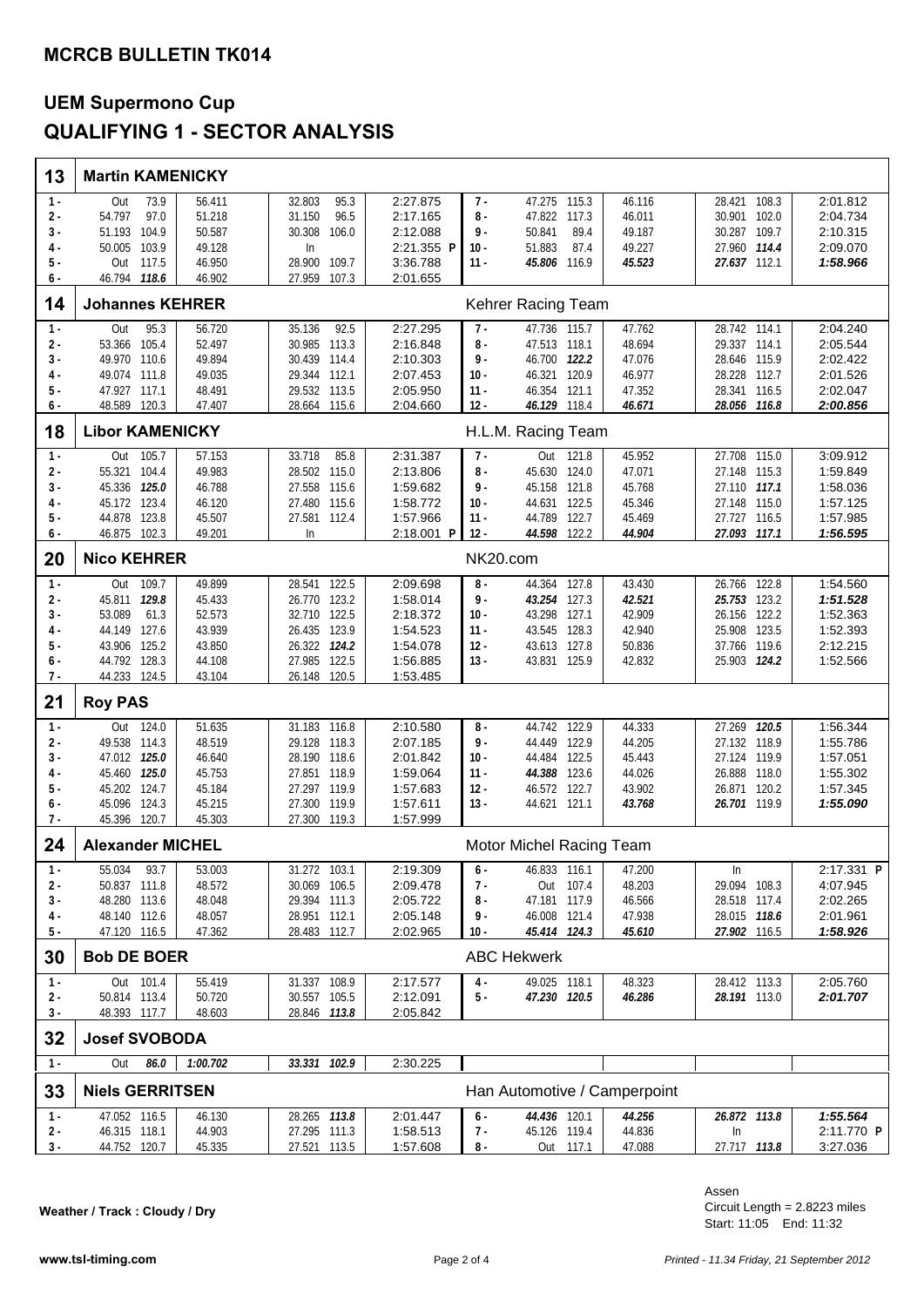| $4 -$     | 45.103 120.1                     | 44.470 | 27.406 112.7    | 1:56.979 | 9.          | 45.341 120.5          | 45.449 | In              | 2:13.151 P   |  |  |
|-----------|----------------------------------|--------|-----------------|----------|-------------|-----------------------|--------|-----------------|--------------|--|--|
| 5 -       | 44.811<br>121.1                  | 44.922 | 27.101 112.7    | 1:56.834 |             |                       |        |                 |              |  |  |
| 36        | <b>Jeffrey VERMEULEN</b>         |        |                 |          |             |                       |        |                 |              |  |  |
| $1 -$     | Out 114.5                        | 51.355 | 28.898 117.7    | 2:11.425 | $6 -$       | 45.442 121.6          | 46.051 | 28.158 113.8    | 1:59.651     |  |  |
| 2 -       | 46.323<br>122.7                  | 47.195 | 28.380 117.4    | 2:01.898 | $7 -$       | 45.526<br>121.4       | 46.168 | 28.044 113.8    | 1:59.738     |  |  |
| 3 -       | 46.194<br>122.7                  | 47.012 | 28.044 116.5    | 2:01.250 | $8 -$       | 46.174 120.9          | 47.068 | 27.879 115.3    | 2:01.121     |  |  |
| 4 -       | 45.825 121.8                     | 46.795 | 27.958 115.6    | 2:00.578 | 9 -         | 120.9<br>45.537       | 46.122 | 27.862 115.6    | 1:59.521     |  |  |
| 5 -       | 45.750 121.1                     | 45.921 | 27.362 116.5    | 1:59.033 | 10 -        | 90.4<br>54.114        | 51.790 | In              | 2:34.784 P   |  |  |
| 37        | <b>Lutz PFEIFER</b>              |        |                 |          |             |                       |        |                 |              |  |  |
| $1 -$     | 83.7<br>Out                      | 55.329 | 33.536 109.1    | 2:24.268 | $7 -$       | 48.296 114.9          | 49.241 | 29.592 115.3    | 2:07.129     |  |  |
| $2 -$     | 53.139<br>95.3                   | 53.531 | 32.152 113.3    | 2:18.822 | $8 -$       | 47.884<br>117.9       | 48.562 | 29.013 116.2    | 2:05.459     |  |  |
| 3 -       | 50.075 116.1                     | 51.768 | 30.457 115.6    | 2:12.300 | 9 -         | 47.565<br>120.3       | 48.435 | 29.313 115.0    | 2:05.313     |  |  |
| 4 -       | 48.654 122.0                     | 48.400 | 29.721 115.0    | 2:06.775 | $10 -$      | 47.973 119.8          | 48.539 | 29.904 115.9    | 2:06.416     |  |  |
| $5 -$     | 48.088 119.8<br>48.656           |        | 29.682 114.1    | 2:06.426 | $11 -$      | 47.820<br>122.7       | 48.558 | 29.109<br>118.3 | 2:05.487     |  |  |
| 6 -       | 47.918 120.3                     | 48.468 | 30.577 115.3    | 2:06.963 | $12 -$      | 47.497 120.9          | 47.976 | 29.665 114.1    | 2:05.138     |  |  |
| 38        | <b>Jan PAVLICEK</b>              |        |                 |          |             |                       |        |                 |              |  |  |
| $1 -$     | 55.634 109.5                     | 52.172 | 31.721<br>114.4 | 2:19.527 | $3 -$       | 47.041 116.7          | 48.003 | 29.026 111.6    | 2:04.070     |  |  |
| $2 -$     | 47.077 117.1                     | 47.689 | 30.405 113.0    | 2:05.171 |             |                       |        |                 |              |  |  |
| 40        | <b>Mario WILHELM</b>             |        |                 |          |             |                       |        |                 |              |  |  |
| $1 -$     | Out<br>103.1                     | 52.187 | 30.637 104.1    | 2:15.514 |             |                       |        |                 |              |  |  |
| 42        | <b>James HOBSON</b>              |        |                 |          |             | Two 4 Motorsport      |        |                 |              |  |  |
| $1 -$     | 120.1<br>Out                     | 50.927 | 28.917 115.0    | 2:08.555 | $\pmb{8}$ . | 46.338<br>119.8       | 46.342 | 28.177 115.6    | 2:00.857     |  |  |
| $2 -$     | 47.124<br>121.1                  | 47.535 | 27.840 114.1    | 2:02.499 | 9 -         | 45.292 119.4          | 46.215 | 27.820 114.1    | 1:59.327     |  |  |
| 3 -       | 46.333<br>121.1                  | 46.686 | 27.699 113.5    | 2:00.718 | $10 -$      | 46.050 119.0          | 46.073 | 27.608 113.3    | 1:59.731     |  |  |
| 4 -       | 46.311 120.9                     | 46.563 | 27.870 113.3    | 2:00.744 | $11 -$      | 45.792 119.6          | 46.297 | 27.569 115.0    | 1:59.658     |  |  |
| 5 -       | 45.886 120.7                     | 46.256 | 27.671 113.0    | 1:59.813 | $12 -$      | 45.401 119.4          | 46.791 | 27.610 114.7    | 1:59.802     |  |  |
| 6 -       | 46.090<br>120.5                  | 46.779 | 27.777<br>116.5 | 2:00.646 | $13 -$      | 45.898 117.9          | 45.790 | 27.676 115.0    | 1:59.364     |  |  |
| 7 -       | 45.554 120.9                     | 46.859 | 27.650 112.7    | 2:00.063 |             |                       |        |                 |              |  |  |
| 45        | <b>Stefan MEINERS</b>            |        |                 |          |             |                       |        |                 |              |  |  |
| $1 -$     | 124.3<br>Out                     | 45.872 | 26.649 120.9    | 1:57.866 | $7 -$       | 42.634 128.3          | 43.392 | 25.816 121.2    | 1:51.842     |  |  |
| $2 -$     | 47.076 124.5                     | 43.608 | 121.2<br>26.031 | 1:56.715 | $\pmb{8}$ . | 42.699<br>125.4       | 43.871 | In              | 2:01.153 P   |  |  |
| 3 -       | 43.397 126.9                     | 43.120 | 26.720 118.6    | 1:53.237 | 9 -         | Out<br>80.7           | 45.698 | 26.543 118.6    | 2:45.510     |  |  |
| 4 -       | 42.979 127.3                     | 42.860 | 120.9<br>26.147 | 1:51.986 | $10 -$      | 127.8<br>42.615       | 42.414 | 25.923<br>123.5 | 1:50.952     |  |  |
| 5 -       | 43.167 128.1                     | 43.262 | 26.746 119.9    | 1:53.175 | $11 -$      | 42.576 129.3          | 43.943 | 120.5<br>26.314 | 1:52.833     |  |  |
| 6 -       | 42.932 125.9                     | 42.900 | 25.830 121.2    | 1:51.662 | $12 -$      | 43.610 124.5          | 42.618 | 25.841 120.9    | 1:52.069     |  |  |
| 63        | Kai-Uwe LOHRENGEL                |        |                 |          |             | <b>Dieter Sanchex</b> |        |                 |              |  |  |
| $1 -$     | Out 104.0                        | 56.786 | 34.257<br>96.9  | 2:23.936 | $7 -$       | 53.456<br>93.2        | 52.610 | 33.318<br>96.7  | 2:19.384     |  |  |
| $2 -$     | 55.461<br>96.1                   | 54.316 | 33.524<br>98.2  | 2:23.301 | $8 -$       | 53.378<br>101.2       | 51.813 | 32.596<br>92.3  | 2:17.787     |  |  |
| 3 -       | 53.334 100.0                     | 53.913 | 33.415<br>96.3  | 2:20.662 | 9.          | 52.761<br>98.0        | 52.950 | 33.625<br>95.5  | 2:19.336     |  |  |
| 4 -       | 54.260 100.6                     | 53.254 | 33.040<br>95.7  | 2:20.554 | $10 -$      | 53.449<br>86.3        | 54.794 | 34.233<br>95.7  | 2:22.476     |  |  |
| 5 -       | 54.722 101.4                     | 52.429 | 32.492<br>97.1  | 2:19.643 | $11 -$      | 53.173 103.2          | 51.803 | 33.000<br>97.1  | 2:17.976     |  |  |
| 6 -<br>65 | 52.177 103.4<br><b>Piet LAAN</b> | 52.538 | 32.868<br>96.9  | 2:17.583 |             |                       |        |                 |              |  |  |
| $1 -$     | Out<br>81.5                      | 55.156 | 31.896 112.4    | 2:23.062 | $6 -$       | 48.657 118.6          | 47.867 | 29.270 111.6    | 2:05.794     |  |  |
| 2 -       | 76.1<br>53.672                   | 54.656 | 31.006 109.4    | 2:19.334 | 7 -         | 48.387 113.9          | 48.350 | 29.407 111.3    | 2:06.144     |  |  |
| 3 -       | 49.855 113.7                     | 51.683 | 30.400 111.0    | 2:11.938 | 8 -         | 48.957 113.6          | 49.402 | 29.551 109.9    | 2:07.910     |  |  |
| $4 -$     | 49.873 113.7                     | 49.337 | 29.166 112.4    | 2:08.376 | 9.          | 48.983 115.7          | 48.201 | 29.644 108.9    | 2:06.828     |  |  |
| 5 -       | 48.743 115.5                     | 48.441 | 29.413 113.5    | 2:06.597 | $10 -$      | 48.047 117.3          | 47.533 | 29.094 111.3    | 2:04.674     |  |  |
| 66        | <b>Michael VIRAVONGSA</b>        |        |                 |          |             | Team Jems Racing      |        |                 |              |  |  |
| $1 -$     | Out 103.7                        | 49.180 | 28.415 122.8    | 2:06.345 | $6 -$       | Out 133.2             | 45.239 | 27.501 126.3    | 3:09.301     |  |  |
| 2 -       | 45.448 128.3                     | 44.987 | 27.939 122.5    | 1:58.374 | 7 -         | 43.240 131.3          | 43.990 | 26.831 127.0    | 1:54.061     |  |  |
| $3 -$     | 44.682 131.3                     | 44.208 | 27.369 128.1    | 1:56.259 | 8 -         | 43.701 129.6          | 43.881 | 26.679 125.9    | 1:54.261     |  |  |
| 4 -       | 43.817 132.9                     | 43.928 | 27.139 127.4    | 1:54.884 | 9 -         | 43.097 129.3          | 46.685 | In              | $2:15.233$ P |  |  |

Assen

Circuit Length = 2.8223 miles Start: 11:05 End: 11:32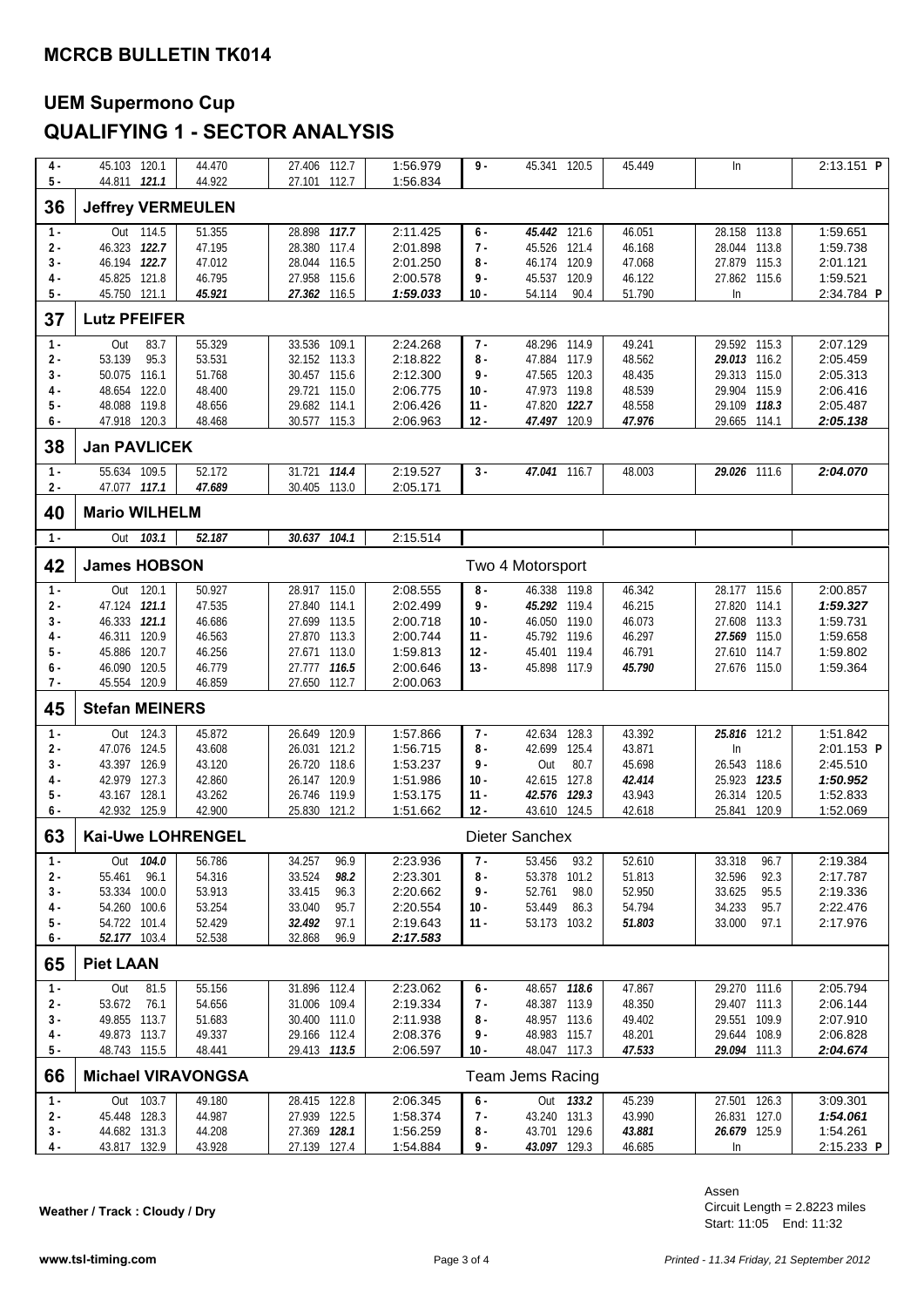| $5 -$ | 127.8<br>46.646                                          | 47.702   | In              | 2:16.142 P |            |                   |        |                 |            |  |
|-------|----------------------------------------------------------|----------|-----------------|------------|------------|-------------------|--------|-----------------|------------|--|
| 70    | <b>Alex OOMEN</b>                                        |          |                 |            |            |                   |        |                 |            |  |
| $1 -$ | 52.878 114.5                                             | 53.661   | 110.5<br>31.103 | 2:17.642   | $4 -$      | 49.771<br>117.3   | 50.378 | 101.0<br>30.874 | 2:11.023   |  |
| $2 -$ | 50.308<br>119.8                                          | 1:10.838 | 31.274<br>108.3 | 2:32.420   | $5 -$      | 50.721 117.1      | 54.617 | 32.635<br>111.3 | 2:17.973   |  |
| $3 -$ | 50.951<br>114.1                                          | 51.472   | 30.358<br>111.3 | 2:12.781   | 6 -        | 49.607 117.5      | 50.100 | 30.005 112.4    | 2:09.712   |  |
| 85    | <b>John BAKKER</b>                                       |          |                 |            |            | Novabike TU Delft |        |                 |            |  |
| $1 -$ | 106.7<br>Out                                             | 54.547   | 30.430<br>111.3 | 2:23.138   | 4 -        | 45.259<br>120.5   | 44.626 | 117.1<br>27.014 | 1:56.899   |  |
| $2 -$ | 49.713<br>118.6                                          | 47.585   | 113.8<br>28.177 | 2:05.475   | 5 -        | 45.079<br>121.4   | 44.313 | 26.784<br>114.4 | 1:56.176   |  |
| 3 -   | 45.882<br>121.4                                          | 45.923   | 27.470<br>116.2 | 1:59.275   | 6 -        | 44.754<br>122.0   | 44.622 | 26.613 114.4    | 1:55.989   |  |
| 89    | <b>David LEGALLE</b><br>BMW / AFAM Rings / Boxer Passion |          |                 |            |            |                   |        |                 |            |  |
| $1 -$ | 101.1<br>Out                                             | 51.233   | 28.741<br>122.5 | 2:09.043   | $3 -$      | 44.048 133.4      | 44.110 | 26.770 126.7    | 1:54.928   |  |
| $2 -$ | 127.8<br>45.633                                          | 45.422   | 123.9<br>27.346 | 1:58.401   |            |                   |        |                 |            |  |
| 96    | <b>Frank SCHOUREN</b>                                    |          |                 |            | <b>RCB</b> |                   |        |                 |            |  |
| $1 -$ | 89.7<br>Out                                              | 57.220   | 34.178<br>103.1 | 2:27.384   | $6 -$      | 48.296<br>109.7   | 48.145 | 29.694<br>105.5 | 2:06.135   |  |
| $2 -$ | 107.0<br>53.020                                          | 52.190   | 104.3<br>30.836 | 2:16.046   | $7 -$      | 48.044<br>110.2   | 47.809 | 29.518 103.1    | 2:05.371   |  |
| 3 -   | 49.183<br>109.7                                          | 50.378   | 30.877<br>104.1 | 2:10.438   | $8 -$      | 48.032<br>106.0   | 48.691 | In              | 2:17.646 P |  |
| 4 -   | 107.7<br>49.374                                          | 50.116   | 29.988<br>106.8 | 2:09.478   | 9.         | 97.8<br>Out       | 50.701 | 30.068<br>106.3 | 3:37.879   |  |
| 5 -   | 48.497<br>106.9                                          | 49.363   | 29.971<br>105.3 | 2:07.831   | $10 -$     | 109.1<br>47.522   | 55.474 | In              | 2:41.671 P |  |
| 99    | <b>Michel CAMPEN</b>                                     |          |                 |            |            |                   |        |                 |            |  |
| $1 -$ | 111.8<br>Out                                             | 49.746   | 29.495<br>115.9 | 2:07.502   | $7 -$      | 122.2<br>46.614   | 44.584 | 26.777 122.2    | 1:57.975   |  |
| $2 -$ | 125.4<br>48.090                                          | 45.513   | 120.2<br>27.708 | 2:01.311   | $8 -$      | 125.0<br>44.958   | 44.071 | 120.2<br>26.961 | 1:55.990   |  |
| $3 -$ | 126.4<br>45.071                                          | 44.593   | 122.8<br>27.353 | 1:57.017   | 9.         | 54.988<br>124.7   | 44.520 | 27.153<br>119.6 | 2:06.661   |  |
| 4 -   | 44.995<br>127.8                                          | 47.056   | In              | 2:15.793 P | $10 -$     | 44.602<br>125.2   | 44.097 | 27.327<br>117.4 | 1:56.026   |  |
| 5.    | 126.9<br>Out                                             | 45.669   | 26.938<br>119.9 | 3:32.149   | $11 -$     | 125.2<br>44.585   | 43.641 | 28.059<br>116.8 | 1:56.285   |  |
| 6 -   | 44.140 126.1                                             | 43.832   | 26.940<br>120.9 | 1:54.912   |            |                   |        |                 |            |  |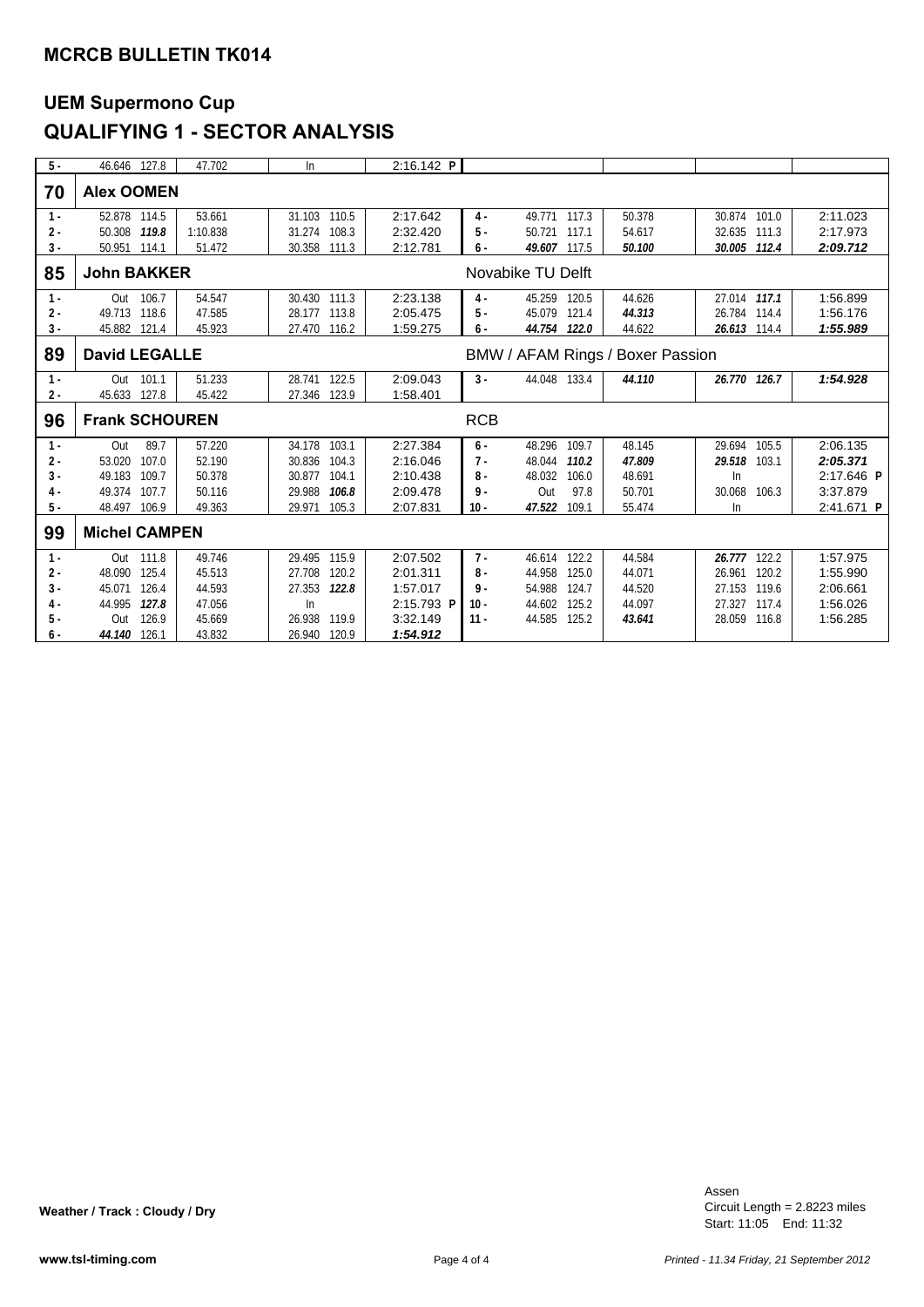## **QUALIFYING 1 - SPEED TRAPS**

|              | <b>SECTOR 1</b> |                          |            |           | <b>SECTOR 2</b> |            |              | <b>FINISH LINE</b>       |            |
|--------------|-----------------|--------------------------|------------|-----------|-----------------|------------|--------------|--------------------------|------------|
| <b>POS</b>   | <b>NO</b>       | <b>NAME</b>              | <b>MPH</b> | <b>NO</b> | <b>NAME</b>     | <b>MPH</b> | <b>NO</b>    | <b>NAME</b>              | <b>MPH</b> |
| $\mathcal I$ | 11              | Mike VELTHUIJZEN         | 137.2      |           |                 |            | 11           | Mike VELTHUIJZEN         | 128.5      |
| 2            | 89              | David LEGALLE            | 134.2      |           |                 |            | 66           | Michael VIRAVONGSA       | 128.1      |
| 3            | 66              | Michael VIRAVONGSA       | 133.2      |           |                 |            | 3            | <b>Josef FRAUENSCHUH</b> | 127.4      |
| 4            | 1               | Alexander VAN DIJK       | 132.6      |           |                 |            | 89           | David LEGALLE            | 126.7      |
| 5            | 3               | <b>Josef FRAUENSCHUH</b> | 131.8      |           |                 |            | 7            | <b>Manfred KEHRMANN</b>  | 125.9      |
| 6            | 7               | Manfred KEHRMANN         | 131.8      |           |                 |            | 1            | Alexander VAN DIJK       | 124.9      |
| 7            | 8               | Sjoerd VAN BUITEN        | 131.6      |           |                 |            | 8            | Sjoerd VAN BUITEN        | 124.9      |
| 8            | 6               | Allan ØSTLI              | 131.3      |           |                 |            | 20           | Nico KEHRER              | 124.2      |
| 9            | 20              | Nico KEHRER              | 129.8      |           |                 |            | $\mathbf{2}$ | <b>Brian SLOOTEN</b>     | 123.9      |
| 10           | 45              | Stefan MEINERS           | 129.3      |           |                 |            | 6            | Allan ØSTLI              | 123.5      |
| 11           | 99              | Michel CAMPEN            | 127.8      |           |                 |            | 45           | Stefan MEINERS           | 123.5      |
| 12           | 10              | Jan HANHOFF              | 126.6      |           |                 |            | 99           | Michel CAMPEN            | 122.8      |
| 13           | $\mathbf{2}$    | <b>Brian SLOOTEN</b>     | 125.4      |           |                 |            | 10           | Jan HANHOFF              | 121.8      |
| 14           | 18              | <b>Libor KAMENICKY</b>   | 125.0      |           |                 |            | 21           | <b>Roy PAS</b>           | 120.5      |
| 15           | 21              | <b>Roy PAS</b>           | 125.0      |           |                 |            | 24           | Alexander MICHEL         | 118.6      |
| 16           | 24              | Alexander MICHEL         | 124.3      |           |                 |            | 37           | <b>Lutz PFEIFER</b>      | 118.3      |
| 17           | 36              | <b>Jeffrey VERMEULEN</b> | 122.7      |           |                 |            | 36           | <b>Jeffrey VERMEULEN</b> | 117.7      |
| 18           | 37              | <b>Lutz PFEIFER</b>      | 122.7      |           |                 |            | 18           | <b>Libor KAMENICKY</b>   | 117.1      |
| 19           | 14              | Johannes KEHRER          | 122.2      |           |                 |            | 85           | <b>John BAKKER</b>       | 117.1      |
| 20           | 85              | John BAKKER              | 122.0      |           |                 |            | 14           | Johannes KEHRER          | 116.8      |
| 21           | 33              | Niels GERRITSEN          | 121.1      |           |                 |            | 42           | James HOBSON             | 116.5      |
| 22           | 42              | James HOBSON             | 121.1      |           |                 |            | 13           | Martin KAMENICKY         | 114.4      |
| 23           | 30              | <b>Bob DE BOER</b>       | 120.5      |           |                 |            | 38           | Jan PAVLICEK             | 114.4      |
| 24           | 70              | Alex OOMEN               | 119.8      |           |                 |            | 30           | <b>Bob DE BOER</b>       | 113.8      |
| 25           | 13              | Martin KAMENICKY         | 118.6      |           |                 |            | 33           | Niels GERRITSEN          | 113.8      |
| 26           | 65              | Piet LAAN                | 118.6      |           |                 |            | 65           | Piet LAAN                | 113.5      |
| 27           | 38              | Jan PAVLICEK             | 117.1      |           |                 |            | 70           | Alex OOMEN               | 112.4      |
| 28           | 96              | Frank SCHOUREN           | 110.2      |           |                 |            | 96           | Frank SCHOUREN           | 106.8      |
| 29           | 63              | Kai-Uwe LOHRENGEL        | 104.0      |           |                 |            | 40           | Mario WILHELM            | 104.1      |
| 30           | 40              | Mario WILHELM            | 103.1      |           |                 |            | 32           | Josef SVOBODA            | 102.9      |
| 31           | 32              | Josef SVOBODA            | 86.0       |           |                 |            | 63           | Kai-Uwe LOHRENGEL        | 98.2       |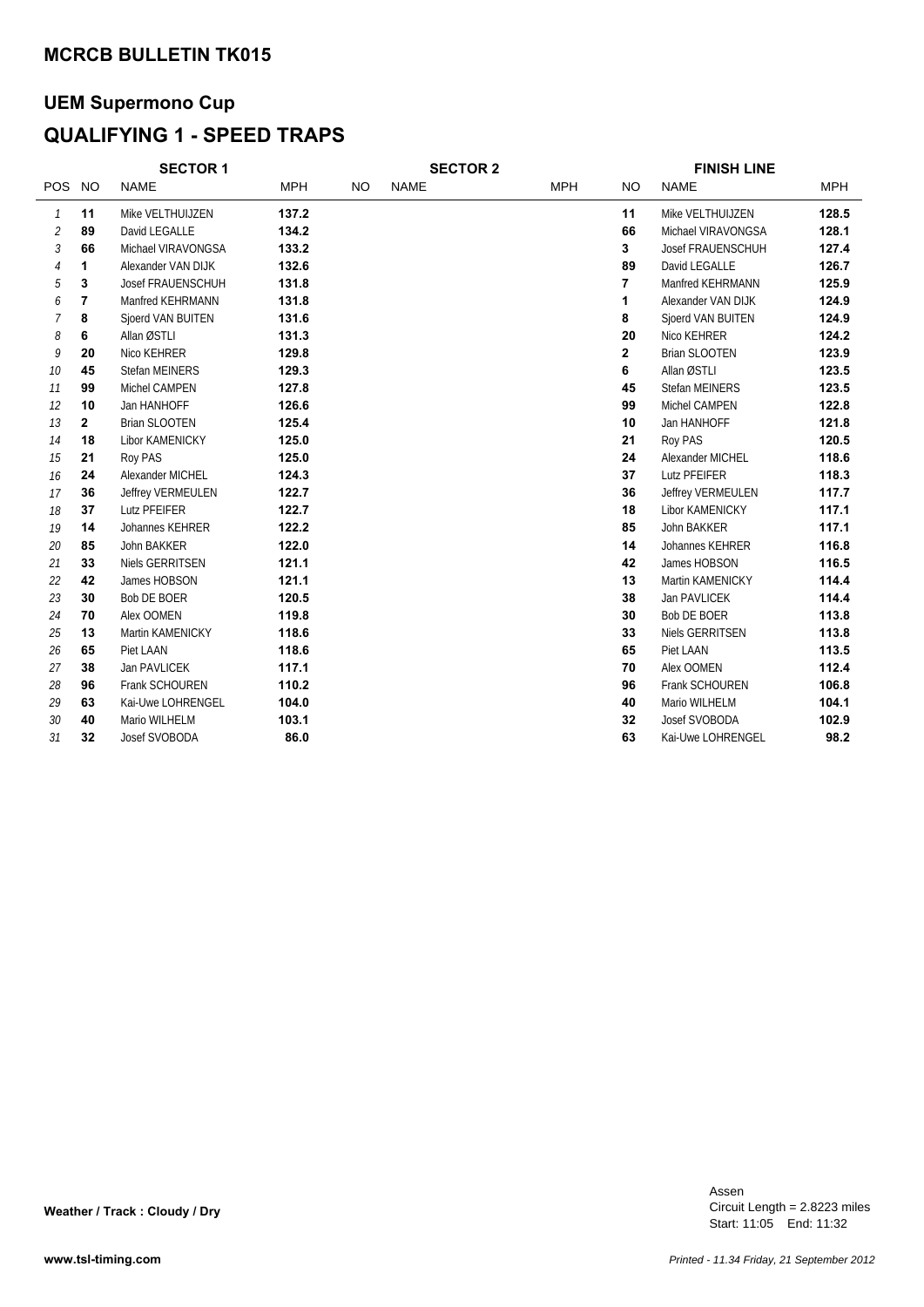## **QUALIFYING 1 - BEST SECTOR TIMES**

| <b>SECTOR 1</b> |                         |                    |          |                         | <b>SECTOR 2</b>    |             |                | <b>SECTOR 3</b>            |             |         |                | <b>IDEAL / BEST COMPARISON</b> |                                        |             |             |
|-----------------|-------------------------|--------------------|----------|-------------------------|--------------------|-------------|----------------|----------------------------|-------------|---------|----------------|--------------------------------|----------------------------------------|-------------|-------------|
|                 |                         | POS NO NAME        |          |                         | TIME NO NAME       | <b>TIME</b> |                | NO NAME                    | <b>TIME</b> |         |                | POS NO NAME                    | <b>IDEAL</b>                           | <b>BEST</b> | <b>DIFF</b> |
| $\mathcal{I}$   | - 8                     | <b>VAN BUITEN</b>  | 42.292 8 |                         | <b>VAN BUITEN</b>  | 41.803      | - 8            | <b>VAN BUITEN</b>          | 25.164      |         | 78             | <b>VAN BUITEN</b>              | 1:49.259 1:49.438                      |             | 0.179       |
| 2               | $\mathbf{1}$            | <b>VAN DIJK</b>    | 42.334   | 45                      | <b>MEINERS</b>     | 42.414      | $\overline{1}$ | <b>VAN DIJK</b>            | 25.282      | $2^{1}$ |                | <b>VAN DIJK</b>                | 1:50.284 1:51.207                      |             |             |
| 3               | 45                      | <b>MEINERS</b>     | 42.576   | - 20                    | <b>KEHRER</b>      | 42.521      | 3              | <b>FRAUENSCHUH</b>         | 25.411      |         | 3 <sup>3</sup> | FRAUENSCHUH                    | 1:50.557 1:51.277                      |             | 0.923       |
| 4               | 3                       | <b>FRAUENSCHUH</b> | 42.608   | $\overline{\mathbf{3}}$ | <b>FRAUENSCHUH</b> | 42.538      | 20             | <b>KEHRER</b>              | 25.753      |         |                | 4 45 MEINERS                   |                                        |             | 0.720       |
| 5               | 11                      | VELTHUIJZEN        | 42.638   | $\overline{\mathbf{2}}$ | <b>SLOOTEN</b>     | 42.564      | 11             | VELTHUIJZEN                | 25.780      |         |                | 5 11 VELTHUIJZEN               | 1:50.806 1:50.952<br>1:51.284 1:51.284 |             | 0.146       |
| 6               | 66                      | VIRAVONGSA         | 43.097   | - 1                     | <b>VAN DIJK</b>    | 42.668      | 45             | <b>MEINERS</b>             | 25.816      |         | $6\quad20$     | KEHRER                         |                                        |             | 0.000       |
| Ζ               | 89                      | LEGALLE            | 43.232   | $\overline{7}$          | <b>KEHRMANN</b>    | 42.806      | $\overline{2}$ | <b>SLOOTEN</b>             | 25.837      |         | 72             | <b>SLOOTEN</b>                 | 1:51.528 1:51.528<br>1:51.658 1:51.753 |             | 0.000       |
| 8               | 20                      | <b>KEHRER</b>      | 43.254   | 11                      | VELTHUIJZEN        | 42.866      | $\overline{1}$ | <b>KEHRMANN</b>            | 25.961      |         | 8 <sup>7</sup> | <b>KEHRMANN</b>                |                                        |             | 0.095       |
| 9               | $\overline{\mathbf{2}}$ | <b>SLOOTEN</b>     | 43.257   | 10                      | <b>HANHOFF</b>     | 43.282      | 6              | ØSTLI                      | 26.514      |         |                | <b>66 VIRAVONGSA</b>           | 1:52.055 1:52.312                      |             | 0.257       |
| 10              | 7                       | <b>KEHRMANN</b>    | 43.288   | 99                      | <b>CAMPEN</b>      | 43.641      | 85             | <b>BAKKER</b>              | 26.613      | 9       | $10^{10}$      | HANHOFF                        | 1:53.657 1:54.061                      |             | 0.404       |
| 11              | 6                       | ØSTLI              | 43.733   | -21                     | <b>PAS</b>         | 43.768      | 10             | <b>HANHOFF</b>             | 26.643      |         |                | ØSTLI                          | 1:54.062 1:54.711                      |             | 0.649       |
| 12              | 10                      | <b>HANHOFF</b>     | 44.137   | 6                       | ØSTLI              | 43.826      |                | VIRAVONGSA                 | 26.679      | 116     |                | 12 89 LEGALLE                  | 1:54.073 1:54.901<br>1:54.112 1:54.928 |             | 0.828       |
| 13              | 99                      | <b>CAMPEN</b>      | 44.140   | 66                      | <b>VIRAVONGSA</b>  | 43.881      | 66<br>21       | PAS                        | 26.701      |         | 739            | CAMPEN                         | 1:54.558 1:54.912                      |             | 0.816       |
| 14              | 21                      | PAS                | 44.388   | 89                      | LEGALLE            | 44.110      | 89             | LEGALLE                    | 26.770      |         | $14^{21}$      | PAS                            | 1:54.857 1:55.090                      |             | 0.354       |
| 15              | 33                      | <b>GERRITSEN</b>   | 44.436   | 33                      | <b>GERRITSEN</b>   | 44.256      | 99             | CAMPEN                     | 26.777      |         |                | 75 33 GERRITSEN                | 1:55.564 1:55.564                      |             | 0.233       |
| 16              | 18                      | <b>KAMENICKY</b>   | 44.598   | 85                      | <b>BAKKER</b>      | 44.313      | 33             | <b>GERRITSEN</b>           | 26.872      |         |                | 16 85 BAKKER                   |                                        |             | 0.000       |
| 17              | 85                      | <b>BAKKER</b>      | 44.754   | 18                      | <b>KAMENICKY</b>   | 44.904      | 18             |                            |             |         |                |                                | 1:55.680 1:55.989                      |             | 0.309       |
| 18              | 42                      | <b>HOBSON</b>      |          | - 13                    | <b>KAMENICKY</b>   |             |                | <b>KAMENICKY</b>           | 27.093      |         |                | 17 18 KAMENICKY                | 1:56.595 1:56.595                      |             | 0.000       |
| 19              | 24                      |                    | 45.292   |                         |                    | 45.523      | 36             | VERMEULEN<br><b>HOBSON</b> | 27.362      |         |                | 18 42 HOBSON                   | 1:58.651 1:59.327                      |             | 0.676       |
| 20              |                         | <b>MICHEL</b>      | 45.414   | 24                      | <b>MICHEL</b>      | 45.610      | 42             |                            | 27.569      | 19      |                | 36 VERMEULEN                   | 1:58.725 1:59.033                      |             | 0.308       |
| 21              | 36                      | <b>VERMEULEN</b>   | 45.442   | 42                      | <b>HOBSON</b>      | 45.790      | 13             | <b>KAMENICKY</b>           | 27.637      | 20      |                | 24 MICHEL                      | 1:58.926 1:58.926                      |             | 0.000       |
| 22              | 13                      | <b>KAMENICKY</b>   | 45.806   | 36                      | <b>VERMEULEN</b>   | 45.921      | 24             | <b>MICHEL</b>              | 27.902      | 21      |                | 13 KAMENICKY                   | 1:58.966 1:58.966                      |             | 0.000       |
| 23              | 14                      | <b>KEHRER</b>      | 46.129   | 30                      | DE BOER            | 46.286      | 14             | <b>KEHRER</b>              | 28.056      | 22      |                | 14 KEHRER                      | 2:00.856 2:00.856                      |             | 0.000       |
|                 | 38                      | <b>PAVLICEK</b>    | 47.041   | 14                      | <b>KEHRER</b>      | 46.671      | 30             | DE BOER                    | 28.191      | 23      |                | 30 DE BOER                     | 2:01.707 2:01.707                      |             | 0.000       |
| 24              | 30                      | DE BOER            | 47.230   | 65                      | LAAN               | 47.533      | 37             | PFEIFER                    | 29.013      | 24      |                | 38 PAVLICEK                    | 2:03.756 2:04.070                      |             | 0.314       |
| 25              | 37                      | PFEIFER            | 47.497   | 38                      | <b>PAVLICEK</b>    | 47.689      | 38             | <b>PAVLICEK</b>            | 29.026      | 25      |                | 37 PFEIFER                     | 2:04.486 2:05.138                      |             | 0.652       |
| 26              | 96                      | <b>SCHOUREN</b>    | 47.522   | 96                      | <b>SCHOUREN</b>    | 47.809      | 65             | LAAN                       | 29.094      |         |                | 26 65 LAAN                     | 2:04.668 2:04.674                      |             | 0.006       |
| 27              | 65                      | LAAN               | 48.041   | 37                      | PFEIFER            | 47.976      | 96             | <b>SCHOUREN</b>            | 29.518      |         |                | 27 96 SCHOUREN                 | 2:04.849 2:05.371                      |             | 0.522       |
| 28              | 70                      | <b>OOMEN</b>       | 49.607   | 70                      | <b>OOMEN</b>       | 50.100      | 70             | <b>OOMEN</b>               | 30.005      | 28      |                | 70 OOMEN                       | 2:09.712 2:09.712                      |             | 0.000       |
| 29              | 63                      | <b>LOHRENGEL</b>   | 52.177   | 63                      | LOHRENGEL          | 51.803      | 40             | WILHELM                    | 30.637      | 29      |                | 63 LOHRENGEL                   | 2:16.472 2:17.583                      |             | 1.111       |
| 30              | 40                      | WILHELM            | 1:03.285 | 40                      | WILHELM            | 52.187      | 63             | LOHRENGEL                  | 32.492      | 30      |                | 40 WILHELM                     | 2:26.109                               |             |             |
| 31              | 32                      | SVOBODA            |          | 32                      | <b>SVOBODA</b>     | 1:00.702    | 32             | SVOBODA                    | 33.331      |         |                | .37 32 SVOBODA                 |                                        |             |             |
|                 |                         |                    |          |                         |                    |             |                |                            |             |         |                | <b>Perfect Lap</b>             | 1:49.259                               |             |             |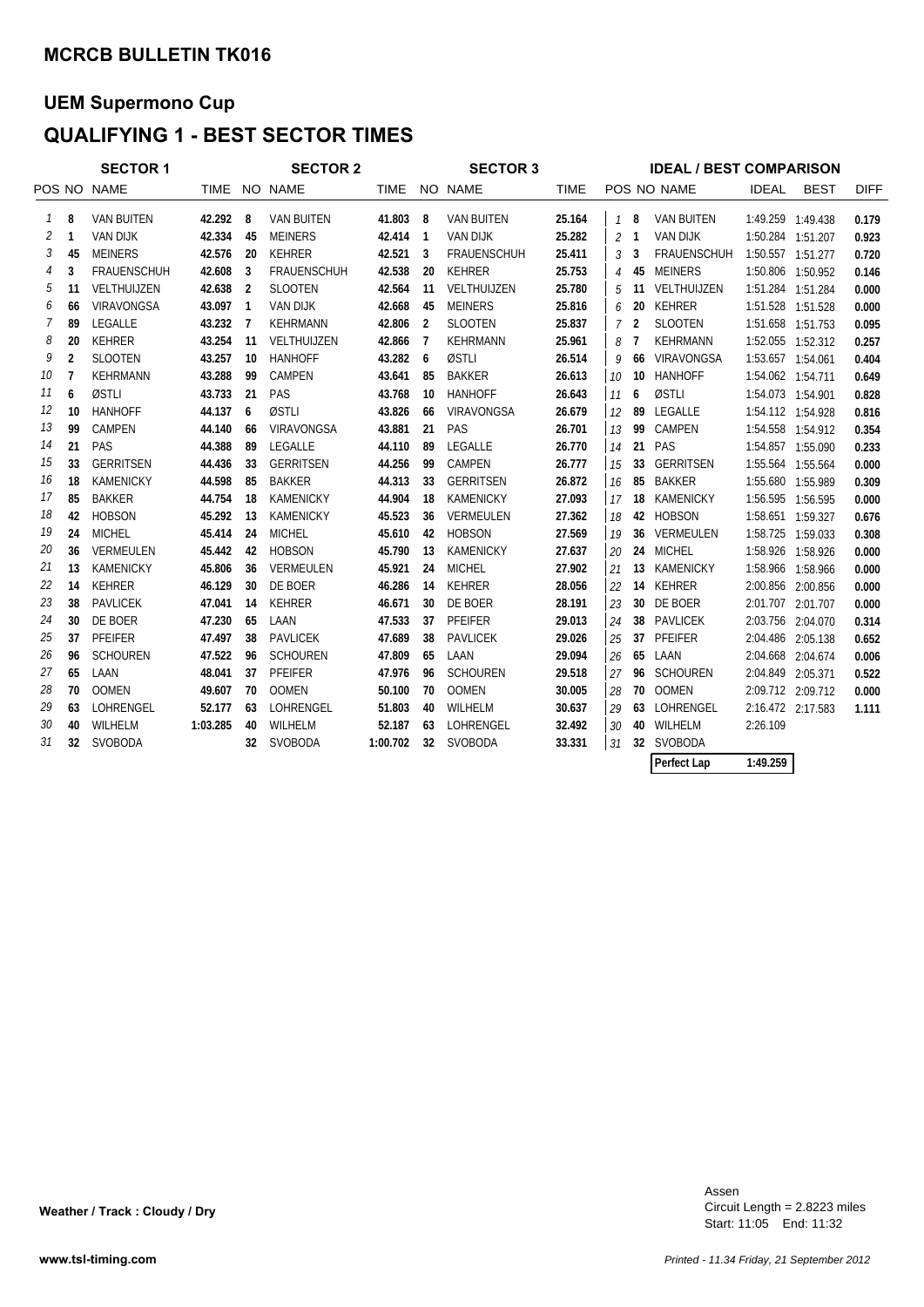## **UEM Supermono Cup QUALIFYING 2 - COMBINED CLASSIFICATION**

|                |                |                           |                                                    |             | <b>FIRST</b><br><b>SECOND</b> |             |                |        |             |  |
|----------------|----------------|---------------------------|----------------------------------------------------|-------------|-------------------------------|-------------|----------------|--------|-------------|--|
|                |                | POS NO CL NAME            | <b>ENTRY</b>                                       | <b>TIME</b> | <b>LAPS</b>                   | <b>TIME</b> | <b>LAPS</b>    | GAP    | <b>DIFF</b> |  |
|                | 111            | <b>Mike VELTHUIJZEN</b>   | Yamaha 780 -                                       | 1:51.284    | 8                             | 1:48.830    | 7              |        |             |  |
| 2              | 45             | <b>Stefan MEINERS</b>     | Rotax 450 -                                        | 1:50.952    | 12                            | 1:49.301    | 14             | 0.471  | 0.471       |  |
| 3              | $\mathbf 1$    | <b>Alexander VAN DIJK</b> | Over Yamaha 720 -                                  | 1:51.207    | 11                            | 1:49.316    | 11             | 0.486  | 0.015       |  |
| 4              | 8              | <b>Sjoerd VAN BUITEN</b>  | Ducati 560 -                                       | 1:49.438    | 9                             | 1:52.011    | 5              | 0.608  | 0.122       |  |
| 5              | $\mathbf{2}$   | <b>Brian SLOOTEN</b>      | Bakker DRZ 450 -                                   | 1:51.753    | 11                            | 1:49.675    | 9              | 0.845  | 0.237       |  |
| 6              | $\overline{7}$ | <b>Manfred KEHRMANN</b>   | BMW 720 -                                          | 1:52.312    | 11                            | 1:50.590    | 11             | 1.760  | 0.915       |  |
| $\overline{7}$ | 3              | <b>Josef FRAUENSCHUH</b>  | KTM 750 - Rox-Energy Headstart MSV Domerberg Fa. L | 1:51.277    | 12                            | 1:53.726    | 6              | 2.447  | 0.687       |  |
| 8              | 20             | <b>Nico KEHRER</b>        | KTM 750 - ADAC - Sachsen ev                        | 1:51.528    | 13                            | 1:51.612    | 12             | 2.698  | 0.251       |  |
| 9              | 99             | <b>Michel CAMPEN</b>      | <b>Bakker 720 -</b>                                | 1:54.912    | 11                            | 1:51.850    | 11             | 3.020  | 0.322       |  |
| 10             | 10             | <b>Jan HANHOFF</b>        | KTM 720 - Pirate Racing                            | 1:54.711    | 12                            | 1:52.952    | 12             | 4.122  | 1.102       |  |
| 11             | 6              | Allan ØSTLI               | Ducati 560 - JSB Racing Denmark                    | 1:54.901    | 13                            | 1:53.187    | 13             | 4.357  | 0.235       |  |
| 12             | 19             | <b>Perry GOLDSTEIN</b>    | KTM 690 - Hyside KTM                               |             | 0                             | 1:53.388    | 10             | 4.558  | 0.201       |  |
| 13             | 21             | <b>Roy PAS</b>            | KTM-                                               | 1:55.090    | 13                            | 1:53.567    | 11             | 4.737  | 0.179       |  |
| 14             | 33             | <b>Niels GERRITSEN</b>    | Yamaha 686 - Han Automotive / Camperpoint          | 1:55.564    | 9                             | 1:53.574    | 12             | 4.744  | 0.007       |  |
| 15             | 66             | <b>Michael VIRAVONGSA</b> | Rotax 450 - Team Jems Racing                       | 1:54.061    | 9                             |             | $\mathbf 0$    |        |             |  |
| 16             | 89             | <b>David LEGALLE</b>      | BMW 720 - BMW / AFAM Rings / Boxer Passion         | 1:54.928    | 3                             | 1:55.234    | 11             | 6.098  | 0.867       |  |
| 17             | 18             | <b>Libor KAMENICKY</b>    | Jawa 624 - H.L.M. Racing Team                      | 1:56.595    | 12                            | 1:55.419    | 13             | 6.589  | 0.491       |  |
| 18             | 30             | <b>Bob DE BOER</b>        | Yamaha 686 - ABC Hekwerk                           | 2:01.707    | 5                             | 1:55.824    | $\overline{7}$ | 6.994  | 0.405       |  |
| 19             | 85             | <b>John BAKKER</b>        | - Novabike TU Delft                                | 1:55.989    | 6                             |             | $\mathbf 0$    | 7.159  | 0.165       |  |
| 20             | 36             | <b>Jeffrey VERMEULEN</b>  | Yamaha 720 -                                       | 1:59.033    | 10                            | 1:56.193    | 13             | 7.363  | 0.204       |  |
| 21             | 13             | <b>Martin KAMENICKY</b>   | Jawa 624 -                                         | 1:58.966    | 11                            | 1:56.255    | 13             | 7.425  | 0.062       |  |
| 22             | 14             | <b>Johannes KEHRER</b>    | MZ 720 - Kehrer Racing Team                        | 2:00.856    | 12                            | 1:56.288    | 13             | 7.458  | 0.033       |  |
| 23             | 42             | <b>James HOBSON</b>       | Honda - Two 4 Motorsport                           | 1:59.327    | 13                            | 1:57.010    | 11             | 8.180  | 0.722       |  |
| 24             | 24             | <b>Alexander MICHEL</b>   | MUZ 720 - Motor Michel Racing Team                 | 1:58.926    | 10                            | 1:57.592    | 12             | 8.762  | 0.582       |  |
| 25             | 40             | <b>Mario WILHELM</b>      | MUZ 660 -                                          |             | $\mathbf{1}$                  | 1:59.064    | 11             | 10.234 | 1.472       |  |
| 26             | 38             | <b>Jan PAVLICEK</b>       | Honda 450 -                                        | 2:04.070    | 3                             | 2:00.975    | 12             | 12.145 | 1.911       |  |
| 27             | 37             | <b>Lutz PFEIFER</b>       | Bimota 650 -                                       | 2:05.138    | 12                            | 2:03.927    | $\overline{7}$ | 15.097 | 2.952       |  |
| 28             | 65             | <b>Piet LAAN</b>          | Suzuki DR 750 -                                    | 2:04.674    | 10                            | 2:06.851    | $\overline{4}$ | 15.844 | 0.747       |  |
| 29             | 96             | <b>Frank SCHOUREN</b>     | Suzuki DR 750 - RCB                                | 2:05.371    | 10                            | 2:04.963    | 11             | 16.133 | 0.289       |  |
| 30             | 32             | <b>Josef SVOBODA</b>      | Husaberg -                                         |             | $\mathbf{1}$                  | 2:08.759    | 11             | 19.929 | 3.796       |  |
| 31             | 70             | <b>Alex OOMEN</b>         | Bimota 650 -                                       | 2:09.712    | 6                             | 2:13.765    | 5              | 20.882 | 0.953       |  |
| 32 63          |                | Kai-Uwe LOHRENGEL         | Yamaha 686 - Dieter Sanchex                        | 2:17.583    | 11                            | 2:16.092    | 5              | 27.262 | 6.380       |  |
|                |                |                           |                                                    |             |                               |             |                |        |             |  |

**No 66 - 2nd session times disallowed - disregard of black/orange flag for over 2 laps**

#### **Weather / Track : Cloudy / Dry**

| These results are provisional until the conclusion of any judicial and technical matters. | Start: 16:20 |
|-------------------------------------------------------------------------------------------|--------------|
|                                                                                           |              |

| Race Director: | Stewards: | Timekeeper: |
|----------------|-----------|-------------|
|                |           |             |
|                |           |             |
|                |           |             |



**www.tsl-timing.com** *Printed - 16.53 Friday, 21 September 2012*

Circuit Length = 2.8223 miles End: 16:47

Assen

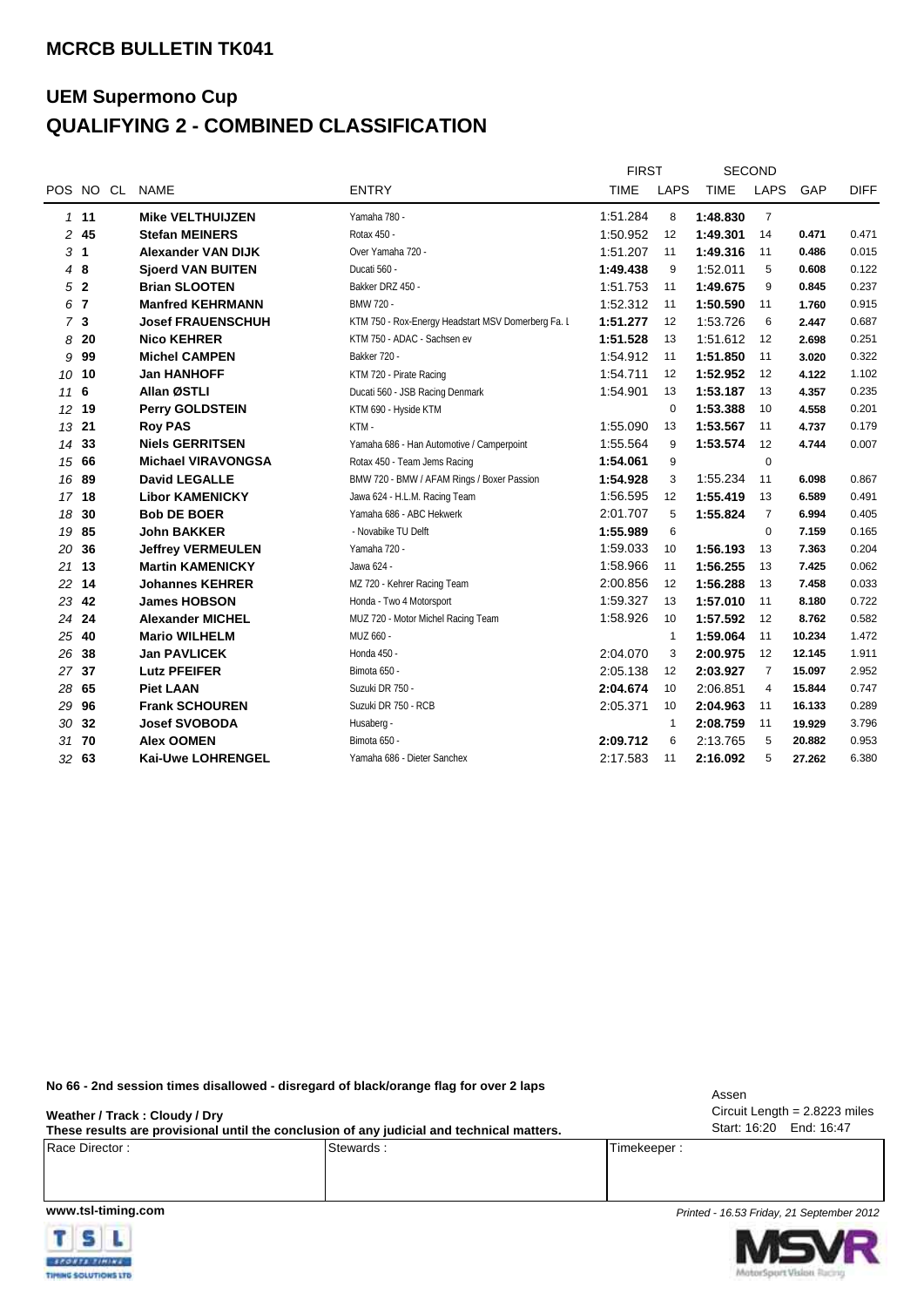## **UEM Supermono Cup QUALIFYING 2 - CLASSIFICATION**

| POS<br>NO.<br>CL. | <b>NAME</b>               | <b>ENTRY</b>                                       | <b>TIME</b> | ON             | LAPS           | GAP    | <b>DIFF</b> | <b>MPH</b> |
|-------------------|---------------------------|----------------------------------------------------|-------------|----------------|----------------|--------|-------------|------------|
| 111               | <b>Mike VELTHUIJZEN</b>   | Yamaha 780 -                                       | 1:48.830    | 5              | $\overline{7}$ |        |             | 93.35      |
| 245               | <b>Stefan MEINERS</b>     | Rotax 450 -                                        | 1:49.301    | 14             | 14             | 0.471  | 0.471       | 92.95      |
| 3 <sub>1</sub>    | <b>Alexander VAN DIJK</b> | Over Yamaha 720 -                                  | 1:49.316    | 9              | 11             | 0.486  | 0.015       | 92.94      |
| 42                | <b>Brian SLOOTEN</b>      | Bakker DRZ 450 -                                   | 1:49.675    | 5              | 9              | 0.845  | 0.359       | 92.63      |
| 57                | <b>Manfred KEHRMANN</b>   | BMW 720 -                                          | 1:50.590    | 9              | 11             | 1.760  | 0.915       | 91.87      |
| 6 20              | <b>Nico KEHRER</b>        | KTM 750 - ADAC - Sachsen ev                        | 1:51.612    | 12             | 12             | 2.782  | 1.022       | 91.03      |
| 7 99              | <b>Michel CAMPEN</b>      | <b>Bakker 720 -</b>                                | 1:51.850    | 10             | 11             | 3.020  | 0.238       | 90.83      |
| 88                | <b>Sjoerd VAN BUITEN</b>  | Ducati 560 -                                       | 1:52.011    | 3              | 5              | 3.181  | 0.161       | 90.70      |
| 9 <sub>10</sub>   | <b>Jan HANHOFF</b>        | KTM 720 - Pirate Racing                            | 1:52.952    | 10             | 12             | 4.122  | 0.941       | 89.95      |
| 106               | Allan ØSTLI               | Ducati 560 - JSB Racing Denmark                    | 1:53.187    | 8              | 13             | 4.357  | 0.235       | 89.76      |
| 11 19             | <b>Perry GOLDSTEIN</b>    | KTM 690 - Hyside KTM                               | 1:53.388    | 10             | 10             | 4.558  | 0.201       | 89.60      |
| 12 21             | <b>Roy PAS</b>            | KTM-                                               | 1:53.567    | 11             | 11             | 4.737  | 0.179       | 89.46      |
| 13 33             | <b>Niels GERRITSEN</b>    | Yamaha 686 - Han Automotive / Camperpoint          | 1:53.574    | 5              | 12             | 4.744  | 0.007       | 89.45      |
| 143               | <b>Josef FRAUENSCHUH</b>  | KTM 750 - Rox-Energy Headstart MSV Domerberg Fa. L | 1:53.726    | $\overline{2}$ | 6              | 4.896  | 0.152       | 89.33      |
| 15 89             | <b>David LEGALLE</b>      | BMW 720 - BMW / AFAM Rings / Boxer Passion         | 1:55.234    | 9              | 11             | 6.404  | 1.508       | 88.16      |
| 16 18             | <b>Libor KAMENICKY</b>    | Jawa 624 - H.L.M. Racing Team                      | 1:55.419    | 8              | 13             | 6.589  | 0.185       | 88.02      |
| 17 30             | <b>Bob DE BOER</b>        | Yamaha 686 - ABC Hekwerk                           | 1:55.824    | 5              | $\overline{7}$ | 6.994  | 0.405       | 87.72      |
| 18 36             | <b>Jeffrey VERMEULEN</b>  | Yamaha 720 -                                       | 1:56.193    | 10             | 13             | 7.363  | 0.369       | 87.44      |
| 19 13             | <b>Martin KAMENICKY</b>   | Jawa 624 -                                         | 1:56.255    | 12             | 13             | 7.425  | 0.062       | 87.39      |
| 20 14             | <b>Johannes KEHRER</b>    | MZ 720 - Kehrer Racing Team                        | 1:56.288    | 12             | 13             | 7.458  | 0.033       | 87.37      |
| 2142              | <b>James HOBSON</b>       | Honda - Two 4 Motorsport                           | 1:57.010    | 11             | 11             | 8.180  | 0.722       | 86.83      |
| 22 24             | <b>Alexander MICHEL</b>   | MUZ 720 - Motor Michel Racing Team                 | 1:57.592    | 11             | 12             | 8.762  | 0.582       | 86.40      |
| 23 40             | <b>Mario WILHELM</b>      | MUZ 660 -                                          | 1:59.064    | $\overline{7}$ | 11             | 10.234 | 1.472       | 85.33      |
| 24 38             | <b>Jan PAVLICEK</b>       | Honda 450 -                                        | 2:00.975    | 9              | 12             | 12.145 | 1.911       | 83.98      |
| 25 37             | <b>Lutz PFEIFER</b>       | Bimota 650 -                                       | 2:03.927    | 4              | $\overline{7}$ | 15.097 | 2.952       | 81.98      |
| 26 96             | <b>Frank SCHOUREN</b>     | Suzuki DR 750 - RCB                                | 2:04.963    | 9              | 11             | 16.133 | 1.036       | 81.30      |
| 27 65             | <b>Piet LAAN</b>          | Suzuki DR 750 -                                    | 2:06.851    | $\overline{2}$ | $\overline{4}$ | 18.021 | 1.888       | 80.09      |
| 28 32             | <b>Josef SVOBODA</b>      | Husaberg -                                         | 2:08.759    | 11             | 11             | 19.929 | 1.908       | 78.90      |
| 29 70             | <b>Alex OOMEN</b>         | Bimota 650 -                                       | 2:13.765    | 5              | 5              | 24.935 | 5.006       | 75.95      |
| 3063              | Kai-Uwe LOHRENGEL         | Yamaha 686 - Dieter Sanchex                        | 2:16.092    | 3              | 5              | 27.262 | 2.327       | 74.65      |
|                   |                           |                                                    |             |                |                |        |             |            |

**No 66 - session times disallowed - disregard of black/orange flag for 2 laps**

#### **Weather / Track : Cloudy / Dry**

| These results are provisional until the conclusion of any judicial and technical matters. |  | Start: 16:20    End: 16:47 |  |
|-------------------------------------------------------------------------------------------|--|----------------------------|--|

Race Director : Stewards : Stewards : Stewards : Timekeeper :



**www.tsl-timing.com** *Printed - 16.55 Friday, 21 September 2012*

Circuit Length = 2.8223 miles

Assen

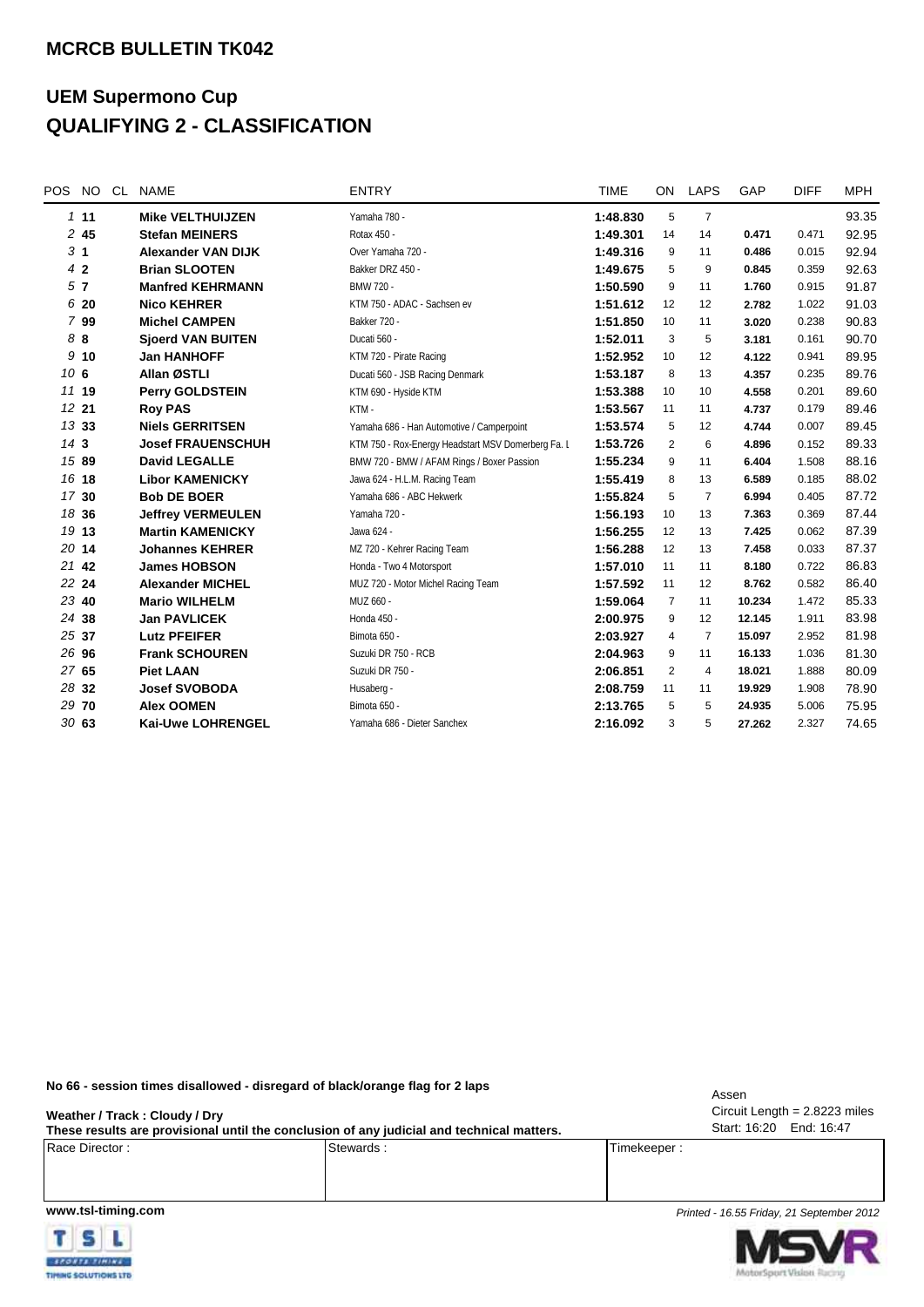| 1              | <b>Alexander VAN DIJK</b>       |                  |                              |                      |                |                                 |                  |                                                   |                      |
|----------------|---------------------------------|------------------|------------------------------|----------------------|----------------|---------------------------------|------------------|---------------------------------------------------|----------------------|
| 1 -            | Out 107.2                       | 47.884           | 28.122 119.6                 | 2:07.791             | $7 -$          | 42.279 131.8                    | 42.368           | 25.412 118.9                                      | 1:50.059             |
| 2 -            | 45.848 124.5                    | 45.061           | 26.646 127.7                 | 1:57.555             | $8 -$          | 47.400 115.1                    | 46.202           | 26.784 130.3                                      | 2:00.386             |
| 3 -            | 43.082 131.1                    | 42.896           | 25.793 129.9                 | 1:51.771             | 9 -            | 42.142 131.8                    | 41.925           | 25.249 130.3                                      | 1:49.316             |
| 4.             | 42.478 132.6                    | 42.158           | 25.548<br>131.1              | 1:50.184             | 10 -           | 47.712 100.3                    | 47.192           | In                                                | 2:11.893 P           |
| 5.             | 43.182<br>131.3                 | 42.635           | 25.619 127.7                 | 1:51.436             | $11 -$         |                                 | In               | In                                                | 5:51.150 P           |
| 6 -            | 42.291 132.1                    | 42.308           | 25.380 127.0                 | 1:49.979             |                |                                 |                  |                                                   |                      |
| $\mathbf{2}$   | <b>Brian SLOOTEN</b>            |                  |                              |                      |                |                                 |                  |                                                   |                      |
| $1 -$          | 43.844 121.8                    | 42.646           | 25.592 126.3                 | 1:52.082             | $6 -$          | 43.243 120.9                    | 42.057           | 25.377 127.4                                      | 1:50.677             |
| $2 -$          | 43.425 122.5                    | 42.084           | 25.229<br>128.5              | 1:50.738             | 7 -            | 43.828 121.8                    | 42.314           | 25.493 127.7                                      | 1:51.635             |
| 3 -            | 42.931<br>126.6                 | 42.201           | 25.904<br>128.5              | 1:51.036             | $8 -$          | 42.682 123.8                    | 41.988           | 25.377 128.1                                      | 1:50.047             |
| 4 -            | 43.488<br>124.0                 | 41.914           | 25.342 127.0                 | 1:50.744             | 9.             | 44.279 120.7                    | 42.790           | In                                                | 2:03.219 P           |
| 5 -            | 42.789 123.4                    | 41.727           | 25.159 126.3                 | 1:49.675             |                |                                 |                  |                                                   |                      |
| 3              | <b>Josef FRAUENSCHUH</b>        |                  |                              |                      |                |                                 |                  | Rox-Energy Headstart MSV Domerberg Fa. Lindhbauer |                      |
| $1 -$          | Out 128.1                       | 45.510           | 26.037 131.1                 | 1:58.805             | 4.             | 44.031<br>92.6                  | 43.731           | 26.203 131.9                                      | 1:53.965             |
| $2 -$          | 43.710 130.6                    | 43.545           | 26.471 130.3                 | 1:53.726             | $5 -$          | 44.288<br>121.6                 | 43.757           | 26.456 128.1                                      | 1:54.501             |
| $3 -$          | 44.066<br>130.6                 | 43.965           | 26.212 133.4                 | 1:54.243             | $6 -$          | 44.322 123.6                    | 43.768           | In                                                | 2:09.443 P           |
| 6              | Allan ØSTLI                     |                  |                              |                      |                | <b>JSB Racing Denmark</b>       |                  |                                                   |                      |
| $1 -$          | 122.9<br>Out                    | 47.961           | 27.543<br>125.9              | 2:00.733             | $8 -$          | 43.567 129.3                    | 43.552           | 26.068 128.8                                      | 1:53.187             |
| $2 -$          | 44.351 129.1                    | 43.767           | 27.303 126.3                 | 1:55.421             | 9.             | 43.296 130.6                    | 43.732           | 26.563 126.7                                      | 1:53.591             |
| 3 -            | 44.119 130.3                    | 43.646           | 26.909 126.7                 | 1:54.674             | $10 -$         | 43.457 129.6                    | 43.556           | 26.255 125.9                                      | 1:53.268             |
| 4.             | 43.453<br>129.1                 | 43.721           | 125.6<br>26.510              | 1:53.684             | $11 -$         | 46.777<br>128.8                 | 43.556           | 26.377 127.0                                      | 1:56.710             |
| 5.             | 43.873 128.8                    | 43.770           | 26.466 127.0                 | 1:54.109             | $12 -$         | 129.1<br>43.460                 | 44.723           | 26.326 125.6                                      | 1:54.509             |
| 6 -<br>7 -     | 44.200<br>127.8<br>43.668 128.8 | 43.711<br>43.722 | 26.320 128.1<br>26.152 128.1 | 1:54.231<br>1:53.542 | $13 -$         | 43.585 129.1                    | 43.527           | 26.214 126.3                                      | 1:53.326             |
| $\overline{7}$ | <b>Manfred KEHRMANN</b>         |                  |                              |                      |                |                                 |                  |                                                   |                      |
|                |                                 |                  |                              |                      |                |                                 |                  |                                                   |                      |
| $1 -$<br>$2 -$ | Out 104.7<br>45.020 127.1       | 46.682<br>44.541 | 26.871 127.7<br>26.305 128.8 | 1:59.157<br>1:55.866 | $7 -$<br>$8 -$ | 43.022 126.1<br>43.665<br>129.3 | 42.804<br>42.615 | 27.802 112.4<br>25.926 130.3                      | 1:53.628<br>1:52.206 |
| 3 -            | 45.173 129.6                    | 43.457           | 25.959 131.1                 | 1:54.589             | 9 -            | 42.618 129.1                    | 42.391           | 25.581 131.9                                      | 1:50.590             |
| 4.             | 43.055<br>130.8                 | 42.852           | 26.700 128.8                 | 1:52.607             | 10 -           | 42.743 130.1                    | 42.148           | 26.147<br>131.9                                   | 1:51.038             |
| 5.             | 43.456<br>130.3                 | 42.964           | 25.635<br>130.7              | 1:52.055             | $11 -$         | 42.578 130.1                    | 42.504           | 26.849 122.8                                      | 1:51.931             |
| 6 -            | 42.790 130.6                    | 42.597           | 25.671 129.9                 | 1:51.058             |                |                                 |                  |                                                   |                      |
| 8              | <b>Sjoerd VAN BUITEN</b>        |                  |                              |                      |                |                                 |                  |                                                   |                      |
| $1 -$          | 115.3<br>Out                    | 47.249           | 26.959<br>125.9              | 2:00.897             | 4.             | 43.274 130.6                    | 47.509           | ln                                                | 2:05.762 P           |
| $2 -$          | 44.163<br>130.1                 | 43.314           | 26.241 127.4                 | 1:53.718             | 5 -            | Out 128.6                       | 53.850           | In                                                | 10:18.645 P          |
| 3 -            | 43.560 129.8                    | 42.450           | 26.001 130.3                 | 1:52.011             |                |                                 |                  |                                                   |                      |
| 10             | <b>Jan HANHOFF</b>              |                  |                              |                      |                | <b>Pirate Racing</b>            |                  |                                                   |                      |
| $1 -$          | Out 119.8                       | 47.147           | 27.423 123.2                 | 2:06.090             | 7 -            | 45.957 119.0                    | 45.935           | In                                                | 2:08.292 P           |
| 2 -            | 45.413 123.4                    | 43.983           | 26.341 124.9                 | 1:55.737             | 8 -            | Out 121.1                       | 44.549           | 26.688 123.2                                      | 3:39.272             |
| 3 -            | 44.090 126.1                    | 43.636           | 26.278 124.2                 | 1:54.004             | 9.             | 43.633 125.7                    | 43.410           | 26.312 125.6                                      | 1:53.355             |
| 4 -            | 44.000 726.7                    | 42.957           | 27.110 123.9                 | 1:54.067             | $10 -$         | 43.882 125.2                    | 43.011           | 26.059 126.7                                      | 1:52.952             |
| 5 -            | 44.240 124.0                    | 43.088           | 26.705 125.2                 | 1:54.033             | $11 -$         | 44.371 124.7                    | 43.669           | 26.454 124.2                                      | 1:54.494             |
| 6 -            | 43.840 125.9                    | 43.164           | 26.170 125.2                 | 1:53.174             | $12 -$         | 43.793<br>126.1                 | 43.876           | 26.077 126.3                                      | 1:53.746             |
| 11             | <b>Mike VELTHUIJZEN</b>         |                  |                              |                      |                |                                 |                  |                                                   |                      |
| $1 -$          | 44.728 133.2                    | 44.090           | 25.669 131.5                 | 1:54.487             | 5 -            | 41.827 135.0                    | 42.017           | 24.986 134.2                                      | 1:48.830             |
| 2 -            | 48.962 128.8                    | 44.661           | 25.380 133.4                 | 1:59.003             | $6 -$          | 49.548<br>89.0                  | 50.596           | In                                                | 2:20.119 P           |
| $3 -$          | 41.806 137.2                    | 42.091           | 25.417 134.2                 | 1:49.314             | 7 -            |                                 | In               | In                                                | 11:09.061 P          |
| 4 -            | 42.447 133.9                    | 42.338           | 25.122 132.6                 | 1:49.907             |                |                                 |                  |                                                   |                      |
| 13             | <b>Martin KAMENICKY</b>         |                  |                              |                      |                |                                 |                  |                                                   |                      |
| $1 -$          | Out<br>88.1                     | 50.579           | 30.537 101.0                 | 2:12.121             | $8 -$          | 45.814 117.9                    | 44.952           | 27.930 117.4                                      | 1:58.696             |
| 2 -            | 50.334 102.5                    | 47.986           | 29.556 107.6                 | 2:07.876             | 9 -            | 45.494 119.2                    | 44.768           | 27.072 119.3                                      | 1:57.334             |
| 3 -            | 50.646<br>93.5                  | 49.026           | 31.502 107.1                 | 2:11.174             | 10 -           | 45.276 120.1                    | 44.519           | 27.196 120.5                                      | 1:56.991             |
| 4 -            | 47.693 109.8                    | 44.886           | 27.251 119.6                 | 1:59.830             | $11 -$         | 45.118 119.0                    | 44.622           | 26.628 122.5                                      | 1:56.368             |

**Weather / Track : Cloudy / Dry**

Circuit Length = 2.8223 miles Start: 16:20 End: 16:47 Assen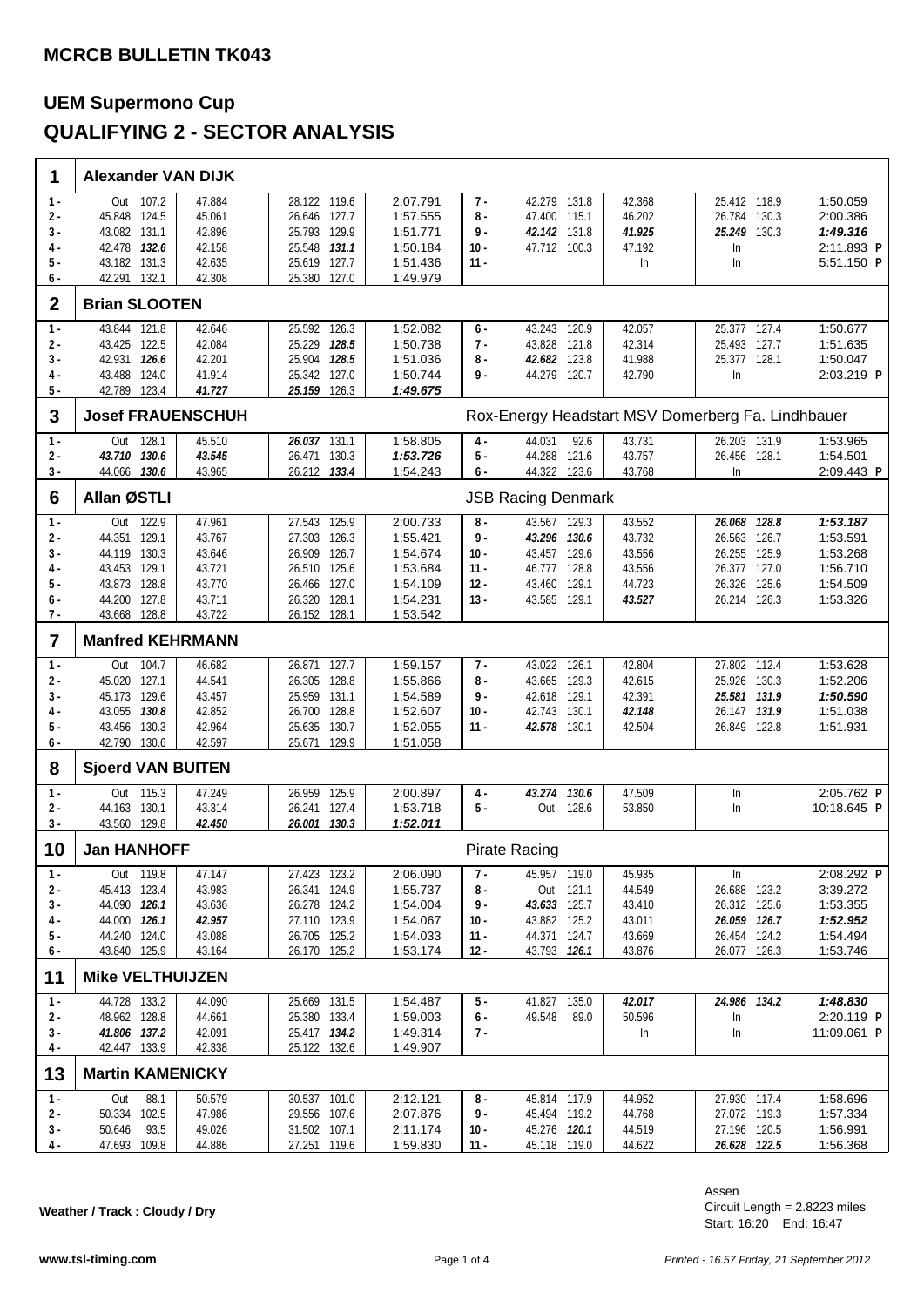| 5.    | 45.392 119.8            | 44.817   | 27.428 119.6    | 1:57.637   | $12 -$      | 45.594 117.3             | 43.995   | 26.666 122.2    | 1:56.255   |
|-------|-------------------------|----------|-----------------|------------|-------------|--------------------------|----------|-----------------|------------|
| 6 -   | 45.829 118.1            | 45.158   | 27.704 120.2    | 1:58.691   | $13 -$      | 44.971 118.6             | 44.726   | 27.039 119.9    | 1:56.736   |
| $7 -$ | 46.323 119.2            | 45.157   | 27.485<br>117.1 | 1:58.965   |             |                          |          |                 |            |
|       |                         |          |                 |            |             |                          |          |                 |            |
| 14    | <b>Johannes KEHRER</b>  |          |                 |            |             | Kehrer Racing Team       |          |                 |            |
| $1 -$ | 97.4<br>Out             | 50.450   | 29.102 118.3    | 2:14.314   | 8 -         | 46.057 120.9             | 45.091   | 27.189 120.9    | 1:58.337   |
| $2 -$ | 48.123 119.2            | 46.945   | 29.082 119.9    | 2:04.150   | 9.          | 45.338 120.9             | 44.895   | 27.182 121.8    | 1:57.415   |
| 3 -   | 46.749 121.8            | 48.304   | 29.203 118.9    | 2:04.256   | $10 -$      | 45.425<br>121.1          | 44.481   | 27.259 122.2    | 1:57.165   |
| 4.    | 45.926 118.4            | 46.128   | 27.504 120.5    | 1:59.558   | $11 -$      | 45.143 121.1             | 44.735   | 27.575 120.9    | 1:57.453   |
|       |                         |          |                 |            |             |                          |          |                 |            |
| 5 -   | 45.593<br>122.7         | 45.636   | 122.5<br>27.734 | 1:58.963   | $12 -$      | 44.944 122.2             | 44.521   | 26.823 122.8    | 1:56.288   |
| 6 -   | 122.2<br>45.771         | 45.393   | 27.352 120.2    | 1:58.516   | $13 -$      | 45.266 121.4             | 44.359   | 27.279<br>124.2 | 1:56.904   |
| 7 -   | 45.436 121.8            | 45.293   | 27.411 118.6    | 1:58.140   |             |                          |          |                 |            |
| 18    | <b>Libor KAMENICKY</b>  |          |                 |            |             | H.L.M. Racing Team       |          |                 |            |
| $1 -$ | 92.6<br>Out             | 50.979   | 28.709<br>115.3 | 2:26.026   | $\pmb{8}$ . | 44.430<br>121.6          | 44.237   | 26.752<br>121.5 | 1:55.419   |
| $2 -$ | 45.511 122.7            | 45.493   | 27.331 119.9    | 1:58.335   | 9.          | 44.232 121.4             | 44.795   | 27.316 119.6    | 1:56.343   |
| 3 -   | 122.9<br>45.044         | 44.846   | 28.530 115.9    | 1:58.420   | $10 -$      | 44.671<br>118.6          | 44.898   | 121.5<br>26.977 | 1:56.546   |
|       |                         |          |                 |            |             |                          |          |                 |            |
| 4.    | 45.240 121.4            | 44.553   | 27.142 120.2    | 1:56.935   | $11 -$      | 44.821<br>121.1          | 44.168   | 26.494 121.5    | 1:55.483   |
| 5 -   | 45.798 120.3            | 44.925   | 27.744 119.9    | 1:58.467   | $12 -$      | 52.091<br>92.3           | 46.908   | 26.898 120.2    | 2:05.897   |
| 6.    | 45.054<br>121.4         | 44.916   | In              | 2:04.604 P | $13 -$      | 44.483<br>121.6          | 44.236   | 27.080 120.2    | 1:55.799   |
| 7 -   | Out<br>121.8            | 45.830   | 28.421 119.6    | 2:35.062   |             |                          |          |                 |            |
| 19    | <b>Perry GOLDSTEIN</b>  |          |                 |            |             | Hyside KTM               |          |                 |            |
| $1 -$ | Out<br>96.1             | 49.883   | 29.196 120.2    | 2:11.172   | $6 -$       | 44.378 127.1             | 43.685   | 26.193 126.3    | 1:54.256   |
|       |                         |          |                 |            | $7 -$       |                          |          |                 |            |
| $2 -$ | 48.553<br>107.4         | 46.114   | 27.772 119.3    | 2:02.439   |             | 43.679 127.6             | 43.811   | 26.128 125.6    | 1:53.618   |
| 3 -   | 44.687<br>127.8         | 43.858   | 26.978 122.2    | 1:55.523   | $8 -$       | 44.568 121.8             | 43.739   | In              | 3:00.336 P |
| 4.    | 43.686 125.9            | 43.007   | 122.8<br>26.761 | 1:53.454   | 9 -         | Out<br>115.7             | 44.488   | 27.052 123.9    | 2:21.848   |
| 5 -   | 43.793 126.4            | 43.497   | 127.4<br>26.683 | 1:53.973   | $10 -$      | 43.762 121.8             | 43.322   | 26.304<br>124.9 | 1:53.388   |
| 20    | <b>Nico KEHRER</b>      |          |                 |            |             | ADAC - Sachsen ev        |          |                 |            |
| $1 -$ | Out 123.6               | 45.531   | 26.534 130.7    | 1:58.495   | $7 -$       | 43.462 126.9             | 42.674   | 25.825<br>132.2 | 1:51.961   |
| $2 -$ | 44.478 125.2            | 43.853   | 27.030 131.1    | 1:55.361   | $8 -$       | 43.328<br>125.4          | 42.842   | 28.009 130.7    | 1:54.179   |
| 3 -   | 45.587 126.6            | 44.024   | 26.853 124.9    | 1:56.464   | 9 -         | 43.253<br>126.1          | 43.012   | 25.705 129.9    | 1:51.970   |
| 4.    | 43.999<br>127.6         | 43.306   | 130.7<br>26.188 | 1:53.493   | $10 -$      | 53.380<br>70.0           | 1:05.038 | 38.434 128.1    | 2:36.852   |
| 5 -   | 43.785<br>126.6         | 43.208   | 131.9<br>25.764 | 1:52.757   | $11 -$      | 43.788<br>126.9          | 42.882   | 25.774<br>131.1 | 1:52.444   |
| 6 -   | 54.645<br>70.7          | 49.092   | 25.749 131.1    | 2:09.486   | $12 -$      | 43.222 126.1             | 42.616   | 25.774 130.3    | 1:51.612   |
|       |                         |          |                 |            |             |                          |          |                 |            |
| 21    | <b>Roy PAS</b>          |          |                 |            |             |                          |          |                 |            |
| $1 -$ | 45.831<br>122.2         | 46.315   | 27.827<br>124.5 | 1:59.973   | 7 -         | 43.740<br>121.4          | 43.582   | 26.923 124.2    | 1:54.245   |
| $2 -$ | 44.700 124.0            | 45.024   | 26.851 126.7    | 1:56.575   | $\pmb{8}$ . | 43.771 122.9             | 43.399   | 26.752 124.2    | 1:53.922   |
| 3 -   | 44.876 123.8            | 45.047   | 26.972 123.2    | 1:56.895   | 9 -         | 44.045<br>122.9          | 43.396   | 26.638 124.5    | 1:54.079   |
| 4.    | 44.756<br>124.3         | 44.581   | 125.6<br>26.910 | 1:56.247   | $10 -$      | 43.653 119.2             | 44.023   | 26.753 124.2    | 1:54.429   |
| 5 -   | 44.752 124.0            | 44.743   | 27.478 124.5    | 1:56.973   | $11 -$      | 43.749 122.0             | 43.212   | 26.606 123.2    | 1:53.567   |
| 6 -   | 43.813 123.4            | 43.816   | 26.709 122.5    | 1:54.338   |             |                          |          |                 |            |
| 24    | <b>Alexander MICHEL</b> |          |                 |            |             | Motor Michel Racing Team |          |                 |            |
|       |                         |          |                 |            |             |                          |          |                 |            |
| $1 -$ | Out 103.1               | 48.747   | 29.381 119.3    | 2:10.920   | $7 -$       | 45.885 121.4             | 46.444   | 28.994 123.2    | 2:01.323   |
| $2 -$ | 46.504 121.8            | 47.089   | 28.694 120.9    | 2:02.287   | $8 -$       | 46.325 121.6             | 45.502   | 27.659 122.8    | 1:59.486   |
| 3 -   | 45.687 122.7            | 45.976   | 28.652 116.8    | 2:00.315   | 9 -         | 45.748 122.9             | 45.078   | 27.574 123.9    | 1:58.400   |
| 4.    | 46.972 122.0            | 46.785   | $\ln$           | 2:16.662 P | 10 -        | 45.062 122.0             | 45.319   | 27.589 123.2    | 1:57.970   |
| 5 -   | Out 121.1               | 46.831   | 28.651 119.9    | 3:56.408   | $11 -$      | 45.365 123.4             | 44.744   | 27.483 122.5    | 1:57.592   |
| $6 -$ | 45.989 121.6            | 45.946   | 28.256 117.4    | 2:00.191   | $12 -$      | 45.294 122.0             | 45.205   | 27.597 121.8    | 1:58.096   |
| 30    | <b>Bob DE BOER</b>      |          |                 |            |             | <b>ABC Hekwerk</b>       |          |                 |            |
| $1 -$ | Out<br>98.4             | 51.444   | 29.002 117.1    | 2:07.339   | $5 -$       | 44.755 120.1             | 44.473   | 26.596 120.9    | 1:55.824   |
| $2 -$ | 46.124 116.7            | 45.682   | 27.808 116.2    | 1:59.614   | $6 -$       | 46.121 119.6             | 44.806   | 27.205 120.2    | 1:58.132   |
| $3 -$ | 45.092 118.1            | 45.197   | 28.411 119.3    | 1:58.700   | 7 -         | 45.189 119.6             | 44.466   | 26.618 120.9    | 1:56.273   |
| 4.    | 45.705 119.4            | 44.694   | 26.710 122.2    | 1:57.109   |             |                          |          |                 |            |
|       |                         |          |                 |            |             |                          |          |                 |            |
| 32    | <b>Josef SVOBODA</b>    |          |                 |            |             |                          |          |                 |            |
| $1 -$ | Out<br>83.6             | 1:00.338 | 35.440 106.0    | 2:36.166   | $7 -$       | 50.762 113.6             | 51.121   | 31.011 113.3    | 2:12.894   |
| $2 -$ | 55.485 100.6            | 56.317   | 33.356 114.7    | 2:25.158   | $8 -$       | 50.012 115.7             | 49.655   | 30.543 115.9    | 2:10.210   |
| $3 -$ | 52.767 106.9            | 56.983   | 33.538 114.4    | 2:23.288   | 9 -         | 50.006 114.7             | 49.004   | 30.641<br>118.3 | 2:09.651   |

**Weather / Track : Cloudy / Dry**

Assen

Circuit Length = 2.8223 miles Start: 16:20 End: 16:47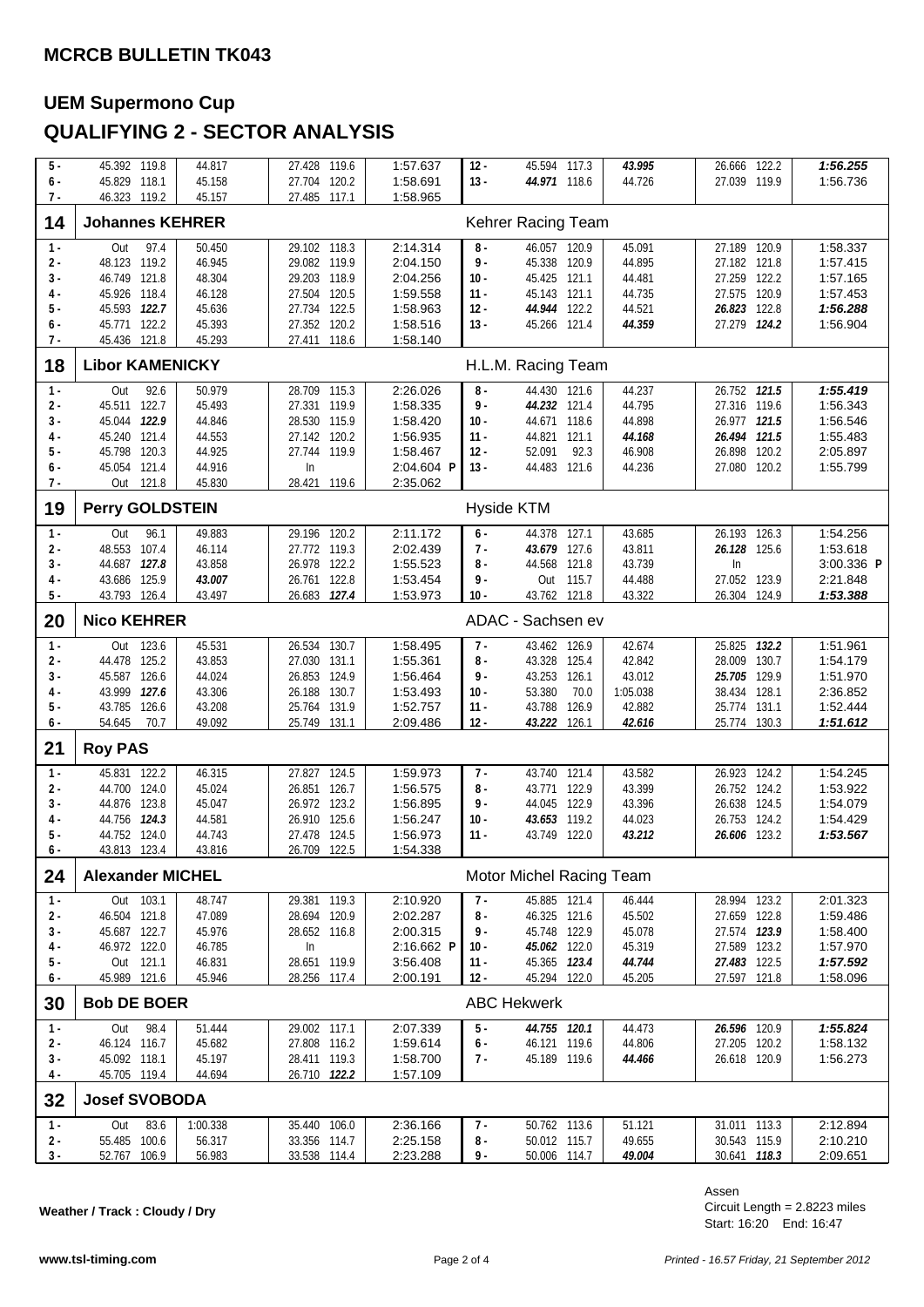| 4.             | 53.195 113.7                | 51.871           | 31.966 116.5                     | 2:17.032             | $10 -$       | 49.270 117.1                  | 49.118             | 30.643 117.4        | 2:09.031                 |
|----------------|-----------------------------|------------------|----------------------------------|----------------------|--------------|-------------------------------|--------------------|---------------------|--------------------------|
| 5.             | 51.771 114.9                | 51.458           | 30.655 116.8                     | 2:13.884             | $11 -$       | 49.907 115.9                  | 49.115             | <i>29.737</i> 113.0 | 2:08.759                 |
| 6 -            | 50.515 114.3                | 52.578           | 30.228 114.7                     | 2:13.321             |              |                               |                    |                     |                          |
|                |                             |                  |                                  |                      |              |                               |                    |                     |                          |
| 33             | <b>Niels GERRITSEN</b>      |                  |                                  |                      |              | Han Automotive / Camperpoint  |                    |                     |                          |
| $1 -$          | Out 112.2                   | 50.813           | 28.318 114.7                     | 2:06.565             | $7 -$        | Out 121.1                     | 46.676             | 27.834 118.9        | 2:43.019                 |
| $2 -$          | 45.728 119.0                | 46.595           | 28.367 118.0                     | 2:00.690             | $\pmb{8}$ .  | 44.256 120.9                  | 44.032             | 26.900 120.2        | 1:55.188                 |
| 3 -            | 45.089<br>123.1             | 44.073           | 27.111 118.6                     | 1:56.273             | 9 -          | 44.609<br>120.7               | 43.967             | 30.394<br>120.5     | 1:58.970                 |
| 4.             | 44.745 120.5                | 44.102           | 26.450 120.5                     | 1:55.297             | $10 -$       | 44.023<br>121.1               | 44.304             | 26.852 122.2        | 1:55.179                 |
| $5 -$          | 43.901 121.4                | 43.366           | 26.307 121.5                     | 1:53.574             | $11 -$       | 46.192<br>122.7               | 43.493             | 26.963<br>117.4     | 1:56.648                 |
| $6 -$          | 46.984 119.0                | 45.924           |                                  | 2:11.338 P           | $12 -$       |                               | 43.475             |                     | 1:54.608                 |
|                |                             |                  | In.                              |                      |              | 44.594 120.5                  |                    | 26.539 121.2        |                          |
| 36             | <b>Jeffrey VERMEULEN</b>    |                  |                                  |                      |              |                               |                    |                     |                          |
|                |                             |                  |                                  |                      |              |                               |                    |                     |                          |
| $1 -$          | 121.8<br>Out                | 47.477           | 28.259<br>121.5                  | 2:00.176             | $8 -$        | 45.380<br>120.1               | 45.541             | 27.657 120.2        | 1:58.578                 |
| $2 -$          | 45.934 120.9                | 46.290           | 27.955 119.9                     | 2:00.179             | 9.           | 44.906 119.8                  | 44.912             | 27.307 121.2        | 1:57.125                 |
| $3 -$          | 46.336<br>123.1             | 46.174           | 28.109 120.2                     | 2:00.619             | $10 -$       | 44.705 120.9                  | 44.556             | 26.932 121.8        | 1:56.193                 |
| 4.             | 45.926 122.2                | 45.834           | 27.488<br>121.5                  | 1:59.248             | $11 -$       | 44.780<br>121.1               | 44.868             | 27.158 119.9        | 1:56.806                 |
| 5 -            | 45.411<br>121.4             | 45.949           | 120.5<br>28.375                  | 1:59.735             | $12 -$       | 48.953 119.8                  | 46.049             | 28.082 119.3        | 2:03.084                 |
| 6 -            | 45.895 118.1                | 46.601           | 27.691 120.5                     | 2:00.187             | $13 -$       | 45.102 120.7                  | 45.130             | 27.798 119.9        | 1:58.030                 |
| 7 -            | 45.654<br>120.9             | 45.813           | 27.441<br>121.5                  | 1:58.908             |              |                               |                    |                     |                          |
|                |                             |                  |                                  |                      |              |                               |                    |                     |                          |
| 37             | <b>Lutz PFEIFER</b>         |                  |                                  |                      |              |                               |                    |                     |                          |
| $1 -$          | Out<br>88.5                 | 54.622           | 31.555<br>108.3                  | 2:24.248             | $5 -$        | 47.378 120.9                  | 48.387             | 29.673 119.6        | 2:05.438                 |
| $2 -$          | 49.338 113.7                | 49.041           | 120.5<br>29.564                  | 2:07.943             | $6 -$        | 121.6<br>47.518               | 48.349             | 29.207<br>120.2     | 2:05.074                 |
| $3 -$          | 47.355 119.0                | 47.909           | 29.172 121.8                     | 2:04.436             | 7 -          | 47.738<br>123.8               | 47.651             | 29.301<br>123.5     | 2:04.690                 |
| 4 -            | 47.377 121.8                | 47.693           | <i>28.857</i> 121.5              | 2:03.927             |              |                               |                    |                     |                          |
|                |                             |                  |                                  |                      |              |                               |                    |                     |                          |
| 38             | <b>Jan PAVLICEK</b>         |                  |                                  |                      |              |                               |                    |                     |                          |
| $1 -$          | 47.850 117.1                | 47.510           | 28.899<br>118.9                  | 2:04.259             | $7 -$        | 47.098<br>114.5               | 46.843             | 29.013 116.8        | 2:02.954                 |
| $2 -$          | 47.745 116.3                | 48.146           | 28.880 114.7                     | 2:04.771             | $\pmb{8}$ .  | 47.127 115.5                  | 46.871             | 28.316 116.8        | 2:02.314                 |
| 3 -            | 46.762 116.7                | 47.665           | 29.733 115.3                     | 2:04.160             | 9 -          | 46.535<br>115.9               | 46.379             | 28.061 115.9        | 2:00.975                 |
| 4.             | 48.110 116.5                | 46.857           | 28.926 117.1                     | 2:03.893             | $10 -$       | 46.989<br>116.3               | 46.064             | 27.924 117.4        | 2:00.977                 |
| 5.             | 46.821 116.3                | 46.368           | 28.451 115.3                     | 2:01.640             | $11 -$       | 46.422 116.1                  | 46.565             | 28.143 115.0        | 2:01.130                 |
|                |                             | 46.653           | 29.274 113.8                     | 2:02.896             | $12 -$       | 47.409 114.5                  | 46.620             | 27.729 117.4        |                          |
| $6 -$          | 46.969 114.9                |                  |                                  |                      |              |                               |                    |                     | 2:01.758                 |
| 40             | <b>Mario WILHELM</b>        |                  |                                  |                      |              |                               |                    |                     |                          |
| $1 -$          | 89.5<br>Out                 | 55.153           | 30.662 108.1                     | 2:22.832             | $7 -$        | 46.327 110.9                  | 45.172             | 27.565 111.8        | 1:59.064                 |
|                |                             |                  |                                  |                      |              |                               |                    |                     |                          |
| $2 -$          | 48.915 110.2                | 48.237           | 109.9<br>28.705                  | 2:05.857             | $8 -$        | 45.940 111.3                  | 45.824             | 27.614 110.5        | 1:59.378                 |
| $3 -$          | 47.589 110.2                | 46.796           | 28.341 111.0                     | 2:02.726             | 9.           | 53.863<br>86.3                | 51.765             | 33.982 111.6        | 2:19.610                 |
| 4.             | 46.950 110.7                | 46.032           | 28.767 111.6                     | 2:01.749             | $10 -$       | 46.375<br>111.1               | 48.031             | 30.561<br>112.4     | 2:04.967                 |
| 5 -            | 46.516 110.2                | 45.508           | 27.890 112.1                     | 1:59.914             | $11 -$       | 46.123 110.9                  | 45.258             | 27.773 106.3        | 1:59.154                 |
| 6 -            | 48.688 109.5                | 47.180           | 28.292 111.3                     | 2:04.160             |              |                               |                    |                     |                          |
| 42             | <b>James HOBSON</b>         |                  |                                  |                      |              |                               |                    |                     |                          |
|                |                             |                  |                                  |                      |              |                               |                    |                     |                          |
|                |                             |                  |                                  |                      |              | Two 4 Motorsport              |                    |                     |                          |
| $1 -$          | 46.266 118.1                | 45.910           | 27.733 118.3                     | 1:59.909             | 7 -          | 46.782 115.7                  | 45.518             | In                  | 2:08.407 P               |
| $2 -$          | 45.571 119.0                | 45.130           | 27.294 119.9                     | 1:57.995             | 8 -          | Out 117.3                     | 45.768             | 27.541 118.3        | 4:09.840                 |
| 3 -            | 45.318 120.1                | 45.648           | 27.505 119.9                     | 1:58.471             | 9.           | 44.921 119.6                  | 45.217             | 27.256 118.9        | 1:57.394                 |
| 4 -            | 45.038 119.8                | 45.072           | 27.598 116.8                     | 1:57.708             | 10 -         | 44.993 118.6                  | 44.978             | 27.271 118.9        | 1:57.242                 |
| $5 -$          | 45.614 119.2                | 45.247           | 27.918 118.0                     | 1:58.779             | $11 -$       | 44.764 118.8                  | 44.988             | 27.258 118.6        | 1:57.010                 |
| $6 -$          | 45.689 113.4                | 45.906           | 27.560 118.9                     | 1:59.155             |              |                               |                    |                     |                          |
|                |                             |                  |                                  |                      |              |                               |                    |                     |                          |
| 45             | <b>Stefan MEINERS</b>       |                  |                                  |                      |              |                               |                    |                     |                          |
| $1 -$          | Out 123.8                   | 46.829           | 27.021 125.6                     | 1:58.524             | $8 -$        | 42.822 126.1                  | 41.978             | 25.483 126.7        | 1:50.283                 |
| $2 -$          | 43.638 126.6                | 43.214           | 25.799 127.4                     | 1:52.651             | 9 -          | 42.928 125.0                  | 42.036             | 25.430 127.7        | 1:50.394                 |
| 3 -            | 43.341 127.6                | 42.929           | 25.839 127.4                     | 1:52.109             | 10 -         | 42.243 128.1                  | 42.859             | 25.875 128.1        | 1:50.977                 |
| 4 -            | 42.809 125.0                | 43.191           | 27.234 109.9                     | 1:53.234             | $11 -$       | 42.115 125.9                  | 42.333             | 25.453 127.7        | 1:49.901                 |
| 5 -            | 43.392 130.8                | 42.544           | 25.262 127.4                     | 1:51.198             | $12 -$       | 42.392 125.4                  | 42.545             | 25.405 127.7        | 1:50.342                 |
| 6 -            | 42.405 126.9                | 41.925           | 25.587 126.7                     | 1:49.917             | $13 -$       | 42.470 126.1                  | 41.860             | 25.300 127.7        | 1:49.630                 |
| $7 -$          | 46.788 112.6                | 42.968           | 25.788 125.9                     | 1:55.544             | $14 -$       | 42.121 126.4                  | 41.845             | 25.335 127.0        | 1:49.301                 |
| 63             | Kai-Uwe LOHRENGEL           |                  |                                  |                      |              | Dieter Sanchex                |                    |                     |                          |
|                |                             |                  |                                  |                      |              |                               |                    |                     |                          |
| $1 -$<br>$2 -$ | 90.1<br>Out<br>52.295 102.8 | 54.965<br>52.011 | 33.345<br>96.9<br>97.5<br>32.800 | 2:25.774<br>2:17.106 | $4 -$<br>5 - | 53.528<br>97.0<br>93.3<br>Out | 51.670<br>1:11.053 | In<br>In            | 2:34.854 P<br>7:44.302 P |

**Weather / Track : Cloudy / Dry**

Assen

Circuit Length = 2.8223 miles Start: 16:20 End: 16:47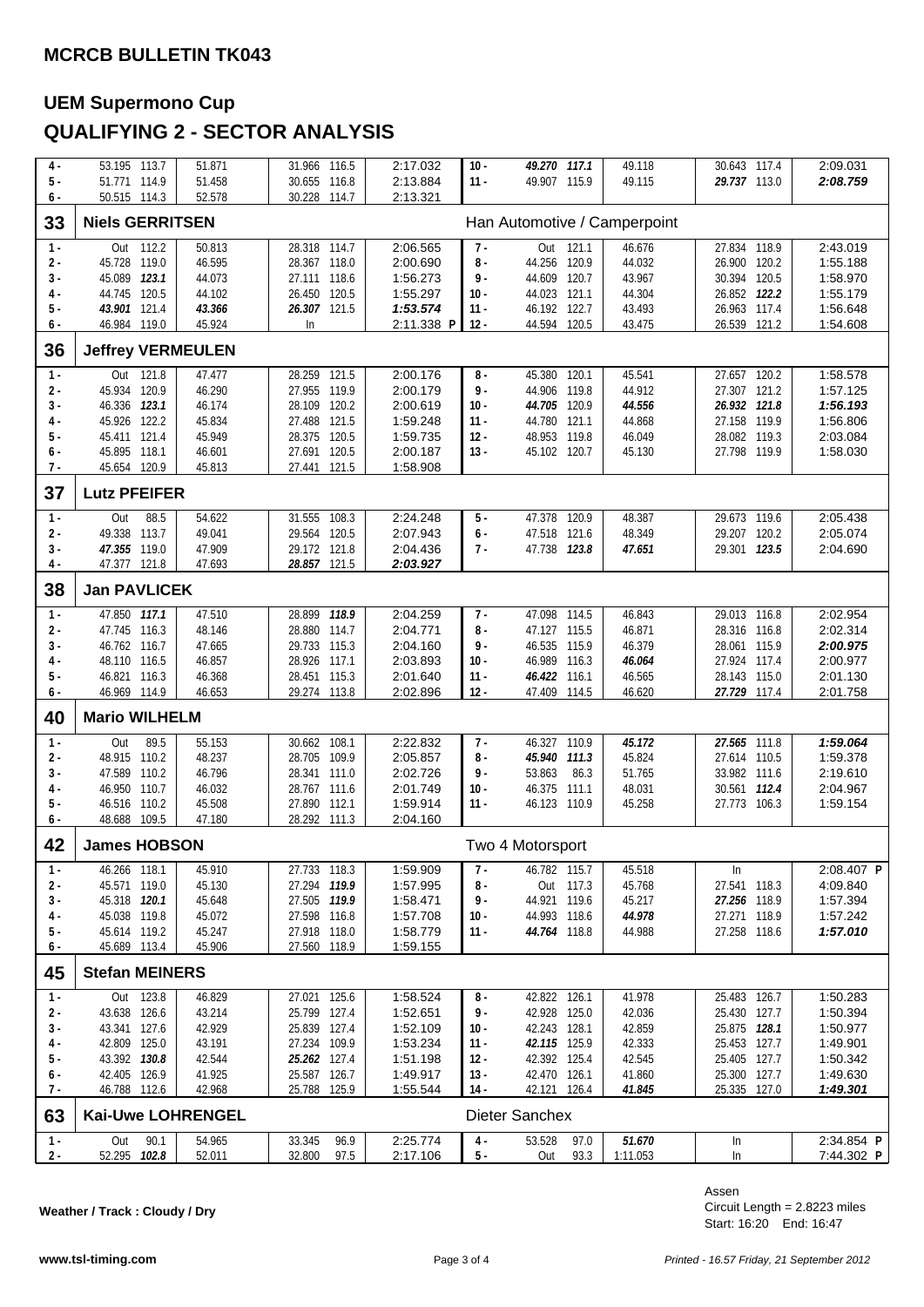| $3 -$ | 52.245 102.0              | 51.981 | 31.866 100.6    | 2:16.092 |            |                                  |        |                 |            |
|-------|---------------------------|--------|-----------------|----------|------------|----------------------------------|--------|-----------------|------------|
|       | <b>Piet LAAN</b>          |        |                 |          |            |                                  |        |                 |            |
| 65    |                           |        |                 |          |            |                                  |        |                 |            |
| $1 -$ | Out 114.7                 | 49.674 | 29.367 113.8    | 2:10.826 | $3 -$      | 49.008<br>118.1                  | 48.642 | 29.915 108.6    | 2:07.565   |
| $2 -$ | 48.267 119.0              | 48.667 | 29.917 115.3    | 2:06.851 | 4 -        | 48.645 110.9                     | 51.659 | 33.028 106.5    | 2:13.332   |
| 66    | <b>Michael VIRAVONGSA</b> |        |                 |          |            | Team Jems Racing                 |        |                 |            |
| $1 -$ | 44.042 122.2              | 44.327 | 26.273 133.4    | 1:54.642 | 4.         | 44.581 128.6                     | 42.864 | 25.753 134.6    | 1:53.198   |
| $2 -$ | 43.512 130.6              | 43.416 | 26.693<br>135.0 | 1:53.621 | $5 -$      | 42.934 133.4                     | 42.450 | 25.938 133.0    | 1:51.322   |
| $3 -$ | 43.137 130.8              | 42.999 | 131.9<br>26.569 | 1:52.705 | 6 -        | 45.164<br>114.9                  | 43.452 | 25.746 131.9    | 1:54.362   |
| 70    | <b>Alex OOMEN</b>         |        |                 |          |            |                                  |        |                 |            |
| $1 -$ | Out 110.0                 | 57.109 | 31.574 111.6    | 2:22.404 | 4.         | 51.481 115.3                     | 51.998 | 31.268 109.7    | 2:14.747   |
| $2 -$ | 52.342 117.1              | 53.458 | 31.996 108.6    | 2:17.796 | $5 -$      | 51.048 112.4                     | 51.486 | 31.231 111.3    | 2:13.765   |
| $3 -$ | 52.009 116.5              | 53.111 | 31.215 111.8    | 2:16.335 |            |                                  |        |                 |            |
| 89    | <b>David LEGALLE</b>      |        |                 |          |            | BMW / AFAM Rings / Boxer Passion |        |                 |            |
| $1 -$ | 45.633 121.1              | 44.891 | 27.465<br>121.8 | 1:57.989 | $7 -$      | 119.4<br>44.719                  | 44.721 | 27.289 122.8    | 1:56.729   |
| $2 -$ | 45.008 123.1              | 44.695 | 26.916<br>123.2 | 1:56.619 | $8 -$      | 44.466 120.7                     | 44.079 | 27.239 122.2    | 1:55.784   |
| $3 -$ | 45.289 119.8              | 44.849 | 121.2<br>27.699 | 1:57.837 | 9.         | 44.447 121.4                     | 44.134 | 26.653 122.8    | 1:55.234   |
| 4.    | 122.0<br>44.987           | 44.942 | 27.364<br>122.8 | 1:57.293 | $10 -$     | 120.5<br>45.140                  | 44.120 | 27.082 122.8    | 1:56.342   |
| $5 -$ | 46.139<br>119.4           | 45.194 | 27.602<br>121.8 | 1:58.935 | $11 -$     | 44.761 120.1                     | 48.498 | ln              | 2:22.808 P |
| 6 -   | 44.964 120.7              | 44.395 | 27.126 121.8    | 1:56.485 |            |                                  |        |                 |            |
| 96    | <b>Frank SCHOUREN</b>     |        |                 |          | <b>RCB</b> |                                  |        |                 |            |
| $1 -$ | Out<br>98.5               | 52.886 | 30.617 106.5    | 2:17.215 | $7 -$      | 48.075<br>96.0                   | 48.841 | 29.417<br>108.9 | 2:06.333   |
| $2 -$ | 49.429<br>106.2           | 49.936 | 29.743<br>108.1 | 2:09.108 | $8 -$      | 50.082<br>108.8                  | 48.014 | 29.558 108.3    | 2:07.654   |
| $3 -$ | 48.419 107.5              | 48.696 | 29.771<br>105.5 | 2:06.886 | 9.         | 48.182<br>107.2                  | 47.676 | 29.105 107.8    | 2:04.963   |
| 4 -   | 48.489 108.2              | 48.515 | 29.739<br>107.8 | 2:06.743 | $10 -$     | 47.584 107.7                     | 48.279 | 29.366<br>108.9 | 2:05.229   |
| $5 -$ | 48.029<br>107.7           | 48.158 | 30.763<br>107.1 | 2:06.950 | $11 -$     | 47.792 108.2                     | 48.084 | In              | 2:26.473 P |
| 6 -   | 48.381 108.4              | 48.057 | 29.524 107.8    | 2:05.962 |            |                                  |        |                 |            |
| 99    | <b>Michel CAMPEN</b>      |        |                 |          |            |                                  |        |                 |            |
| $1 -$ | 112.2<br>Out              | 50.905 | 113.3<br>30.083 | 2:11.008 | $7 -$      | 126.4<br>43.707                  | 42.950 | 27.310<br>127.7 | 1:53.967   |
| $2 -$ | 48.485<br>123.4           | 46.569 | 126.3<br>29.435 | 2:04.489 | $8 -$      | 43.316<br>127.3                  | 44.079 | 26.887 127.7    | 1:54.282   |
| $3 -$ | 44.718<br>125.9           | 43.818 | 27.380<br>126.7 | 1:55.916 | 9.         | 44.548<br>123.8                  | 42.833 | 25.826 126.7    | 1:53.207   |
| $4 -$ | 125.7<br>44.792           | 43.415 | 26.917 125.6    | 1:55.124 | $10 -$     | 43.461 127.1                     | 42.317 | 26.072 127.4    | 1:51.850   |
| $5 -$ | 44.284<br>125.7           | 43.159 | 26.554<br>125.6 | 1:53.997 | $11 -$     | 42.924 127.1                     | 42.804 | 26.933 125.9    | 1:52.661   |
| 6 -   | 44.051<br>125.4           | 43.251 | 26.171<br>125.6 | 1:53.473 |            |                                  |        |                 |            |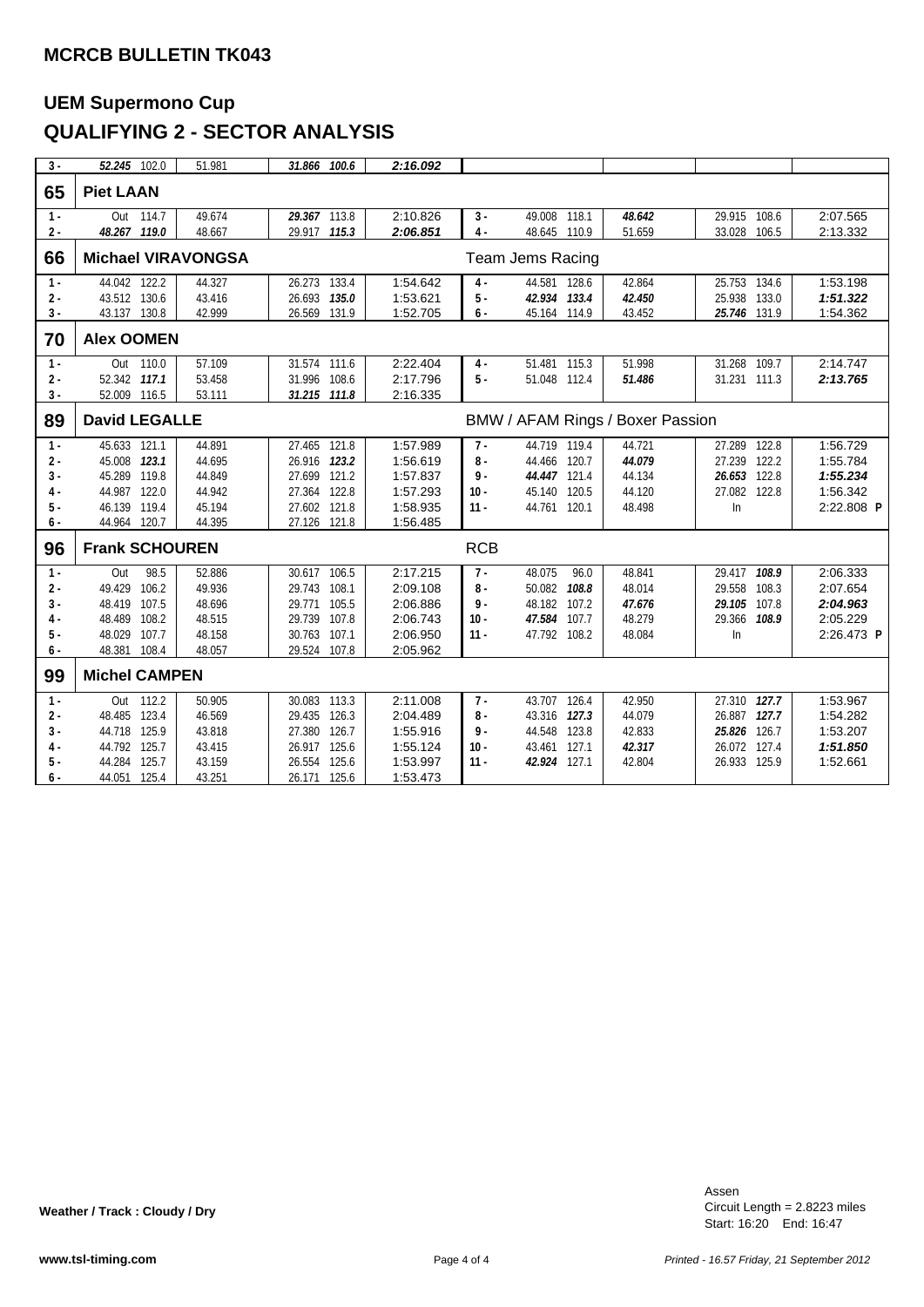## **QUALIFYING 2 - SPEED TRAPS UEM Supermono Cup**

|              |              | <b>SECTOR 1</b>          |            |     | <b>SECTOR 2</b> |            |                | <b>FINISH LINE</b>       |            |
|--------------|--------------|--------------------------|------------|-----|-----------------|------------|----------------|--------------------------|------------|
| POS NO       |              | <b>NAME</b>              | <b>MPH</b> | NO. | <b>NAME</b>     | <b>MPH</b> | NO             | <b>NAME</b>              | <b>MPH</b> |
| $\mathcal I$ | 11           | Mike VELTHUIJZEN         | 137.2      |     |                 |            | 66             | Michael VIRAVONGSA       | 135.0      |
| 2            | 66           | Michael VIRAVONGSA       | 133.4      |     |                 |            | 11             | Mike VELTHUIJZEN         | 134.2      |
| 3            | 1            | Alexander VAN DIJK       | 132.6      |     |                 |            | 3              | <b>Josef FRAUENSCHUH</b> | 133.4      |
| 4            | 7            | <b>Manfred KEHRMANN</b>  | 130.8      |     |                 |            | 20             | Nico KEHRER              | 132.2      |
| 5            | 45           | Stefan MEINERS           | 130.8      |     |                 |            | $\overline{7}$ | Manfred KEHRMANN         | 131.9      |
| 6            | 3            | <b>Josef FRAUENSCHUH</b> | 130.6      |     |                 |            | 1              | Alexander VAN DIJK       | 131.1      |
| 7            | 6            | Allan ØSTLI              | 130.6      |     |                 |            | 8              | Sjoerd VAN BUITEN        | 130.3      |
| 8            | 8            | Sjoerd VAN BUITEN        | 130.6      |     |                 |            | 6              | Allan ØSTLI              | 128.8      |
| 9            | 19           | Perry GOLDSTEIN          | 127.8      |     |                 |            | $\mathbf{2}$   | <b>Brian SLOOTEN</b>     | 128.5      |
| 10           | 20           | Nico KEHRER              | 127.6      |     |                 |            | 45             | Stefan MEINERS           | 128.1      |
| 11           | 99           | Michel CAMPEN            | 127.3      |     |                 |            | 99             | Michel CAMPEN            | 127.7      |
| 12           | $\mathbf{2}$ | <b>Brian SLOOTEN</b>     | 126.6      |     |                 |            | 19             | Perry GOLDSTEIN          | 127.4      |
| 13           | 10           | Jan HANHOFF              | 126.1      |     |                 |            | 21             | <b>Roy PAS</b>           | 127.0      |
| 14           | 21           | Roy PAS                  | 124.3      |     |                 |            | 10             | Jan HANHOFF              | 126.7      |
| 15           | 37           | <b>Lutz PFEIFER</b>      | 123.8      |     |                 |            | 14             | Johannes KEHRER          | 124.2      |
| 16           | 24           | Alexander MICHEL         | 123.4      |     |                 |            | 24             | Alexander MICHEL         | 123.9      |
| 17           | 33           | <b>Niels GERRITSEN</b>   | 123.1      |     |                 |            | 37             | Lutz PFEIFER             | 123.5      |
| 18           | 36           | <b>Jeffrey VERMEULEN</b> | 123.1      |     |                 |            | 89             | David LEGALLE            | 123.2      |
| 19           | 89           | David LEGALLE            | 123.1      |     |                 |            | 13             | Martin KAMENICKY         | 122.5      |
| 20           | 18           | <b>Libor KAMENICKY</b>   | 122.9      |     |                 |            | 30             | <b>Bob DE BOER</b>       | 122.2      |
| 21           | 14           | Johannes KEHRER          | 122.7      |     |                 |            | 33             | Niels GERRITSEN          | 122.2      |
| 22           | 13           | Martin KAMENICKY         | 120.1      |     |                 |            | 36             | Jeffrey VERMEULEN        | 121.8      |
| 23           | 30           | <b>Bob DE BOER</b>       | 120.1      |     |                 |            | 18             | <b>Libor KAMENICKY</b>   | 121.5      |
| 24           | 42           | James HOBSON             | 120.1      |     |                 |            | 42             | James HOBSON             | 119.9      |
| 25           | 65           | Piet LAAN                | 119.0      |     |                 |            | 38             | Jan PAVLICEK             | 118.9      |
| 26           | 32           | Josef SVOBODA            | 117.1      |     |                 |            | 32             | Josef SVOBODA            | 118.3      |
| 27           | 38           | Jan PAVLICEK             | 117.1      |     |                 |            | 65             | Piet LAAN                | 115.3      |
| 28           | 70           | Alex OOMEN               | 117.1      |     |                 |            | 40             | Mario WILHELM            | 112.4      |
| 29           | 40           | Mario WILHELM            | 111.3      |     |                 |            | 70             | Alex OOMEN               | 111.8      |
| 30           | 96           | Frank SCHOUREN           | 108.8      |     |                 |            | 96             | Frank SCHOUREN           | 108.9      |
| 31           | 63           | Kai-Uwe LOHRENGEL        | 102.8      |     |                 |            | 63             | Kai-Uwe LOHRENGEL        | 100.6      |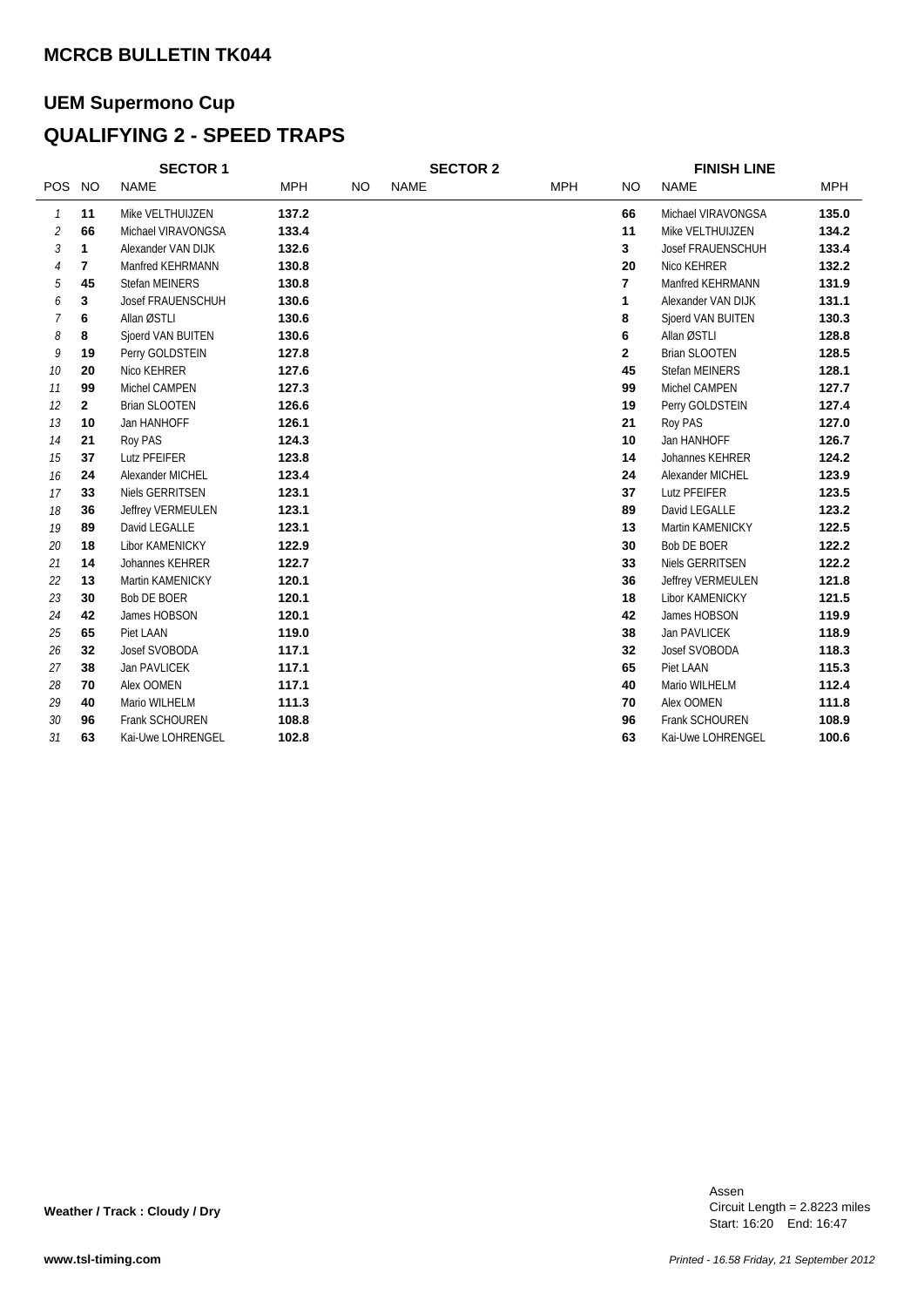## **QUALIFYING 2 - BEST SECTOR TIMES**

|               |                | <b>SECTOR 1</b>    |           |                         | <b>SECTOR 2</b>    |             |                | <b>SECTOR 3</b>    |             | <b>IDEAL / BEST COMPARISON</b> |                    |                   |             |             |  |
|---------------|----------------|--------------------|-----------|-------------------------|--------------------|-------------|----------------|--------------------|-------------|--------------------------------|--------------------|-------------------|-------------|-------------|--|
|               |                | POS NO NAME        |           |                         | TIME NO NAME       | <b>TIME</b> |                | NO NAME            | <b>TIME</b> |                                | POS NO NAME        | <b>IDEAL</b>      | <b>BEST</b> | <b>DIFF</b> |  |
| $\mathcal{I}$ | 11             | VELTHUIJZEN        | 41.806 2  |                         | <b>SLOOTEN</b>     | 41.727      | 11             | VELTHUIJZEN        | 24.986      |                                | / 11 VELTHUIJZEN   | 1:48.809 1:48.830 |             | 0.021       |  |
| 2             | 45             | <b>MEINERS</b>     | 42.115 45 |                         | <b>MEINERS</b>     | 41.845      | $\overline{2}$ | <b>SLOOTEN</b>     | 25.159      | 245                            | <b>MEINERS</b>     | 1:49.222 1:49.301 |             | 0.079       |  |
| 3             | $\mathbf{1}$   | <b>VAN DIJK</b>    | 42.142 1  |                         | <b>VAN DIJK</b>    | 41.925      | $\mathbf{1}$   | <b>VAN DIJK</b>    | 25.249      | $3^{1}$                        | <b>VAN DIJK</b>    | 1:49.316 1:49.316 |             | 0.000       |  |
| 4             | $\overline{7}$ | <b>KEHRMANN</b>    | 42.578 11 |                         | VELTHUIJZEN        | 42.017      | - 45           | <b>MEINERS</b>     | 25.262      | 42                             | <b>SLOOTEN</b>     | 1:49.568 1:49.675 |             | 0.107       |  |
| 5             | $\overline{2}$ | <b>SLOOTEN</b>     | 42.682 7  |                         | <b>KEHRMANN</b>    | 42.148      | -7             | <b>KEHRMANN</b>    | 25.581      | $5\,$ T                        | <b>KEHRMANN</b>    | 1:50.307 1:50.590 |             | 0.283       |  |
| 6             | 99             | <b>CAMPEN</b>      | 42.924 99 |                         | CAMPEN             | 42.317      | 20             | <b>KEHRER</b>      | 25.705      | 699                            | <b>CAMPEN</b>      | 1:51.067 1:51.850 |             | 0.783       |  |
| Ζ             | 66             | <b>VIRAVONGSA</b>  | 42.934    | 8                       | <b>VAN BUITEN</b>  | 42.450      | 66             | VIRAVONGSA         | 25.746      | 766                            | VIRAVONGSA         | 1:51.130 1:51.322 |             | 0.192       |  |
| 8             | 20             | <b>KEHRER</b>      | 43.222    | -66                     | <b>VIRAVONGSA</b>  | 42.450      | -99            | <b>CAMPEN</b>      | 25.826      | 20<br>8                        | <b>KEHRER</b>      | 1:51.543 1:51.612 |             | 0.069       |  |
| 9             | 8              | <b>VAN BUITEN</b>  | 43.274    | 20                      | <b>KEHRER</b>      | 42.616      | 8              | <b>VAN BUITEN</b>  | 26.001      | 8<br>9                         | <b>VAN BUITEN</b>  | 1:51.725 1:52.011 |             | 0.286       |  |
| 10            | 6              | ØSTLI              | 43.296    | 10                      | <b>HANHOFF</b>     | 42.957      | 3              | <b>FRAUENSCHUH</b> | 26.037      | $10^{10}$                      | <b>HANHOFF</b>     | 1:52.649 1:52.952 |             | 0.303       |  |
| $\mathcal{U}$ | 10             | <b>HANHOFF</b>     | 43.633    | 19                      | <b>GOLDSTEIN</b>   | 43.007      | 10             | <b>HANHOFF</b>     | 26.059      | $11^{19}$                      | GOLDSTEIN          | 1:52.814 1:53.388 |             | 0.574       |  |
| 12            | 21             | PAS                | 43.653    | 21                      | PAS                | 43.212      | -6             | ØSTLI              | 26.068      | 126                            | ØSTLI              | 1:52.891 1:53.187 |             | 0.296       |  |
| 13            | 19             | <b>GOLDSTEIN</b>   | 43.679    | 33                      | <b>GERRITSEN</b>   | 43.366      | 19             | <b>GOLDSTEIN</b>   | 26.128      | 733                            | <b>FRAUENSCHUH</b> | 1:53.292 1:53.726 |             | 0.434       |  |
| 14            | 3              | <b>FRAUENSCHUH</b> | 43.710    | 6                       | ØSTLI              | 43.527      | 33             | <b>GERRITSEN</b>   | 26.307      | $14$ 21                        | <b>PAS</b>         | 1:53.471 1:53.567 |             | 0.096       |  |
| 15            | 33             | <b>GERRITSEN</b>   | 43.901    | $\overline{\mathbf{3}}$ | <b>FRAUENSCHUH</b> | 43.545      | 18             | <b>KAMENICKY</b>   | 26.494      | 33<br>15                       | GERRITSEN          | 1:53.574 1:53.574 |             | 0.000       |  |
| 16            | 18             | <b>KAMENICKY</b>   | 44.232    | - 13                    | <b>KAMENICKY</b>   | 43.995      | 30             | DE BOER            | 26.596      | 18<br>16                       | <b>KAMENICKY</b>   | 1:54.894 1:55.419 |             | 0.525       |  |
| 17            | 89             | LEGALLE            | 44.447    | 89                      | <b>LEGALLE</b>     | 44.079      | 21             | PAS                | 26.606      | -89<br>17                      | LEGALLE            | 1:55.179 1:55.234 |             | 0.055       |  |
| 18            | 36             | VERMEULEN          | 44.705    | 18                      | <b>KAMENICKY</b>   | 44.168      | 13             | <b>KAMENICKY</b>   | 26.628      | 13<br>18                       | KAMENICKY          | 1:55.594 1:56.255 |             | 0.661       |  |
| 19            | 30             | DE BOER            | 44.755    | 14                      | <b>KEHRER</b>      | 44.359      | 89             | LEGALLE            | 26.653      | 1930                           | DE BOER            | 1:55.817 1:55.824 |             | 0.007       |  |
| 20            | 42             | <b>HOBSON</b>      | 44.764    | 30                      | DE BOER            | 44.466      | 14             | <b>KEHRER</b>      | 26.823      | 20                             | 14 KEHRER          | 1:56.126 1:56.288 |             | 0.162       |  |
| 21            | 14             | <b>KEHRER</b>      | 44.944    | 36                      | <b>VERMEULEN</b>   | 44.556      | 36             | VERMEULEN          | 26.932      | 21                             | 36 VERMEULEN       | 1:56.193 1:56.193 |             | 0.000       |  |
| 22            | 13             | <b>KAMENICKY</b>   | 44.971    | 24                      | <b>MICHEL</b>      | 44.744      | 42             | <b>HOBSON</b>      | 27.256      |                                | 22 42 HOBSON       | 1:56.998 1:57.010 |             | 0.012       |  |
| 23            | 24             | <b>MICHEL</b>      | 45.062    | 42                      | <b>HOBSON</b>      | 44.978      | 24             | <b>MICHEL</b>      | 27.483      | 23                             | 24 MICHEL          | 1:57.289 1:57.592 |             | 0.303       |  |
| 24            | 40             | WILHELM            | 45.940    | 40                      | WILHELM            | 45.172      | 40             | WILHELM            | 27.565      | 40<br>24                       | WILHELM            | 1:58.677 1:59.064 |             | 0.387       |  |
| 25            | 38             | <b>PAVLICEK</b>    | 46.422    | 38                      | <b>PAVLICEK</b>    | 46.064      | 38             | <b>PAVLICEK</b>    | 27.729      | 38<br>25                       | <b>PAVLICEK</b>    | 2:00.215 2:00.975 |             | 0.760       |  |
| 26            | 37             | PFEIFER            | 47.355    | 37                      | PFEIFER            | 47.651      | 37             | PFEIFER            | 28.857      | 26                             | 37 PFEIFER         | 2:03.863 2:03.927 |             | 0.064       |  |
| 27            | 96             | <b>SCHOUREN</b>    | 47.584    | 96                      | <b>SCHOUREN</b>    | 47.676      | 96             | <b>SCHOUREN</b>    | 29.105      | 96<br>27                       | <b>SCHOUREN</b>    | 2:04.365 2:04.963 |             | 0.598       |  |
| 28            | 65             | LAAN               | 48.267    | 65                      | LAAN               | 48.642      | 65             | LAAN               | 29.367      | 65<br>28                       | LAAN               | 2:06.276 2:06.851 |             | 0.575       |  |
| 29            | 32             | <b>SVOBODA</b>     | 49.270    | 32                      | <b>SVOBODA</b>     | 49.004      | 32             | <b>SVOBODA</b>     | 29.737      | 29                             | 32 SVOBODA         | 2:08.011 2:08.759 |             | 0.748       |  |
| 30            | 70             | <b>OOMEN</b>       | 50.370    | 70                      | <b>OOMEN</b>       | 51.486      | 70             | <b>OOMEN</b>       | 31.215      | 30                             | 70 OOMEN           | 2:13.071 2:13.765 |             | 0.694       |  |
| 31            | 63             | <b>LOHRENGEL</b>   | 52.245    | 63                      | <b>LOHRENGEL</b>   | 51.670      | 63             | <b>LOHRENGEL</b>   | 31.866      |                                | .77 63 LOHRENGEL   | 2:15.781 2:16.092 |             | 0.311       |  |
|               |                |                    |           |                         |                    |             |                |                    |             |                                | Perfect Lap        | 1:48.519          |             |             |  |
|               |                |                    |           |                         |                    |             |                |                    |             |                                |                    |                   |             |             |  |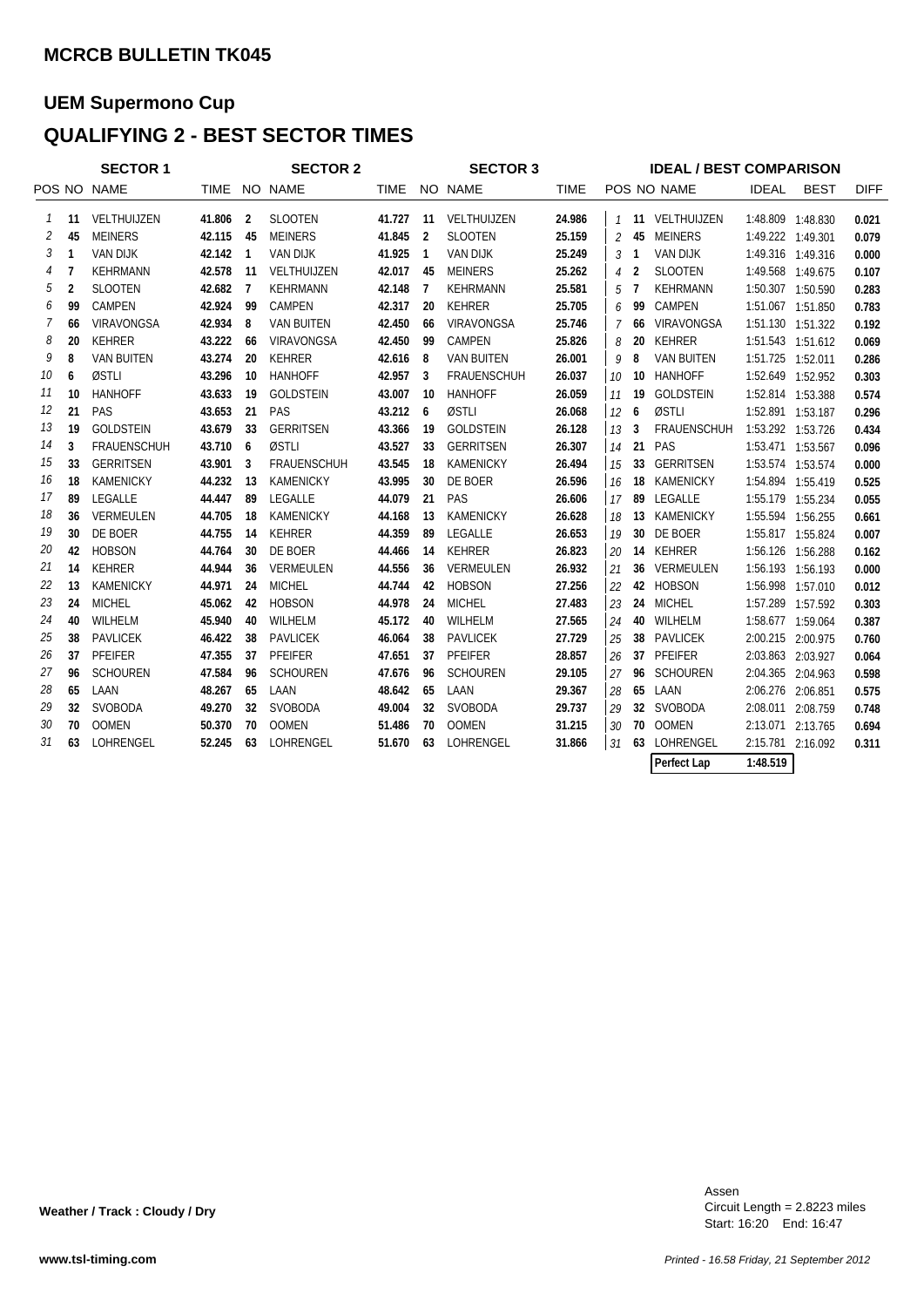**UEM Supermono Cup RACES 1 & 4 - PROVISIONAL GRID**



Circuit Length = 2.8223 miles Assen

**These results are provisional until the conclusion of any judicial and technical matters.**

| Race Director: | Stewards: | Timekeeper: |
|----------------|-----------|-------------|
|                |           |             |
|                |           |             |



*Printed - 17.02 Friday, 21 September 2012*

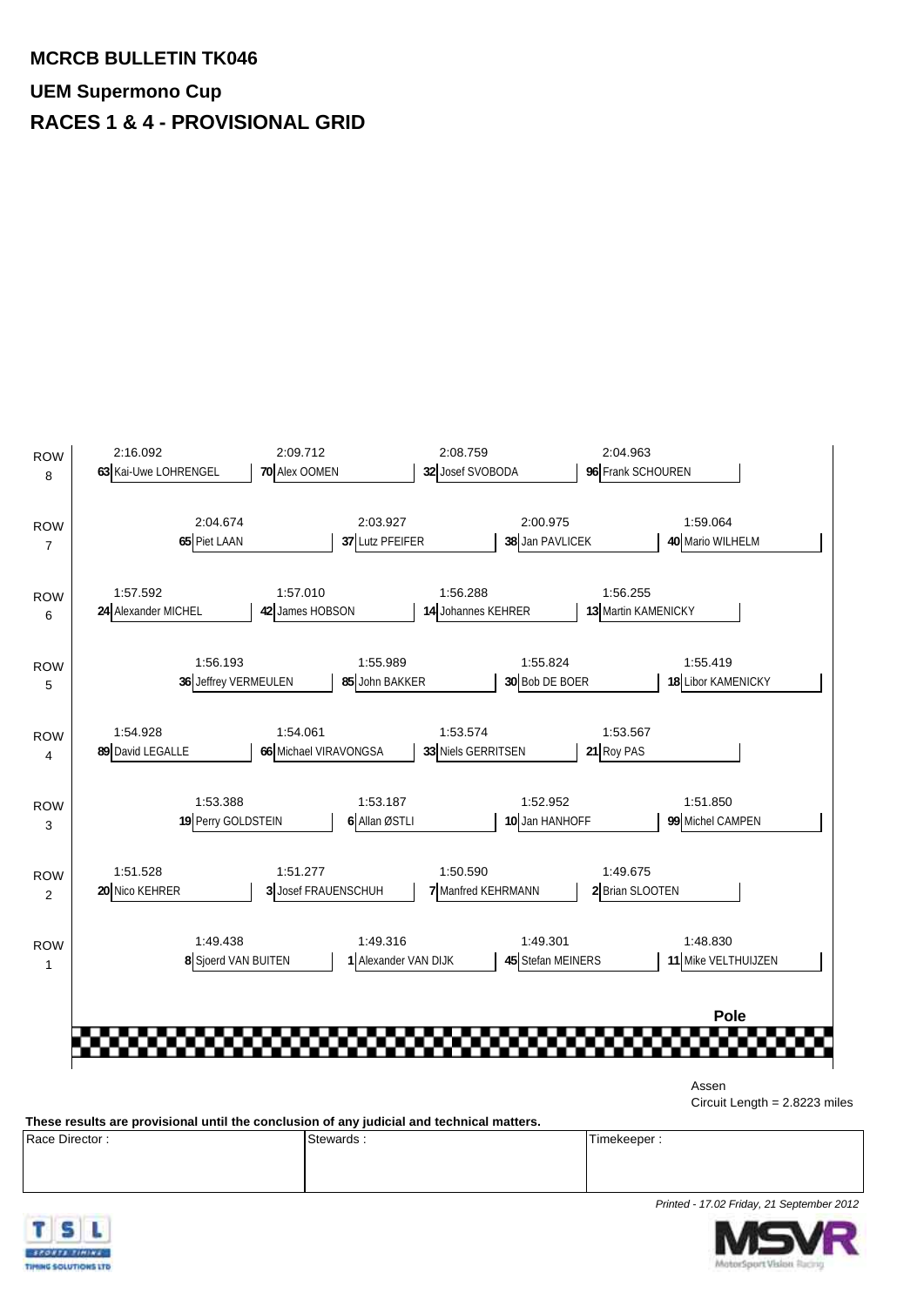## **UEM Supermono Cup WARM-UP - CLASSIFICATION**

| POS  | NO.            | CL NAME                   | <b>ENTRY</b>                                       | <b>TIME</b> | <b>ON</b>      | LAPS           | GAP      | <b>DIFF</b> | <b>MPH</b> |
|------|----------------|---------------------------|----------------------------------------------------|-------------|----------------|----------------|----------|-------------|------------|
|      | 12             | <b>Brian SLOOTEN</b>      | Bakker DRZ 450 -                                   | 2:08.132    | 2              | 3              |          |             | 79.29      |
|      | 245            | <b>Stefan MEINERS</b>     | Rotax 450 -                                        | 2:09.497    | 4              | 4              | 1.365    | 1.365       | 78.45      |
|      | 342            | <b>James HOBSON</b>       | Honda - Two 4 Motorsport                           | 2:14.646    | 4              | $\overline{4}$ | 6.514    | 5.149       | 75.45      |
|      | 4 18           | <b>Libor KAMENICKY</b>    | Jawa 624 - H.L.M. Racing Team                      | 2:16.973    | $\overline{4}$ | 4              | 8.841    | 2.327       | 74.17      |
|      | 5 <sub>1</sub> | Alexander VAN DIJK        | Over Yamaha 720 -                                  | 2:18.415    | $\mathbf{1}$   | 1              | 10.283   | 1.442       | 73.40      |
|      | 6 11           | <b>Mike VELTHUIJZEN</b>   | Yamaha 780 -                                       | 2:19.935    | 2              | 2              | 11.803   | 1.520       | 72.60      |
|      | 719            | <b>Perry GOLDSTEIN</b>    | KTM 690 - Hyside KTM                               | 2:21.243    | 2              | 2              | 13.111   | 1.308       | 71.93      |
|      | 8 37           | <b>Lutz PFEIFER</b>       | Bimota 650 -                                       | 2:22.830    | $\overline{4}$ | $\overline{4}$ | 14.698   | 1.587       | 71.13      |
|      | 924            | <b>Alexander MICHEL</b>   | MUZ 720 - Motor Michel Racing Team                 | 2:23.555    | 2              | 2              | 15.423   | 0.725       | 70.77      |
|      | 10 66          | <b>Michael VIRAVONGSA</b> | Rotax 450 - Team Jems Racing                       | 2:23.836    | 2              | 2              | 15.704   | 0.281       | 70.63      |
|      | 1113           | <b>Martin KAMENICKY</b>   | Jawa 624 -                                         | 2:24.599    | 2              | $\overline{2}$ | 16.467   | 0.763       | 70.26      |
|      | 12 33          | <b>Niels GERRITSEN</b>    | Yamaha 686 - Han Automotive / Camperpoint          | 2:37.531    | 2              | 3              | 29.399   | 12.932      | 64.49      |
|      | 13 65          | <b>Piet LAAN</b>          | Suzuki DR 750 -                                    | 2:41.868    | 3              | 3              | 33.736   | 4.337       | 62.76      |
|      | 14 30          | <b>Bob DE BOER</b>        | Yamaha 686 - ABC Hekwerk                           | 2:44.250    | 3              | 3              | 36.118   | 2.382       | 61.85      |
|      | 15 38          | <b>Jan PAVLICEK</b>       | Honda 450 -                                        | 2:46.058    | 2              | 2              | 37.926   | 1.808       | 61.18      |
|      | 16 63          | Kai-Uwe LOHRENGEL         | Yamaha 686 - Dieter Sanchex                        | 2:56.878    | 2              | 3              | 48.746   | 10.820      | 57.44      |
|      | 17 32          | <b>Josef SVOBODA</b>      | Husaberg -                                         | 3:17.655    | $\overline{2}$ | 2              | 1:09.523 | 20.777      | 51.40      |
| 18 3 |                | <b>Josef FRAUENSCHUH</b>  | KTM 750 - Rox-Energy Headstart MSV Domerberg Fa. L |             | 0              | 3              |          |             |            |
|      | 19 10          | <b>Jan HANHOFF</b>        | KTM 720 - Pirate Racing                            |             | 0              | $\overline{c}$ |          |             |            |
|      | 20 40          | <b>Mario WILHELM</b>      | MUZ 660 -                                          |             | 0              | 2              |          |             |            |
|      | 2189           | <b>David LEGALLE</b>      | BMW 720 - BMW / AFAM Rings / Boxer Passion         |             | 0              | $\overline{2}$ |          |             |            |
| 228  |                | <b>Sjoerd VAN BUITEN</b>  | Ducati 560 -                                       |             | 0              | 1              |          |             |            |
| 23 7 |                | <b>Manfred KEHRMANN</b>   | BMW 720 -                                          |             | 0              | $\Omega$       |          |             |            |
|      | 24 14          | <b>Johannes KEHRER</b>    | MZ 720 - Kehrer Racing Team                        |             | 0              | $\mathbf 0$    |          |             |            |
|      | 25 21          | <b>Roy PAS</b>            | KTM-                                               |             | 0              | $\mathbf 0$    |          |             |            |
|      | 26 96          | <b>Frank SCHOUREN</b>     | Suzuki DR 750 - RCB                                |             | 0              | 0              |          |             |            |
|      |                |                           |                                                    |             |                |                |          |             |            |

|                                                                                           |             |                     | Assen                   |                                 |
|-------------------------------------------------------------------------------------------|-------------|---------------------|-------------------------|---------------------------------|
| Weather / Track: Sunny / Wet                                                              |             |                     |                         | Circuit Length $= 2.8223$ miles |
| These results are provisional until the conclusion of any judicial and technical matters. |             |                     | Start: 10:00 End: 10:10 |                                 |
| Race Director:                                                                            | IStewards : | <b>ITimekeeper:</b> |                         |                                 |



**www.tsl-timing.com** *Printed - 10.10 Saturday, 22 September 2012*

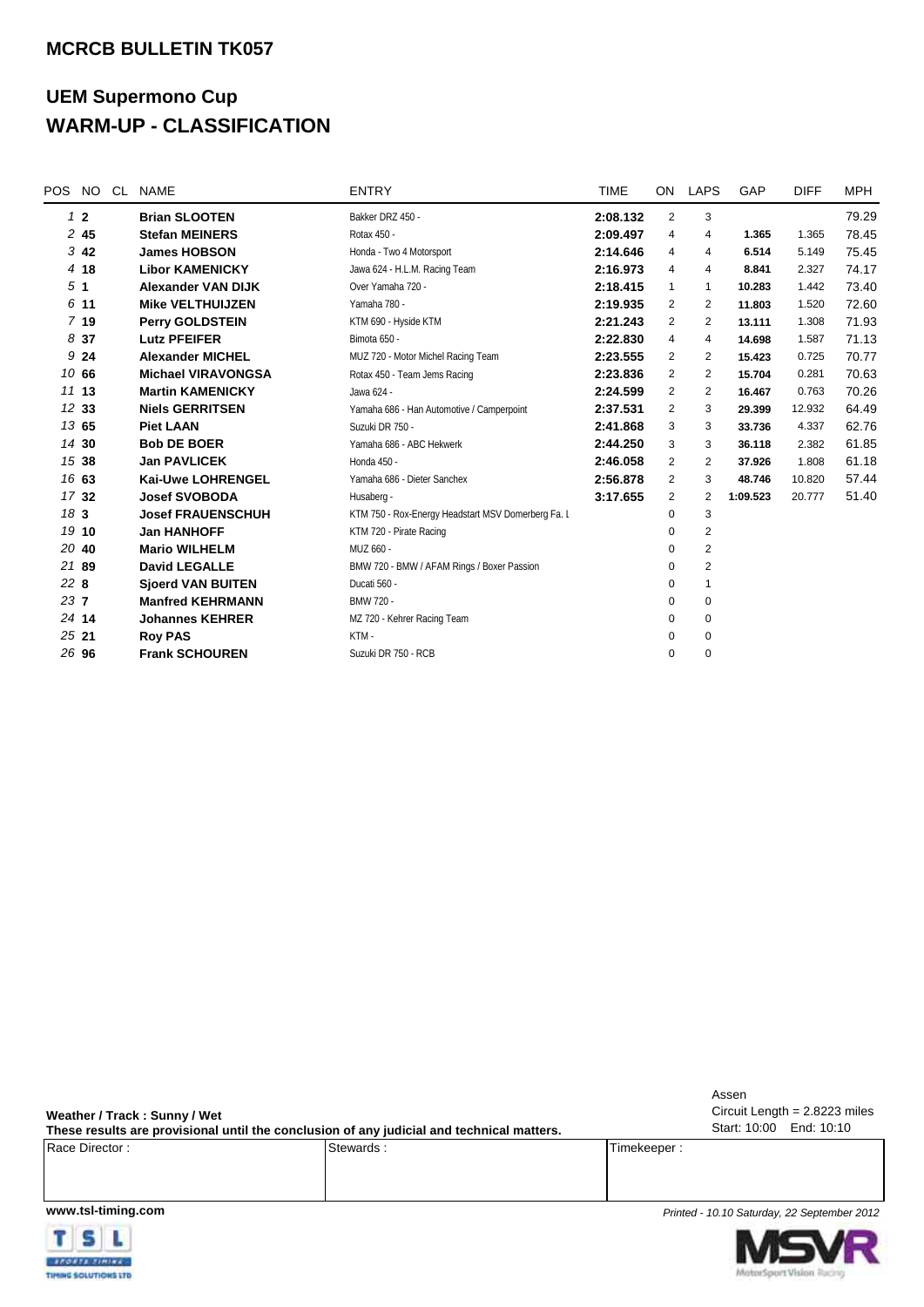## **WARM-UP - SECTOR ANALYSIS**

| 1              | <b>Alexander VAN DIJK</b>                        |                              |                      |                                       |                  |                                                   |            |
|----------------|--------------------------------------------------|------------------------------|----------------------|---------------------------------------|------------------|---------------------------------------------------|------------|
| $1 -$          | 52.945 127.1<br>53.398                           | 32.072 102.9                 | 2:18.415             |                                       |                  |                                                   |            |
| $\mathbf 2$    | <b>Brian SLOOTEN</b>                             |                              |                      |                                       |                  |                                                   |            |
| $1 -$<br>2 -   | 50.604 112.0<br>50.339<br>48.992 121.4<br>49.936 | 29.407 102.7<br>29.204 103.6 | 2:10.350<br>2:08.132 | $3 -$<br>48.399 122.0                 | 50.194           | 30.922 102.7                                      | 2:09.515   |
| 3              | <b>Josef FRAUENSCHUH</b>                         |                              |                      |                                       |                  | Rox-Energy Headstart MSV Domerberg Fa. Lindhbauer |            |
| $1 -$          | 95.5<br>57.241<br>Out                            | 34.919 100.1                 | 2:25.551             | $3 -$                                 | In.              | In                                                | 2:53.477 P |
| $2 -$          | 55.194 103.4<br>56.140                           | In.                          | 2:36.227 P           |                                       |                  |                                                   |            |
| 7              | <b>Manfred KEHRMANN</b>                          |                              |                      |                                       |                  |                                                   |            |
|                |                                                  |                              |                      |                                       |                  |                                                   |            |
| 8              | <b>Sjoerd VAN BUITEN</b>                         |                              |                      |                                       |                  |                                                   |            |
| $1 -$          | 53.098 107.4<br>58.628                           | In                           | 2:34.693 P           |                                       |                  |                                                   |            |
| 10             | <b>Jan HANHOFF</b>                               |                              |                      | <b>Pirate Racing</b>                  |                  |                                                   |            |
| $1 -$          | 57.4<br>1:26.986<br>Out                          | In                           | 3:54.414 $P$         | $2 -$<br>Out                          | 90.4<br>1:12.901 | 44.532<br>87.1                                    | 4:25.607   |
| 11             | <b>Mike VELTHUIJZEN</b>                          |                              |                      |                                       |                  |                                                   |            |
| $1 -$          | Out 110.7<br>57.762                              | 97.5<br>34.830               | 2:29.643             | $2 -$<br>52.847                       | 129.8<br>54.199  | 32.889 103.8                                      | 2:19.935   |
| 13             | <b>Martin KAMENICKY</b>                          |                              |                      |                                       |                  |                                                   |            |
| $1 -$          | 105.7<br>Out<br>58.328                           | 93.5<br>33.852               | 2:28.654             | $2 -$<br>54.525 115.9                 | 55.470           | 34.604<br>89.9                                    | 2:24.599   |
| 14             | <b>Johannes KEHRER</b>                           |                              |                      | Kehrer Racing Team                    |                  |                                                   |            |
|                |                                                  |                              |                      |                                       |                  |                                                   |            |
|                |                                                  |                              |                      |                                       |                  |                                                   |            |
| 18             | <b>Libor KAMENICKY</b>                           |                              |                      | H.L.M. Racing Team                    |                  |                                                   |            |
| $1 -$          | 97.1<br>Out<br>1:03.589                          | 36.325<br>92.9               | 2:36.965             | 52.289 115.5<br>$3 -$<br>4 -          | 54.714           | 32.632 101.0                                      | 2:19.635   |
| $2 -$<br>19    | 55.745 112.4<br>56.990<br><b>Perry GOLDSTEIN</b> | 34.082<br>96.5               | 2:26.817             | 50.889 123.6                          | 53.921           | 32.163 101.5                                      | 2:16.973   |
| $1 -$          | 97.8<br>Out<br>57.494                            | 98.4<br>32.903               | 2:25.134             | Hyside KTM<br>$2 -$<br>54.565 105.5   | 54.802           | 31.876 102.7                                      | 2:21.243   |
| 21             | <b>Roy PAS</b>                                   |                              |                      |                                       |                  |                                                   |            |
|                |                                                  |                              |                      |                                       |                  |                                                   |            |
| 24             | <b>Alexander MICHEL</b>                          |                              |                      | Motor Michel Racing Team              |                  |                                                   |            |
| $1 -$          | Out 104.4<br>57.369                              | 34.606<br>98.6               | 2:28.041             | $2 -$<br>54.301 112.0                 | 55.240           | 99.3<br>34.014                                    | 2:23.555   |
| 30             | <b>Bob DE BOER</b>                               |                              |                      | <b>ABC Hekwerk</b>                    |                  |                                                   |            |
| $1 -$          | Out<br>70.1<br>1:13.168                          | 43.007<br>80.1               | 3:06.492             | $3 -$<br>1:02.072 95.7                | 1:03.755         | 38.423 76.9                                       | 2:44.250   |
| $2 -$          | 92.3<br>1:05.306<br>1:05.189                     | 38.597<br>79.7               | 2:49.092             |                                       |                  |                                                   |            |
| 32             | <b>Josef SVOBODA</b>                             |                              |                      |                                       |                  |                                                   |            |
| $1 -$          | 64.3<br>Out<br>1:20.688                          | 46.422<br>83.6               | 3:19.646             | $2 -$<br>1:16.028                     | 69.3<br>1:17.288 | 44.339<br>93.3                                    | 3:17.655   |
| 33             | <b>Niels GERRITSEN</b><br>Out<br>1:10.838        | 38.755                       |                      | Han Automotive / Camperpoint<br>$3 -$ |                  |                                                   |            |
| $1 -$<br>$2 -$ | 83.4<br>59.475 104.2<br>1:02.151                 | 90.1<br>35.905<br>90.3       | 2:51.135<br>2:37.531 | 1:00.756 105.0                        | 1:01.104         | 36.332<br>88.9                                    | 2:38.192   |
| 37<br>$1 -$    | <b>Lutz PFEIFER</b><br>99.4<br>Out<br>58.591     | 35.771<br>91.2               | 2:30.294             | 54.775 103.4<br>$3 -$                 | 57.621           | 34.121<br>91.0                                    | 2:26.517   |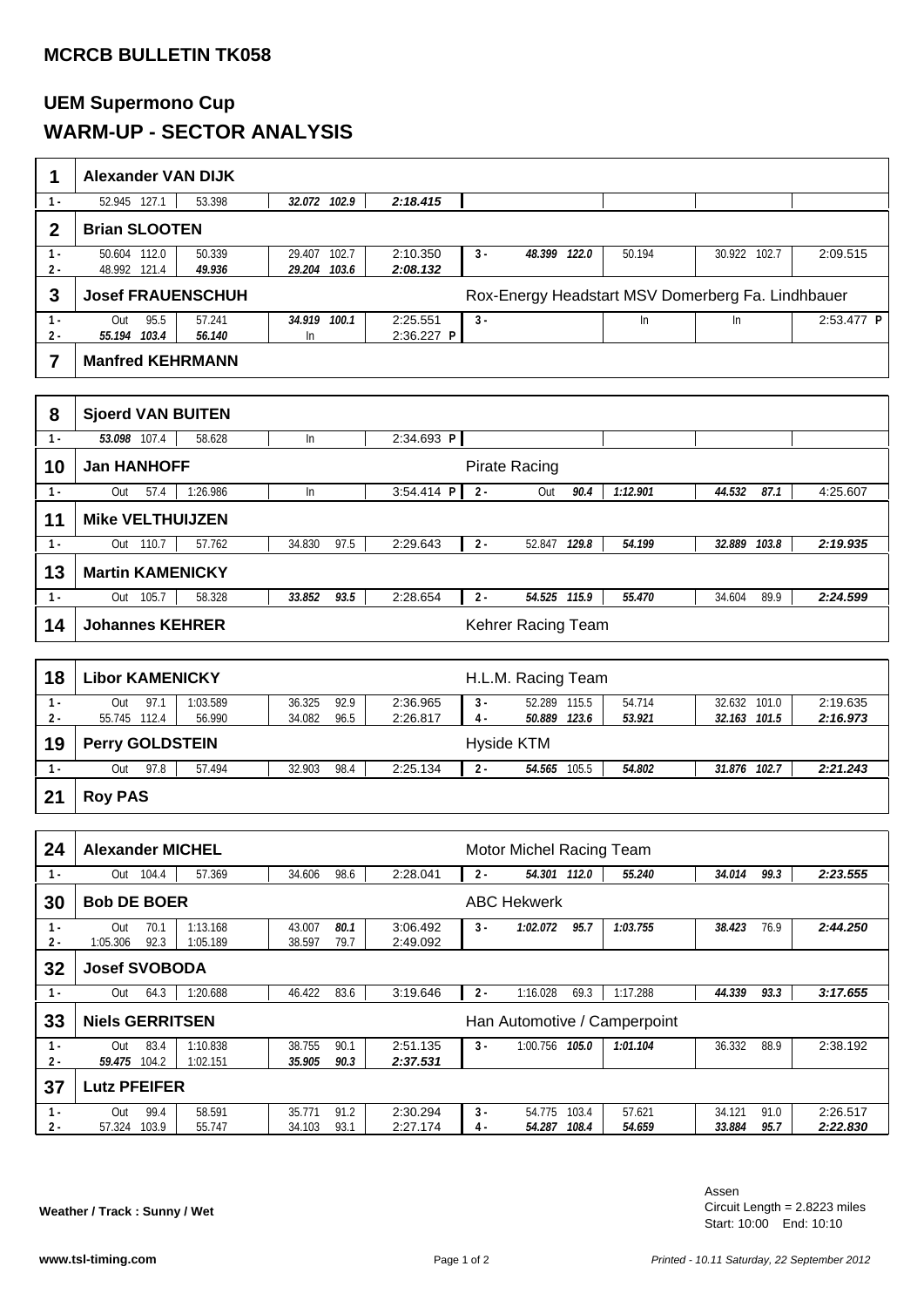### **UEM Supermono Cup WARM-UP - SECTOR ANALYSIS**

| 38             | <b>Jan PAVLICEK</b>                    |                      |                  |                |                      |              |                              |      |                                  |                                  |                      |
|----------------|----------------------------------------|----------------------|------------------|----------------|----------------------|--------------|------------------------------|------|----------------------------------|----------------------------------|----------------------|
| $1 -$          | 91.4<br>Out                            | 1:04.533             | 38.840           | 92.5           | 2:39.401             | $2 -$        | 1:03.063                     | 90.6 | 1:03.882                         | 39.113<br>79.3                   | 2:46.058             |
| 40             | <b>Mario WILHELM</b>                   |                      |                  |                |                      |              |                              |      |                                  |                                  |                      |
| $1 -$          | 62.1<br>Out                            | 1:14.161             | In.              |                | $3:23.908$ P         | $2 -$        | Out                          | 91.4 | 1:10.971                         | 43.970<br>84.O                   | 3:26.088             |
| 42             | <b>James HOBSON</b>                    |                      |                  |                |                      |              | Two 4 Motorsport             |      |                                  |                                  |                      |
| $1 -$<br>$2 -$ | 96.7<br>Out<br>53.748 116.7            | 1:00.666<br>55.566   | 34.092<br>32.468 | 94.5<br>95.1   | 2:28.232<br>2:21.782 | $3 -$<br>4 - | 51.265 117.9<br>50.766 117.9 |      | 52.802<br>51.990                 | 32.328<br>95.7<br>31.890<br>94.5 | 2:16.395<br>2:14.646 |
| 45             | <b>Stefan MEINERS</b>                  |                      |                  |                |                      |              |                              |      |                                  |                                  |                      |
| $1 -$<br>$2 -$ | Out 118.4<br>50.995 125.0              | 54.412<br>52.508     | 32.605<br>31.040 | 103.8<br>104.3 | 2:19.950<br>2:14.543 | $3 -$<br>4.  | 49.849 125.7<br>49.411 125.2 |      | 50.539<br>49.551                 | 30.750 104.6<br>30.535 104.3     | 2:11.138<br>2:09.497 |
| 63             | Kai-Uwe LOHRENGEL                      |                      |                  |                |                      |              | Dieter Sanchex               |      |                                  |                                  |                      |
| $1 -$<br>$2 -$ | 80.8<br>Out<br>1:08.160<br><i>87.0</i> | 1:14.438<br>1:08.089 | 45.018<br>40.629 | 74.2<br>78.5   | 3:07.687<br>2:56.878 | $3 -$        | 1:08.864                     | 61.7 | 1:09.627                         | 40.893<br>75.7                   | 2:59.384             |
| 65             | <b>Piet LAAN</b>                       |                      |                  |                |                      |              |                              |      |                                  |                                  |                      |
| $1 -$<br>$2 -$ | 74.2<br>Out<br>1:05.887<br>94.7        | 1:13.275<br>1:05.971 | 42.750<br>38.287 | 92.7<br>92.5   | 3:05.872<br>2:50.145 | $3 -$        | $1:00.972$ $97.4$            |      | 1:03.031                         | 37.865<br>94.1                   | 2:41.868             |
| 66             | <b>Michael VIRAVONGSA</b>              |                      |                  |                |                      |              | Team Jems Racing             |      |                                  |                                  |                      |
| $1 -$          | Out 103.7                              | 56.997               | 34.848 100.8     |                | 2:24.624             | $2 -$        | 54.292 112.2                 |      | 56.397                           | 33.147<br>99.9                   | 2:23.836             |
| 89             | <b>David LEGALLE</b>                   |                      |                  |                |                      |              |                              |      | BMW / AFAM Rings / Boxer Passion |                                  |                      |
| $1 -$          | 56.124 109.7                           | 56.454               | In               |                | 2:43.743 P           | $2 -$        |                              |      | $\ln$                            | $\ln$                            | 2:00.709 P           |
| 96             | <b>Frank SCHOUREN</b>                  |                      |                  |                |                      | <b>RCB</b>   |                              |      |                                  |                                  |                      |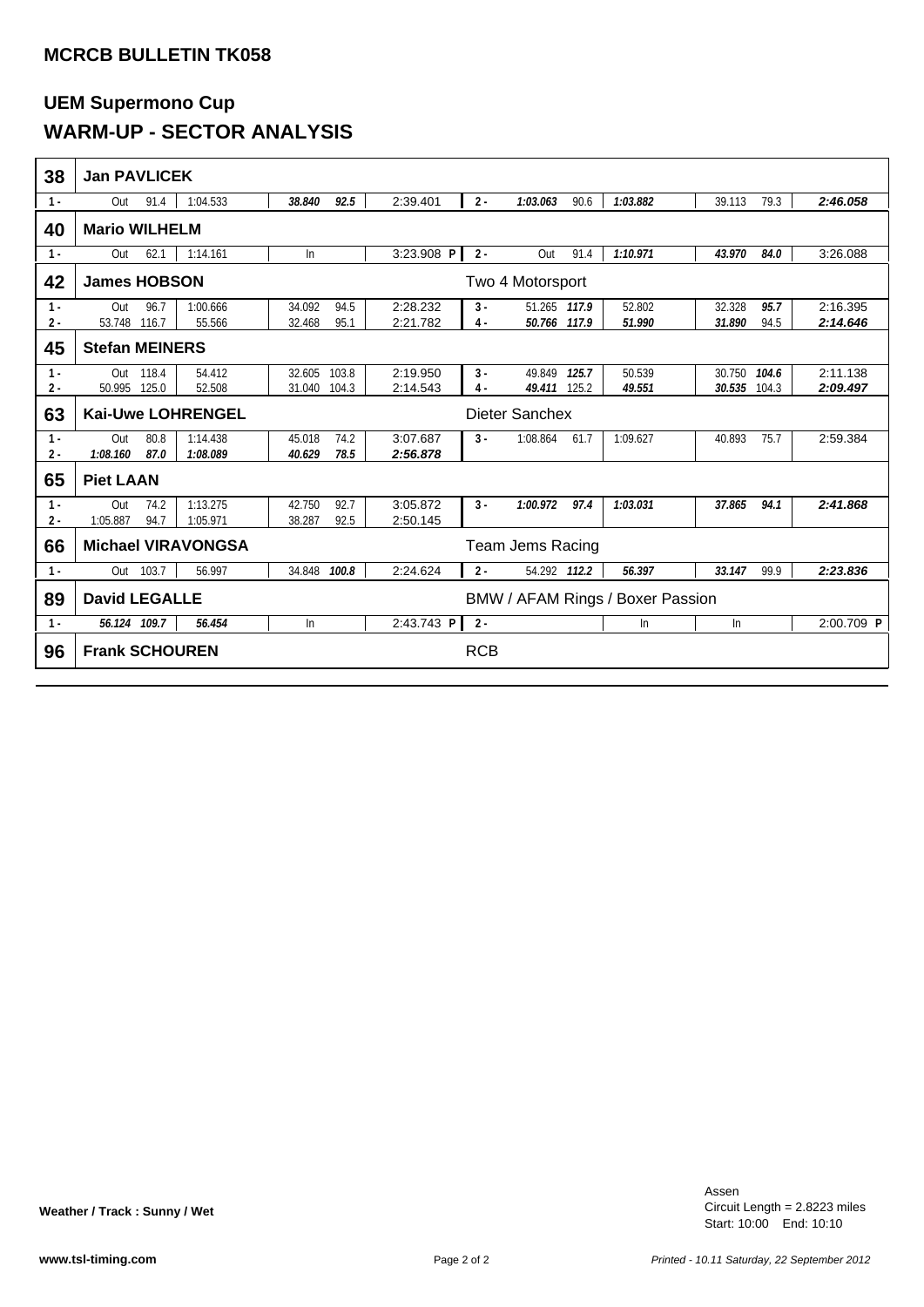## **WARM-UP - SPEED TRAPS UEM Supermono Cup**

|        |              | <b>SECTOR 1</b>          |            |     |             | <b>SECTOR 2</b> |            |              |                          |            |
|--------|--------------|--------------------------|------------|-----|-------------|-----------------|------------|--------------|--------------------------|------------|
| POS NO |              | <b>NAME</b>              | <b>MPH</b> | NO. | <b>NAME</b> |                 | <b>MPH</b> | NO.          | <b>NAME</b>              | <b>MPH</b> |
|        | 11           | Mike VELTHUIJZEN         | 129.8      |     |             |                 |            | 45           | <b>Stefan MEINERS</b>    | 104.6      |
| 2      | 1            | Alexander VAN DLJK       | 129.1      |     |             |                 |            | 11           | Mike VELTHULJZEN         | 103.8      |
| 3.     | 45           | <b>Stefan MEINERS</b>    | 125.7      |     |             |                 |            | $\mathbf{2}$ | <b>Brian SLOOTEN</b>     | 103.6      |
| 4      | 18           | <b>Libor KAMENICKY</b>   | 123.6      |     |             |                 |            | 1            | Alexander VAN DIJK       | 102.9      |
| 5      | $\mathbf{2}$ | <b>Brian SLOOTEN</b>     | 122.0      |     |             |                 |            | 8            | Sjoerd VAN BUITEN        | 102.7      |
| 6      | 42           | James HOBSON             | 117.9      |     |             |                 |            | 19           | Perry GOLDSTEIN          | 102.7      |
|        | 8            | Sjoerd VAN BUITEN        | 117.3      |     |             |                 |            | 18           | <b>Libor KAMENICKY</b>   | 101.5      |
| 8      | 13           | <b>Martin KAMENICKY</b>  | 115.9      |     |             |                 |            | 66           | Michael VIRAVONGSA       | 100.8      |
| 9      | 66           | Michael VIRAVONGSA       | 112.2      |     |             |                 |            | 3            | <b>Josef FRAUENSCHUH</b> | 100.1      |
| 10     | 24           | Alexander MICHEL         | 112.0      |     |             |                 |            | 24           | <b>Alexander MICHEL</b>  | 99.3       |
| 11     | 89           | David LEGALLE            | 109.7      |     |             |                 |            | 37           | <b>Lutz PFEIFER</b>      | 95.7       |
| 12     | 37           | <b>Lutz PFEIFER</b>      | 108.4      |     |             |                 |            | 42           | James HOBSON             | 95.7       |
| 13     | 19           | Perry GOLDSTEIN          | 106.7      |     |             |                 |            | 65           | Piet LAAN                | 94.1       |
| 14     | 33           | <b>Niels GERRITSEN</b>   | 105.0      |     |             |                 |            | 89           | David LEGALLE            | 93.9       |
| 15     | 3            | <b>Josef FRAUENSCHUH</b> | 103.4      |     |             |                 |            | 13           | <b>Martin KAMENICKY</b>  | 93.5       |
| 16     | 40           | Mario WILHELM            | 98.8       |     |             |                 |            | 32           | Josef SVOBODA            | 93.3       |
| 17     | 65           | Piet LAAN                | 97.4       |     |             |                 |            | 38           | <b>Jan PAVLICEK</b>      | 92.5       |
| 18     | 30           | <b>Bob DE BOER</b>       | 95.7       |     |             |                 |            | 33           | Niels GERRITSEN          | 90.3       |
| 19     | 38           | <b>Jan PAVLICEK</b>      | 92.7       |     |             |                 |            | 10           | <b>Jan HANHOFF</b>       | 87.1       |
| 20     | 10           | Jan HANHOFF              | 90.4       |     |             |                 |            | 40           | Mario WILHELM            | 84.0       |
| 21     | 63           | Kai-Uwe LOHRENGEL        | 87.0       |     |             |                 |            | 30           | <b>Bob DE BOER</b>       | 80.1       |
| 22     | 32           | <b>Josef SVOBODA</b>     | 73.7       |     |             |                 |            | 63           | Kai-Uwe LOHRENGEL        | 78.5       |

**Weather / Track : Sunny / Wet**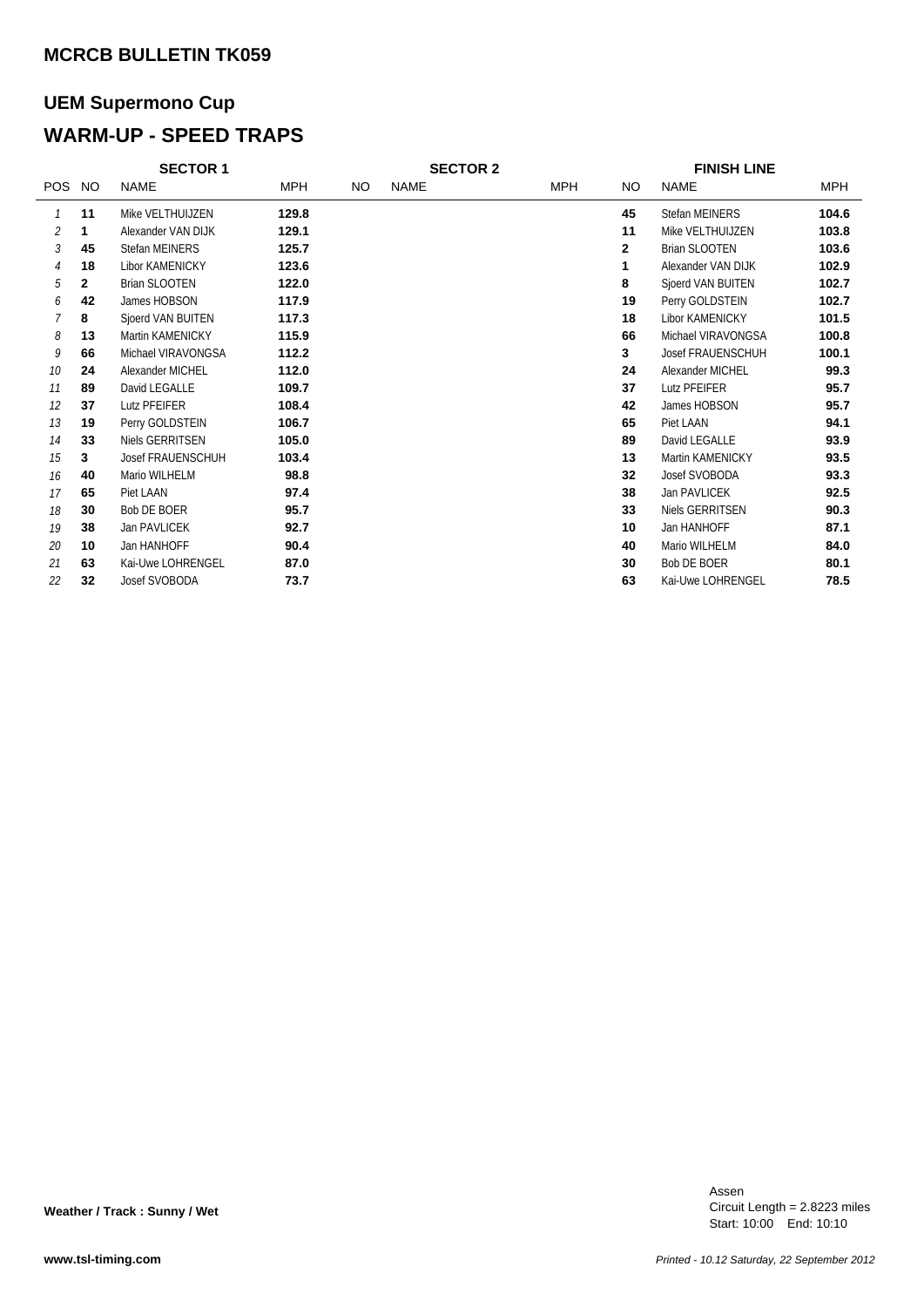## **WARM-UP - BEST SECTOR TIMES**

|               |                | <b>SECTOR 1</b>    |          |                | <b>SECTOR 2</b>    |          |              | <b>SECTOR 3</b>    |             | <b>IDEAL / BEST COMPARISON</b> |           |                    |                   |             |             |
|---------------|----------------|--------------------|----------|----------------|--------------------|----------|--------------|--------------------|-------------|--------------------------------|-----------|--------------------|-------------------|-------------|-------------|
|               |                | POS NO NAME        |          |                | TIME NO NAME       | TIME     |              | NO NAME            | <b>TIME</b> |                                |           | POS NO NAME        | <b>IDEAL</b>      | <b>BEST</b> | <b>DIFF</b> |
| $\mathcal{I}$ | $\overline{2}$ | <b>SLOOTEN</b>     | 48.399   | 45             | <b>MEINERS</b>     | 49.551   | $\mathbf{2}$ | <b>SLOOTEN</b>     | 29.204      |                                | $1\,2$    | <b>SLOOTEN</b>     | 2:07.539 2:08.132 |             | 0.593       |
| 2             | 45             | <b>MEINERS</b>     | 49.411   | $\overline{2}$ | <b>SLOOTEN</b>     | 49.936   | 45           | <b>MEINERS</b>     | 30.535      |                                | 245       | <b>MEINERS</b>     | 2:09.497 2:09.497 |             | 0.000       |
| 3             | 1              | <b>VAN DIJK</b>    | 50.419   | 42             | <b>HOBSON</b>      | 51.990   | 19           | <b>GOLDSTEIN</b>   | 31.876      |                                |           | 3 42 HOBSON        | 2:14.646 2:14.646 |             | 0.000       |
| 4             | 42             | <b>HOBSON</b>      | 50.766   | -1             | <b>VAN DIJK</b>    | 52.489   | 42           | <b>HOBSON</b>      | 31.890      | $\overline{4}$ 1               |           | <b>VAN DIJK</b>    | 2:14.980 2:18.415 |             | 3.435       |
| 5             | 18             | <b>KAMENICKY</b>   | 50.889   | 18             | <b>KAMENICKY</b>   | 53.921   | -1           | <b>VAN DIJK</b>    | 32.072      |                                | $5\,18$   | <b>KAMENICKY</b>   | 2:16.973 2:16.973 |             | 0.000       |
| 6             | 11             | VELTHUIJZEN        | 51.126   | 11             | VELTHUIJZEN        | 54.199   | 18           | <b>KAMENICKY</b>   | 32.163      |                                | $6\,11$   | VELTHUIJZEN        | 2:18.214 2:19.935 |             | 1.721       |
| Ζ             | 8              | <b>VAN BUITEN</b>  | 53.098   | 37             | PFEIFER            | 54.659   | - 8          | <b>VAN BUITEN</b>  | 32.702      |                                | $7\,19$   | GOLDSTEIN          | 2:21.243 2:21.243 |             | 0.000       |
| 8             | -66            | VIRAVONGSA         | 53.151   | 19             | <b>GOLDSTEIN</b>   | 54.802   | 11           | VELTHUIJZEN        | 32.889      |                                | 88        | <b>VAN BUITEN</b>  | 2:22.208          |             |             |
| 9             | 37             | <b>PFEIFER</b>     | 54.287   | 24             | <b>MICHEL</b>      | 55.240   | 66           | VIRAVONGSA         | 33.147      | 9                              | -66       | VIRAVONGSA         | 2:22.695 2:23.836 |             | 1.141       |
| 10            | 24             | <b>MICHEL</b>      | 54.301   | 13             | <b>KAMENICKY</b>   | 55.470   | 13           | <b>KAMENICKY</b>   | 33.852      |                                | $10^{37}$ | PFEIFER            | 2:22.830 2:22.830 |             | 0.000       |
| 11            | 13             | <b>KAMENICKY</b>   | 54.525   | -3             | <b>FRAUENSCHUH</b> | 56.140   | 37           | <b>PFEIFER</b>     | 33.884      |                                | $11^{24}$ | <b>MICHEL</b>      | 2:23.555          | 2:23.555    | 0.000       |
| 12            | 19             | <b>GOLDSTEIN</b>   | 54.565   | -66            | <b>VIRAVONGSA</b>  | 56.397   | 24           | <b>MICHEL</b>      | 34.014      |                                | $12^{13}$ | <b>KAMENICKY</b>   | 2:23.847 2:24.599 |             | 0.752       |
| 13            | 3              | <b>FRAUENSCHUH</b> | 55.194   | -8             | <b>VAN BUITEN</b>  | 56.408   | 3            | <b>FRAUENSCHUH</b> | 34.919      | 733                            |           | <b>FRAUENSCHUH</b> | 2:26.253          |             |             |
| 14            | 89             | LEGALLE            | 56.124   | -89            | LEGALLE            | 56.454   | -89          | LEGALLE            | 35.860      |                                | 14 89     | LEGALLE            | 2:28.438          |             |             |
| 15            | 33             | <b>GERRITSEN</b>   | 59.475   | 33             | <b>GERRITSEN</b>   | 1:01.104 | 33           | <b>GERRITSEN</b>   | 35.905      | $15^{\circ}$                   | 33        | GERRITSEN          | 2:36.484          | 2:37.531    | 1.047       |
| 16            | 65             | LAAN               | 1:00.972 | 65             | LAAN               | 1:03.031 | 65           | LAAN               | 37.865      |                                | 1665      | LAAN               | 2:41.868 2:41.868 |             | 0.000       |
| 17            | 30             | DE BOER            | 1:02.072 | 30             | DE BOER            | 1:03.755 | 30           | DE BOER            | 38.423      |                                | 1730      | DE BOER            | 2:44.250 2:44.250 |             | 0.000       |
| 18            | 38             | <b>PAVLICEK</b>    | 1:03.063 | 38             | <b>PAVLICEK</b>    | 1:03.882 | 38           | <b>PAVLICEK</b>    | 38.840      | 18                             | 38        | PAVLICEK           | 2:45.785 2:46.058 |             | 0.273       |
| 19            | 63             | LOHRENGEL          | 1:08.160 | 63             | LOHRENGEL          | 1:08.089 | 63           | LOHRENGEL          | 40.629      | 19                             | 63        | LOHRENGEL          | 2:56.878 2:56.878 |             | 0.000       |
| 20            | 32             | <b>SVOBODA</b>     | 1:10.395 | 40             | WILHELM            | 1:10.971 | 40           | WILHELM            | 43.970      | 20                             | 32        | <b>SVOBODA</b>     | 3:08.745 3:17.655 |             | 8.910       |
| 21            | 10             | <b>HANHOFF</b>     |          | 10             | <b>HANHOFF</b>     | 1:12.901 | 32           | <b>SVOBODA</b>     | 44.339      | 21                             | 10        | HANHOFF            |                   |             |             |
| 22            | 40             | WILHELM            |          | 32             | SVOBODA            | 1:14.011 | 10           | <b>HANHOFF</b>     | 44.532      | 22                             | 40        | WILHELM            |                   |             |             |
|               |                |                    |          |                |                    |          |              |                    |             |                                |           | <b>Perfect Lap</b> | 2:07.154          |             |             |

Circuit Length = 2.8223 miles Start: 10:00 End: 10:10 Assen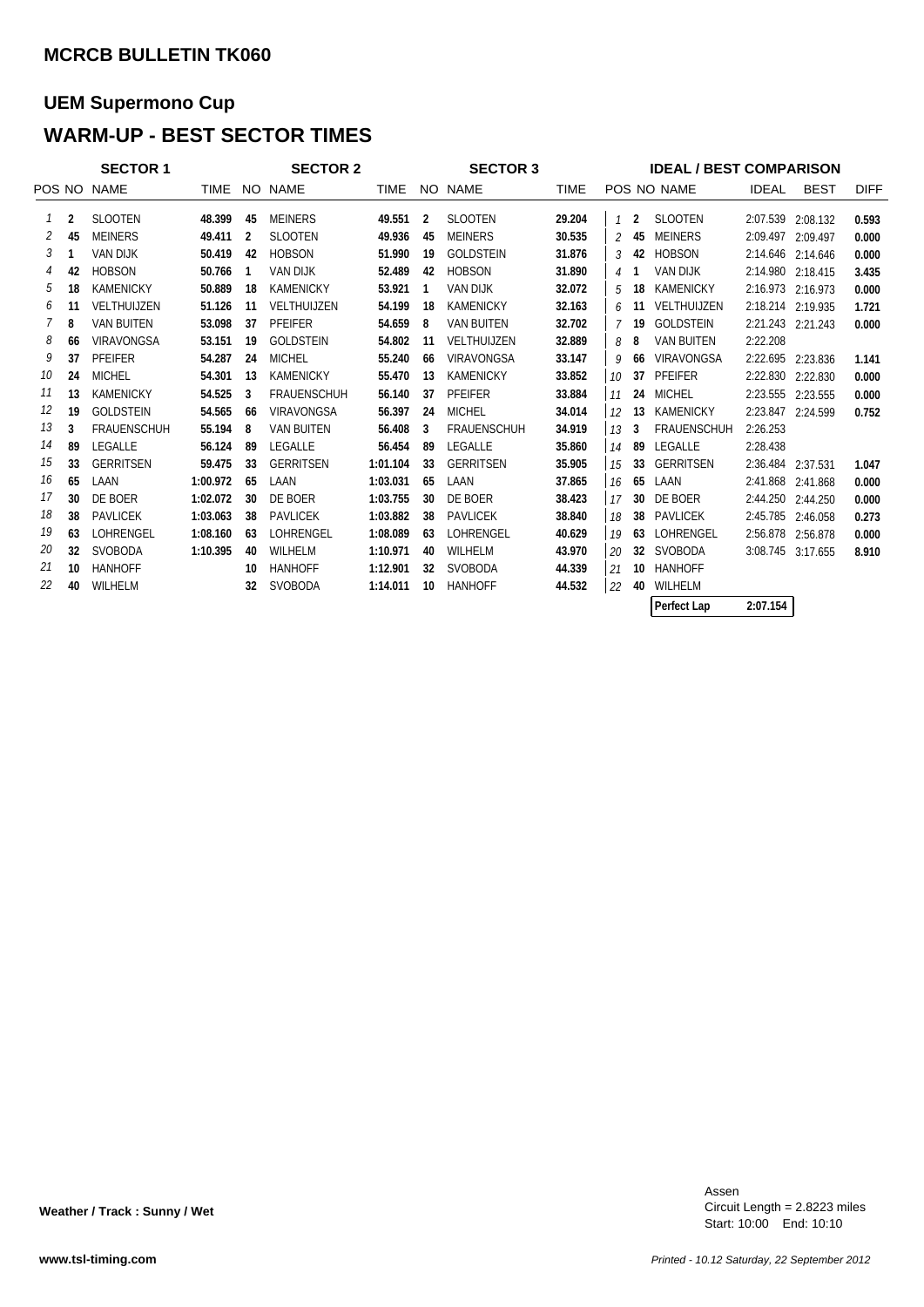**UEM Supermono Cup RACES 1 & 4 - FINAL GRID**



Circuit Length = 2.8223 miles Assen

**These results are provisional until the conclusion of any judicial and technical matters.**

| Race Director: | Stewards: | Timekeeper: |
|----------------|-----------|-------------|
|                |           |             |
|                |           |             |
|                |           |             |



*Printed - 10.13 Saturday, 22 September 2012*

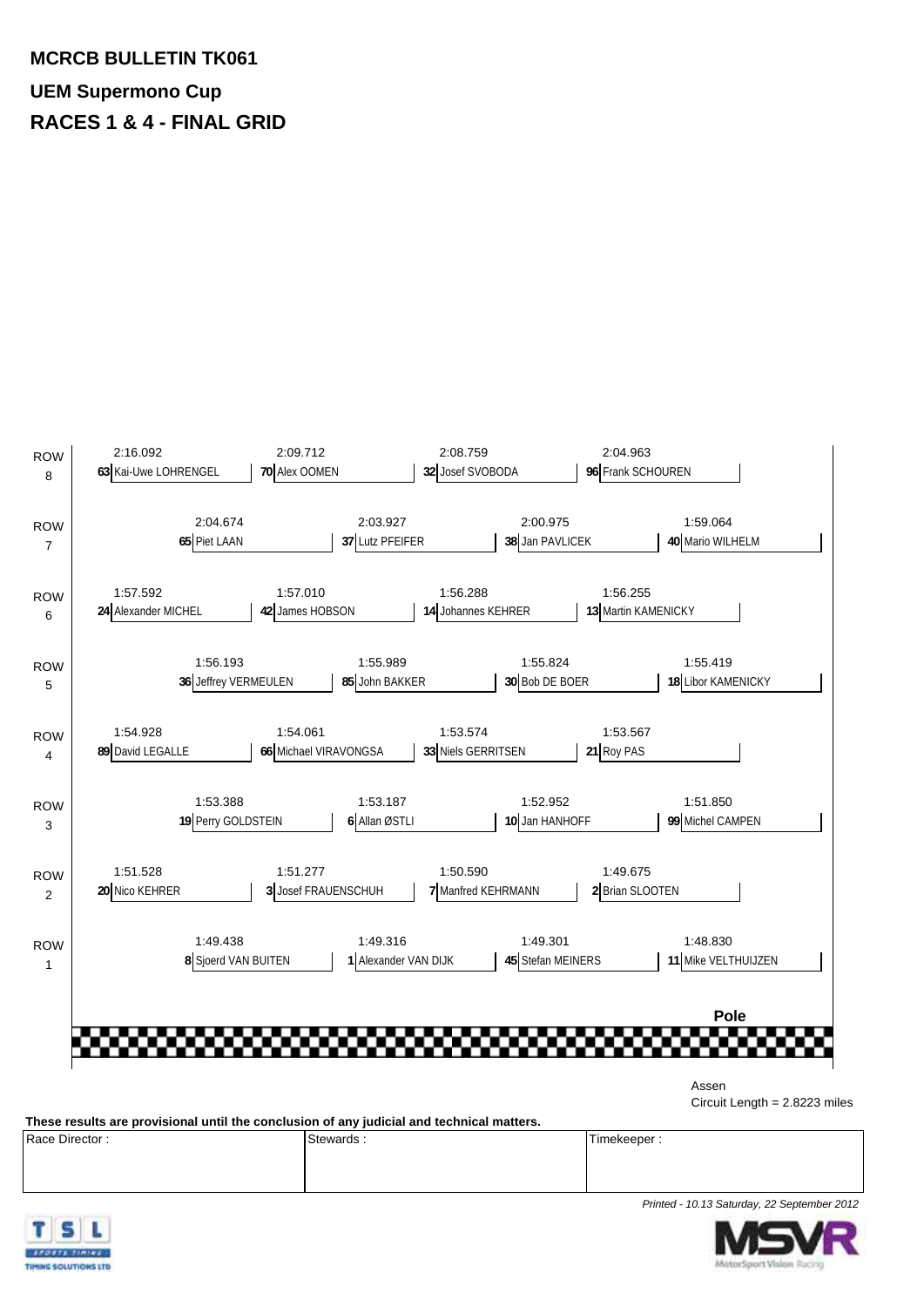### **RACE 1 - CLASSIFICATION UEM Supermono Cup**

| POS NO CL NAME    |                           | <b>ENTRY</b>                                   | LAPS           | <b>TIME</b>        | GAP     | <b>DIFF</b>      | <b>MPH</b> | <b>BEST</b> | ON             |
|-------------------|---------------------------|------------------------------------------------|----------------|--------------------|---------|------------------|------------|-------------|----------------|
| 111               | <b>Mike VELTHUIJZEN</b>   | Yamaha 780 -                                   | 12             | 22:06.826          |         |                  | 91.88      | 1:48.519    | 12             |
| 2 <sub>1</sub>    | <b>Alexander VAN DIJK</b> | Over Yamaha 720 -                              | 12             | 22:07.544          | 0.718   | 0.718            | 91.84      | 1:48.918    | 11             |
| 32                | <b>Brian SLOOTEN</b>      | Bakker DRZ 450 -                               | 12             | 22:18.110          | 11.284  | 10.566           | 91.11      | 1:49.852    | 5              |
| 4 4 5             | <b>Stefan MEINERS</b>     | Rotax 450 -                                    | 12             | 22:19.761          | 12.935  | 1.651            | 91.00      | 1:49.968    | 11             |
| 57                | <b>Manfred KEHRMANN</b>   | BMW 720 -                                      | 12             | 22:44.693          | 37.867  | 24.932           | 89.34      | 1:51.886    | 8              |
| 6 6 6             | <b>Michael VIRAVONGSA</b> | Rotax 450 - Team Jems Racing                   | 12             | 22:44.805          | 37.979  | 0.112            | 89.33      | 1:52.289    | 12             |
| 76                | Allan ØSTLI               | Ducati 560 - JSB Racing Denmark                | 12             | 22:51.953          | 45.127  | 7.148            | 88.86      | 1:53.031    | 5              |
| 8 19              | <b>Perry GOLDSTEIN</b>    | KTM 690 - Hyside KTM                           | 12             | 23:02.472          | 55.646  | 10.519           | 88.19      | 1:53.642    | $\overline{7}$ |
| 989               | <b>David LEGALLE</b>      | BMW 720 - BMW / AFAM Rings / Boxer Passion     | 12             | 23:19.502 1:12.676 |         | 17.030           | 87.11      | 1:55.061    | 6              |
| 10 18             | <b>Libor KAMENICKY</b>    | Jawa 624 - H.L.M. Racing Team                  | 12             | 23:21.913 1:15.087 |         | 2.411            | 86.96      | 1:54.974    | 6              |
| 11 33             | <b>Niels GERRITSEN</b>    | Yamaha 686 - Han Automotive / Camperpoint      | 12             | 23:34.245 1:27.419 |         | 12.332           | 86.20      | 1:54.919    | 11             |
| 12 14             | <b>Johannes KEHRER</b>    | MZ 720 - Kehrer Racing Team                    | 12             | 23:34.388 1:27.562 |         | 0.143            | 86.20      | 1:54.138    | 11             |
| 13 42             | <b>James HOBSON</b>       | Honda - Two 4 Motorsport                       | 12             | 23:44.666 1:37.840 |         | 10.278           | 85.57      | 1:56.448    | 12             |
| 14 99             | <b>Michel CAMPEN</b>      | <b>Bakker 720 -</b>                            | 12             | 23:45.172 1:38.346 |         | 0.506            | 85.54      | 1:52.551    | 6              |
| 15 40             | <b>Mario WILHELM</b>      | MUZ 660 -                                      | 11             | 22:18.216          | 1 lap   | 1 lap            | 83.51      | 1:59.615    | 11             |
| 16 38             | <b>Jan PAVLICEK</b>       | Honda 450 -                                    | 11             | 22:19.189          | 1 lap   | 0.973            | 83.45      | 1:59.247    | 10             |
| 17 30             | <b>Bob DE BOER</b>        | Yamaha 686 - ABC Hekwerk                       | 11             | 22:23.199          | 1 lap   | 4.010            | 83.20      | 1:55.332    | 11             |
| 18 37             | <b>Lutz PFEIFER</b>       | Bimota 650 -                                   | 11             | 23:09.024          | 1 lap   | 45.825           | 80.46      | 2:03.848    | 10             |
| 19 32             | <b>Josef SVOBODA</b>      | Husaberg -                                     | 11             | 24:10.977          | 1 lap   | 1:01.953         | 77.02      | 2:08.078    | 11             |
| 20 63             | Kai-Uwe LOHRENGEL         | Yamaha 686 - Dieter Sanchex                    | 10             | 22:35.723          | 2 laps  | 1 lap            | 74.94      | 2:12.737    | $\overline{2}$ |
|                   |                           | <b>NOT CLASSIFIED</b>                          |                |                    |         |                  |            |             |                |
| DNF <sub>21</sub> | <b>Roy PAS</b>            | KTM-                                           | 11             | 21:30.395          | 1 lap   |                  | 86.61      | 1:54.570    | 11             |
| DNF <sub>3</sub>  | <b>Josef FRAUENSCHUH</b>  | KTM 750 - Rox-Energy Headstart MSV Domerberg F | 9              | 16:46.979          | 3 laps  | 2 laps           | 90.80      | 1:49.824    | 5              |
| DNF <sub>96</sub> | <b>Frank SCHOUREN</b>     | Suzuki DR 750 - RCB                            | $\overline{7}$ | 14:46.289          | 5 laps  | 2 laps           | 80.24      | 2:02.672    | 6              |
| DNF 70            | <b>Alex OOMEN</b>         | Bimota 650 -                                   | $\overline{7}$ | 15:37.341          | 5 laps  | 51.052           | 75.87      | 2:10.336    | 6              |
| DNF <sub>24</sub> | <b>Alexander MICHEL</b>   | MUZ 720 - Motor Michel Racing Team             | 3              | 6:07.242           | 9 laps  | 4 laps           | 82.99      | 1:59.003    | 3              |
| DNF 36            | <b>Jeffrey VERMEULEN</b>  | Yamaha 720 -                                   | 3              | 6:09.229           | 9 laps  | 1.987            | 82.55      | 1:59.210    | 3              |
| DNF 13            | <b>Martin KAMENICKY</b>   | Jawa 624 -                                     | $\overline{2}$ | 4:01.786           | 10 laps | 1 lap            | 84.04      | 1:56.972    | $\overline{2}$ |
| DNF 8             | <b>Sjoerd VAN BUITEN</b>  | Ducati 560 -                                   | $\mathbf{1}$   | 2:34.995           | 11 laps | 1 lap            | 65.55      |             |                |
| <b>DNF 85</b>     | <b>John BAKKER</b>        | - Novabike TU Delft                            | $\mathbf{1}$   | 3:35.967           |         | 11 laps 1:00.972 | 47.04      |             |                |
| <b>DNF 65</b>     | <b>Piet LAAN</b>          | Suzuki DR 750 -                                | $\bf{0}$       |                    |         |                  |            |             |                |
|                   |                           | <b>FASTEST LAP</b>                             |                |                    |         |                  |            |             |                |
| 11                | <b>Mike VELTHUIJZEN</b>   | Yamaha 780 -                                   | 12             | 1:48.519           |         | 93.62 mph        |            | 150.67 kph  |                |

Race Director : Stewards : Stewards : Timekeeper : Timekeeper : **These results are provisional until the conclusion of any judicial and technical matters.** Circuit Length = 2.8223 miles Start: 14:49 End: 15:13 Assen **Weather / Track : Bright / Dry**



**www.tsl-timing.com** *Printed - 15.14 Saturday, 22 September 2012*

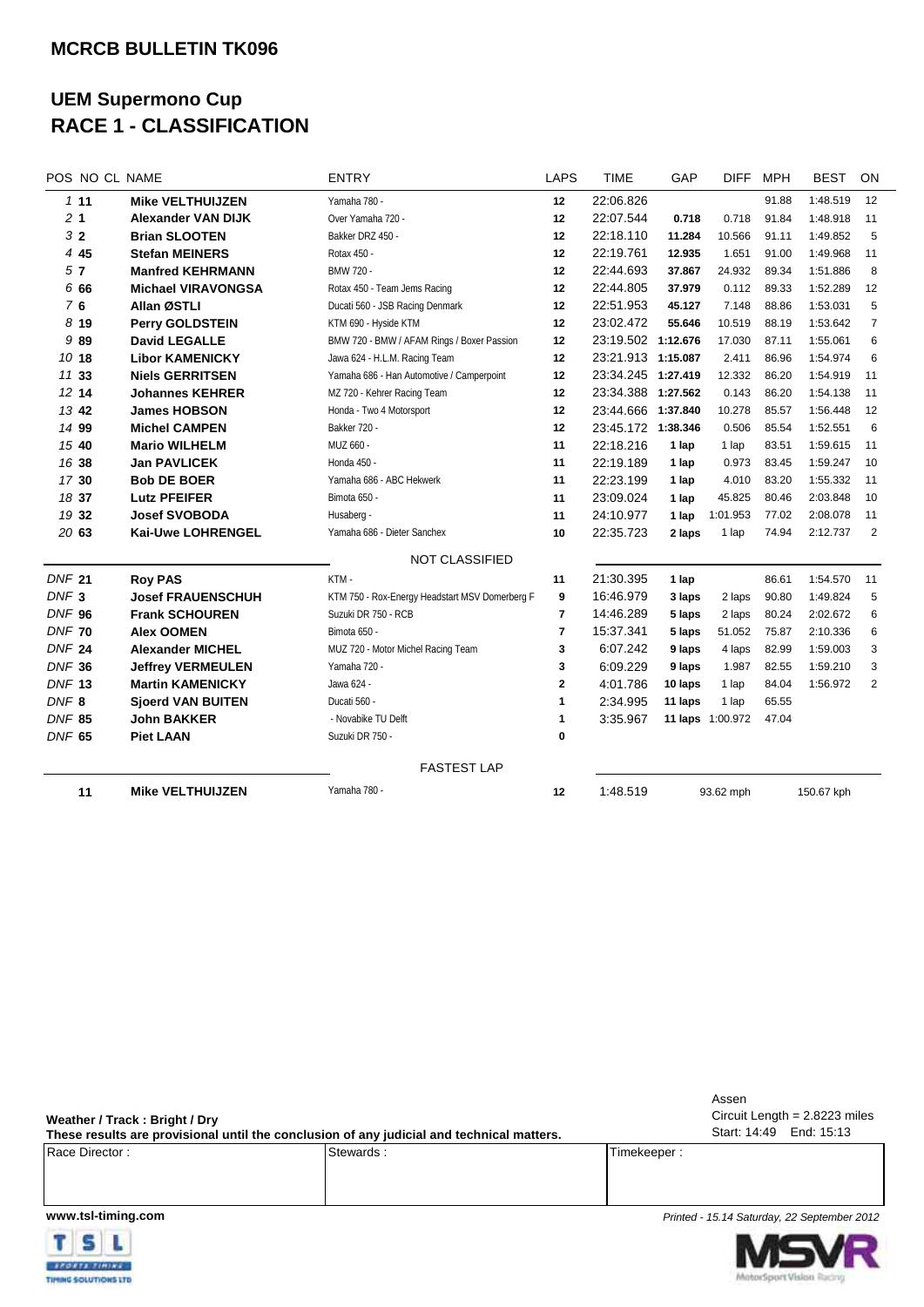## **RACE 1 - LAP CHART UEM Supermono Cup**

|                | Lap 1         |            |                | Lap <sub>2</sub> |          |                | Lap3          |               |                | Lap 4         |          |                         | Lap <sub>5</sub> |          |
|----------------|---------------|------------|----------------|------------------|----------|----------------|---------------|---------------|----------------|---------------|----------|-------------------------|------------------|----------|
| No             | <b>Behind</b> | Laptime    | No             | <b>Behind</b>    | Laptime  | No             | <b>Behind</b> | Laptime       | <b>No</b>      | <b>Behind</b> | Laptime  | No                      | <b>Behind</b>    | Laptime  |
| 11             |               | 1:57.067   | 11             |                  | 1:50.677 | 11             |               | 1:50.829      | 11             |               | 1:49.782 | 11                      |                  | 1:49.724 |
| $\mathbf{1}$   | 0.173         | 1:57.240   | $\mathbf{1}$   | 0.257            | 1:50.761 | 1              | 0.347         | 1:50.919      | $\mathbf{1}$   | 0.346         | 1:49.781 | $\mathbf{1}$            | 0.396            | 1:49.774 |
| 3              | 1.312         | 1:58.379   | $\overline{2}$ | 2.953            | 1:52.056 | 45             | 4.207         | 1:51.589      | 45             | 5.128         | 1:50.703 | 45                      | 6.338            | 1:50.934 |
| $\mathbf 2$    | 1.574         | 1:58.641   | 45             | 3.447            | 1:52.218 | 2              | 4.353         | 1:52.229      | 3              | 6.291         | 1:51.503 | 3                       | 6.391            | 1:49.824 |
| 45             | 1.906         | 1:58.973   | 3              | 3.690            | 1:53.055 | 3              | 4.570         | 1:51.709      | $\overline{2}$ | 6.630         | 1:52.059 | $\overline{c}$          | 6.758            | 1:49.852 |
| 19             | 3.048         | 2:00.115   | $\overline{7}$ | 5.926            | 1:53.048 | $\overline{7}$ | 7.583         | 1:52.486      | $\overline{7}$ | 10.752        | 1:52.951 | $\overline{\mathbf{7}}$ | 14.401           | 1:53.373 |
| $\overline{7}$ | 3.555         | 2:00.622   | 19             | 6.550            | 1:54.179 | 66             | 8.249         | 1:52.499      | 66             | 10.961        | 1:52.494 | 66                      | 14.664           | 1:53.427 |
| 66             | 4.122         | 2:01.189   | 66             | 6.579            | 1:53.134 | 19             | 9.826         | 1:54.105      | 6              | 13.220        | 1:53.175 | 6                       | 16.527           | 1:53.031 |
| 6              | 4.398         | 2:01.465   | 6              | 7.009            | 1:53.288 | 6              | 9.827         | 1:53.647      | 19             | 15.626        | 1:55.582 | 19                      | 20.298           | 1:54.396 |
| 18             | 7.022         | 2:04.089   | 18             | 12.691           | 1:56.346 | 89             | 18.434        | 1:56.229      | 18             | 25.373        | 1:56.628 | 18                      | 31.385           | 1:55.736 |
| 21             | 7.264         | 2:04.331   | 89             | 13.034           | 1:56.346 | 18             | 18.527        | 1:56.665      | 89             | 25.595        | 1:56.943 | 89                      | 31.749           | 1:55.878 |
| 89             | 7.365         | 2:04.432   | 21             | 13.110           | 1:56.523 | 21             | 18.641        | 1:56.360      | 21             | 25.914        | 1:57.055 | 21                      | 38.388           | 2:02.198 |
| 13             | 7.747         | 2:04.814   | 13             | 14.042           | 1:56.972 | 42             | 26.569        | 1:58.294      | 42             | 35.635        | 1:58.848 | 42                      | 43.933           | 1:58.022 |
| 42             | 10.813        | 2:07.880   | 42             | 19.104           | 1:58.968 | 24             | 28.669        | 1:59.003      | 33             | 39.193        | 1:59.743 | 33                      | 45.500           | 1:56.031 |
| 24             | 11.616        | 2:08.683   | 24             | 20.495           | 1:59.556 | 33             | 29.232        | 1:56.987      | 14             | 40.529        | 1:59.381 | 14                      | 47.507           | 1:56.702 |
| 30             | 12.133        | 2:09.200   | 30             | 20.919           | 1:59.463 | 36             | 30.656        | 1:59.210      | 40             | 48.125        | 2:03.015 | 40                      | 59.632           | 2:01.231 |
| 33             | 12.723        | 2:09.790   | 36             | 22.275           | 2:00.104 | 14             | 30.930        | 1:57.767      | 38             | 48.436        | 2:03.740 | 38                      | 59.983           | 2:01.271 |
| 36             | 12.848        | 2:09.915   | 33             | 23.074           | 2:01.028 | 38             | 34.478        | 2:01.523      | 30             | 52.301        | 2:07.001 | 30                      | 1:00.692         | 1:58.115 |
| 38             | 13.469        | 2:10.536   | 38             | 23.784           | 2:00.992 | 40             | 34.892        | 2:01.217      | 96             | 1:07.065      | 2:06.023 | 99                      | 1:13.576         | 1:53.562 |
| 40             | 14.521        | 2:11.588   | 14             | 23.992           | 1:59.989 | 30             | 35.082        | 2:04.992 P 37 |                | 1:08.189      | 2:05.675 | 96                      | 1:21.313         | 2:03.972 |
| 14             | 14.680        | 2:11.747   | 40             | 24.504           | 2:00.660 | 96             | 50.824        | 2:06.874      | 99             | 1:09.738      | 1:54.072 | 37                      | 1:23.007         | 2:04.542 |
| 37             | 18.693        | 2:15.760   | 96             | 34.779           | 2:06.395 | 37             | 52.296        | 2:07.138      | 70             | 1:35.055      | 2:14.297 |                         |                  |          |
| 96             | 19.061        | 2:16.128   | 37             | 35.987           | 2:07.971 | 99             | 1:05.448      | 1:57.106      | 32             | 1:35.369      | 2:14.104 |                         |                  |          |
| 70             | 24.641        | 2:21.708   | 70             | 47.458           | 2:13.494 | 70             | 1:10.540      | 2:13.911      | 63             | 1:36.195      | 2:13.375 |                         |                  |          |
| 32             | 25.476        | 2:22.543   | 32             | 47.578           | 2:12.779 | 32             | 1:11.047      | 2:14.298      |                |               |          |                         |                  |          |
| 63             | 26.943        | 2:24.010   | 63             | 49.003           | 2:12.737 | 63             | 1:12.602      | 2:14.428      |                |               |          |                         |                  |          |
| 8              | 37.928        | 2:34.995 P | 99             | 59.171           | 1:53.481 |                |               |               |                |               |          |                         |                  |          |
| 99             | 56.367        | 2:53.434   |                |                  |          |                |               |               |                |               |          |                         |                  |          |
| 85             | 1:38.900      | 3:35.967   |                |                  |          |                |               |               |                |               |          |                         |                  |          |

Circuit Length = 2.8223 miles Start: 14:49 End: 15:13 Assen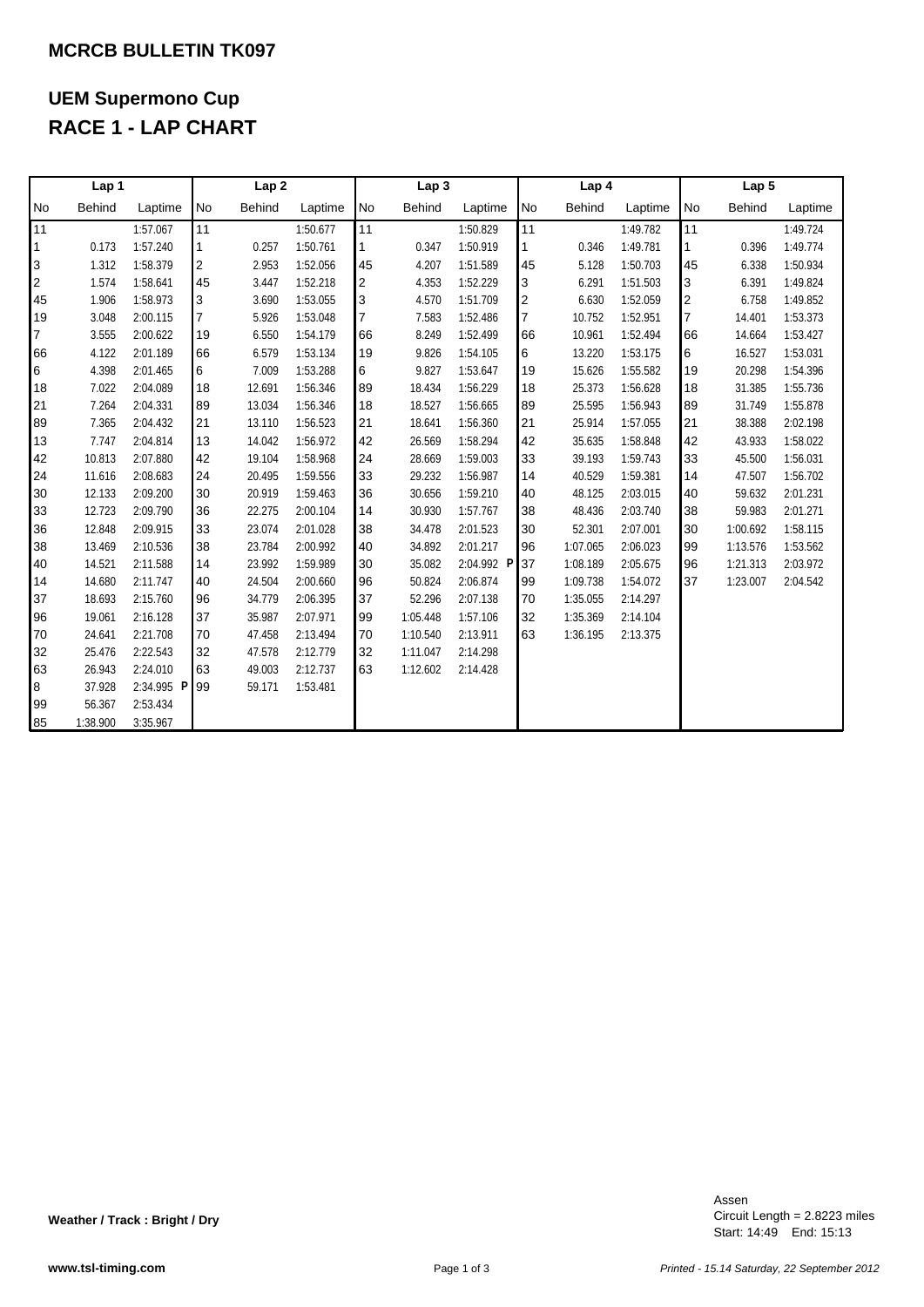## **RACE 1 - LAP CHART UEM Supermono Cup**

|                | Lap <sub>6</sub> |              |                | Lap <sub>7</sub> |          |              | Lap 8         |          |              | Lap <sub>9</sub> |          |                | Lap 10        |          |
|----------------|------------------|--------------|----------------|------------------|----------|--------------|---------------|----------|--------------|------------------|----------|----------------|---------------|----------|
| No             | <b>Behind</b>    | Laptime      | <b>No</b>      | <b>Behind</b>    | Laptime  | <b>No</b>    | <b>Behind</b> | Laptime  | No           | <b>Behind</b>    | Laptime  | No             | <b>Behind</b> | Laptime  |
| 11             |                  | 1:51.450     | 11             |                  | 1:49.493 | 11           |               | 1:49.770 | 11           |                  | 1:50.385 | 11             |               | 1:50.119 |
| $\mathbf{1}$   | 0.385            | 1:51.439     | $\mathbf{1}$   | 0.411            | 1:49.519 | $\mathbf{1}$ | 0.770         | 1:50.129 | $\mathbf{1}$ | 0.209            | 1:49.824 | 1              | 0.309         | 1:50.219 |
| 32             | 1 LAP            | 2:10.895     | 3              | 6.935            | 1:50.742 | 37           | 1 LAP         | 2:05.385 | 3            | 7.802            | 1:49.996 | 30             | 1 LAP         | 1:57.108 |
| 3              | 5.686            | 1:50.745     | $\overline{c}$ | 7.182            | 1:50.366 | $\vert$ 2    | 8.064         | 1:50.652 | 2            | 8.364            | 1:50.685 | 2              | 8.461         | 1:50.216 |
| 70             | 1 LAP            | 2:12.054     | 45             | 7.410            | 1:50.768 | 3            | 8.191         | 1:51.026 | 45           | 8.574            | 1:50.600 | 45             | 9.284         | 1:50.829 |
| 45             | 6.135            | 1:51.247     | 66             | 20.388           | 1:54.145 | 45           | 8.359         | 1:50.719 | 37           | 1 LAP            | 2:04.432 | 66             | 30.819        | 1:55.021 |
| $\overline{2}$ | 6.309            | 1:51.001     | $\overline{7}$ | 20.832           | 1:54.775 | 17           | 22.948        | 1:51.886 | 7            | 25.763           | 1:53.200 | $\overline{7}$ | 31.469        | 1:55.825 |
| 63             | 1 LAP            | 2:16.265     | 6              | 22.836           | 1:54.212 | 66           | 23.248        | 1:52.630 | 66           | 25.917           | 1:53.054 | 37             | 1 LAP         | 2:04.658 |
| $\overline{7}$ | 15.550           | 1:52.599     | 32             | 1 LAP            | 2:08.838 | 6            | 26.983        | 1:53.917 | 6            | 30.438           | 1:53.840 | 6              | 33.677        | 1:53.358 |
| 66             | 15.736           | 1:52.522     | 70             | 1 LAP            | 2:10.336 | 19           | 31.394        | 1:53.692 | 19           | 34.882           | 1:53.873 | 19             | 40.632        | 1:55.869 |
| 6              | 18.117           | 1:53.040     | 19             | 27.472           | 1:53.642 | 32           | 1 LAP         | 2:10.524 | 18           | 53.561           | 1:56.595 | 89             | 59.993        | 1:56.176 |
| 19             | 23.323           | 1:54.475     | 63             | 1 LAP            | 2:13.170 | 18           | 47.351        | 1:56.177 | 89           | 53.936           | 1:56.724 | 18             | 1:00.170      | 1:56.728 |
| 18             | 34.909           | 1:54.974     | 18             | 40.944           | 1:55.528 | 89           | 47.597        | 1:56.014 | 21           | 1:01.192         | 1:56.580 | 21             | 1:06.529      | 1:55.456 |
| 89             | 35.360           | 1:55.061     | 89             | 41.353           | 1:55.486 | 70           | 1 LAP         | 2:11.541 | 32           | 1 LAP            | 2:09.742 | 33             | 1:14.982      | 1:56.682 |
| 21             | 42.973           | 1:56.035     | 21             | 48.985           | 1:55.505 | 21           | 54.997        | 1:55.782 | 33           | 1:08.419         | 1:55.481 | 14             | 1:16.008      | 1:55.431 |
| 33             | 50.533           | 1:56.483     | 33             | 57.876           | 1:56.836 | 63           | 1 LAP         | 2:14.533 | 14           | 1:10.696         | 1:55.354 | 42             | 1:21.587      | 1:58.480 |
| 42             | 50.749           | 1:58.266     | 42             | 58.997           | 1:57.741 | 33           | 1:03.323      | 1:55.217 | 42           | 1:13.226         | 1:57.009 | 32             | 1 LAP         | 2:10.500 |
| 14             | 52.634           | 1:56.577     | 14             | 59.180           | 1:56.039 | 14           | 1:05.727      | 1:56.317 | 63           | 1 LAP            | 2:15.463 | 99             | 1:28.857      | 1:53.433 |
| 40             | 1:08.861         | 2:00.679     | 99             | 1:19.512         | 1:54.328 | 42           | 1:06.602      | 1:57.375 | 99           | 1:25.543         | 1:53.504 | 63             | 1 LAP         | 2:13.477 |
| 38             | 1:09.399         | 2:00.866     | 40             | 1:19.639         | 2:00.271 | 99           | 1:22.424      | 1:52.682 | 40           | 1:39.491         | 2:00.188 |                |               |          |
| 99             | 1:14.677         | 1:52.551     | 38             | 1:20.187         | 2:00.281 | 40           | 1:29.688      | 1:59.819 | 38           | 1:39.919         | 2:00.103 |                |               |          |
| 30             | 1:17.536         | $2:08.294$ P | 30             | 1:39.044         | 2:11.001 | 38           | 1:30.201      | 1:59.784 |              |                  |          |                |               |          |
| 96             | 1:32.535         | 2:02.672     | 96             | 1:47.267         | 2:04.225 | 30           | 1:46.321      | 1:57.047 |              |                  |          |                |               |          |
| 37             | 1:36.908         | 2:05.351     |                |                  |          |              |               |          |              |                  |          |                |               |          |
|                |                  |              |                |                  |          |              |               |          |              |                  |          |                |               |          |
|                |                  |              |                |                  |          |              |               |          |              |                  |          |                |               |          |
|                |                  |              |                |                  |          |              |               |          |              |                  |          |                |               |          |
|                |                  |              |                |                  |          |              |               |          |              |                  |          |                |               |          |
|                |                  |              |                |                  |          |              |               |          |              |                  |          |                |               |          |

Circuit Length = 2.8223 miles Start: 14:49 End: 15:13 Assen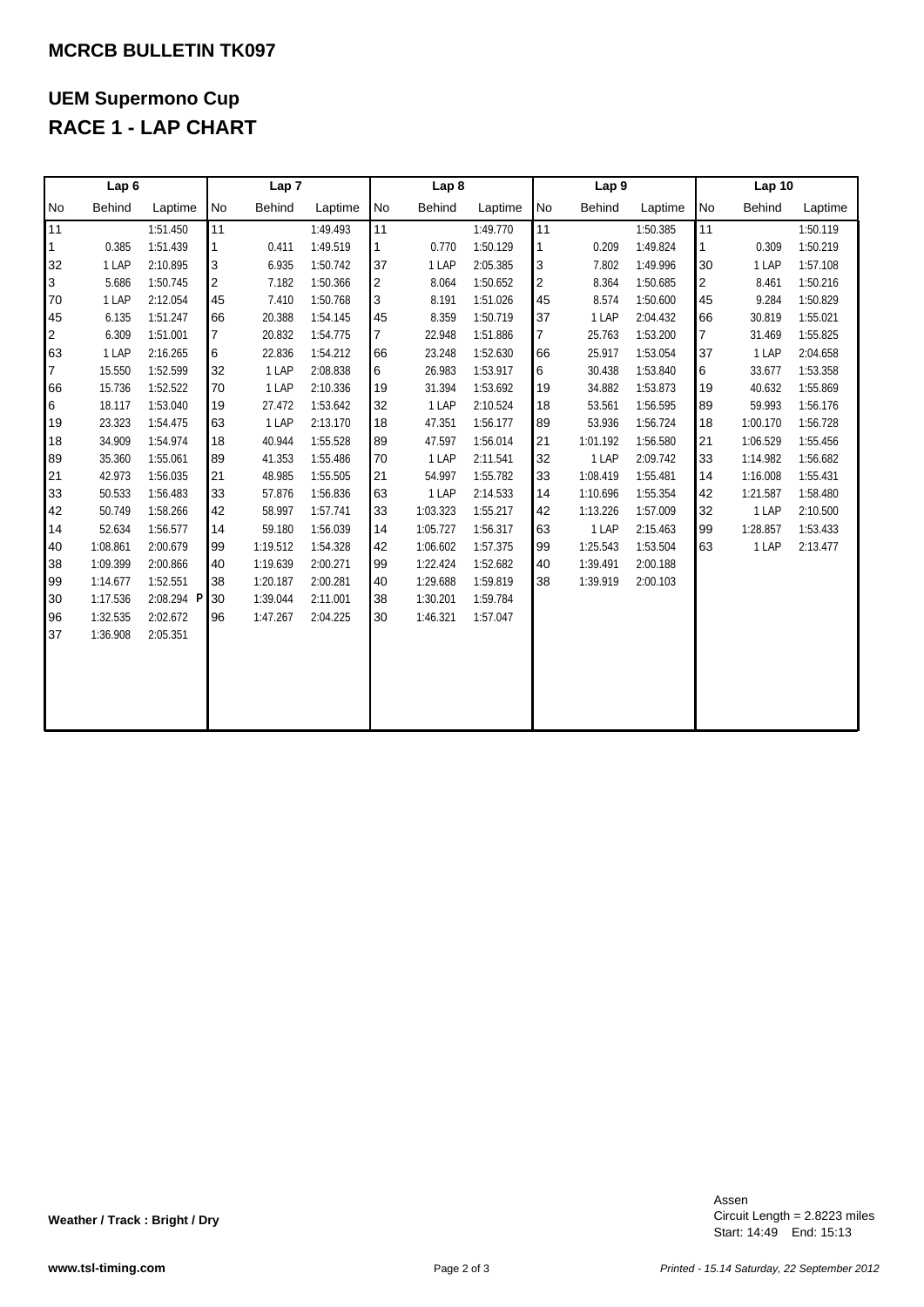## **RACE 1 - LAP CHART UEM Supermono Cup**

|           | Lap 11        |          |    | Lap 12        |          |
|-----------|---------------|----------|----|---------------|----------|
| <b>No</b> | <b>Behind</b> | Laptime  | No | <b>Behind</b> | Laptime  |
| 11        |               | 1:49.011 | 11 |               | 1:48.519 |
| 38        | 1 LAP         | 1:59.247 | 1  | 0.718         | 1:49.021 |
| 1         | 0.216         | 1:48.918 | 2  | 11.284        | 1:50.232 |
| 40        | 1 LAP         | 1:59.933 | 40 | 1 LAP         | 1:59.615 |
| 30        | 1 LAP         | 1:55.646 | 38 | 1 LAP         | 2:00.846 |
| 2         | 9.571         | 1:50.121 | 45 | 12.935        | 1:51.213 |
| 45        | 10.241        | 1:49.968 | 30 | 1 LAP         | 1:55.332 |
| 66        | 34.209        | 1:52.401 | 63 | 2 LAPS        | 2:18.265 |
| 7         | 34.481        | 1:52.023 | 7  | 37.867        | 1:51.905 |
| 6         | 38.435        | 1:53.769 | 66 | 37.979        | 1:52.289 |
| 37        | 1 LAP         | 2:03.848 | 6  | 45.127        | 1:55.211 |
| 19        | 47.974        | 1:56.353 | 19 | 55.646        | 1:56.191 |
| 89        | 1:06.115      | 1:55.133 | 37 | 1 LAP         | 2:04.264 |
| 18        | 1:07.545      | 1:56.386 | 89 | 1:12.676      | 1:55.080 |
| 21        | 1:12.088      | 1:54.570 | 18 | 1:15.087      | 1:56.061 |
| 33        | 1:20.890      | 1:54.919 | 33 | 1:27.419      | 1:55.048 |
| 14        | 1:21.135      | 1:54.138 | 14 | 1:27.562      | 1:54.946 |
| 42        | 1:29.911      | 1:57.335 | 42 | 1:37.840      | 1:56.448 |
| 99        | 1:33.396      | 1:53.550 | 99 | 1:38.346      | 1:53.469 |
| 32        | 1 LAP         | 2:08.676 | 32 | 1 LAP         | 2:08.078 |
|           |               |          |    |               |          |

Circuit Length = 2.8223 miles Start: 14:49 End: 15:13 Assen

**Weather / Track : Bright / Dry**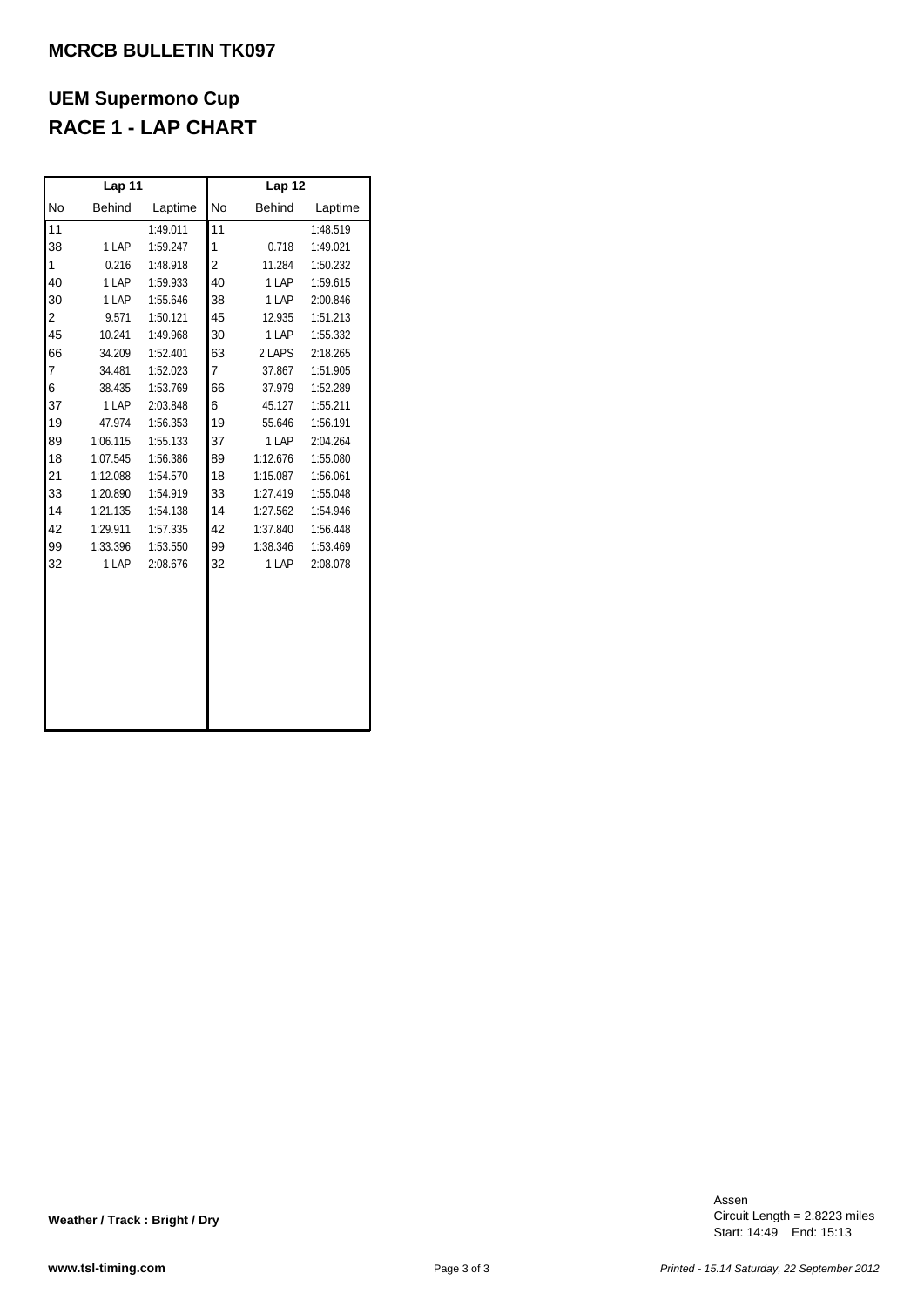## **UEM Supermono Cup RACE 1 - POSITION CHART**

|                |                          | Laps           |    | kч             | lက | 4              | l۴             | ဖ  |    | ထ              | ၜ  | å              |                | N              |
|----------------|--------------------------|----------------|----|----------------|----|----------------|----------------|----|----|----------------|----|----------------|----------------|----------------|
| No             | Name                     | Pos            |    |                |    |                |                |    |    |                |    |                |                |                |
| 11             | Mike VELTHUIJZEN         | 1              | 11 | 11             | 11 | 11             | 11             | 11 | 11 | 11             | 11 | 11             | 11             | 11             |
| $\mathbf{1}$   | Alexander VAN DIJK       | $\overline{2}$ | 1  | 1              | 1  | 1              | 1              | 1  | 1  | 1              | 1  | 1              | 1              | 1              |
| 3              | <b>Josef FRAUENSCHUH</b> | 3              | 3  | $\overline{2}$ | 45 | 45             | 45             | 3  | 3  | $\overline{a}$ | 3  | $\overline{a}$ | $\overline{a}$ | $\overline{a}$ |
| $\overline{2}$ | <b>Brian SLOOTEN</b>     | 4              | 2  | 45             | 2  | 3              | 3              | 45 | 2  | 3              | 2  | 45             | 45             | 45             |
| 45             | <b>Stefan MEINERS</b>    | 5              | 45 | 3              | 3  | $\overline{a}$ | $\overline{a}$ | 2  | 45 | 45             | 45 | 66             | 66             | $\overline{7}$ |
| 19             | Perry GOLDSTEIN          | 6              | 19 | 7              | 7  | $\overline{7}$ | 7              | 7  | 66 | 7              | 7  | $\overline{7}$ | $\overline{7}$ | 66             |
| $\overline{7}$ | Manfred KEHRMANN         | $\overline{7}$ | 7  | 19             | 66 | 66             | 66             | 66 | 7  | 66             | 66 | 6              | 6              | 6              |
| 66             | Michael VIRAVONGSA       | 8              | 66 | 66             | 19 | 6              | 6              | 6  | 6  | 6              | 6  | 19             | 19             | 19             |
| 6              | Allan ØSTLI              | 9              | 6  | 6              | 6  | 19             | 19             | 19 | 19 | 19             | 19 | 89             | 89             | 89             |
| 18             | <b>Libor KAMENICKY</b>   | 10             | 18 | 18             | 89 | 18             | 18             | 18 | 18 | 18             | 18 | 18             | 18             | 18             |
| 21             | <b>Roy PAS</b>           | 11             | 21 | 89             | 18 | 89             | 89             | 89 | 89 | 89             | 89 | 21             | 21             | 33             |
| 89             | David LEGALLE            | 12             | 89 | 21             | 21 | 21             | 21             | 21 | 21 | 21             | 21 | 33             | 33             | 14             |
| 13             | Martin KAMENICKY         | 13             | 13 | 13             | 42 | 42             | 42             | 33 | 33 | 33             | 33 | 14             | 14             | 42             |
| 42             | James HOBSON             | 14             | 42 | 42             | 24 | 33             | 33             | 42 | 42 | 14             | 14 | 42             | 42             | 99             |
| 24             | Alexander MICHEL         | 15             | 24 | 24             | 33 | 14             | 14             | 14 | 14 | 42             | 42 | 99             | 99             |                |
| 30             | <b>Bob DE BOER</b>       | 16             | 30 | 30             | 36 | 40             | 40             | 40 | 99 | 99             | 99 | 38             | 40             |                |
| 33             | <b>Niels GERRITSEN</b>   | 17             | 33 | 36             | 14 | 38             | 38             | 38 | 40 | 40             | 40 | 40             | 38             |                |
| 36             | Jeffrey VERMEULEN        | 18             | 36 | 33             | 38 | 30             | 30             | 99 | 38 | 38             | 38 | 30             | 30             |                |
| 38             | Jan PAVLICEK             | 19             | 38 | 38             | 40 | 96             | 99             | 30 | 30 | 30             | 30 | 37             | 37             |                |
| 40             | Mario WILHELM            | 20             | 40 | 14             | 30 | 37             | 96             | 96 | 96 | 37             | 37 | 32             | 32             |                |
| 14             | <b>Johannes KEHRER</b>   | 21             | 14 | 40             | 96 | 99             | 37             | 37 | 37 | 32             | 32 | 63             |                |                |
| 37             | <b>Lutz PFEIFER</b>      | 22             | 37 | 96             | 37 | 70             | 32             | 32 | 32 | 63             | 63 |                |                |                |
| 96             | Frank SCHOUREN           | 23             | 96 | 37             | 99 | 32             | 70             | 70 | 70 |                |    |                |                |                |
| 70             | Alex OOMEN               | 24             | 70 | 70             | 70 | 63             | 63             | 63 | 63 |                |    |                |                |                |
| 32             | Josef SVOBODA            | 25             | 32 | 32             | 32 |                |                |    |    |                |    |                |                |                |
| 63             | Kai-Uwe LOHRENGEL        | 26             | 63 | 63             | 63 |                |                |    |    |                |    |                |                |                |
| 8              | Sjoerd VAN BUITEN        | 27             | 8  | 99             |    |                |                |    |    |                |    |                |                |                |
| 99             | Michel CAMPEN            | 28             | 99 |                |    |                |                |    |    |                |    |                |                |                |
| 85             | <b>John BAKKER</b>       | 29             | 85 |                |    |                |                |    |    |                |    |                |                |                |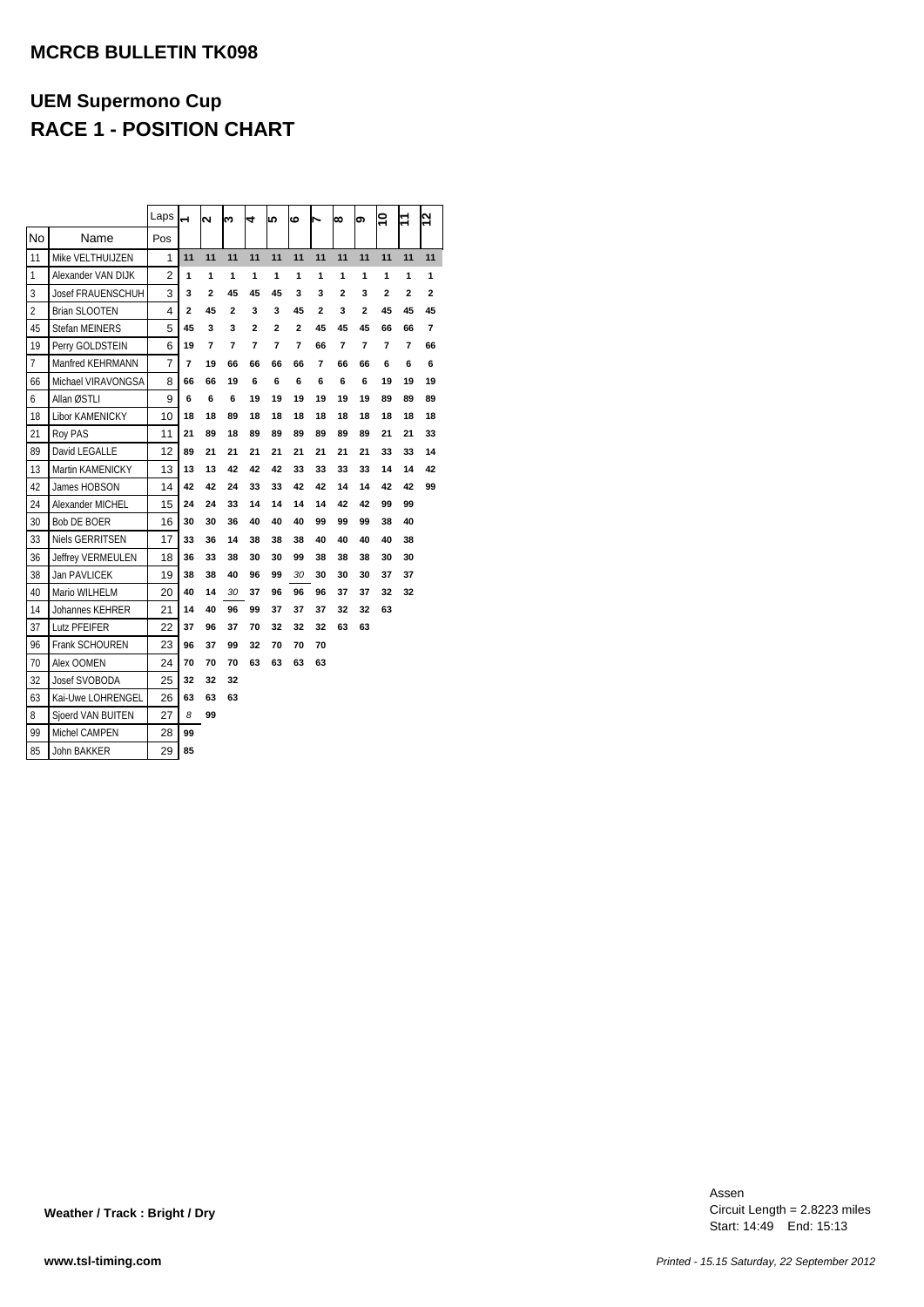## **UEM Supermono Cup RACE 1 - SECTOR ANALYSIS**

| 1              | <b>Alexander VAN DIJK</b>    |                  |                                 |                      |              |                                    |                  |                                                   |                      |
|----------------|------------------------------|------------------|---------------------------------|----------------------|--------------|------------------------------------|------------------|---------------------------------------------------|----------------------|
| $1 -$          | 133.4                        | 43.173           | 109.7<br>26.211                 | 1:57.240             | 7 -          | 41.737 133.4                       | 42.034           | 107.8<br>25.748                                   | 1:49.519             |
| 2 -            | 42.462 133.7                 | 42.565           | 108.6<br>25.734                 | 1:50.761             | 8 -          | 41.947 133.7                       | 41.914           | 26.268 108.1                                      | 1:50.129             |
| 3 -            | 42.135<br>133.9              | 42.454           | 26.330<br>108.1                 | 1:50.919             | 9.           | 133.9<br>42.265                    | 41.941           | 25.618 108.6                                      | 1:49.824             |
| 4 -            | 42.296 132.9                 | 41.926           | 108.3<br>25.559                 | 1:49.781             | $10 -$       | 133.2<br>42.080                    | 42.365           | 25.774 108.6                                      | 1:50.219             |
| $5 -$          | 42.158 131.8                 | 42.048           | 108.3<br>25.568                 | 1:49.774             | $11 -$       | 132.1<br>41.764                    | 41.638           | 25.516 109.1                                      | 1:48.918             |
| 6 -            | 41.867 133.2                 | 43.800           | 25.772<br>108.9                 | 1:51.439             | $12 -$       | 41.863<br>132.9                    | 41.341           | 25.817 104.6                                      | 1:49.021             |
| $\mathbf 2$    | <b>Brian SLOOTEN</b>         |                  |                                 |                      |              |                                    |                  |                                                   |                      |
| $1 -$          | 126.9                        | 43.201           | 107.6<br>26.400                 | 1:58.641             | 7 -          | 127.8<br>42.644                    | 42.152           | 25.570 108.3                                      | 1:50.366             |
| $2 -$          | 43.565 127.3                 | 42.606           | 108.3<br>25.885                 | 1:52.056             | $8 -$        | 43.068 125.4                       | 41.998           | 25.586 108.9                                      | 1:50.652             |
| 3 -            | 43.012 126.1                 | 42.819           | 108.1<br>26.398                 | 1:52.229             | 9 -          | 129.6<br>42.764                    | 42.347           | 25.574<br>109.7                                   | 1:50.685             |
| 4 -            | 43.639 125.2                 | 42.946           | 109.4<br>25.474                 | 1:52.059             | $10 -$       | 42.851<br>127.1                    | 41.934           | 25.431<br>109.1                                   | 1:50.216             |
| 5 -            | 42.522 127.6                 | 41.991           | 25.339 109.7                    | 1:49.852             | $11 -$       | 42.671 126.6                       | 41.927           | 25.523 108.9                                      | 1:50.121             |
| 6 -            | 42.869 129.6                 | 42.436           | 25.696 109.1                    | 1:51.001             | $12 -$       | 42.458 126.6                       | 42.082           | 25.692 109.1                                      | 1:50.232             |
| 3              | <b>Josef FRAUENSCHUH</b>     |                  |                                 |                      |              |                                    |                  | Rox-Energy Headstart MSV Domerberg Fa. Lindhbauer |                      |
| $1 -$          | 130.8                        | 43.599           | 26.309<br>108.6                 | 1:58.379             | $6 -$        | 42.642 129.8                       | 42.400           | 25.703 111.8                                      | 1:50.745             |
| 2 -            | 43.217 130.6                 | 43.402           | 26.436 111.3                    | 1:53.055             | 7 -          | 42.794 130.1                       | 42.216           | 25.732 110.5                                      | 1:50.742             |
| 3 -            | 42.931 131.6                 | 42.625           | 26.153<br>112.1                 | 1:51.709             | 8 -          | 42.911 131.1                       | 42.238           | 25.877 108.3                                      | 1:51.026             |
| 4.<br>5 -      | 43.412 129.3<br>42.250 130.6 | 42.521<br>41.999 | 25.570 111.8<br>25.575 112.1    | 1:51.503<br>1:49.824 | 9.           | 42.504 734.5                       | 42.078           | 25.414 110.7                                      | 1:49.996             |
|                |                              |                  |                                 |                      |              |                                    |                  |                                                   |                      |
| 6              | Allan ØSTLI                  |                  |                                 |                      |              | <b>JSB Racing Denmark</b>          |                  |                                                   |                      |
| $1 -$          | 130.6                        | 43.857           | 26.818<br>107.6                 | 2:01.465             | $7 -$        | 43.422 129.1                       | 44.352           | 26.438<br>108.6                                   | 1:54.212             |
| 2 -            | 43.381 133.4                 | 43.181           | 109.7<br>26.726                 | 1:53.288             | $8 -$<br>9.  | 43.500 131.1                       | 43.913           | 26.504 108.1                                      | 1:53.917             |
| 3 -<br>4 -     | 43.427 132.6<br>43.219 130.8 | 43.647<br>43.580 | 109.4<br>26.573<br>26.376 108.3 | 1:53.647<br>1:53.175 | $10 -$       | 130.8<br>43.624<br>43.625<br>131.1 | 43.734<br>43.392 | 26.482 109.1<br>26.341<br>109.4                   | 1:53.840<br>1:53.358 |
| 5 -            | 43.239 129.8                 | 43.492           | 26.300 108.9                    | 1:53.031             | $11 -$       | 43.380<br>130.6                    | 43.725           | 26.664<br>108.9                                   | 1:53.769             |
| 6 -            | 43.237 130.6                 | 43.408           | 26.395<br>110.2                 | 1:53.040             | $12 -$       | 130.8<br>43.650                    | 44.270           | 27.291<br>107.1                                   | 1:55.211             |
| $\overline{7}$ | <b>Manfred KEHRMANN</b>      |                  |                                 |                      |              |                                    |                  |                                                   |                      |
|                |                              |                  |                                 |                      |              |                                    |                  |                                                   |                      |
|                |                              |                  |                                 |                      |              |                                    |                  |                                                   |                      |
| $1 -$          | 132.4                        | 43.975           | 26.300 111.0                    | 2:00.622             | 7 -          | 43.932 130.3                       | 43.887           | 26.956 111.0                                      | 1:54.775             |
| $2 -$<br>3 -   | 43.454 132.1<br>43.042 132.9 | 43.541<br>43.183 | 26.053 110.5<br>26.261 111.0    | 1:53.048<br>1:52.486 | $8 -$<br>9 - | 43.091<br>132.6<br>43.775<br>132.9 | 42.930<br>43.221 | 25.865 110.7<br>26.204 109.4                      | 1:51.886<br>1:53.200 |
| 4 -            | 43.271 131.1                 | 43.390           | 108.1<br>26.290                 | 1:52.951             | 10 -         | 45.547<br>132.1                    | 43.371           | 26.907 110.5                                      | 1:55.825             |
| 5 -            | 43.377 129.6                 | 43.675           | 26.321<br>109.7                 | 1:53.373             | $11 -$       | 43.007<br>132.6                    | 42.896           | 26.120<br>112.1                                   | 1:52.023             |
| 6 -            | 43.220 130.3                 | 43.045           | 26.334 109.9                    | 1:52.599             | $12 -$       | 42.720 131.6                       | 42.954           | 26.231 110.2                                      | 1:51.905             |
| 8              | <b>Sjoerd VAN BUITEN</b>     |                  |                                 |                      |              |                                    |                  |                                                   |                      |
| $1 -$          | 96.1                         | 49.649           | In                              | 2:34.995 P           |              |                                    |                  |                                                   |                      |
| 11             | <b>Mike VELTHUIJZEN</b>      |                  |                                 |                      |              |                                    |                  |                                                   |                      |
| $1 -$          | 133.2                        | 43.209           | 26.153 111.6                    | 1:57.067             | $7 -$        | 41.690 133.7                       | 42.362           | 25.441 111.6                                      | 1:49.493             |
| 2 -            | 42.402 133.4                 | 42.590           | 25.685 112.1                    | 1:50.677             | 8 -          | 41.734 133.4                       | 42.404           | 25.632 112.4                                      | 1:49.770             |
| 3 -            | 41.976 134.2                 | 42.718           | 26.135 111.8                    | 1:50.829             | 9 -          | 42.460 134.5                       | 42.363           | 25.562 111.8                                      | 1:50.385             |
| 4 -            | 42.283 133.7                 | 42.169           | 25.330 112.4                    | 1:49.782             | 10 -         | 41.999 133.9                       | 42.557           | 25.563 112.1                                      | 1:50.119             |
| 5 -            | 41.819 133.2                 | 42.549           | 25.356 112.4                    | 1:49.724             | $11 -$       | 41.468 134.2                       | 41.987           | 25.556 112.7                                      | 1:49.011             |
| 6 -            | 41.843 133.9                 | 44.041           | 25.566 112.1                    | 1:51.450             | $12 -$       | 41.505<br>134.5                    | 41.826           | 25.188 112.7                                      | 1:48.519             |
| 13             | <b>Martin KAMENICKY</b>      |                  |                                 |                      |              |                                    |                  |                                                   |                      |
| $1 -$          | 125.9                        | 45.475           | 27.512 105.3                    | 2:04.814             | $2 -$        | 45.828 121.8                       | 44.287           | 26.857 105.5                                      | 1:56.972             |
| 14             | <b>Johannes KEHRER</b>       |                  |                                 |                      |              | Kehrer Racing Team                 |                  |                                                   |                      |
| $1 -$          | 118.6                        | 46.738           | 28.318 104.1                    | 2:11.747             | $7 -$        | 44.529 124.0                       | 44.313           | 27.197 104.8                                      | 1:56.039             |
| $2 -$<br>3 -   | 45.905 123.6                 | 46.343<br>44.988 | 27.741 104.3<br>27.490<br>106.0 | 1:59.989<br>1:57.767 | $8 -$<br>9.  | 44.815 123.6                       | 44.673<br>43.780 | 26.829 103.1<br>27.041 101.3                      | 1:56.317             |
| 4.             | 45.289 122.7<br>45.214 122.7 | 46.167           | 28.000<br>104.3                 | 1:59.381             | $10 -$       | 44.533 124.5<br>44.406 122.5       | 44.165           | 26.860 100.4                                      | 1:55.354<br>1:55.431 |
| 5 -            | 44.766 123.4                 | 44.667           | 27.269<br>102.9                 | 1:56.702             | $11 -$       | 43.798 123.8                       | 43.576           | 26.764 105.3                                      | 1:54.138<br>1:54.946 |

Circuit Length = 2.8223 miles Start: 14:49 End: 15:13 Assen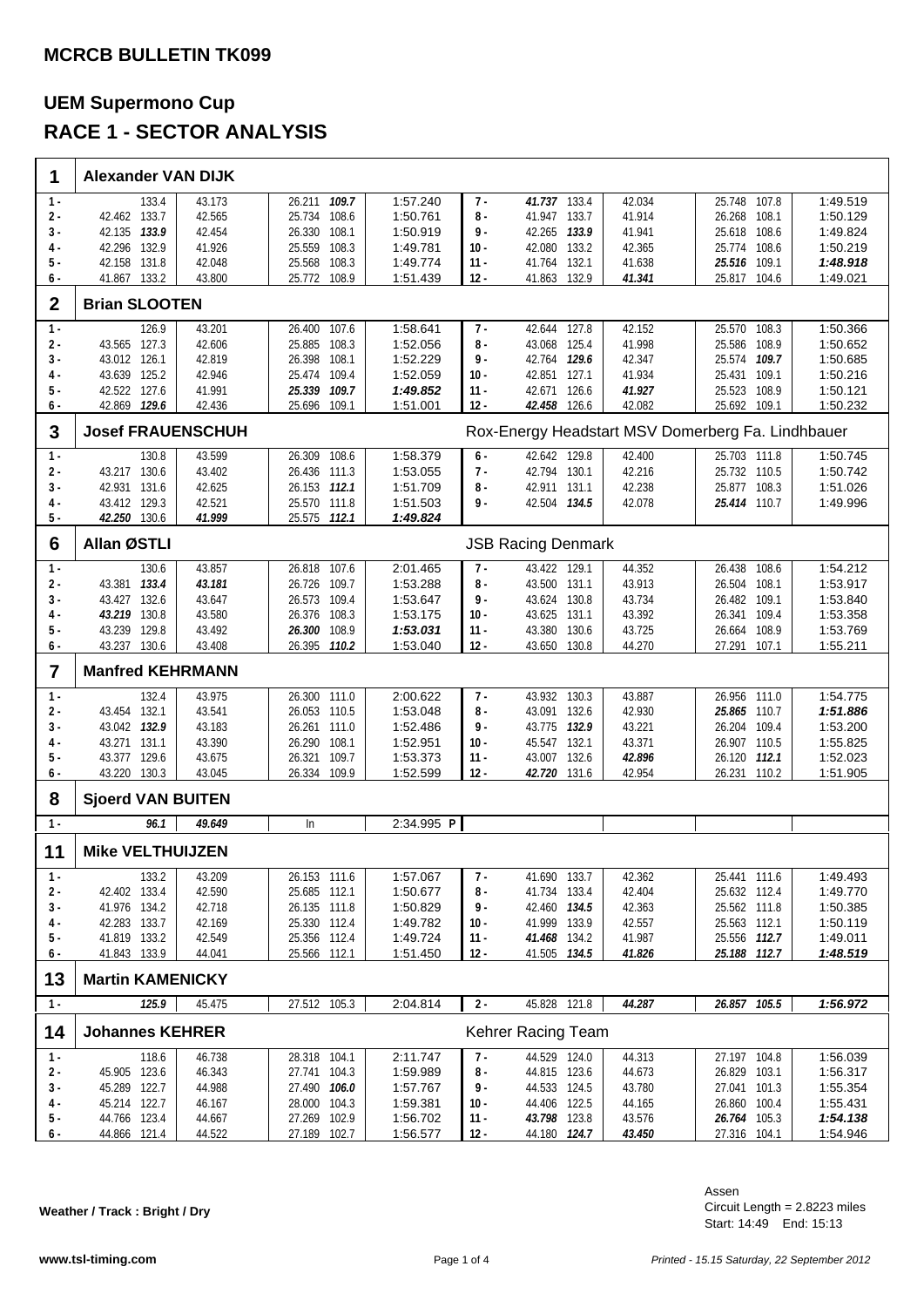## **UEM Supermono Cup RACE 1 - SECTOR ANALYSIS**

| 18         | <b>Libor KAMENICKY</b>       |                  |                                  |                      |        | H.L.M. Racing Team           |        |                 |          |
|------------|------------------------------|------------------|----------------------------------|----------------------|--------|------------------------------|--------|-----------------|----------|
| $1 -$      | 127.8                        | 44.883           | 27.541 105.5                     | 2:04.089             | $7 -$  | 43.727 126.6                 | 44.974 | 26.827<br>105.3 | 1:55.528 |
| $2 -$      | 43.905 127.3                 | 45.006           | 27.435 105.5                     | 1:56.346             | $8 -$  | 44.201 127.1                 | 44.795 | 27.181<br>104.8 | 1:56.177 |
| 3 -        | 44.241 125.7                 | 44.927           | 27.497<br>107.6                  | 1:56.665             | 9.     | 45.039 125.2                 | 44.597 | 26.959<br>106.5 | 1:56.595 |
| 4 -        | 44.104 125.4                 | 45.210           | 27.314 104.6                     | 1:56.628             | $10 -$ | 44.303 124.5                 | 44.757 | 27.668<br>106.0 | 1:56.728 |
| 5.         | 44.010 124.3                 | 44.510           | 27.216 106.3                     | 1:55.736             | 11 -   | 44.622 125.9                 | 44.600 | 27.164<br>105.5 | 1:56.386 |
| 6 -        | 43.588 126.1                 | 44.734           | 26.652 106.0                     | 1:54.974             | 12 -   | 44.431<br>126.4              | 44.509 | 27.121<br>105.8 | 1:56.061 |
| 19         | <b>Perry GOLDSTEIN</b>       |                  |                                  |                      |        | <b>Hyside KTM</b>            |        |                 |          |
| $1 -$      | 128.6                        | 43.739           | 26.418 107.8                     | 2:00.115             | $7 -$  | 43.561 126.1                 | 43.540 | 26.541<br>108.1 | 1:53.642 |
| 2 -        | 43.815<br>129.6              | 43.459           | 105.5<br>26.905                  | 1:54.179             | $8 -$  | 43.583 126.1                 | 43.586 | 26.523 107.1    | 1:53.692 |
| 3 -        | 43.790 129.1                 | 43.426           | 26.889<br>105.3                  | 1:54.105             | 9 -    | 43.763 127.3                 | 43.696 | 26.414 107.3    | 1:53.873 |
| 4 -        | 44.128 125.9                 | 44.389           | 27.065<br>103.1                  | 1:55.582             | $10 -$ | 44.223 124.5                 | 44.158 | 27.488<br>103.6 | 1:55.869 |
| 5 -        | 43.858 126.9                 | 43.937           | 26.601<br>105.8                  | 1:54.396             | $11 -$ | 43.856<br>125.4              | 45.336 | 27.161<br>104.8 | 1:56.353 |
| 6 -        | 43.842 126.1                 | 43.915           | 105.8<br>26.718                  | 1:54.475             | $12 -$ | 43.901<br>128.1              | 44.886 | 103.1<br>27.404 | 1:56.191 |
| 21         | <b>Roy PAS</b>               |                  |                                  |                      |        |                              |        |                 |          |
| $1 -$      | 128.3                        | 44.880           | 28.176<br>99.5                   | 2:04.331             | 7 -    | 44.311 120.9                 | 44.192 | 27.002 104.1    | 1:55.505 |
| $2 -$      | 44.853 125.7                 | 44.315           | 106.5<br>27.355                  | 1:56.523             | $8 -$  | 43.967 122.9                 | 44.105 | 27.710 103.8    | 1:55.782 |
| 3 -        | 44.230 125.7                 | 44.745           | 27.385<br>108.1                  | 1:56.360             | 9 -    | 44.654 122.0                 | 44.755 | 103.1<br>27.171 | 1:56.580 |
| 4.         | 44.540 119.0                 | 45.075           | 27.440<br>105.8                  | 1:57.055             | $10 -$ | 44.317 121.1                 | 43.981 | 27.158<br>101.0 | 1:55.456 |
| 5.         | 50.150 118.8                 | 44.537           | 27.511 104.8                     | 2:02.198             | $11 -$ | 44.114 121.6                 | 43.595 | 26.861 103.8    | 1:54.570 |
| 6 -        | 44.186 120.5                 | 44.733           | 27.116 103.6                     | 1:56.035             |        |                              |        |                 |          |
| 24         | <b>Alexander MICHEL</b>      |                  |                                  |                      |        | Motor Michel Racing Team     |        |                 |          |
| $1 -$      | 124.5                        | 46.907           | 28.561<br>104.1                  | 2:08.683             | $3 -$  | 45.152 124.3                 | 45.573 | 28.278 104.3    | 1:59.003 |
| $2 -$      | 45.731 123.8                 | 45.685           | 28.140 104.6                     | 1:59.556             |        |                              |        |                 |          |
| 30         | <b>Bob DE BOER</b>           |                  |                                  |                      |        | <b>ABC Hekwerk</b>           |        |                 |          |
| $1 -$      | 122.7                        | 47.215           | 103.4<br>28.177                  | 2:09.200             | $7 -$  | 120.3<br>Out                 | 44.708 | 27.356<br>103.6 | 2:11.001 |
| $2 -$      | 45.765 121.8                 | 45.913           | 27.785<br>103.6                  | 1:59.463             | $8 -$  | 45.167 120.7                 | 44.754 | 27.126<br>102.4 | 1:57.047 |
| 3 -        | 45.008<br>123.6              | 46.016           | In                               | 2:04.992 P           | 9 -    | 44.775<br>120.5              | 45.158 | 27.175<br>102.9 | 1:57.108 |
| 4 -        | Out<br>122.7                 | 45.361           | 27.428<br>102.4                  | 2:07.001             | $10 -$ | 44.528<br>120.9              | 44.023 | 27.095<br>102.4 | 1:55.646 |
| 5.         | 45.289 119.0                 | 45.246           | 27.580<br>102.2                  | 1:58.115             | $11 -$ | 44.232 122.0                 | 44.099 | 27.001 103.8    | 1:55.332 |
| $6 -$      | 45.693 120.5                 | 45.710           | In                               | 2:08.294 P           |        |                              |        |                 |          |
| 32         | <b>Josef SVOBODA</b>         |                  |                                  |                      |        |                              |        |                 |          |
| $1 -$      | 119.2                        | 51.754           | 31.084<br>101.3                  | 2:22.543             | 7 -    | 49.620 115.7                 | 50.348 | 30.556<br>99.0  | 2:10.524 |
| $2 -$      | 50.094 118.4                 | 51.074           | 31.611<br>99.5                   | 2:12.779             | $8 -$  | 49.670 117.1                 | 50.231 | 29.841<br>100.1 | 2:09.742 |
| 3 -        | 50.563 115.7                 | 52.806           | 30.929<br>100.1                  | 2:14.298             | 9 -    | 50.054<br>118.4              | 50.381 | 30.065<br>99.3  | 2:10.500 |
| 4.         | 50.785 114.3                 | 52.021           | 31.298<br>101.5                  | 2:14.104             | $10 -$ | 49.457 118.1                 | 48.885 | 30.334<br>98.8  | 2:08.676 |
| 5 -<br>6 - | 49.924 116.5<br>49.260 114.3 | 50.701<br>49.828 | 30.270<br>99.9<br>29.750<br>99.7 | 2:10.895<br>2:08.838 | $11 -$ | 49.568 119.2                 | 48.771 | 29.739<br>99.5  | 2:08.078 |
| 33         | <b>Niels GERRITSEN</b>       |                  |                                  |                      |        | Han Automotive / Camperpoint |        |                 |          |
| $1 -$      | 117.5                        | 46.308           | 28.401 101.0                     | 2:09.790             | $7 -$  | 45.761 120.1                 | 44.262 | 26.813 101.0    | 1:56.836 |
| $2 -$      | 47.247 117.3                 | 46.502           | 27.279 102.7                     | 2:01.028             | $8 -$  | 44.221 121.1                 | 44.020 | 26.976<br>99.0  | 1:55.217 |
| 3 -        | 44.975 121.4                 | 45.111           | 26.901<br>103.4                  | 1:56.987             | 9 -    | 44.943 121.4                 | 43.666 | 26.872 100.6    | 1:55.481 |
| 4.         | 44.900 118.6                 | 47.157           | 27.686<br>99.7                   | 1:59.743             | $10 -$ | 45.465 119.0                 | 44.319 | 26.898<br>101.5 | 1:56.682 |
| $5 -$      | 44.556 118.6                 | 44.380           | 27.095<br>101.5                  | 1:56.031             | $11 -$ | 44.110 119.6                 | 43.906 | 26.903<br>101.0 | 1:54.919 |
| $6 -$      | 44.880 119.2                 | 44.140           | 27.463 100.1                     | 1:56.483             | 12 -   | 44.134 120.9                 | 43.914 | 27.000<br>100.8 | 1:55.048 |
| 36         | <b>Jeffrey VERMEULEN</b>     |                  |                                  |                      |        |                              |        |                 |          |
| $1 -$      | 122.5                        | 46.949           | 28.654<br>104.6                  | 2:09.915             | $3 -$  | 45.371 123.1                 | 46.102 | 27.737 103.8    | 1:59.210 |
| $2 -$      | 45.593 125.2                 | 46.224           | 28.287 103.6                     | 2:00.104             |        |                              |        |                 |          |
| 37         | <b>Lutz PFEIFER</b>          |                  |                                  |                      |        |                              |        |                 |          |
| $1 -$      | 119.8                        | 48.732           | 30.611 101.0                     | 2:15.760             | $7 -$  | 48.131 117.7                 | 47.823 | 29.431<br>99.3  | 2:05.385 |
| $2 -$      | 49.686 117.7                 | 48.701           | 29.584 100.4                     | 2:07.971             | $8 -$  | 47.516 119.8                 | 47.760 | 29.156 102.9    | 2:04.432 |
| $3 -$      | 48.775 119.4                 | 48.666           | 29.697 102.7                     | 2:07.138             | 9.     | 47.354 117.7                 | 47.929 | 29.375<br>101.5 | 2:04.658 |
| 4 -        | 48.131 116.3                 | 48.155           | 29.389 102.0                     | 2:05.675             | 10 -   | 47.212 116.3                 | 47.375 | 29.261<br>102.2 | 2:03.848 |

Assen

Circuit Length = 2.8223 miles Start: 14:49 End: 15:13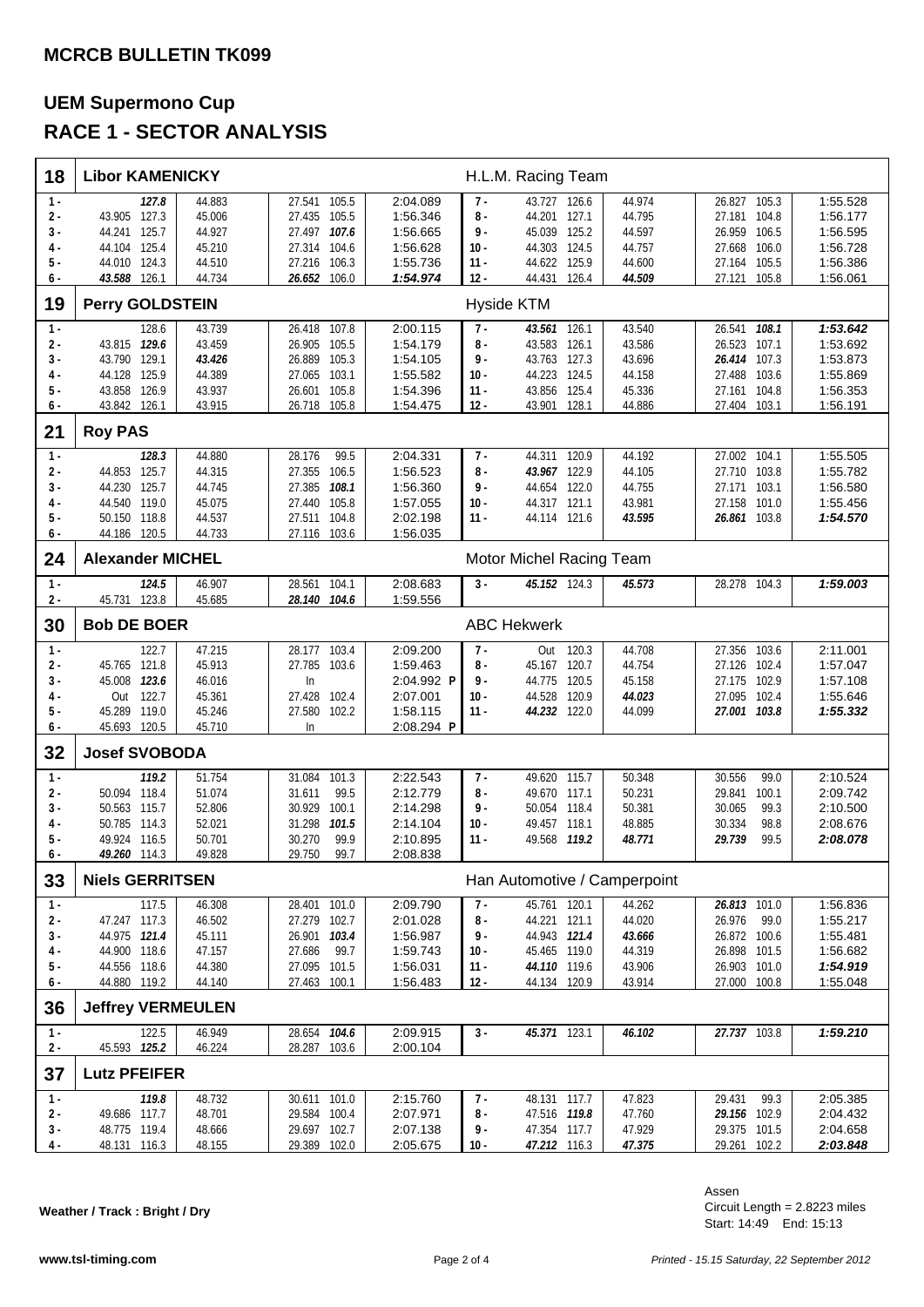## **RACE 1 - SECTOR ANALYSIS**

| $5 -$ | 47.924 116.5              | 47.380 | 29.238<br>101.3 | 2:04.542 | $11 -$ | 47.670 118.8     | 47.394 | 29.200<br>103.1 | 2:04.264 |
|-------|---------------------------|--------|-----------------|----------|--------|------------------|--------|-----------------|----------|
| $6 -$ | 47.378 118.4              | 48.227 | 29.746 101.3    | 2:05.351 |        |                  |        |                 |          |
| 38    | <b>Jan PAVLICEK</b>       |        |                 |          |        |                  |        |                 |          |
|       |                           |        |                 |          |        |                  |        |                 |          |
| $1 -$ | 119.2                     | 46.597 | 102.2<br>28.339 | 2:10.536 | $7 -$  | 46.045 117.1     | 46.026 | 28.210<br>102.2 | 2:00.281 |
| $2 -$ | 46.451 118.8              | 46.431 | 101.7<br>28.110 | 2:00.992 | $8 -$  | 46.340 119.6     | 45.513 | 27.931<br>101.7 | 1:59.784 |
| $3 -$ | 45.974<br>120.9           | 46.937 | 28.612 101.3    | 2:01.523 | 9.     | 46.226 118.6     | 45.671 | 28.206<br>102.2 | 2:00.103 |
| 4 -   | 46.970 116.7              | 47.373 | 29.397<br>101.7 | 2:03.740 | $10 -$ | 45.874 118.1     | 45.303 | 28.070<br>93.5  | 1:59.247 |
| 5.    | 46.862 111.7              | 46.313 | 28.096 101.7    | 2:01.271 | $11 -$ | 46.109 117.1     | 45.900 | 28.837<br>99.9  | 2:00.846 |
| 6 -   | 46.463 116.1              | 46.506 | 27.897 101.7    | 2:00.866 |        |                  |        |                 |          |
| 40    | <b>Mario WILHELM</b>      |        |                 |          |        |                  |        |                 |          |
| $1 -$ | 115.9                     | 47.390 | 28.316<br>97.3  | 2:11.588 | $7 -$  | 46.365<br>113.7  | 45.834 | 28.072<br>96.1  | 2:00.271 |
| $2 -$ | 46.737 115.3              | 46.215 | 98.8<br>27.708  | 2:00.660 | $8 -$  | 46.413 114.1     | 45.427 | 27.979<br>96.9  | 1:59.819 |
| $3 -$ | 46.368 114.3              | 46.382 | 97.3<br>28.467  | 2:01.217 | $9 -$  | 46.443 113.6     | 45.543 | 28.202<br>97.3  | 2:00.188 |
| 4 -   | 46.540 113.2              | 48.008 | 96.3<br>28.467  | 2:03.015 | $10 -$ | 46.157 107.7     | 45.924 | 27.852<br>98.0  | 1:59.933 |
| $5 -$ | 47.008<br>112.0           | 46.039 | 28.184<br>97.1  | 2:01.231 | $11 -$ | 45.935 113.9     | 45.936 | 97.7<br>27.744  | 1:59.615 |
| 6 -   | 46.151<br>112.0           | 46.161 | 28.367<br>96.1  | 2:00.679 |        |                  |        |                 |          |
| 42    | <b>James HOBSON</b>       |        |                 |          |        | Two 4 Motorsport |        |                 |          |
|       |                           |        |                 |          |        |                  |        |                 |          |
| $1 -$ | 121.4                     | 45.830 | 101.0<br>27.890 | 2:07.880 | $7 -$  | 45.662<br>122.7  | 44.884 | 27.195 102.4    | 1:57.741 |
| $2 -$ | 45.409 120.7              | 45.617 | 99.9<br>27.942  | 1:58.968 | $8 -$  | 44.888 120.3     | 45.282 | 27.205 101.7    | 1:57.375 |
| $3 -$ | 45.074<br>119.8           | 45.592 | 101.5<br>27.628 | 1:58.294 | 9.     | 44.718 121.1     | 44.744 | 27.547 101.3    | 1:57.009 |
| 4 -   | 45.175 119.6              | 45.804 | 27.869<br>99.5  | 1:58.848 | $10 -$ | 45.240 119.8     | 45.541 | 27.699<br>100.4 | 1:58.480 |
| 5.    | 44.881<br>119.4           | 45.362 | 101.0<br>27.779 | 1:58.022 | $11 -$ | 44.606 119.8     | 45.160 | 27.569<br>101.7 | 1:57.335 |
| 6 -   | 44.926 119.2              | 45.399 | 27.941<br>102.7 | 1:58.266 | $12 -$ | 44.361 121.4     | 44.677 | 27.410 101.7    | 1:56.448 |
| 45    | <b>Stefan MEINERS</b>     |        |                 |          |        |                  |        |                 |          |
| $1 -$ | 127.6                     | 43.366 | 26.635<br>106.5 | 1:58.973 | $7 -$  | 42.468<br>128.3  | 42.342 | 25.958<br>107.8 | 1:50.768 |
| $2 -$ | 129.3<br>43.747           | 42.438 | 26.033<br>108.3 | 1:52.218 | $8 -$  | 128.8<br>43.165  | 41.992 | 25.562<br>108.9 | 1:50.719 |
| $3 -$ | 42.964<br>128.6           | 42.360 | 106.3<br>26.265 | 1:51.589 | 9.     | 42.258 129.6     | 42.474 | 25.868 108.3    | 1:50.600 |
| 4 -   | 42.781<br>127.8           | 42.201 | 107.6<br>25.721 | 1:50.703 | $10 -$ | 42.805<br>127.6  | 42.159 | 25.865<br>108.3 | 1:50.829 |
| 5 -   | 42.809<br>127.3           | 42.272 | 25.853<br>107.1 | 1:50.934 | $11 -$ | 42.531 127.1     | 41.885 | 25.552 108.1    | 1:49.968 |
| 6 -   | 43.096 129.1              | 42.379 | 25.772<br>108.3 | 1:51.247 | $12 -$ | 42.478<br>127.6  | 42.605 | 26.130<br>106.3 | 1:51.213 |
|       |                           |        |                 |          |        |                  |        |                 |          |
| 63    | Kai-Uwe LOHRENGEL         |        |                 |          |        | Dieter Sanchex   |        |                 |          |
| $1 -$ | 107.0                     | 51.050 | 32.137<br>92.1  | 2:24.010 | $6 -$  | 50.025<br>107.5  | 51.554 | 31.591<br>88.5  | 2:13.170 |
| $2 -$ | 109.7<br>50.120           | 50.957 | 31.660<br>92.1  | 2:12.737 | $7 -$  | 106.2<br>50.352  | 51.626 | 32.555<br>86.0  | 2:14.533 |
| $3 -$ | 50.585<br>108.8           | 52.202 | 91.6<br>31.641  | 2:14.428 | $8 -$  | 51.355<br>97.5   | 51.742 | 32.366<br>85.2  | 2:15.463 |
| 4.    | 49.949 111.1              | 51.477 | 31.949<br>92.1  | 2:13.375 | 9 -    | 108.4<br>50.646  | 50.214 | 32.617<br>84.5  | 2:13.477 |
| 5 -   | 50.234<br>111.1           | 52.964 | 33.067<br>89.7  | 2:16.265 | $10 -$ | 80.2<br>54.427   | 51.905 | 31.933<br>91.4  | 2:18.265 |
| 65    | <b>Piet LAAN</b>          |        |                 |          |        |                  |        |                 |          |
|       |                           |        |                 |          |        |                  |        |                 |          |
| 66    | <b>Michael VIRAVONGSA</b> |        |                 |          |        | Team Jems Racing |        |                 |          |
| $1 -$ | 135.3                     | 43.803 | 112.4<br>26.708 | 2:01.189 | $7 -$  | 42.949 129.6     | 44.589 | 26.607 112.1    | 1:54.145 |
| $2 -$ | 43.137 137.0              | 43.449 | 26.548 112.1    | 1:53.134 | $8 -$  | 43.084 132.6     | 43.021 | 26.525 112.4    | 1:52.630 |

| <u> 2 - </u> | 40. ION<br>ש.נכו   | 43.447 | Z0.040<br>11Z.I | . ၁၁. ၊ ၁4 | . o    | 40.U04<br>132.0   | 4 <i>3.UZ 1</i> | 20.JZJ<br>11Z.4 | . 32. 030 |
|--------------|--------------------|--------|-----------------|------------|--------|-------------------|-----------------|-----------------|-----------|
| 3 -          | 136.7<br>42.924    | 43.151 | 26.424<br>114.4 | 1:52.499   | 9.     | 43.250<br>132.6   | 43.720          | 26.084 114.4    | 1:53.054  |
| 4 -          | 42.709<br>134.2    | 43.678 | 26.107<br>112.7 | 1:52.494   | $10 -$ | 44.749<br>133.4   | 43.281          | 26.991<br>111.8 | 1:55.021  |
| 5 -          | 134.5<br>43.306    | 43.687 | 26.434<br>114.4 | 1:53.427   | $11 -$ | 42.900<br>132.6   | 43.330          | 113.0<br>26.171 | 1:52.401  |
| 6 -          | 134.2<br>43.105    | 43.145 | 26.272 112.7    | 1:52.522   | $12 -$ | 42.409 132.1      | 43.318          | 26.562 113.0    | 1:52.289  |
| 70           | <b>Alex OOMEN</b>  |        |                 |            |        |                   |                 |                 |           |
| $1 -$        | 114.7              | 51.794 | 97.7<br>30.386  | 2:21.708   | -5 -   | 112.4<br>50.409   | 51.394          | 96.7<br>30.251  | 2:12.054  |
| $2 -$        | 50.420<br>117.5    | 51.358 | 93.9<br>31.716  | 2:13.494   | 6 -    | 50.034<br>112.8   | 50.131          | 97.1<br>30.171  | 2:10.336  |
| 3 -          | 117.7<br>50.555    | 52.348 | 31.008<br>96.9  | 2:13.911   | 7.     | 112.8<br>50.310   | 50.530          | 96.3<br>30.701  | 2:11.541  |
| 4 -          | 50.991<br>113.0    | 51.933 | 31.373<br>96.1  | 2:14.297   |        |                   |                 |                 |           |
| 85           | <b>John BAKKER</b> |        |                 |            |        | Novabike TU Delft |                 |                 |           |
| $1 -$        | 114.1              | 50.074 | 29.071 100.8    | 3:35.967   |        |                   |                 |                 |           |

**Weather / Track : Bright / Dry**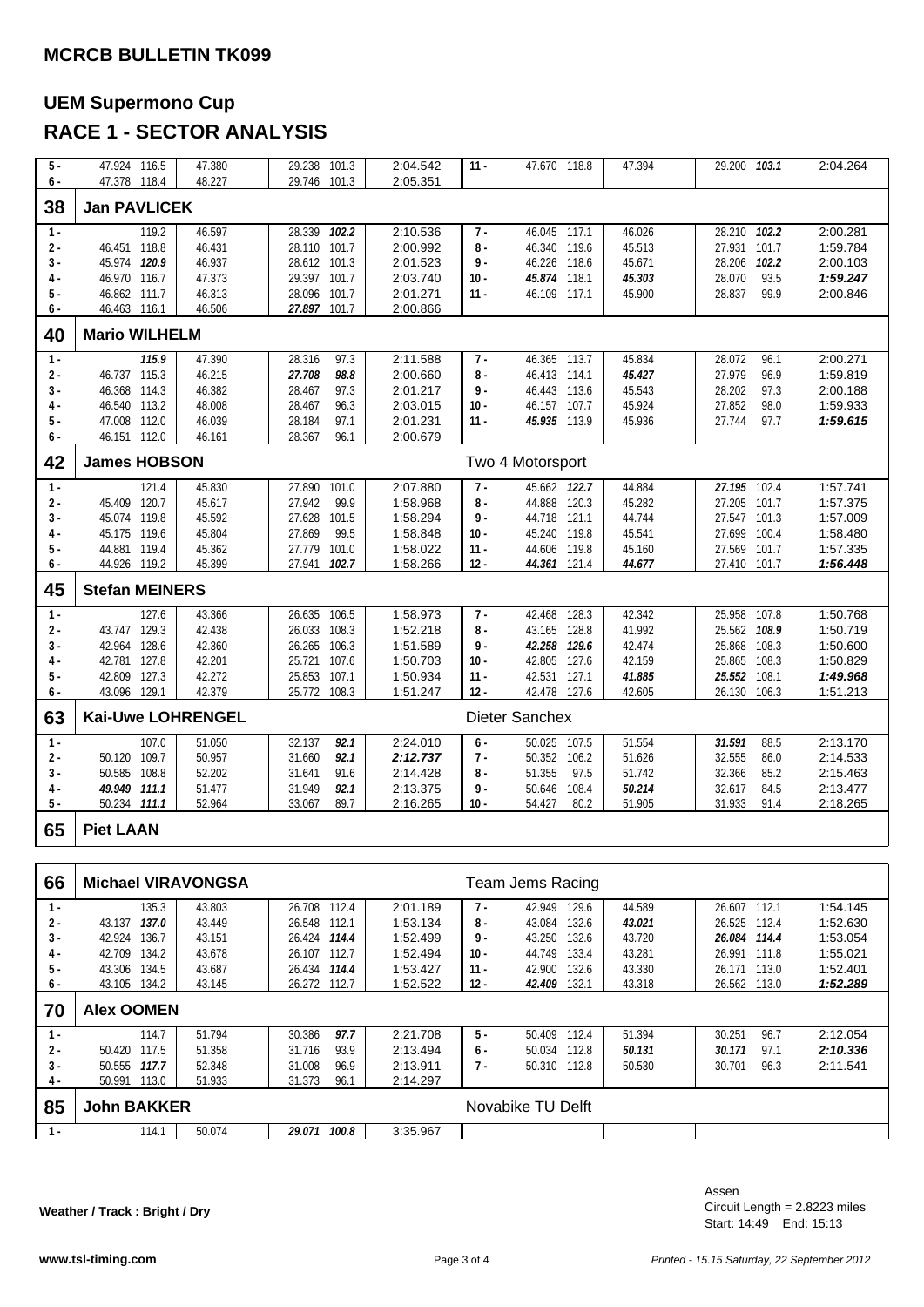## **UEM Supermono Cup RACE 1 - SECTOR ANALYSIS**

| 89    | <b>David LEGALLE</b>  |        |                 |          |            | BMW / AFAM Rings / Boxer Passion |        |                 |          |
|-------|-----------------------|--------|-----------------|----------|------------|----------------------------------|--------|-----------------|----------|
| $1 -$ | 126.9                 | 44.765 | 105.5<br>27.840 | 2:04.432 | $7 -$      | 43.917<br>122.2                  | 44.449 | 27.120<br>105.8 | 1:55.486 |
| $2 -$ | 123.6<br>44.185       | 44.497 | 105.1<br>27.664 | 1:56.346 | 8 -        | 126.6<br>43.970                  | 44.701 | 27.343<br>104.8 | 1:56.014 |
| 3 -   | 122.9<br>44.284       | 44.631 | 104.6<br>27.314 | 1:56.229 | 9.         | 45.176<br>122.5                  | 44.298 | 27.250<br>104.8 | 1:56.724 |
| 4 -   | 122.7<br>44.662       | 44.829 | 105.5<br>27.452 | 1:56.943 | $10 -$     | 44.220<br>123.1                  | 44.625 | 27.331<br>103.8 | 1:56.176 |
| 5 -   | 125.7<br>43.861       | 44.594 | 105.1<br>27.423 | 1:55.878 | $11 -$     | 44.492<br>122.7                  | 43.625 | 104.6<br>27.016 | 1:55.133 |
| 6 -   | 122.7<br>43.947       | 44.138 | 26.976 105.5    | 1:55.061 | $12 -$     | 43.972<br>122.2                  | 43.711 | 27.397<br>103.6 | 1:55.080 |
| 96    | <b>Frank SCHOUREN</b> |        |                 |          | <b>RCB</b> |                                  |        |                 |          |
| $1 -$ | 118.8                 | 48.297 | 97.5<br>30.644  | 2:16.128 | $5 -$      | 46.920<br>113.9                  | 47.398 | 95.9<br>29.654  | 2:03.972 |
| 2 -   | 115.5<br>48.911       | 47.898 | 98.2<br>29.586  | 2:06.395 | 6 -        | 46.645<br>114.9                  | 47.021 | 29.006<br>98.0  | 2:02.672 |
| 3 -   | 115.3<br>47.510       | 49.466 | 98.2<br>29.898  | 2:06.874 | 7.         | 47.629<br>112.4                  | 47.352 | 97.7<br>29.244  | 2:04.225 |
| 4 -   | 46.870<br>116.5       | 48.929 | 30.224<br>96.7  | 2:06.023 |            |                                  |        |                 |          |
| 99    | <b>Michel CAMPEN</b>  |        |                 |          |            |                                  |        |                 |          |
| $1 -$ | 127.3                 | 43.751 | 107.8<br>26.519 | 2:53.434 | 7.         | 129.6<br>43.310                  | 43.598 | 108.6<br>27.420 | 1:54.328 |
| $2 -$ | 128.3<br>43.770       | 43.176 | 107.1<br>26.535 | 1:53.481 | 8 -        | 43.323<br>129.1                  | 43.046 | 26.313<br>107.6 | 1:52.682 |
| 3 -   | 126.9<br>43.636       | 47.143 | 108.1<br>26.327 | 1:57.106 | 9.         | 43.535<br>128.6                  | 43.454 | 26.515<br>109.4 | 1.53.504 |
| 4 -   | 128.6<br>43.155       | 44.527 | 108.3<br>26.390 | 1:54.072 | $10 -$     | 43.999<br>128.6                  | 43.070 | 108.3<br>26.364 | 1:53.433 |
| 5 -   | 127.8<br>43.783       | 43.356 | 107.8<br>26.423 | 1:53.562 | $11 -$     | 43.974<br>129.8                  | 43.207 | 26.369<br>108.1 | 1:53.550 |
| $6 -$ | 127.8<br>43.469       | 42.890 | 26.192 106.8    | 1:52.551 | $12 -$     | 129.6<br>43.611                  | 43.386 | 26.472<br>107.8 | 1:53.469 |

Assen

Circuit Length = 2.8223 miles Start: 14:49 End: 15:13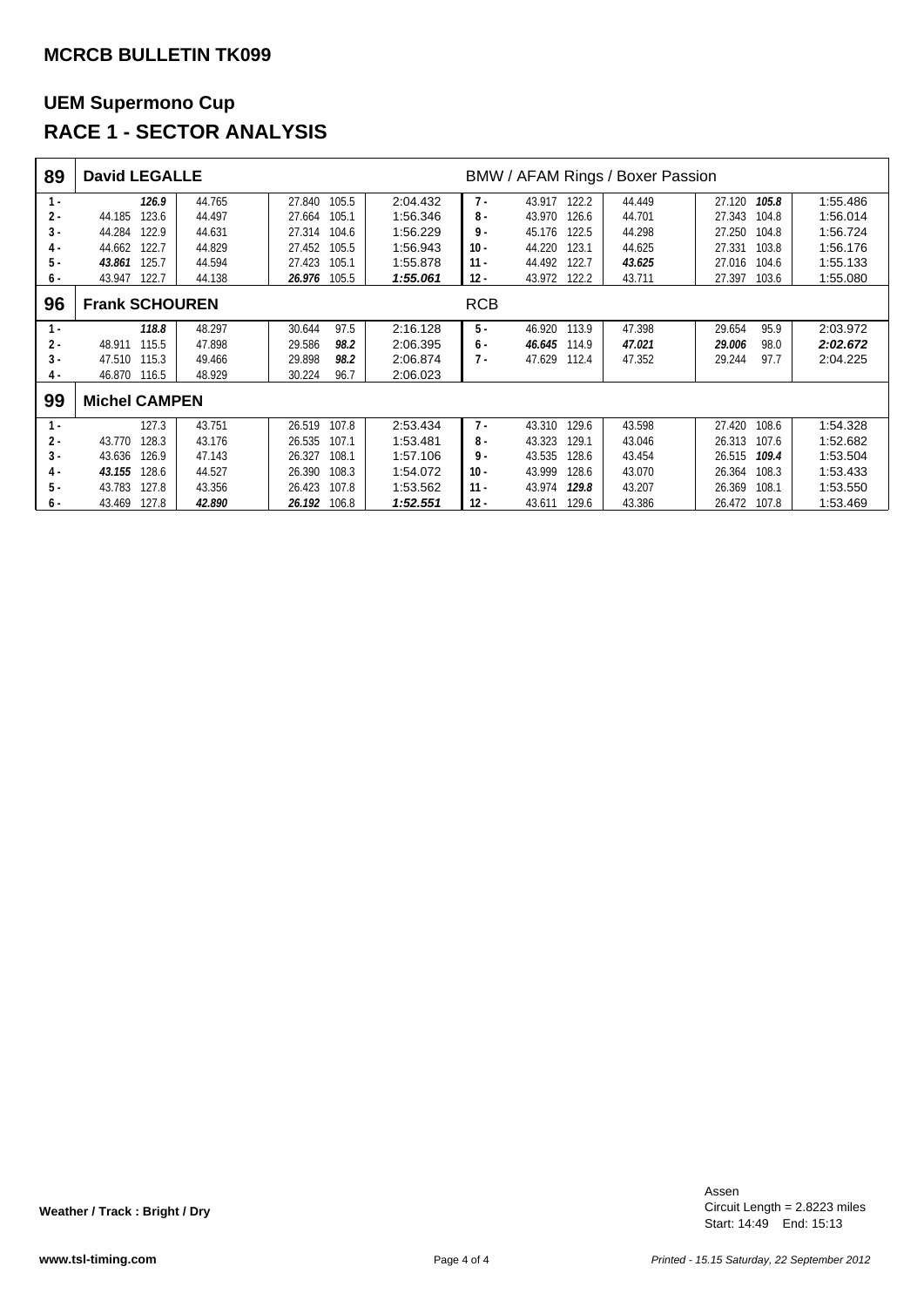## **RACE 1 - SPEED TRAPS**

|                             |                | <b>SECTOR 1</b>          |       |     |             | <b>SECTOR 2</b> |            |              | <b>FINISH LINE</b>       |            |
|-----------------------------|----------------|--------------------------|-------|-----|-------------|-----------------|------------|--------------|--------------------------|------------|
| POS NO                      |                | <b>NAME</b>              | MPH   | NO. | <b>NAME</b> |                 | <b>MPH</b> | NO           | <b>NAME</b>              | <b>MPH</b> |
| $\mathcal I$                | 66             | Michael VIRAVONGSA       | 137.0 |     |             |                 |            | 66           | Michael VIRAVONGSA       | 114.4      |
| $\mathcal{Z}_{\mathcal{C}}$ | 3              | <b>Josef FRAUENSCHUH</b> | 134.5 |     |             |                 |            | 11           | Mike VELTHUIJZEN         | 112.7      |
| $\mathcal{S}$               | 11             | Mike VELTHUIJZEN         | 134.5 |     |             |                 |            | 3            | <b>Josef FRAUENSCHUH</b> | 112.1      |
| 4                           | 1              | Alexander VAN DIJK       | 133.9 |     |             |                 |            | 7            | <b>Manfred KEHRMANN</b>  | 112.1      |
| 5                           | 6              | Allan ØSTLI              | 133.4 |     |             |                 |            | 6            | Allan ØSTLI              | 110.2      |
| 6                           | $\overline{7}$ | <b>Manfred KEHRMANN</b>  | 132.9 |     |             |                 |            | 1            | Alexander VAN DIJK       | 109.7      |
|                             | 99             | <b>Michel CAMPEN</b>     | 129.8 |     |             |                 |            | $\mathbf{2}$ | <b>Brian SLOOTEN</b>     | 109.7      |
| 8                           | $\mathbf{2}$   | <b>Brian SLOOTEN</b>     | 129.6 |     |             |                 |            | 99           | Michel CAMPEN            | 109.4      |
| 9                           | 19             | Perry GOLDSTEIN          | 129.6 |     |             |                 |            | 45           | Stefan MEINERS           | 108.9      |
| 10                          | 45             | <b>Stefan MEINERS</b>    | 129.6 |     |             |                 |            | 19           | Perry GOLDSTEIN          | 108.1      |
| 11                          | 21             | Roy PAS                  | 128.3 |     |             |                 |            | 21           | <b>Roy PAS</b>           | 108.1      |
| 12                          | 18             | <b>Libor KAMENICKY</b>   | 127.8 |     |             |                 |            | 18           | Libor KAMENICKY          | 107.6      |
| 13                          | 89             | David LEGALLE            | 126.9 |     |             |                 |            | 14           | Johannes KEHRER          | 106.0      |
| 14                          | 13             | Martin KAMENICKY         | 125.9 |     |             |                 |            | 89           | David LEGALLE            | 105.8      |
| 15                          | 36             | Jeffrey VERMEULEN        | 125.2 |     |             |                 |            | 13           | Martin KAMENICKY         | 105.5      |
| 16                          | 14             | Johannes KEHRER          | 124.7 |     |             |                 |            | 24           | <b>Alexander MICHEL</b>  | 104.6      |
| 17                          | 24             | Alexander MICHEL         | 124.5 |     |             |                 |            | 36           | Jeffrey VERMEULEN        | 104.6      |
| 18                          | 30             | <b>Bob DE BOER</b>       | 123.6 |     |             |                 |            | 30           | <b>Bob DE BOER</b>       | 103.8      |
| 19                          | 42             | James HOBSON             | 122.7 |     |             |                 |            | 33           | Niels GERRITSEN          | 103.4      |
| 20                          | 33             | Niels GERRITSEN          | 121.4 |     |             |                 |            | 37           | Lutz PFEIFER             | 103.1      |
| 21                          | 38             | Jan PAVLICEK             | 120.9 |     |             |                 |            | 42           | James HOBSON             | 102.7      |
| 22                          | 37             | <b>Lutz PFEIFER</b>      | 119.8 |     |             |                 |            | 38           | <b>Jan PAVLICEK</b>      | 102.2      |
| 23                          | 32             | Josef SVOBODA            | 119.2 |     |             |                 |            | 32           | Josef SVOBODA            | 101.5      |
| 24                          | 96             | Frank SCHOUREN           | 118.8 |     |             |                 |            | 85           | John BAKKER              | 100.8      |
| 25                          | 70             | Alex OOMEN               | 117.7 |     |             |                 |            | 40           | Mario WILHELM            | 98.8       |
| 26                          | 85             | John BAKKER              | 117.7 |     |             |                 |            | 96           | Frank SCHOUREN           | 98.2       |
| 27                          | 40             | Mario WILHELM            | 115.9 |     |             |                 |            | 70           | Alex OOMEN               | 97.7       |
| 28                          | 63             | Kai-Uwe LOHRENGEL        | 111.1 |     |             |                 |            | 63           | Kai-Uwe LOHRENGEL        | 92.1       |
| 29                          | 8              | Sjoerd VAN BUITEN        | 96.1  |     |             |                 |            |              |                          |            |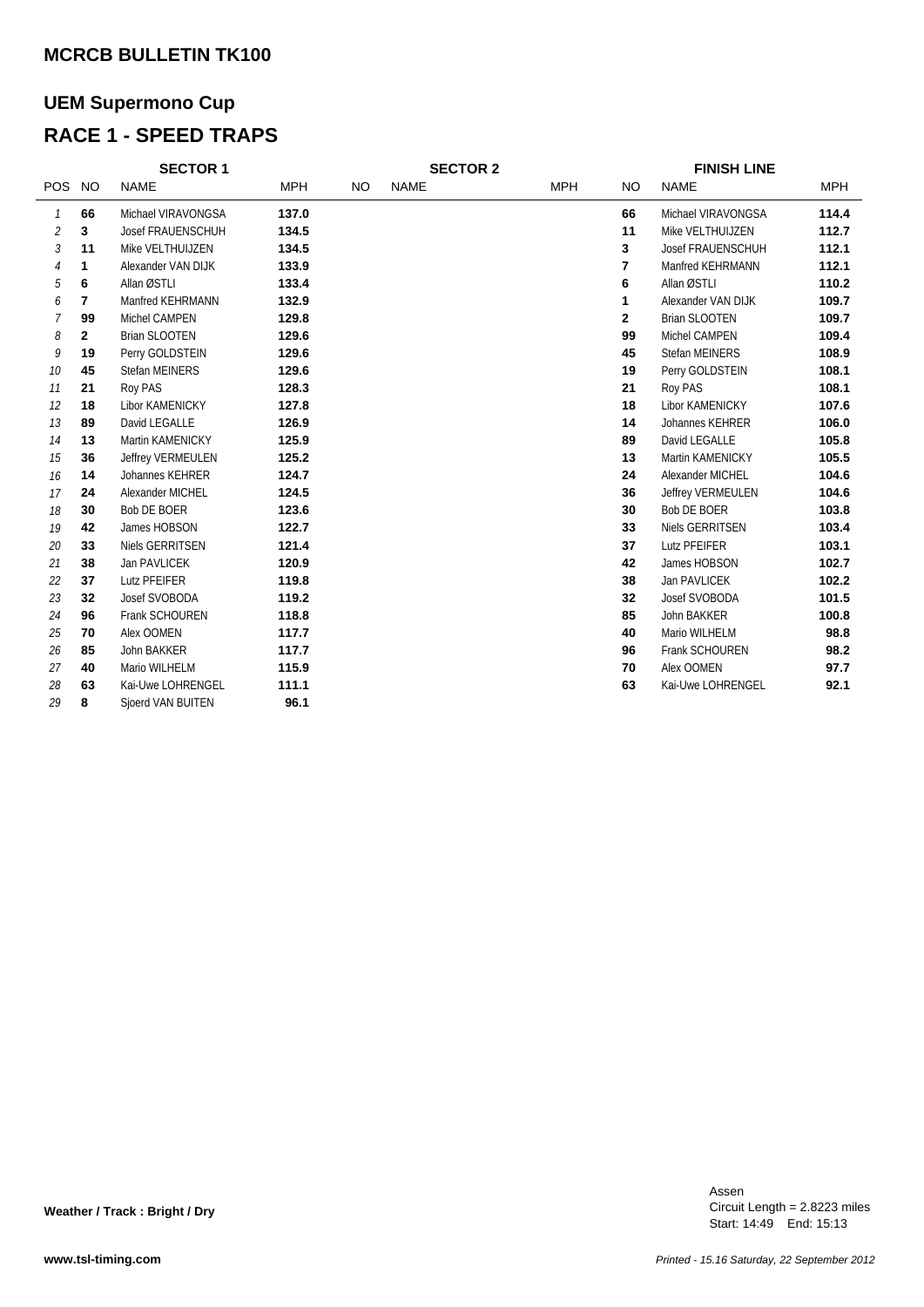## **RACE 1 - BEST SECTOR TIMES**

|               |                | <b>SECTOR 1</b>    |        |                | <b>SECTOR 2</b>    |        |                | <b>SECTOR 3</b>    |             |     |                 | <b>IDEAL / BEST COMPARISON</b> |                   |             |             |
|---------------|----------------|--------------------|--------|----------------|--------------------|--------|----------------|--------------------|-------------|-----|-----------------|--------------------------------|-------------------|-------------|-------------|
|               |                | POS NO NAME        |        |                | TIME NO NAME       | TIME   |                | NO NAME            | <b>TIME</b> |     |                 | POS NO NAME                    | <b>IDEAL</b>      | <b>BEST</b> | <b>DIFF</b> |
|               | $7 \quad 11$   | VELTHUIJZEN        | 41.468 | $\overline{1}$ | <b>VAN DIJK</b>    | 41.341 | 11             | VELTHUIJZEN        | 25.188      |     |                 | / 11 VELTHUIJZEN               | 1:48.482 1:48.519 |             | 0.037       |
| $\mathcal{Z}$ | $\mathbf{1}$   | <b>VAN DIJK</b>    | 41.737 | $-11$          | VELTHUIJZEN        | 41.826 | $\overline{2}$ | <b>SLOOTEN</b>     | 25.339      |     | $2^{1}$         | <b>VAN DIJK</b>                | 1:48.594 1:48.918 |             | 0.324       |
| 3             | 3              | <b>FRAUENSCHUH</b> | 42.250 | 45             | <b>MEINERS</b>     | 41.885 | 3              | <b>FRAUENSCHUH</b> | 25.414      |     | 3 <sup>3</sup>  | FRAUENSCHUH                    | 1:49.663 1:49.824 |             | 0.161       |
| 4             | 45             | <b>MEINERS</b>     | 42.258 | $\overline{2}$ | <b>SLOOTEN</b>     | 41.927 | $\mathbf{1}$   | <b>VAN DIJK</b>    | 25.516      |     | $4\frac{45}{6}$ | MEINERS                        | 1:49.695 1:49.968 |             | 0.273       |
| 5             | 66             | <b>VIRAVONGSA</b>  | 42.409 | 3              | <b>FRAUENSCHUH</b> | 41.999 | 45             | <b>MEINERS</b>     | 25.552      |     | 52              | <b>SLOOTEN</b>                 | 1:49.724 1:49.852 |             | 0.128       |
| 6             | $\overline{2}$ | <b>SLOOTEN</b>     | 42.458 | - 99           | <b>CAMPEN</b>      | 42.890 | 7              | <b>KEHRMANN</b>    | 25.865      |     | $6\sqrt{7}$     | <b>KEHRMANN</b>                | 1:51.481 1:51.886 |             | 0.405       |
| $\mathcal{I}$ | $\overline{7}$ | <b>KEHRMANN</b>    | 42.720 | - 7            | <b>KEHRMANN</b>    | 42.896 | 66             | VIRAVONGSA         | 26.084      |     | 766             | VIRAVONGSA                     | 1:51.514 1:52.289 |             | 0.775       |
| 8             | 99             | <b>CAMPEN</b>      | 43.155 | - 66           | <b>VIRAVONGSA</b>  | 43.021 | 99             | <b>CAMPEN</b>      | 26.192      |     | 899             | CAMPEN                         | 1:52.237 1:52.551 |             | 0.314       |
| 9             | 6              | ØSTLI              | 43.219 | 6              | ØSTLI              | 43.181 | 6              | ØSTLI              | 26.300      |     | 96              | ØSTLI                          | 1:52.700 1:53.031 |             | 0.331       |
| 10            | 19             | <b>GOLDSTEIN</b>   | 43.561 | 19             | <b>GOLDSTEIN</b>   | 43.426 | 19             | <b>GOLDSTEIN</b>   | 26.414      |     | $10^{19}$       | GOLDSTEIN                      | 1:53.401 1:53.642 |             | 0.241       |
| $\mathcal{U}$ | 18             | <b>KAMENICKY</b>   | 43.588 | 14             | <b>KEHRER</b>      | 43.450 | 18             | <b>KAMENICKY</b>   | 26.652      |     | $11$ 14         | KEHRER                         | 1:54.012 1:54.138 |             | 0.126       |
| 12            | 14             | <b>KEHRER</b>      | 43.798 | 21             | PAS                | 43.595 | 14             | <b>KEHRER</b>      | 26.764      |     |                 | 12 21 PAS                      | 1:54.423 1:54.570 |             | 0.147       |
| 13            | 89             | LEGALLE            | 43.861 | 89             | <b>LEGALLE</b>     | 43.625 | 33             | <b>GERRITSEN</b>   | 26.813      |     | 7389            | LEGALLE                        | 1:54.462 1:55.061 |             | 0.599       |
| 14            | 21             | PAS                | 43.967 | 33             | <b>GERRITSEN</b>   | 43.666 | 13             | <b>KAMENICKY</b>   | 26.857      | 14  | 33              | GERRITSEN                      | 1:54.589 1:54.919 |             | 0.330       |
| 15            | 33             | <b>GERRITSEN</b>   | 44.110 | 30             | DE BOER            | 44.023 | 21             | PAS                | 26.861      |     | $75^{18}$       | <b>KAMENICKY</b>               | 1:54.749 1:54.974 |             | 0.225       |
| 16            | 13             | <b>KAMENICKY</b>   | 44.138 | 13             | <b>KAMENICKY</b>   | 44.287 | 89             | LEGALLE            | 26.976      |     | 1630            | DE BOER                        | 1:55.256 1:55.332 |             | 0.076       |
| 17            | 30             | DE BOER            | 44.232 | 18             | <b>KAMENICKY</b>   | 44.509 | 30             | DE BOER            | 27.001      |     | 1713            | <b>KAMENICKY</b>               | 1:55.282 1:56.972 |             | 1.690       |
| 18            | 42             | <b>HOBSON</b>      | 44.361 | 42             | <b>HOBSON</b>      | 44.677 | 42             | <b>HOBSON</b>      | 27.195      | 18  |                 | 42 HOBSON                      | 1:56.233 1:56.448 |             | 0.215       |
| 19            | 24             | <b>MICHEL</b>      | 45.152 | 38             | <b>PAVLICEK</b>    | 45.303 | 40             | WILHELM            | 27.708      |     |                 | 79 24 MICHEL                   | 1:58.865 1:59.003 |             | 0.138       |
| 20            | 36             | <b>VERMEULEN</b>   | 45.371 | 40             | WILHELM            | 45.427 | 36             | <b>VERMEULEN</b>   | 27.737      | 20  | 40              | WILHELM                        | 1:59.070 1:59.615 |             | 0.545       |
| 21            | 38             | <b>PAVLICEK</b>    | 45.874 | 24             | <b>MICHEL</b>      | 45.573 | 38             | <b>PAVLICEK</b>    | 27.897      | 21  |                 | 38 PAVLICEK                    | 1:59.074 1:59.247 |             | 0.173       |
| 22            | 40             | WILHELM            | 45.935 | 36             | VERMEULEN          | 46.102 | 24             | <b>MICHEL</b>      | 28.140      | 22  |                 | 36 VERMEULEN                   | 1:59.210 1:59.210 |             | 0.000       |
| 23            | 96             | <b>SCHOUREN</b>    | 46.645 | 96             | <b>SCHOUREN</b>    | 47.021 | 96             | <b>SCHOUREN</b>    | 29.006      |     |                 | 23 96 SCHOUREN                 | 2:02.672 2:02.672 |             | 0.000       |
| 24            | 37             | PFEIFER            | 47.212 | 37             | <b>PFEIFER</b>     | 47.375 | 85             | <b>BAKKER</b>      | 29.071      | 24  | 37              | PFEIFER                        | 2:03.743 2:03.848 |             | 0.105       |
| 25            | 85             | <b>BAKKER</b>      | 47.806 | 85             | <b>BAKKER</b>      | 47.798 | 37             | PFEIFER            | 29.156      |     | 2585            | BAKKER                         | 2:04.675          |             |             |
| 26            | 32             | <b>SVOBODA</b>     | 49.260 | 32             | <b>SVOBODA</b>     | 48.771 | 32             | <b>SVOBODA</b>     | 29.739      | 26  | 32              | SVOBODA                        | 2:07.770 2:08.078 |             | 0.308       |
| 27            | 70             | <b>OOMEN</b>       | 49.667 | - 8            | <b>VAN BUITEN</b>  | 49.649 | 70             | <b>OOMEN</b>       | 30.171      |     | $27$ 70         | <b>OOMEN</b>                   | 2:09.969 2:10.336 |             | 0.367       |
| 28            | 63             | LOHRENGEL          | 49.949 | 70             | <b>OOMEN</b>       | 50.131 | 63             | LOHRENGEL          | 31.591      |     | 28 63           | LOHRENGEL                      | 2:11.754 2:12.737 |             | 0.983       |
| 29            | 8              | <b>VAN BUITEN</b>  |        | 63             | LOHRENGEL          | 50.214 | 8              | <b>VAN BUITEN</b>  |             | 298 |                 | <b>VAN BUITEN</b>              |                   |             |             |
|               |                |                    |        |                |                    |        |                |                    |             |     |                 | <b>Perfect Lap</b>             | 1:47.997          |             |             |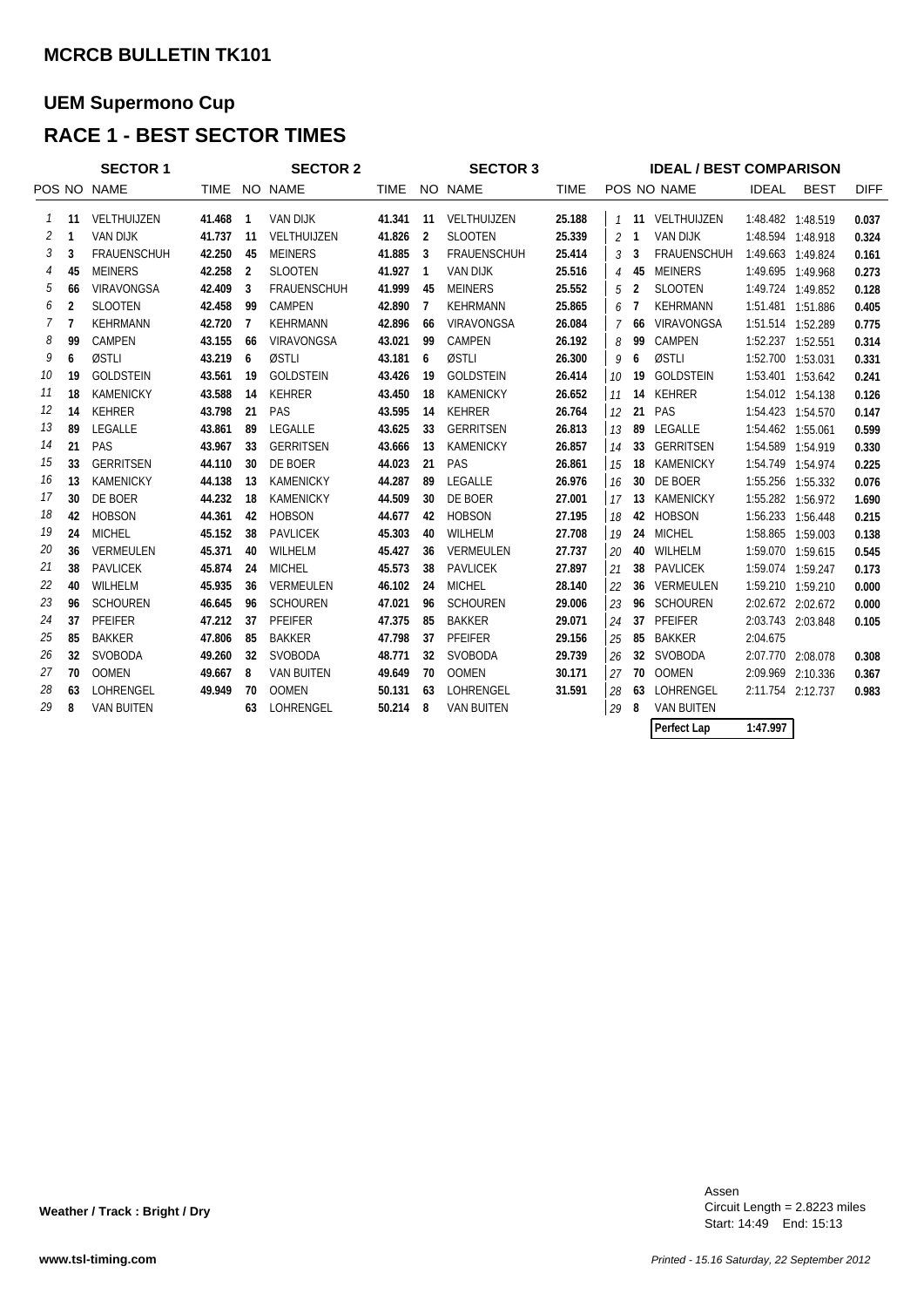### **RACE 4 - CLASSIFICATION UEM Supermono Cup**

| POS NO CL NAME    |                           | <b>ENTRY</b>                                   | <b>LAPS</b> | <b>TIME</b>        | GAP     | <b>DIFF</b> | <b>MPH</b> | <b>BEST</b> | ON             |
|-------------------|---------------------------|------------------------------------------------|-------------|--------------------|---------|-------------|------------|-------------|----------------|
| 111               | <b>Mike VELTHUIJZEN</b>   | Yamaha 780 -                                   | 12          | 22:10.228          |         |             | 91.65      | 1:49.173    | 12             |
| 2 <sub>1</sub>    | <b>Alexander VAN DIJK</b> | Over Yamaha 720 -                              | 12          | 22:10.278          | 0.050   | 0.050       | 91.65      | 1:48.977    | 12             |
| 345               | <b>Stefan MEINERS</b>     | Rotax 450 -                                    | 12          | 22:10.458          | 0.230   | 0.180       | 91.63      | 1:48.860    | 10             |
| 42                | <b>Brian SLOOTEN</b>      | Bakker DRZ 450 -                               | 12          | 22:10.730          | 0.502   | 0.272       | 91.62      | 1:48.891    | 11             |
| 53                | <b>Josef FRAUENSCHUH</b>  | KTM 750 - Rox-Energy Headstart MSV Domerberg F | 12          | 22:16.479          | 6.251   | 5.749       | 91.22      | 1:50.057    | $\overline{4}$ |
| 6 99              | <b>Michel CAMPEN</b>      | <b>Bakker 720 -</b>                            | 12          | 22:45.588          | 35.360  | 29.109      | 89.28      | 1:52.035    | 8              |
| 77                | <b>Manfred KEHRMANN</b>   | BMW 720 -                                      | 12          | 22:49.643          | 39.415  | 4.055       | 89.01      | 1:50.633    | 11             |
| 86                | Allan ØSTLI               | Ducati 560 - JSB Racing Denmark                | 12          | 22:49.859          | 39.631  | 0.216       | 89.00      | 1:52.495    | 11             |
| 9 19              | Perry GOLDSTEIN           | KTM 690 - Hyside KTM                           | 12          | 22:50.319          | 40.091  | 0.460       | 88.97      | 1:52.813    | 12             |
| 10 21             | <b>Roy PAS</b>            | KTM-                                           | 12          | 23:10.151          | 59.923  | 19.832      | 87.70      | 1:54.459    | $\overline{4}$ |
| 1189              | <b>David LEGALLE</b>      | BMW 720 - BMW / AFAM Rings / Boxer Passion     | 12          | 23:24.392 1:14.164 |         | 14.241      | 86.81      | 1:54.852    | 8              |
| 12 18             | <b>Libor KAMENICKY</b>    | Jawa 624 - H.L.M. Racing Team                  | 12          | 23:25.837 1:15.609 |         | 1.445       | 86.72      | 1:55.483    | 12             |
| 13 14             | <b>Johannes KEHRER</b>    | MZ 720 - Kehrer Racing Team                    | $12 \,$     | 23:34.913 1:24.685 |         | 9.076       | 86.16      | 1:54.881    | 8              |
| 14 36             | <b>Jeffrey VERMEULEN</b>  | Yamaha 720 -                                   | 12          | 23:39.691 1:29.463 |         | 4.778       | 85.87      | 1:56.546    | 8              |
| 15 13             | <b>Martin KAMENICKY</b>   | Jawa 624 -                                     | 12          | 23:44.181 1:33.953 |         | 4.490       | 85.60      | 1:56.602    | 6              |
| 16 42             | <b>James HOBSON</b>       | Honda - Two 4 Motorsport                       | 12          | 23:49.735 1:39.507 |         | 5.554       | 85.27      | 1:57.114    | 11             |
| 17 30             | <b>Bob DE BOER</b>        | Yamaha 686 - ABC Hekwerk                       | 12          | 23:51.100 1:40.872 |         | 1.365       | 85.19      | 1:57.350    | 11             |
| 18 40             | <b>Mario WILHELM</b>      | MUZ 660 -                                      | 12          | 24:05.468 1:55.240 |         | 14.368      | 84.34      | 1:58.799    | 6              |
| 19 24             | <b>Alexander MICHEL</b>   | MUZ 720 - Motor Michel Racing Team             | 12          | 24:06.636 1:56.408 |         | 1.168       | 84.27      | 1:57.925    | 4              |
| 20 37             | <b>Lutz PFEIFER</b>       | Bimota 650 -                                   | 11          | 23:05.264          | 1 lap   | 1 lap       | 80.67      | 2:04.108    | 5              |
| 21 32             | <b>Josef SVOBODA</b>      | Husaberg -                                     | 11          | 23:47.410          | 1 lap   | 42.146      | 78.29      | 2:05.761    | 11             |
| 22 96             | <b>Frank SCHOUREN</b>     | Suzuki DR 750 - RCB                            | 11          | 23:49.364          | 1 lap   | 1.954       | 78.18      | 2:05.884    | 8              |
| 23 63             | Kai-Uwe LOHRENGEL         | Yamaha 686 - Dieter Sanchex                    | 10          | 23:13.756          | 2 laps  | 1 lap       | 72.89      | 2:15.778    | 9              |
|                   |                           | <b>NOT CLASSIFIED</b>                          |             |                    |         |             |            |             |                |
| DNF <sub>38</sub> | <b>Jan PAVLICEK</b>       | Honda 450 -                                    | 4           | 8:14.694           | 8 laps  | 6 laps      | 82.15      | 1:59.646    | 3              |
| DNF <sub>33</sub> | <b>Niels GERRITSEN</b>    | Yamaha 686 - Han Automotive / Camperpoint      | 1           | 2:06.838           | 11 laps | 3 laps      | 80.10      |             |                |
| DNF <sub>8</sub>  | <b>Sjoerd VAN BUITEN</b>  | Ducati 560 -                                   | 0           |                    |         |             |            |             |                |
| <b>DNF 65</b>     | <b>Piet LAAN</b>          | Suzuki DR 750 -                                | 0           |                    |         |             |            |             |                |
| DNF 66            | <b>Michael VIRAVONGSA</b> | Rotax 450 - Team Jems Racing                   | $\bf{0}$    |                    |         |             |            |             |                |
|                   |                           | <b>FASTEST LAP</b>                             |             |                    |         |             |            |             |                |
| 45                | <b>Stefan MEINERS</b>     | Rotax 450 -                                    | 10          | 1:48.860           |         | 93.33 mph   |            | 150.20 kph  |                |

Race Director : Stewards : Stewards : Timekeeper : Timekeeper : **These results are provisional until the conclusion of any judicial and technical matters.** Circuit Length = 2.8223 miles Start: 18:11 End: 18:36 Assen **Weather / Track : Bright / Dry**



**www.tsl-timing.com** *Printed - 18.36 Saturday, 22 September 2012*

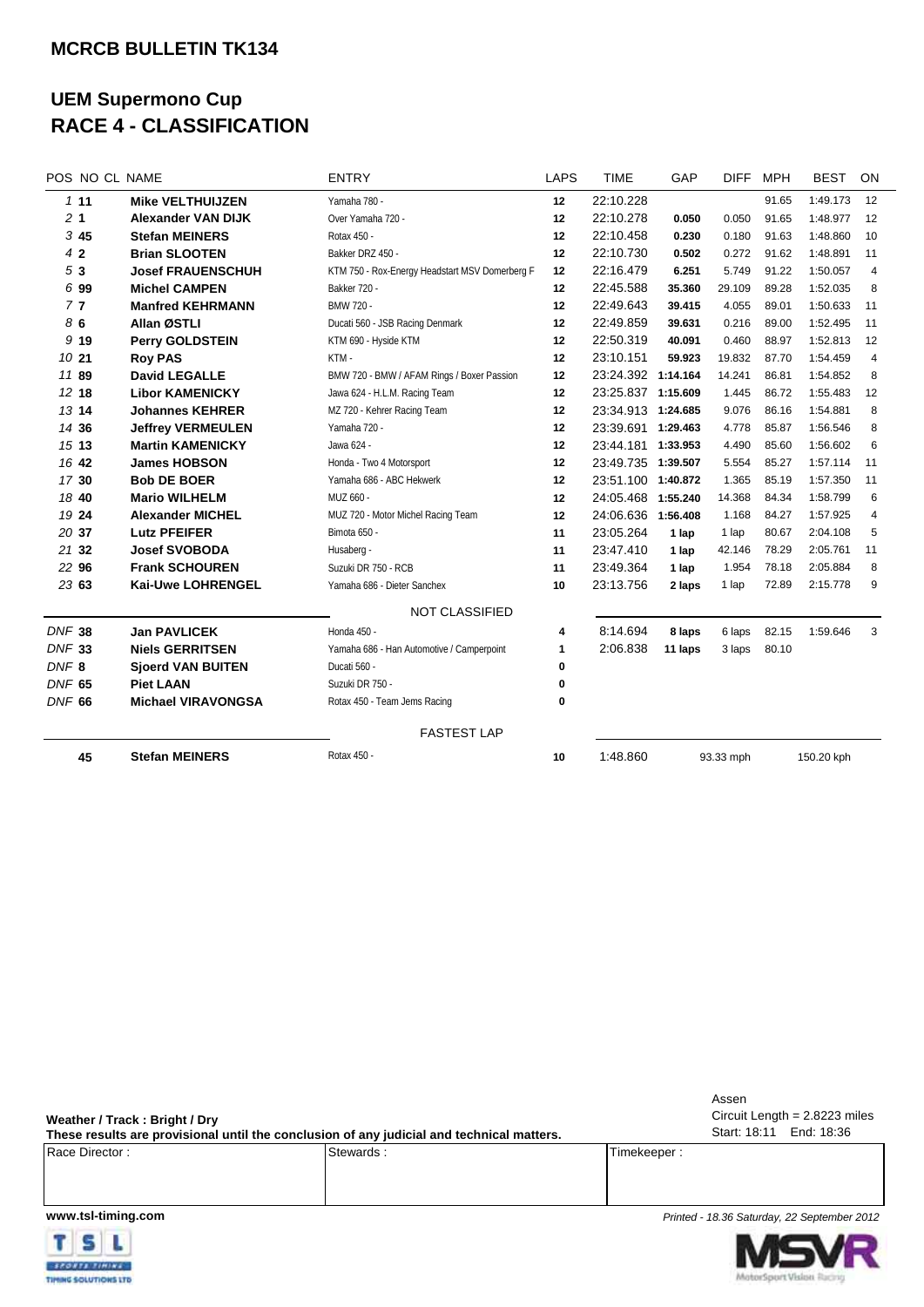## **RACE 4 - LAP CHART UEM Supermono Cup**

|                | Lap 1         |          |                | Lap <sub>2</sub> |          |           | Lap <sub>3</sub> |          |                | Lap 4         |          |                | Lap <sub>5</sub> |          |
|----------------|---------------|----------|----------------|------------------|----------|-----------|------------------|----------|----------------|---------------|----------|----------------|------------------|----------|
| No.            | <b>Behind</b> | Laptime  | No.            | <b>Behind</b>    | Laptime  | <b>No</b> | <b>Behind</b>    | Laptime  | <b>No</b>      | <b>Behind</b> | Laptime  | <b>No</b>      | <b>Behind</b>    | Laptime  |
| 11             |               | 1:57.383 | 11             |                  | 1:51.422 | 11        |                  | 1:51.058 | 11             |               | 1:50.384 | 3              |                  | 1:50.699 |
| $\mathbf{1}$   | 0.239         | 1:57.622 | 3              | 0.582            | 1:51.728 | 3         | 0.465            | 1:50.941 | 3              | 0.138         | 1:50.057 | 11             | 0.451            | 1:51.288 |
| 3              | 0.276         | 1:57.659 | 45             | 1.177            | 1:51.885 | 1         | 0.702            | 1:50.513 | 1              | 0.579         | 1:50.261 | 1              | 0.630            | 1:50.888 |
| 45             | 0.714         | 1:58.097 | 1              | 1.247            | 1:52.430 | 45        | 1.185            | 1:51.066 | 45             | 0.912         | 1:50.111 | 45             | 1.089            | 1:51.014 |
| 19             | 2.669         | 2:00.052 | 2              | 2.964            | 1:51.612 | 2         | 2.351            | 1:50.445 | 2              | 1.668         | 1:49.701 | 2              | 1.330            | 1:50.499 |
| 2              | 2.774         | 2:00.157 | 19             | 5.835            | 1:54.588 | 19        | 8.740            | 1:53.963 | 19             | 12.371        | 1:54.015 | 6              | 15.686           | 1:53.974 |
| 6              | 5.093         | 2:02.476 | 6              | 7.348            | 1:53.677 | 6         | 9.459            | 1:53.169 | 6              | 12.549        | 1:53.474 | 19             | 16.187           | 1:54.653 |
| 99             | 5.843         | 2:03.226 | 99             | 7.851            | 1:53.430 | 99        | 9.807            | 1:53.014 | 99             | 13.018        | 1:53.595 | 99             | 16.246           | 1:54.065 |
| 21             | 5.953         | 2:03.336 | 21             | 10.396           | 1:55.865 | 21        | 14.096           | 1:54.758 | 21             | 18.171        | 1:54.459 | 21             | 21.971           | 1:54.637 |
| 18             | 7.161         | 2:04.544 | 18             | 11.952           | 1:56.213 | 18        | 17.465           | 1:56.571 | $\overline{7}$ | 24.255        | 1:53.855 | $\overline{7}$ | 25.977           | 1:52.559 |
| 13             | 9.173         | 2:06.556 | 89             | 15.630           | 1:57.652 | 7         | 20.784           | 1:54.217 | 18             | 24.653        | 1:57.572 | 18             | 30.868           | 1:57.052 |
| 89             | 9.400         | 2:06.783 | 13             | 16.536           | 1:58.785 | 89        | 21.668           | 1:57.096 | 89             | 28.042        | 1:56.758 | 89             | 32.996           | 1:55.791 |
| 33             | 9.455         | 2:06.838 | $\overline{7}$ | 17.625           | 1:54.874 | 13        | 23.043           | 1:57.565 | 13             | 30.073        | 1:57.414 | 13             | 36.166           | 1:56.930 |
| 36             | 10.364        | 2:07.747 | 36             | 18.236           | 1:59.294 | 36        | 25.158           | 1:57.980 | 36             | 32.577        | 1:57.803 | 36             | 39.335           | 1:57.595 |
| 24             | 12.756        | 2:10.139 | 40             | 21.890           | 2:00.206 | 14        | 29.633           | 1:57.275 | 14             | 36.930        | 1:57.681 | 14             | 42.448           | 1:56.355 |
| 40             | 13.106        | 2:10.489 | 30             | 23.074           | 2:01.217 | 40        | 30.316           | 1:59.484 | 30             | 38.619        | 1:58.149 | 30             | 45.833           | 1:58.051 |
| 30             | 13.279        | 2:10.662 | 14             | 23.416           | 2:00.927 | 30        | 30.854           | 1:58.838 | 40             | 39.069        | 1:59.137 | 42             | 46.822           | 1:58.084 |
| 42             | 13.695        | 2:11.078 | 42             | 23.723           | 2:01.450 | 42        | 31.862           | 1:59.197 | 42             | 39.575        | 1:58.097 | 24             | 47.404           | 1:58.441 |
| 14             | 13.911        | 2:11.294 | 24             | 23.956           | 2:02.622 | 24        | 32.259           | 1:59.361 | 24             | 39.800        | 1:57.925 | 40             | 47.832           | 1:59.600 |
| $\overline{7}$ | 14.173        | 2:11.556 | 38             | 24.319           | 2:00.976 | 38        | 32.907           | 1:59.646 | 38             | 44.447        | 2:01.924 | 37             | 1:13.714         | 2:04.108 |
| 38             | 14.765        | 2:12.148 | 37             | 32.728           | 2:06.593 | 37        | 46.595           | 2:04.925 | 37             | 1:00.443      | 2:04.232 | 32             | 1:42.336         | 2:08.626 |
| 37             | 17.557        | 2:14.940 | 32             | 43.892           | 2:12.103 | 32        | 1:04.615         | 2:11.781 | 32             | 1:24.547      | 2:10.316 | 96             | 1:43.530         | 2:08.942 |
| 32             | 23.211        | 2:20.594 | 96             | 45.645           | 2:12.066 | 96        | 1:05.819         | 2:11.232 | 96             | 1:25.425      | 2:09.990 |                |                  |          |
| 96             | 25.001        | 2:22.384 | 63             | 54.774           | 2:16.199 | 63        | 1:20.030         | 2:16.314 | 63             | 1:47.219      | 2:17.573 |                |                  |          |
| 63             | 29.997        | 2:27.380 |                |                  |          |           |                  |          |                |               |          |                |                  |          |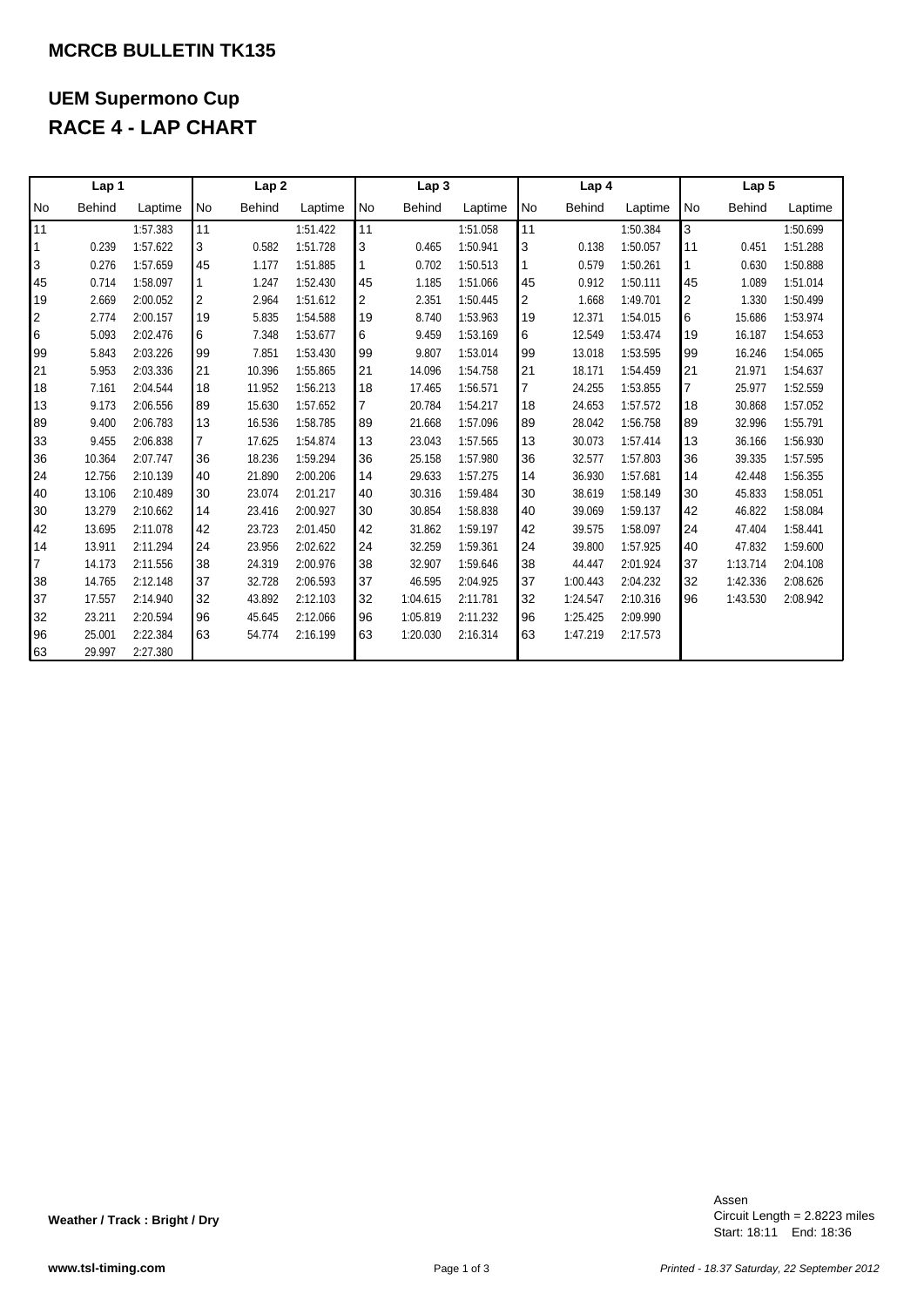## **RACE 4 - LAP CHART UEM Supermono Cup**

|           | Lap <sub>6</sub> |          |                | Lap <sub>7</sub> |          |           | Lap 8         |          |           | Lap 9         |          |                | Lap <sub>10</sub> |          |
|-----------|------------------|----------|----------------|------------------|----------|-----------|---------------|----------|-----------|---------------|----------|----------------|-------------------|----------|
| <b>No</b> | <b>Behind</b>    | Laptime  | No             | <b>Behind</b>    | Laptime  | No        | <b>Behind</b> | Laptime  | <b>No</b> | <b>Behind</b> | Laptime  | No             | <b>Behind</b>     | Laptime  |
| 3         |                  | 1:51.632 | 11             |                  | 1:50.112 | 11        |               | 1:49.448 | 11        |               | 1:49.779 | 11             |                   | 1:49.355 |
| 11        | 0.009            | 1:51.190 | 3              | 0.711            | 1:50.832 | $\vert$ 1 | 0.897         | 1:49.398 | 1         | 0.214         | 1:49.096 |                | 0.250             | 1:49.391 |
| 1         | 0.433            | 1:51.435 | 1              | 0.947            | 1:50.635 | 3         | 1.632         | 1:50.369 | 45        | 1.464         | 1:49.360 | 45             | 0.969             | 1:48.860 |
| 45        | 0.481            | 1:51.024 | 45             | 1.336            | 1:50.976 | 45        | 1.883         | 1:49.995 | 2         | 1.762         | 1:49.398 | $\overline{2}$ | 1.450             | 1:49.043 |
| 2         | 0.687            | 1:50.989 | 2              | 1.527            | 1:50.961 | 2         | 2.143         | 1:50.064 | 3         | 2.055         | 1:50.202 | 3              | 2.800             | 1:50.100 |
| 99        | 17.792           | 1:53.178 | 32             | 1 LAP            | 2:08.374 | 99        | 22.471        | 1:52.035 | 37        | 1 LAP         | 2:04.565 | 63             | 2 LAPS            | 2:18.985 |
| 6         | 18.001           | 1:53.947 | 96             | 1 LAP            | 2:08.866 | 32        | 1 LAP         | 2:06.033 | 99        | 24.882        | 1:52.190 | 37             | 1 LAP             | 2:04.753 |
| 19        | 18.296           | 1:53.741 | 99             | 19.884           | 1:52.213 | 16        | 25.846        | 1:53.664 | 6         | 28.900        | 1:52.833 | 99             | 28.059            | 1:52.532 |
| 21        | 26.042           | 1:55.703 | 6              | 21.630           | 1:53.750 | 19        | 26.049        | 1:53.667 | 19        | 29.125        | 1:52.855 | 6              | 33.155            | 1:53.610 |
| 7         | 26.885           | 1:52.540 | 19             | 21.830           | 1:53.655 | 96        | 1 LAP         | 2:07.045 | 7         | 34.031        | 1:52.200 | 19             | 33.176            | 1:53.406 |
| 63        | 1 LAP            | 2:22.653 | $\overline{7}$ | 28.587           | 1:51.823 | 17        | 31.610        | 1:52.471 | 32        | 1 LAP         | 2:06.374 | 7              | 36.539            | 1:51.863 |
| 18        | 36.093           | 1:56.857 | 21             | 30.636           | 1:54.715 | 21        | 35.756        | 1:54.568 | 21        | 42.156        | 1:56.179 | 21             | 47.741            | 1:54.940 |
| 89        | 36.493           | 1:55.129 | 89             | 43.323           | 1:56.951 | 89        | 48.727        | 1:54.852 | 96        | 1 LAP         | 2:05.884 | 32             | 1 LAP             | 2:07.302 |
| 13        | 41.136           | 1:56.602 | 18             | 43.618           | 1:57.646 | 18        | 49.991        | 1:55.821 | 89        | 53.995        | 1:55.047 | 89             | 1:00.519          | 1:55.879 |
| 36        | 44.634           | 1:56.931 | 13             | 49.254           | 1:58.239 | 14        | 57.036        | 1:54.881 | 18        | 56.327        | 1:56.115 | 96             | 1 LAP             | 2:06.520 |
| 14        | 46.640           | 1:55.824 | 14             | 51.603           | 1:55.084 | 13        | 57.737        | 1:57.931 | 14        | 1:03.151      | 1:55.894 | 18             | 1:02.758          | 1:55.786 |
| 30        | 51.652           | 1:57.451 | 36             | 51.807           | 1:57.294 | 36        | 58.905        | 1:56.546 | 13        | 1:05.740      | 1:57.782 | 14             | 1:10.264          | 1:56.468 |
| 42        | 52.327           | 1:57.137 | 63             | 1 LAP            | 2:20.446 | 42        | 1:07.411      | 1:57.325 | 36        | 1:06.087      | 1:56.961 | 36             | 1:13.597          | 1:56.865 |
| 24        | 54.950           | 1:59.178 | 30             | 59.053           | 1:57.522 | 30        | 1:07.631      | 1:58.026 | 42        | 1:15.750      | 1:58.118 | 13             | 1:14.715          | 1:58.330 |
| 40        | 54.999           | 1:58.799 | 42             | 59.534           | 1:57.328 | 40        | 1:13.475      | 1:59.079 | 30        | 1:16.125      | 1:58.273 | 42             | 1:23.978          | 1:57.583 |
| 37        | 1:27.362         | 2:05.280 | 40             | 1:03.844         | 1:58.966 | 24        | 1:14.123      | 1:59.618 | 40        | 1:23.218      | 1:59.522 | 30             | 1:24.199          | 1:57.429 |
|           |                  |          | 24             | 1:03.953         | 1:59.124 | 63        | 1 LAP         | 2:18.307 | 24        | 1:23.896      | 1:59.552 | 24             | 1:33.260          | 1:58.719 |
|           |                  |          | 37             | 1:41.997         | 2:04.756 |           |               |          |           |               |          | 40             | 1:33.286          | 1:59.423 |
|           |                  |          |                |                  |          |           |               |          |           |               |          |                |                   |          |
|           |                  |          |                |                  |          |           |               |          |           |               |          |                |                   |          |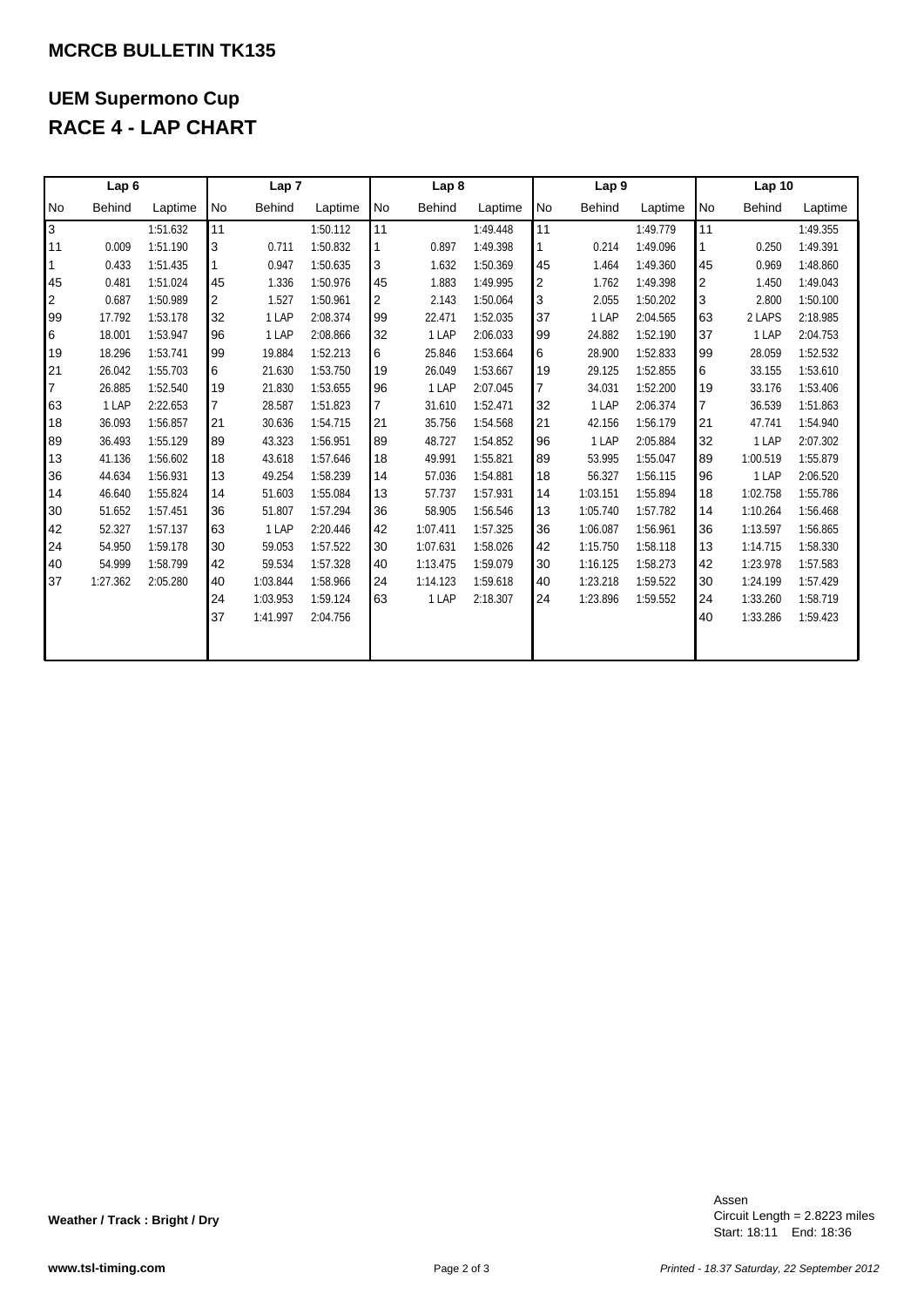## **RACE 4 - LAP CHART UEM Supermono Cup**

|    | Lap 11        |          |    | Lap 12        |          |
|----|---------------|----------|----|---------------|----------|
| No | <b>Behind</b> | Laptime  | No | <b>Behind</b> | Laptime  |
| 11 |               | 1:49.636 | 11 |               | 1:49.173 |
| 1  | 0.246         | 1:49.632 | 1  | 0.050         | 1:48.977 |
| 45 | 0.530         | 1:49.197 | 45 | 0.230         | 1:48.873 |
| 2  | 0.705         | 1:48.891 | 2  | 0.502         | 1:48.970 |
| 3  | 3.599         | 1:50.435 | 3  | 6.251         | 1:51.825 |
| 99 | 32.095        | 1:53.672 | 99 | 35.360        | 1:52.438 |
| 63 | 2 LAPS        | 2:15.778 | 7  | 39.415        | 1:51.052 |
| 6  | 36.014        | 1:52.495 | 6  | 39.631        | 1:52.790 |
| 19 | 36.451        | 1:52.911 | 19 | 40.091        | 1:52.813 |
| 7  | 37.536        | 1:50.633 | 37 | 1 LAP         | 2:05.316 |
| 37 | 1 LAP         | 2:05.796 | 21 | 59.923        | 1:56.063 |
| 21 | 53.033        | 1:54.928 | 63 | 2 LAPS        | 2:20.121 |
| 89 | 1:06.688      | 1:55.805 | 89 | 1:14.164      | 1:56.649 |
| 18 | 1:09.299      | 1:56.177 | 18 | 1:15.609      | 1:55.483 |
| 14 | 1:17.774      | 1:57.146 | 14 | 1:24.685      | 1:56.084 |
| 32 | 1 LAP         | 2:10.146 | 36 | 1:29.463      | 1:57.617 |
| 96 | 1 LAP         | 2:09.004 | 13 | 1:33.953      | 1:58.486 |
| 36 | 1:21.019      | 1:57.058 | 32 | 1 LAP         | 2:05.761 |
| 13 | 1:24.640      | 1:59.561 | 96 | 1 LAP         | 2:07.431 |
| 42 | 1:31.456      | 1:57.114 | 42 | 1:39.507      | 1:57.224 |
| 30 | 1:31.913      | 1:57.350 | 30 | 1:40.872      | 1:58.132 |
| 40 | 1:43.480      | 1:59.830 | 40 | 1:55.240      | 2:00.933 |
| 24 | 1:43.620      | 1:59.996 | 24 | 1:56.408      | 2:01.961 |
|    |               |          |    |               |          |

Circuit Length = 2.8223 miles Start: 18:11 End: 18:36 Assen

**Weather / Track : Bright / Dry**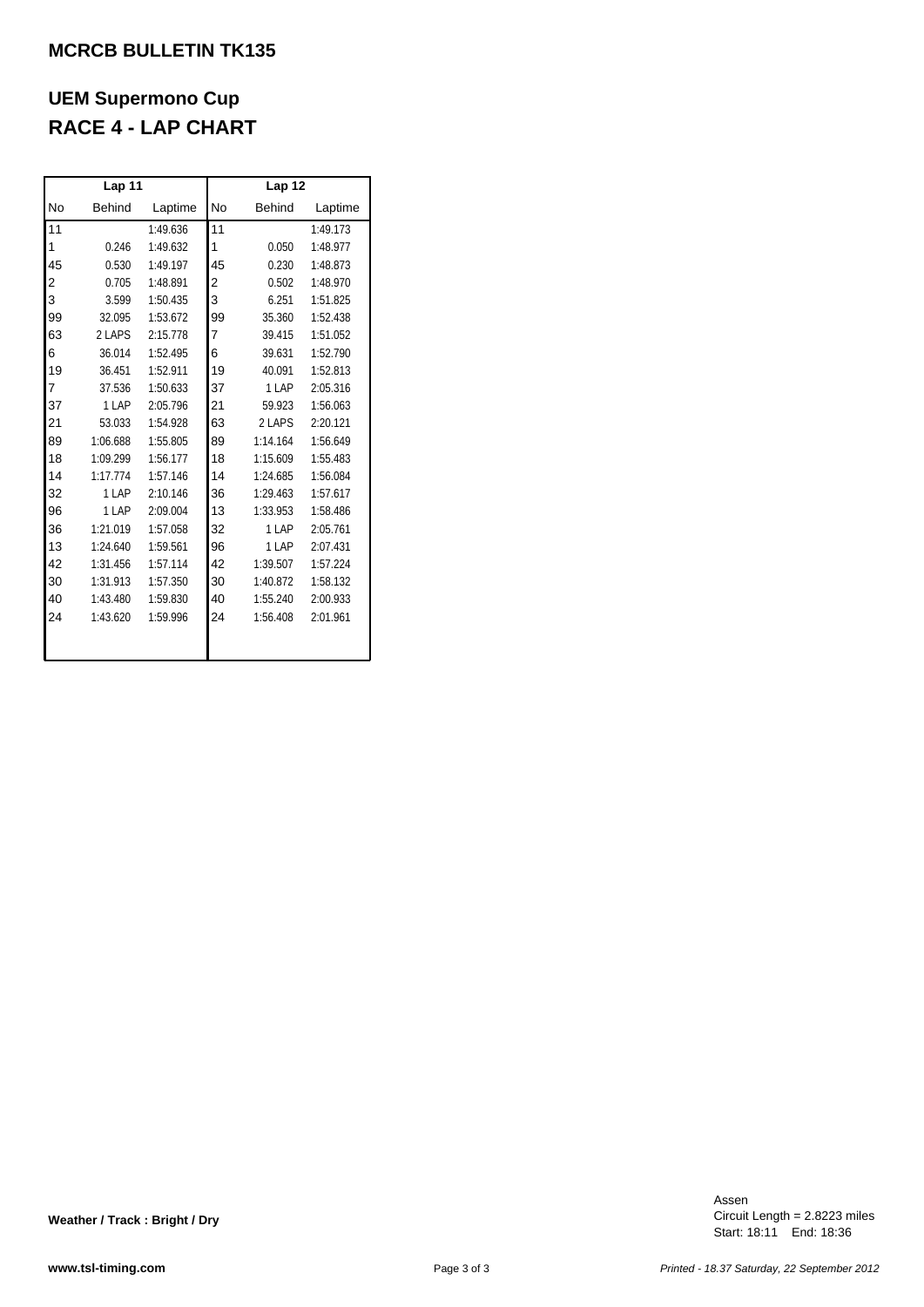## **UEM Supermono Cup RACE 4 - POSITION CHART**

|                |                          | Laps           |                | ี่∾            | lო             | 4              | Lω             | ဖ              |                | œ              | ၜ              | $\mathbf{e}$   | 7              | N              |
|----------------|--------------------------|----------------|----------------|----------------|----------------|----------------|----------------|----------------|----------------|----------------|----------------|----------------|----------------|----------------|
| No             | Name                     | Pos            |                |                |                |                |                |                |                |                |                |                |                |                |
| 11             | Mike VELTHULJZEN         | 1              | 11             | 11             | 11             | 11             | 3              | 3              | 11             | 11             | 11             | 11             | 11             | 11             |
| 1              | Alexander VAN DLIK       | $\overline{2}$ | 1              | 3              | 3              | 3              | 11             | 11             | 3              | 1              | 1              | 1              | 1              | 1              |
| 3              | <b>Josef FRAUENSCHUH</b> | 3              | 3              | 45             | 1              | 1              | 1              | 1              | 1              | 3              | 45             | 45             | 45             | 45             |
| 45             | <b>Stefan MEINERS</b>    | 4              | 45             | 1              | 45             | 45             | 45             | 45             | 45             | 45             | $\overline{2}$ | $\overline{2}$ | $\overline{2}$ | $\overline{a}$ |
| 19             | Perry GOLDSTEIN          | 5              | 19             | $\overline{2}$ | $\overline{2}$ | $\overline{2}$ | $\overline{2}$ | $\overline{2}$ | $\overline{2}$ | $\overline{a}$ | 3              | 3              | 3              | 3              |
| $\overline{2}$ | <b>Brian SLOOTEN</b>     | 6              | $\overline{2}$ | 19             | 19             | 19             | 6              | 99             | 99             | 99             | 99             | 99             | 99             | 99             |
| 6              | Allan ØSTLI              | $\overline{7}$ | 6              | 6              | 6              | 6              | 19             | 6              | 6              | 6              | 6              | 6              | 6              | $\overline{7}$ |
| 99             | Michel CAMPEN            | 8              | 99             | 99             | 99             | 99             | 99             | 19             | 19             | 19             | 19             | 19             | 19             | 6              |
| 21             | <b>Roy PAS</b>           | 9              | 21             | 21             | 21             | 21             | 21             | 21             | 7              | 7              | $\overline{7}$ | $\overline{7}$ | $\overline{7}$ | 19             |
| 18             | <b>Libor KAMENICKY</b>   | 10             | 18             | 18             | 18             | 7              | 7              | 7              | 21             | 21             | 21             | 21             | 21             | 21             |
| 13             | <b>Martin KAMENICKY</b>  | 11             | 13             | 89             | 7              | 18             | 18             | 18             | 89             | 89             | 89             | 89             | 89             | 89             |
| 89             | David LEGALLE            | 12             | 89             | 13             | 89             | 89             | 89             | 89             | 18             | 18             | 18             | 18             | 18             | 18             |
| 33             | <b>Niels GERRITSEN</b>   | 13             | 33             | 7              | 13             | 13             | 13             | 13             | 13             | 14             | 14             | 14             | 14             | 14             |
| 36             | <b>Jeffrey VERMEULEN</b> | 14             | 36             | 36             | 36             | 36             | 36             | 36             | 14             | 13             | 13             | 36             | 36             | 36             |
| 24             | Alexander MICHEL         | 15             | 24             | 40             | 14             | 14             | 14             | 14             | 36             | 36             | 36             | 13             | 13             | 13             |
| 40             | Mario WILHELM            | 16             | 40             | 30             | 40             | 30             | 30             | 30             | 30             | 42             | 42             | 42             | 42             | 42             |
| 30             | <b>Bob DE BOER</b>       | 17             | 30             | 14             | 30             | 40             | 42             | 42             | 42             | 30             | 30             | 30             | 30             | 30             |
| 42             | James HOBSON             | 18             | 42             | 42             | 42             | 42             | 24             | 24             | 40             | 40             | 40             | 24             | 40             | 40             |
| 14             | Johannes KEHRER          | 19             | 14             | 24             | 24             | 24             | 40             | 40             | 24             | 24             | 24             | 40             | 24             | 24             |
| 7              | <b>Manfred KEHRMANN</b>  | 20             | 7              | 38             | 38             | 38             | 37             | 37             | 37             | 37             | 37             | 37             | 37             |                |
| 38             | <b>Jan PAVLICEK</b>      | 21             | 38             | 37             | 37             | 37             | 32             | 32             | 32             | 32             | 32             | 32             | 32             |                |
| 37             | <b>Lutz PFEIFER</b>      | 22             | 37             | 32             | 32             | 32             | 96             | 96             | 96             | 96             | 96             | 96             | 96             |                |
| 32             | Josef SVOBODA            | 23             | 32             | 96             | 96             | 96             | 63             | 63             | 63             | 63             | 63             | 63             |                |                |
| 96             | <b>Frank SCHOUREN</b>    | 24             | 96             | 63             | 63             | 63             |                |                |                |                |                |                |                |                |
| 63             | Kai-Uwe LOHRENGEL        | 25             | 63             |                |                |                |                |                |                |                |                |                |                |                |

Circuit Length = 2.8223 miles Start: 18:11 End: 18:36 Assen

**Weather / Track : Bright / Dry**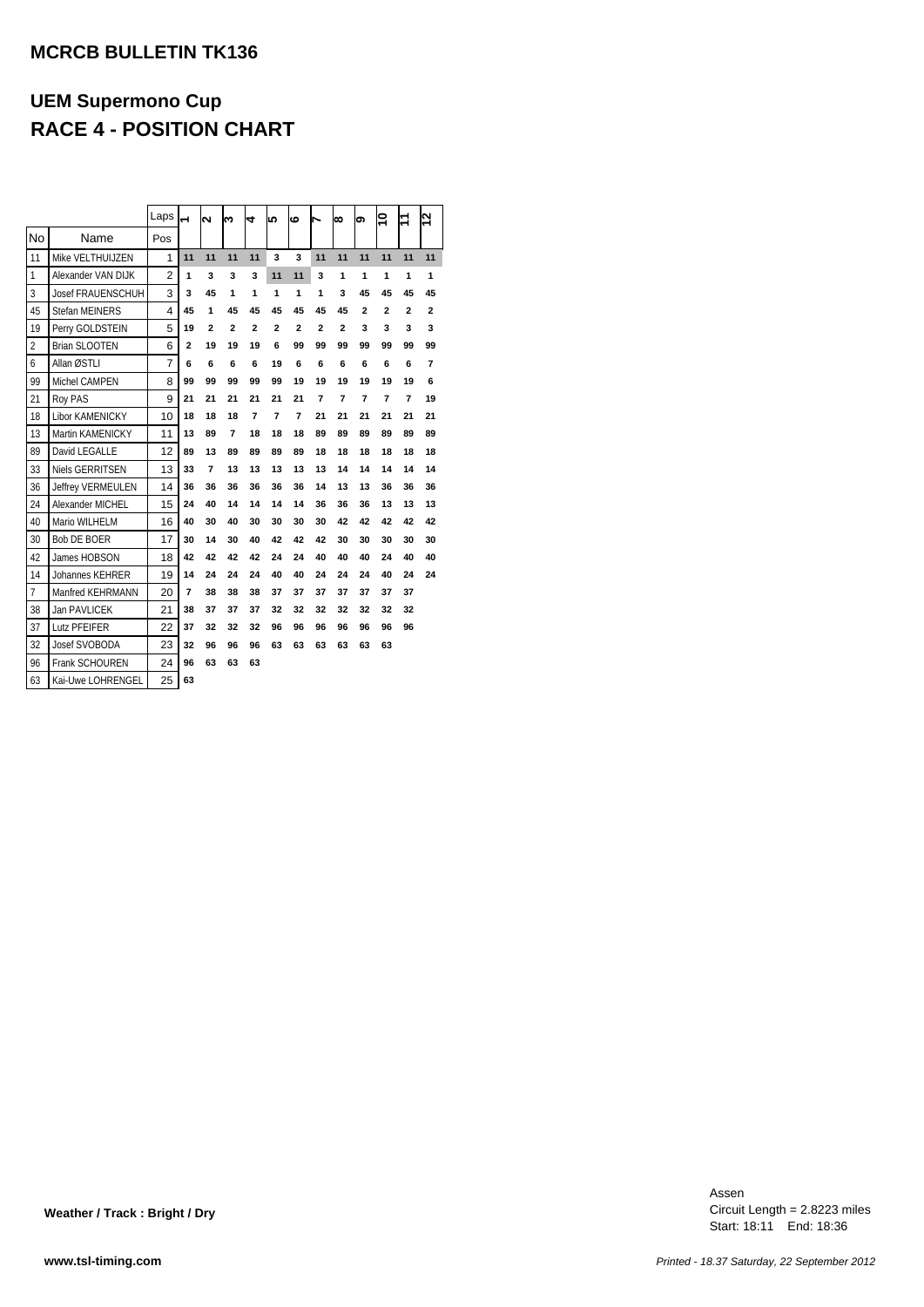## **UEM Supermono Cup RACE 4 - SECTOR ANALYSIS**

| 1                       | <b>Alexander VAN DIJK</b>    |                  |                              |                      |        |                              |                  |                                                   |                      |
|-------------------------|------------------------------|------------------|------------------------------|----------------------|--------|------------------------------|------------------|---------------------------------------------------|----------------------|
| $1 -$                   | 132.9                        | 43.443           | 25.959<br>106.8              | 1:57.622             | $7 -$  | 42.437 135.6                 | 42.666           | 25.532 108.9                                      | 1:50.635             |
| $2 -$                   | 43.370 132.6                 | 43.264           | 25.796<br>108.6              | 1:52.430             | $8 -$  | 42.439 133.2                 | 41.708           | 25.251 107.6                                      | 1:49.398             |
| $3 -$                   | 42.358 132.1                 | 42.495           | 108.9<br>25.660              | 1:50.513             | 9 -    | 41.886 133.7                 | 41.886           | 25.324 109.4                                      | 1:49.096             |
| 4.                      | 42.296 132.9                 | 42.500           | 108.9<br>25.465              | 1:50.261             | $10 -$ | 41.800 133.7                 | 42.064           | 25.527 109.4                                      | 1:49.391             |
| 5 -                     | 42.997 134.8                 | 42.365           | 25.526<br>111.0              | 1:50.888             | $11 -$ | 42.087<br>134.2              | 41.941           | 25.604 108.6                                      | 1:49.632             |
| 6 -                     | 43.210<br>135.8              | 42.673           | 25.552 108.9                 | 1:51.435             | $12 -$ | 41.994<br>133.7              | 41.742           | 25.241 106.5                                      | 1:48.977             |
| $\mathbf{2}$            | <b>Brian SLOOTEN</b>         |                  |                              |                      |        |                              |                  |                                                   |                      |
| $1 -$                   | 129.3                        | 43.480           | 26.748 103.4                 | 2:00.157             | 7 -    | 42.743 130.8                 | 42.441           | 25.777 109.1                                      | 1:50.961             |
| $2 -$                   | 43.451 126.6                 | 42.592           | 25.569<br>108.6              | 1:51.612             | $8 -$  | 42.564<br>130.1              | 41.949           | 25.551 108.9                                      | 1:50.064             |
| 3 -                     | 42.957 127.1                 | 41.981           | 25.507 108.6                 | 1:50.445             | 9.     | 42.226<br>130.1              | 41.870           | 25.302 109.4                                      | 1:49.398             |
| 4.                      | 42.614 127.1                 | 41.849           | 25.238 109.4                 | 1:49.701             | $10 -$ | 42.181<br>126.6              | 41.389           | 25.473 109.4                                      | 1:49.043             |
| 5 -                     | 42.211 132.9                 | 42.446           | 25.842 110.7                 | 1:50.499             | $11 -$ | 130.6<br>41.996              | 41.215           | 25.680<br>111.0                                   | 1:48.891             |
| 6 -                     | 42.791<br>133.2              | 42.558           | 25.640 109.7                 | 1:50.989             | $12 -$ | 41.956 129.1                 | 41.650           | 25.364 110.2                                      | 1:48.970             |
| 3                       | <b>Josef FRAUENSCHUH</b>     |                  |                              |                      |        |                              |                  | Rox-Energy Headstart MSV Domerberg Fa. Lindhbauer |                      |
|                         |                              |                  |                              |                      |        |                              |                  |                                                   |                      |
| $1 -$                   | 132.6                        | 42.917           | 26.359 111.8                 | 1:57.659             | $7 -$  | 42.358<br>133.7              | 42.813           | 25.661 111.3                                      | 1:50.832             |
| $2 -$                   | 43.100 132.6                 | 42.893           | 25.735 111.3                 | 1:51.728             | $8 -$  | 42.911 132.9                 | 42.164           | 25.294 111.8                                      | 1:50.369             |
| $3 -$                   | 42.857 131.8                 | 42.547           | 25.537 112.4                 | 1:50.941             | 9 -    | 42.150 133.2                 | 42.734           | 25.318 111.8                                      | 1:50.202             |
| 4.                      | 42.586 132.4                 | 42.063           | 25.408<br>113.3              | 1:50.057             | $10 -$ | 42.717 132.6                 | 41.766           | 25.617 110.5                                      | 1:50.100             |
| 5 -                     | 42.862 133.7                 | 42.297           | 25.540 110.5                 | 1:50.699             | $11 -$ | 42.252 132.9                 | 42.473           | 25.710 108.3                                      | 1:50.435             |
| 6 -                     | 43.353 131.6                 | 42.572           | 25.707<br>108.3              | 1:51.632             | $12 -$ | 43.005 131.3                 | 42.658           | 26.162 107.1                                      | 1:51.825             |
| 6                       | Allan ØSTLI                  |                  |                              |                      |        | <b>JSB Racing Denmark</b>    |                  |                                                   |                      |
| $1 -$                   | 131.6                        | 44.448           | 26.750<br>109.1              | 2:02.476             | 7 -    | 43.431<br>132.6              | 43.410           | 26.909 106.0                                      | 1:53.750             |
| $2 -$                   | 43.703 131.6                 | 43.521           | 26.453<br>109.4              | 1:53.677             | $8 -$  | 43.064 130.8                 | 43.559           | 27.041 107.8                                      | 1:53.664             |
| $3 -$                   | 43.181 131.3                 | 43.708           | 109.1<br>26.280              | 1:53.169             | 9 -    | 43.026 131.1                 | 43.415           | 26.392 108.3                                      | 1:52.833             |
| 4.                      | 43.247 131.1                 | 43.629           | 109.1<br>26.598              | 1:53.474             | $10 -$ | 43.727 131.6                 | 43.686           | 26.197 109.7                                      | 1:53.610             |
| 5 -                     | 43.575 130.8                 | 43.785           | 109.4<br>26.614              | 1:53.974             | $11 -$ | 42.758 130.1                 | 43.274           | 26.463 109.1                                      | 1:52.495             |
| 6 -                     | 43.346 130.6                 | 43.680           | 26.921<br>108.9              | 1:53.947             | $12 -$ | 43.180<br>130.1              | 43.327           | 26.283<br>109.7                                   | 1:52.790             |
|                         |                              |                  |                              |                      |        |                              |                  |                                                   |                      |
| $\overline{\mathbf{7}}$ | <b>Manfred KEHRMANN</b>      |                  |                              |                      |        |                              |                  |                                                   |                      |
| $1 -$                   | 130.3                        | 45.226           | 27.788 110.2                 | 2:11.556             | 7 -    | 42.670 131.1                 | 43.115           | 26.038 110.7                                      | 1:51.823             |
| $2 -$                   | 44.638 131.6                 | 43.852           | 26.384<br>111.3              | 1:54.874             | 8 -    | 43.288<br>129.8              | 43.064           | 26.119 110.2                                      | 1:52.471             |
| $3 -$                   | 43.807 130.1                 | 43.940           | 109.4<br>26.470              | 1:54.217             | 9 -    | 42.837 130.8                 | 43.496           | 25.867 110.7                                      | 1:52.200             |
| 4 -                     | 43.073 131.8                 | 43.656           | 109.1<br>27.126              | 1:53.855             | $10 -$ | 42.911<br>130.3              | 43.145           | 25.807 110.5                                      | 1:51.863             |
| $5 -$                   | 42.765<br>130.1              | 43.443           | 26.351<br>108.9              | 1:52.559             | $11 -$ | 42.506<br>131.3              | 42.590           | 25.537 111.6                                      | 1:50.633             |
| 6 -                     | 42.958 130.8                 | 43.358           | 26.224 109.9                 | 1:52.540             | $12 -$ | 42.370 133.4                 | 42.761           | 25.921 110.5                                      | 1:51.052             |
| 8                       | <b>Sjoerd VAN BUITEN</b>     |                  |                              |                      |        |                              |                  |                                                   |                      |
|                         |                              |                  |                              |                      |        |                              |                  |                                                   |                      |
| 11                      | <b>Mike VELTHUIJZEN</b>      |                  |                              |                      |        |                              |                  |                                                   |                      |
| $1 -$                   | 134.2                        | 43.222           | 26.203 110.5                 | 1:57.383             | $7 -$  | 41.688<br>134.8              | 42.760           | 25.664 112.4                                      | 1:50.112             |
| $2 -$                   | 42.768 134.8                 | 42.809           | 25.845 111.3                 | 1:51.422             | 8 -    | 41.719 134.2                 | 42.326           | 25.403 111.6                                      | 1:49.448             |
| $3 -$                   | 42.744 134.2                 | 42.668           | 25.646 111.8                 | 1:51.058             | 9 -    | 41.677 134.2                 | 42.655           | 25.447 111.3                                      | 1:49.779             |
| 4 -                     | 42.198 133.9                 | 42.510           | 25.676 111.3                 | 1:50.384             | 10 -   | 41.779 132.9                 | 42.206           | 25.370 110.2                                      | 1:49.355             |
| 5.                      | 42.855 134.5                 | 42.868           | 25.565 112.7                 | 1:51.288             | $11 -$ | 41.972 133.4                 | 42.218           | 25.446 112.4                                      | 1:49.636             |
| 6 -                     | 43.170 137.0                 | 42.562           | 25.458 111.3                 | 1:51.190             | $12 -$ | 41.688 133.4                 | 41.910           | 25.575 111.0                                      | 1:49.173             |
| 13                      | <b>Martin KAMENICKY</b>      |                  |                              |                      |        |                              |                  |                                                   |                      |
| $1 -$                   | 124.3                        | 45.589           | 99.5<br>28.105               | 2:06.556             | $7 -$  | 45.229 120.9                 | 45.402           | 27.608 103.1                                      | 1:58.239             |
| $2 -$                   | 45.723 124.0                 | 45.477           | 27.585<br>104.8              | 1:58.785             | 8 -    | 45.372 121.6                 | 44.940           | 27.619 103.8                                      | 1:57.931             |
| $3 -$                   | 45.057 123.8                 | 45.215           | 27.293<br>104.6              | 1:57.565             |        | 45.025 121.6                 | 45.281           | 27.476 103.6                                      | 1:57.782             |
|                         |                              |                  |                              |                      | 9.     |                              |                  |                                                   |                      |
| 4 -                     | 45.152 121.4                 | 44.914           | 27.348<br>104.1              | 1:57.414             | 10 -   | 45.681 122.9                 | 45.223           | 27.426 104.1                                      | 1:58.330             |
| 5 -                     | 44.917 121.8<br>44.943 121.6 | 44.904<br>44.680 | 27.109 104.1<br>26.979 104.3 | 1:56.930<br>1:56.602 | $11 -$ | 45.535 120.7<br>45.411 122.5 | 46.328<br>45.290 | 27.698 103.1<br>27.785 103.1                      | 1:59.561<br>1:58.486 |
| 6 -                     |                              |                  |                              |                      | $12 -$ |                              |                  |                                                   |                      |
| 14                      | <b>Johannes KEHRER</b>       |                  |                              |                      |        | Kehrer Racing Team           |                  |                                                   |                      |
| $1 -$                   | 122.0                        | 46.676           | 28.412 104.3                 | 2:11.294             | $7 -$  | 43.997 124.5                 | 43.699           | 27.388 103.8                                      | 1:55.084             |

**Weather / Track : Bright / Dry**

Circuit Length = 2.8223 miles Start: 18:11 End: 18:36 Assen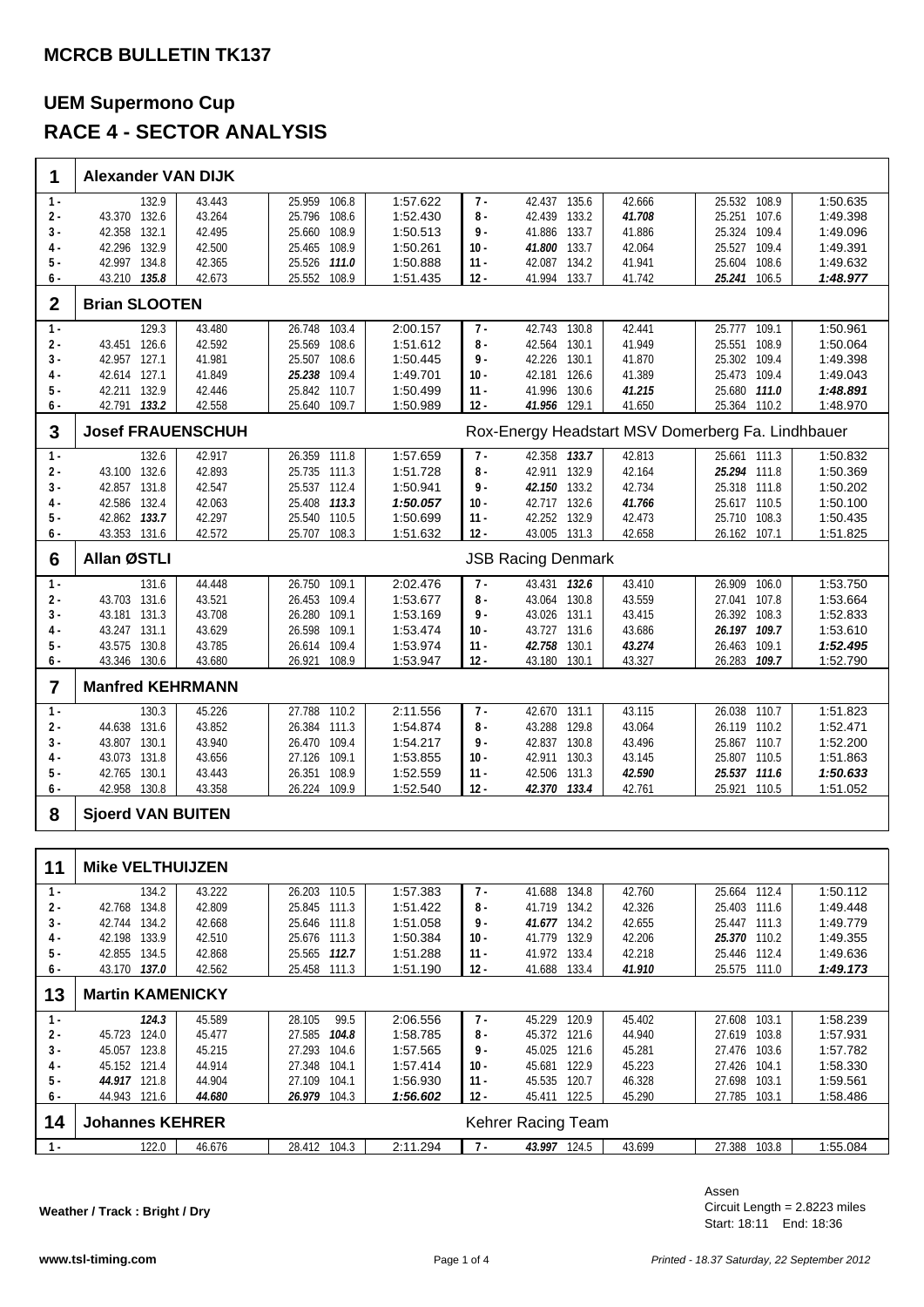### **UEM Supermono Cup RACE 4 - SECTOR ANALYSIS**

| $2 -$          | 47.228 123.8                 | 46.094           | 102.2<br>27.605                  | 2:00.927             | $8 -$          | 44.514 124.3                 | 43.582           | 26.785 103.1                     | 1:54.881             |
|----------------|------------------------------|------------------|----------------------------------|----------------------|----------------|------------------------------|------------------|----------------------------------|----------------------|
| 3 -            | 45.229<br>124.7              | 44.833           | 27.213<br>103.1                  | 1:57.275             | 9 -            | 44.452 123.4                 | 44.563           | 26.879<br>103.1                  | 1:55.894             |
| 4.             | 45.308 122.5                 | 44.852           | 98.4<br>27.521                   | 1:57.681             | $10 -$         | 44.614 124.0                 | 44.903           | 26.951<br>103.8                  | 1:56.468             |
| 5 -            | 44.910 123.6                 | 44.313           | 27.132 102.7                     | 1:56.355             | 11 -           | 45.194 122.2                 | 44.253           | 27.699<br>103.4                  | 1:57.146             |
| 6 -            | 44.774 123.4                 | 43.758           | 27.292<br>104.6                  | 1:55.824             | $12 -$         | 44.766 123.6                 | 43.984           | 27.334<br>100.6                  | 1:56.084             |
| 18             | <b>Libor KAMENICKY</b>       |                  |                                  |                      |                | H.L.M. Racing Team           |                  |                                  |                      |
|                |                              |                  |                                  |                      |                |                              |                  |                                  |                      |
| $1 -$          | 129.6                        | 45.605           | 106.5<br>27.251                  | 2:04.544             | 7 -            | 44.483 125.4                 | 46.222           | 105.5<br>26.941                  | 1:57.646             |
| $2 -$          | 44.173 127.8                 | 44.831           | 27.209<br>106.3                  | 1:56.213             | $8 -$          | 44.343 125.9                 | 44.711           | 26.767 106.8                     | 1:55.821             |
| 3 -            | 44.229 126.9                 | 45.037           | 27.305<br>105.8                  | 1:56.571             | 9.             | 44.141 126.9                 | 44.947           | 27.027<br>106.0                  | 1:56.115             |
| 4.             | 44.718 125.2                 | 45.220           | 27.634<br>105.8                  | 1:57.572             | $10 -$         | 44.091 126.1                 | 44.579           | 105.8<br>27.116                  | 1:55.786             |
| $5 -$          | 44.235<br>127.3              | 45.336           | 27.481<br>105.3                  | 1:57.052             | $11 -$         | 44.766 126.1                 | 44.528           | 26.883<br>106.5                  | 1:56.177             |
| $6 -$          | 44.416 126.1                 | 45.298           | 27.143 105.5                     | 1:56.857             | $12 -$         | 43.957 127.3                 | 44.755           | 26.771<br>106.8                  | 1:55.483             |
| 19             | <b>Perry GOLDSTEIN</b>       |                  |                                  |                      |                | <b>Hyside KTM</b>            |                  |                                  |                      |
| $1 -$          | 130.1                        | 43.591           | 104.6<br>26.877                  | 2:00.052             | $7 -$          | 43.316<br>131.8              | 43.752           | 26.587<br>105.1                  | 1:53.655             |
| $2 -$          | 44.290 127.6                 | 43.445           | 26.853 105.5                     | 1:54.588             | 8 -            | 43.099 129.8                 | 43.435           | 27.133<br>108.1                  | 1:53.667             |
| 3 -            | 43.402 126.6                 | 44.037           | 108.1<br>26.524                  | 1:53.963             | 9 -            | 43.136 127.8                 | 43.262           | 26.457<br>108.6                  | 1:52.855             |
| 4.             | 43.558 127.1                 | 43.765           | 26.692<br>106.8                  | 1:54.015             | $10 -$         | 43.277 127.6                 | 43.560           | 26.569<br>103.6                  | 1:53.406             |
| 5.             | 43.843 732.7                 | 43.779           | 27.031 106.5                     | 1:54.653             | $11 -$         | 43.200 128.1                 | 42.947           | 26.764<br>106.8                  | 1:52.911             |
| $6 -$          | 43.691<br>131.6              | 43.318           | 26.732 107.8                     | 1:53.741             | $12 -$         | 43.063 129.3                 | 43.444           | 26.306 108.3                     | 1:52.813             |
| 21             | <b>Roy PAS</b>               |                  |                                  |                      |                |                              |                  |                                  |                      |
|                |                              |                  | 27.774                           |                      |                |                              |                  |                                  |                      |
| $1 -$          | 130.3                        | 45.405           | 107.1                            | 2:03.336             | $7 -$          | 43.627 124.5                 | 44.103           | 103.4<br>26.985                  | 1:54.715             |
| $2 -$          | 44.371 126.6                 | 44.340           | 27.154 105.5                     | 1:55.865             | 8 -            | 43.591 124.5<br>44.120 123.1 | 44.003           | 26.974<br>104.8                  | 1:54.568             |
| 3 -            | 43.997 125.4                 | 43.692           | 27.069 105.1                     | 1:54.758             | 9 -            |                              | 43.962           | 28.097<br>101.0                  | 1:56.179             |
| 4.<br>5.       | 43.887 125.2                 | 43.657           | 26.915 105.5<br>27.095 105.5     | 1:54.459             | $10 -$         | 43.821 123.4                 | 44.067           | 27.052<br>104.6                  | 1:54.940             |
| 6 -            | 43.730 124.5<br>43.609 124.3 | 43.812<br>43.654 | 28.440 102.0                     | 1:54.637<br>1:55.703 | 11 -<br>$12 -$ | 43.927 122.9                 | 43.751           | 27.250<br>104.3<br>28.365        | 1:54.928<br>1:56.063 |
|                |                              |                  |                                  |                      |                | 43.712 122.9                 | 43.986           | 104.3                            |                      |
| 24             | <b>Alexander MICHEL</b>      |                  |                                  |                      |                | Motor Michel Racing Team     |                  |                                  |                      |
| $1 -$          | 121.8                        | 46.949           | 28.780 103.4                     | 2:10.139             | 7 -            | 45.532 121.1                 | 45.488           | 28.104<br>105.8                  | 1:59.124             |
| $2 -$          | 48.139 121.6                 | 46.136           | 105.3<br>28.347                  | 2:02.622             | 8 -            | 46.245 115.5                 | 45.540           | 27.833<br>102.9                  | 1:59.618             |
| 3 -            | 45.650 123.1                 | 45.603           | 104.8<br>28.108                  | 1:59.361             | 9 -            | 44.996 120.5                 | 46.041           | 28.515<br>103.1                  | 1:59.552             |
| 4 -            | 45.192 123.6                 | 45.274           | 27.459 105.8                     | 1:57.925             | 10 -           | 44.969 121.4                 | 45.500           | 28.250<br>103.4                  | 1:58.719             |
| 5 -            | 45.194<br>122.0              | 45.105           | 28.142 104.1                     | 1:58.441             | $11 -$         | 45.329 118.8                 | 45.977           | 28.690<br>103.1                  | 1:59.996             |
| $6 -$          | 45.526 120.5                 | 45.353           | 28.299 104.1                     | 1:59.178             | $12 -$         | 46.615 116.1                 | 46.476           | 28.870<br>86.5                   | 2:01.961             |
| 30             | <b>Bob DE BOER</b>           |                  |                                  |                      |                | <b>ABC Hekwerk</b>           |                  |                                  |                      |
| $1 -$          | 124.3                        | 47.178           | 28.443 103.1                     | 2:10.662             | $7 -$          | 44.899 122.2                 | 45.136           | 27.487<br>102.9                  | 1:57.522             |
| $2 -$          | 47.107 123.1                 | 46.213           | 27.897<br>104.1                  | 2:01.217             | 8 -            | 44.835<br>121.4              | 45.778           | 27.413<br>104.1                  | 1:58.026             |
| 3 -            | 45.372 122.9                 | 45.586           | 27.880<br>104.3                  | 1:58.838             | 9 -            | 45.130 122.5                 | 45.415           | 27.728<br>101.7                  | 1:58.273             |
| 4.             | 45.331 123.8                 | 45.243           | 27.575 102.9                     | 1:58.149             | $10 -$         | 44.673 122.7                 | 45.267           | 27.489 102.9                     | 1:57.429             |
| 5 -            | 45.055 122.5                 | 45.231           | 27.765 102.2                     | 1:58.051             | $11 -$         | 44.854 122.2                 | 45.384           | 27.112 104.1                     | 1:57.350             |
| $6 -$          | 44.556 121.1                 | 45.290           | 27.605 102.7                     | 1:57.451             | $12 -$         | 45.128 123.1                 | 45.276           | 27.728 100.1                     | 1:58.132             |
| 32             | <b>Josef SVOBODA</b>         |                  |                                  |                      |                |                              |                  |                                  |                      |
|                |                              |                  |                                  |                      |                |                              |                  |                                  |                      |
| $1 -$<br>$2 -$ | 116.3<br>51.774 119.2        | 50.236<br>49.499 | 30.749<br>99.0<br>30.830<br>98.6 | 2:20.594<br>2:12.103 | $7 -$<br>8 -   | 48.566 119.0<br>48.150 119.6 | 47.948<br>48.118 | 29.519<br>99.5<br>30.106<br>99.0 | 2:06.033<br>2:06.374 |
|                | 51.757 117.5                 | 49.550           |                                  |                      |                |                              |                  |                                  |                      |
| 3 -<br>4.      | 50.712 119.6                 | 48.856           | 30.474<br>97.5<br>30.748<br>98.2 | 2:11.781<br>2:10.316 | 9 -<br>10 -    | 48.451 118.1<br>50.191 117.1 | 48.902<br>49.173 | 29.949<br>99.5<br>30.782 100.1   | 2:07.302<br>2:10.146 |
| 5 -            | 49.487 118.8                 | 49.230           | 29.909<br>99.3                   | 2:08.626             | 11 -           | 48.564 119.6                 | 47.856           | 29.341 99.7                      | 2:05.761             |
| $6 -$          | 48.621 119.2                 | 49.585           | 30.168<br>98.6                   | 2:08.374             |                |                              |                  |                                  |                      |
|                | <b>Niels GERRITSEN</b>       |                  |                                  |                      |                | Han Automotive / Camperpoint |                  |                                  |                      |
| 33             |                              |                  |                                  |                      |                |                              |                  |                                  |                      |
| $1 -$          | 118.6                        | 45.886           | 27.959<br>95.1                   | 2:06.838             |                |                              |                  |                                  |                      |
| 36             | <b>Jeffrey VERMEULEN</b>     |                  |                                  |                      |                |                              |                  |                                  |                      |
|                |                              |                  |                                  | 2:07.747             | 7 -            | 44.491 126.1                 | 44.803           | 28.000 106.0                     | 1:57.294             |
| $1 -$          | 128.8                        | 46.333           | 27.658 105.5                     |                      |                |                              |                  |                                  |                      |
| $2 -$          | 45.387 128.3                 | 46.055           | 27.852 106.3                     | 1:59.294             | 8 -            | 44.636 127.8                 | 44.670           | 27.240 105.8                     | 1:56.546             |
| 3 -            | 45.174 126.4<br>44.836 126.6 | 45.310<br>45.434 | 27.496 104.6<br>27.533 106.0     | 1:57.980<br>1:57.803 | 9 -            | 44.381 126.4<br>45.058 125.2 | 45.032<br>44.615 | 27.548 104.3<br>27.192 105.3     | 1:56.961<br>1:56.865 |

Circuit Length = 2.8223 miles Start: 18:11 End: 18:36 Assen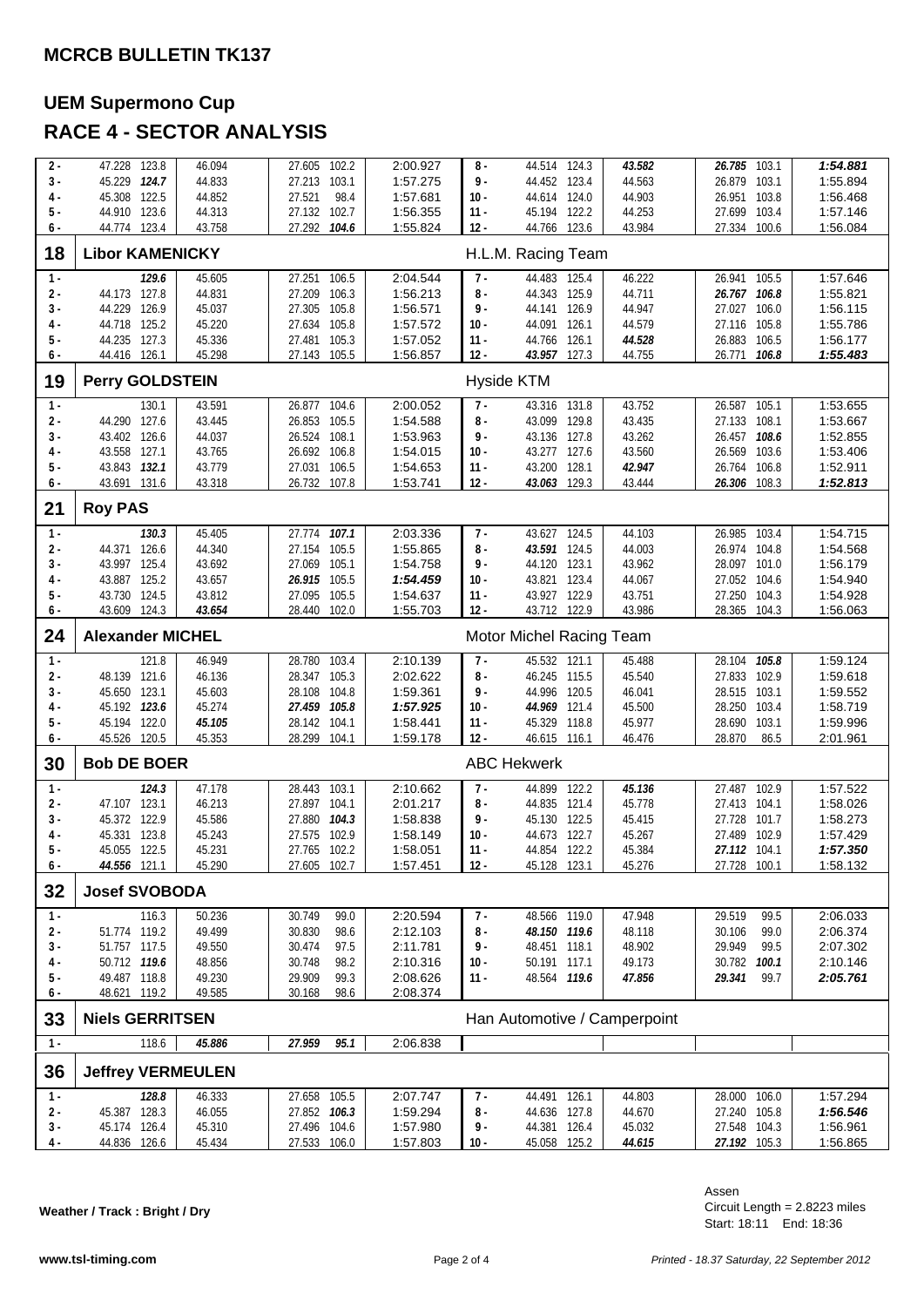## **RACE 4 - SECTOR ANALYSIS**

| $5 -$ | 44.755 126.1          | 45.316 | 104.8<br>27.524 | 1:57.595 | $11 -$ | 44.311 125.2     | 44.992 | 105.8<br>27.755 | 1:57.058 |  |  |  |  |
|-------|-----------------------|--------|-----------------|----------|--------|------------------|--------|-----------------|----------|--|--|--|--|
| 6 -   | 44.612 125.9          | 44.810 | 27.509 105.3    | 1:56.931 | $12 -$ | 44.550 125.7     | 45.540 | 27.527<br>102.4 | 1:57.617 |  |  |  |  |
|       |                       |        |                 |          |        |                  |        |                 |          |  |  |  |  |
| 37    | <b>Lutz PFEIFER</b>   |        |                 |          |        |                  |        |                 |          |  |  |  |  |
| $1 -$ | 121.6                 | 49.187 | 29.431<br>99.3  | 2:14.940 | 7 -    | 47.386 116.1     | 47.750 | 29.620 101.7    | 2:04.756 |  |  |  |  |
| $2 -$ | 48.413 118.4          | 48.526 | 29.654<br>101.0 | 2:06.593 | $8 -$  | 47.261 114.3     | 48.066 | 29.238 102.9    | 2:04.565 |  |  |  |  |
| $3 -$ | 47.584 117.9          | 48.021 | 29.320<br>101.5 | 2:04.925 | 9.     | 47.468<br>118.1  | 48.122 | 29.163 102.0    | 2:04.753 |  |  |  |  |
| 4 -   | 47.355 117.9          | 47.614 | 29.263<br>103.1 | 2:04.232 | $10 -$ | 47.732 116.5     | 48.324 | 102.2<br>29.740 | 2:05.796 |  |  |  |  |
| 5 -   | 47.351 118.1          | 47.556 | 29.201<br>102.9 | 2:04.108 | $11 -$ | 47.555 116.3     | 48.260 | 29.501<br>101.7 | 2:05.316 |  |  |  |  |
| $6 -$ | 47.310 117.1          | 48.650 | 29.320 102.0    | 2:05.280 |        |                  |        |                 |          |  |  |  |  |
|       |                       |        |                 |          |        |                  |        |                 |          |  |  |  |  |
| 38    | <b>Jan PAVLICEK</b>   |        |                 |          |        |                  |        |                 |          |  |  |  |  |
| $1 -$ | 117.3                 | 47.056 | 101.0<br>28.609 | 2:12.148 | $3 -$  | 45.988 122.2     | 45.567 | 101.5<br>28.091 | 1:59.646 |  |  |  |  |
| $2 -$ | 46.698 122.9          | 46.237 | 28.041 102.0    | 2:00.976 | 4.     | 46.136 118.8     | 47.251 | 28.537<br>100.6 | 2:01.924 |  |  |  |  |
|       |                       |        |                 |          |        |                  |        |                 |          |  |  |  |  |
| 40    | <b>Mario WILHELM</b>  |        |                 |          |        |                  |        |                 |          |  |  |  |  |
| $1 -$ | 115.1                 | 46.844 | 28.105<br>98.2  | 2:10.489 | 7.     | 46.381 114.7     | 44.837 | 27.748<br>97.5  | 1:58.966 |  |  |  |  |
| $2 -$ | 46.564 113.9          | 45.681 | 27.961<br>97.3  | 2:00.206 | $8 -$  | 46.107 113.4     | 45.286 | 27.686<br>96.9  | 1:59.079 |  |  |  |  |
| $3 -$ | 45.854 113.4          | 45.782 | 27.848<br>97.1  | 1:59.484 | 9.     | 45.643 113.4     | 45.937 | 27.942<br>96.5  | 1:59.522 |  |  |  |  |
| 4 -   | 45.870 114.5          | 45.544 | 97.1<br>27.723  | 1:59.137 | $10 -$ | 45.772 112.6     | 45.636 | 95.9<br>28.015  | 1:59.423 |  |  |  |  |
| $5 -$ | 45.873 114.1          | 46.107 | 27.620<br>98.8  | 1:59.600 | $11 -$ | 46.030 114.1     | 45.452 | 28.348<br>95.5  | 1:59.830 |  |  |  |  |
| $6 -$ | 45.710 115.9          | 45.262 | 27.827<br>95.9  | 1:58.799 | $12 -$ | 47.283 114.9     | 45.808 | 27.842<br>97.1  | 2:00.933 |  |  |  |  |
|       |                       |        |                 |          |        |                  |        |                 |          |  |  |  |  |
| 42    | <b>James HOBSON</b>   |        |                 |          |        | Two 4 Motorsport |        |                 |          |  |  |  |  |
| $1 -$ | 123.1                 | 46.996 | 28.389<br>102.2 | 2:11.078 | $7 -$  | 44.728 122.5     | 44.797 | 27.803 102.4    | 1:57.328 |  |  |  |  |
| $2 -$ | 47.112 122.7          | 46.108 | 28.230<br>103.8 | 2:01.450 | $8 -$  | 44.728<br>121.6  | 45.195 | 27.402<br>101.5 | 1:57.325 |  |  |  |  |
| $3 -$ | 45.666 122.7          | 45.717 | 102.2<br>27.814 | 1:59.197 | 9 -    | 45.174 120.7     | 45.339 | 27.605<br>101.3 | 1:58.118 |  |  |  |  |
| 4.    | 45.302 121.8          | 45.269 | 102.9<br>27.526 | 1:58.097 | $10 -$ | 44.932 120.3     | 45.160 | 101.5<br>27.491 | 1:57.583 |  |  |  |  |
| $5 -$ | 45.221 121.6          | 45.225 | 27.638 101.5    | 1:58.084 | $11 -$ | 44.924 120.7     | 44.769 | 102.4<br>27.421 | 1:57.114 |  |  |  |  |
| $6 -$ | 44.626 121.6          | 45.185 | 27.326 103.1    | 1:57.137 | $12 -$ | 44.684 121.6     | 45.012 | 27.528<br>101.0 | 1:57.224 |  |  |  |  |
|       |                       |        |                 |          |        |                  |        |                 |          |  |  |  |  |
| 45    | <b>Stefan MEINERS</b> |        |                 |          |        |                  |        |                 |          |  |  |  |  |
| $1 -$ | 130.3                 | 43.110 | 26.072 108.6    | 1:58.097 | $7 -$  | 42.309 130.1     | 42.976 | 25.691<br>108.9 | 1:50.976 |  |  |  |  |
| $2 -$ | 42.869 131.1          | 43.053 | 25.963<br>107.8 | 1:51.885 | $8 -$  | 42.407 128.3     | 42.157 | 25.431<br>109.9 | 1:49.995 |  |  |  |  |
| $3 -$ | 43.201 129.6          | 42.120 | 25.745<br>108.9 | 1:51.066 | 9 -    | 41.734 128.6     | 42.231 | 25.395<br>109.1 | 1:49.360 |  |  |  |  |
|       |                       |        |                 | 1:50.111 | $10 -$ | 41.556 127.8     | 41.800 | 109.9<br>25.504 | 1:48.860 |  |  |  |  |
| 4 -   | 42.491<br>130.6       | 42.112 | 109.9<br>25.508 |          |        |                  |        |                 |          |  |  |  |  |
| $5 -$ | 42.843<br>131.3       | 42.395 | 25.776<br>109.7 | 1:51.014 | $11 -$ | 41.867 129.6     | 41.520 | 25.810 110.5    | 1:49.197 |  |  |  |  |
| 6 -   | 42.481<br>130.8       | 42.818 | 25.725<br>105.8 | 1:51.024 | $12 -$ | 42.087<br>128.6  | 41.463 | 25.323 109.7    | 1:48.873 |  |  |  |  |
|       |                       |        |                 |          |        |                  |        |                 |          |  |  |  |  |
| 63    | Kai-Uwe LOHRENGEL     |        |                 |          |        | Dieter Sanchex   |        |                 |          |  |  |  |  |
| $1 -$ | 107.2                 | 52.574 | 32.950<br>87.6  | 2:27.380 | $6 -$  | 51.500<br>106.7  | 53.653 | 35.293<br>86.5  | 2:20.446 |  |  |  |  |
| $2 -$ | 51.054<br>106.9       | 52.402 | 32.743<br>89.2  | 2:16.199 | $7 -$  | 53.079<br>102.1  | 52.428 | 88.5<br>32.800  | 2:18.307 |  |  |  |  |
| $3 -$ | 51.101 107.2          | 51.774 | 33.439<br>88.2  | 2:16.314 | 8 -    | 50.990 105.8     | 51.529 | 85.2<br>36.466  | 2:18.985 |  |  |  |  |
| 4.    | 51.823<br>105.2       | 52.401 | 33.349<br>89.2  | 2:17.573 | 9.     | 51.683<br>107.7  | 51.603 | 32.492<br>88.0  | 2:15.778 |  |  |  |  |
| 5.    | 53.029<br>107.7       | 53.817 | 35.807<br>85.0  | 2:22.653 | $10 -$ | 53.872<br>89.7   | 52.313 | 33.936<br>87.1  | 2:20.121 |  |  |  |  |

**65 Piet LAAN**

#### **66** | Michael VIRAVONGSA Team Jems Racing

| 89    | <b>David LEGALLE</b>                |        |                 |          | BMW / AFAM Rings / Boxer Passion |                 |        |                 |          |  |  |  |  |
|-------|-------------------------------------|--------|-----------------|----------|----------------------------------|-----------------|--------|-----------------|----------|--|--|--|--|
| 1 -   | 123.6                               | 45.825 | 27.518<br>104.1 | 2:06.783 | 7.                               | 124.0<br>44.668 | 45.122 | 104.1<br>27.161 | 1:56.951 |  |  |  |  |
| $2 -$ | 44.837<br>122.0                     | 45.317 | 27.498<br>106.0 | 1:57.652 | -8                               | 44.332<br>122.0 | 43.617 | 26.903 105.5    | 1:54.852 |  |  |  |  |
| 3 -   | 122.5<br>44.740                     | 44.776 | 104.8<br>27.580 | 1:57.096 | 9.                               | 44.199 122.5    | 43.862 | 26.986<br>105.8 | 1:55.047 |  |  |  |  |
| 4.    | 44.752<br>122.0                     | 44.516 | 27.490<br>105.8 | 1:56.758 | $10 -$                           | 44.665 121.4    | 44.035 | 27.179<br>105.3 | 1:55.879 |  |  |  |  |
| 5 -   | 44.397<br>122.5                     | 44.211 | 105.3<br>27.183 | 1:55.791 | $11 -$                           | 122.2<br>44.370 | 44.193 | 27.242<br>103.6 | 1:55.805 |  |  |  |  |
| $6 -$ | 44.319<br>122.7                     | 43.892 | 26.918<br>106.8 | 1:55.129 | $12 -$                           | 44.753 123.1    | 44.341 | 27.555<br>102.9 | 1:56.649 |  |  |  |  |
| 96    | <b>Frank SCHOUREN</b><br><b>RCB</b> |        |                 |          |                                  |                 |        |                 |          |  |  |  |  |
|       | 110.9                               | 50.647 | 97.1<br>31.172  | 2:22.384 |                                  | 47.792<br>112.8 | 48.096 | 31.157<br>96.1  | 2:07.045 |  |  |  |  |

Assen

Circuit Length = 2.8223 miles Start: 18:11 End: 18:36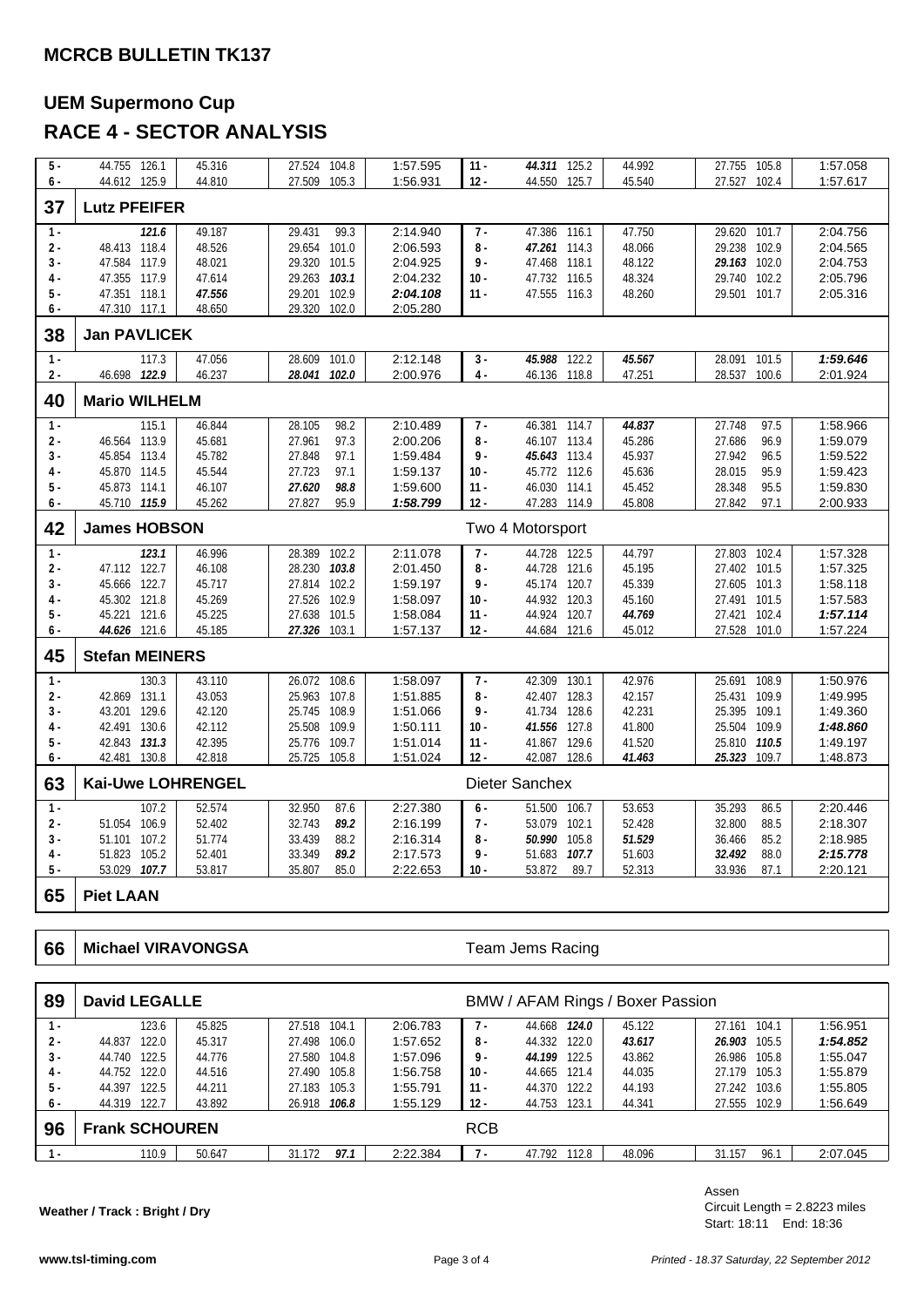## **UEM Supermono Cup RACE 4 - SECTOR ANALYSIS**

| $2 -$        | 112.4<br>51.032      | 50.466 | 30.568<br>95.3  | 2:12.066 | 8 -    | 112.0<br>48.028 | 47.867 | 95.3<br>29.989  | 2:05.884 |  |  |  |
|--------------|----------------------|--------|-----------------|----------|--------|-----------------|--------|-----------------|----------|--|--|--|
| 3 -          | 111.3<br>50.561      | 49.896 | 30.775<br>91.2  | 2:11.232 | 9.     | 48.008<br>105.5 | 48.107 | 30.405<br>89.9  | 2:06.520 |  |  |  |
| 4.           | 50.274<br>115.5      | 49.297 | 95.5<br>30.419  | 2:09.990 | $10 -$ | 49.357<br>105.7 | 49.054 | 30.593<br>96.9  | 2:09.004 |  |  |  |
| 5 -          | 49.565<br>113.4      | 48.714 | 30.663<br>92.5  | 2:08.942 | $11 -$ | 47.495 107.5    | 49.436 | 30.500<br>89.6  | 2:07.431 |  |  |  |
| 6 -          | 105.8<br>49.287      | 49.256 | 30.323<br>93.7  | 2:08.866 |        |                 |        |                 |          |  |  |  |
| 99           | <b>Michel CAMPEN</b> |        |                 |          |        |                 |        |                 |          |  |  |  |
| $1 -$        | 131.1                | 44.868 | 107.6<br>27.176 | 2:03.226 | 7.     | 129.3<br>43.194 | 42.723 | 108.3<br>26.296 | 1:52.213 |  |  |  |
| 2 -          | 43.527<br>131.6      | 43.403 | 26.500<br>108.9 | 1:53.430 | 8 -    | 43.245<br>128.8 | 42.805 | 25,985 108.1    | 1:52.035 |  |  |  |
| 3 -          | 43.188<br>131.6      | 43.384 | 26.442<br>108.9 | 1:53.014 | 9.     | 128.3<br>43.060 | 42.855 | 26.275<br>108.1 | 1:52.190 |  |  |  |
| 4 -          | 131.8<br>43.366      | 43.385 | 108.3<br>26.844 | 1:53.595 | $10 -$ | 43.138<br>128.6 | 43.135 | 26.259<br>108.1 | 1:52.532 |  |  |  |
| 5 -          | 131.6<br>43.660      | 43.571 | 107.3<br>26.834 | 1:54.065 | $11 -$ | 128.3<br>43.113 | 43.581 | 26.978<br>105.3 | 1:53.672 |  |  |  |
| $\mathbf{6}$ | 131.3<br>43.119      | 43.566 | 107.6<br>26.493 | 1:53.178 | $12 -$ | 129.3<br>43.271 | 42.804 | 26.363<br>105.8 | 1:52.438 |  |  |  |

**Weather / Track : Bright / Dry**

Assen

Circuit Length = 2.8223 miles Start: 18:11 End: 18:36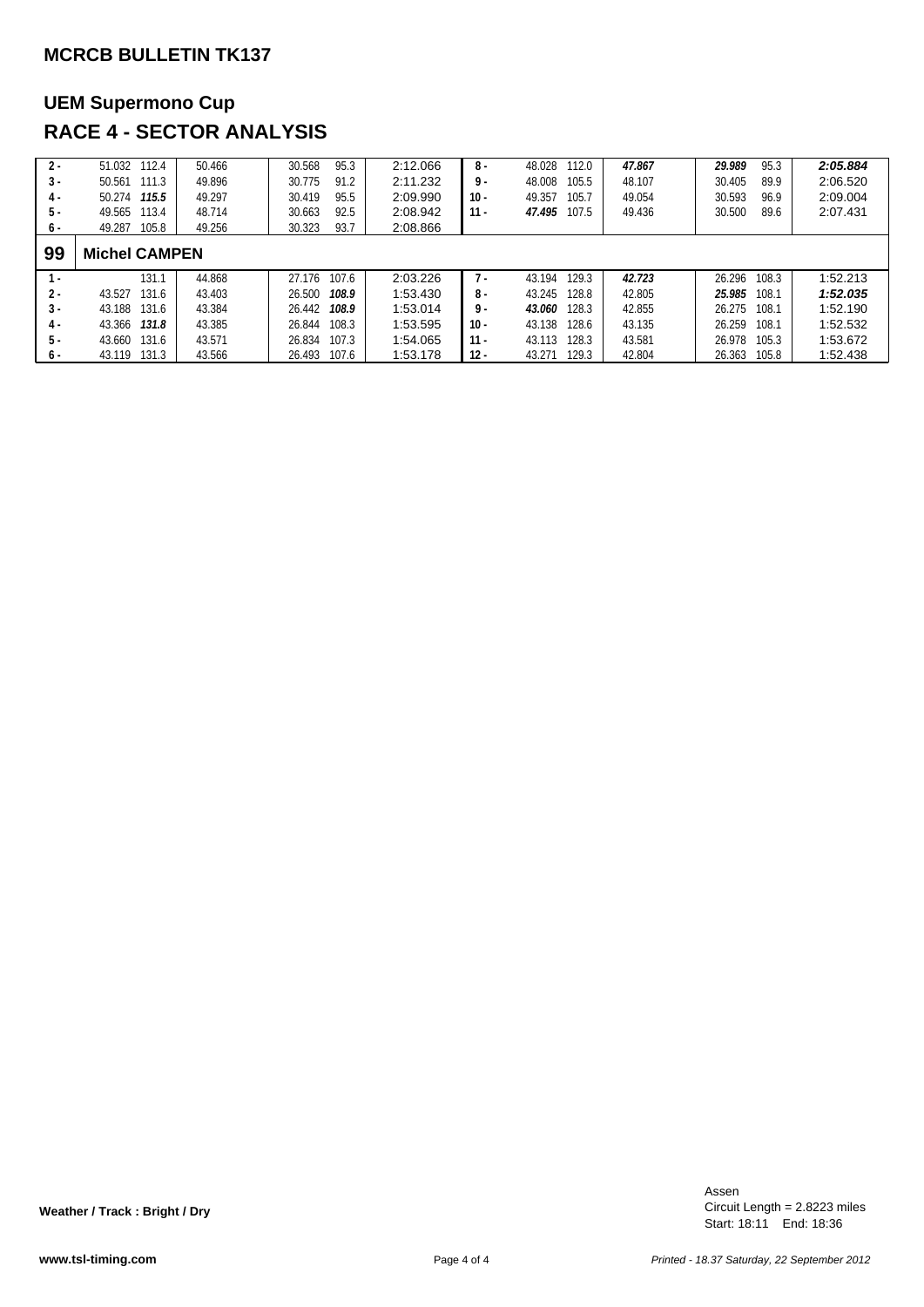## **RACE 4 - SPEED TRAPS**

|               | <b>SECTOR 1</b> |                          |            |           |             | <b>SECTOR 2</b> | <b>FINISH LINE</b> |     |                          |            |
|---------------|-----------------|--------------------------|------------|-----------|-------------|-----------------|--------------------|-----|--------------------------|------------|
| POS NO        |                 | <b>NAME</b>              | <b>MPH</b> | <b>NO</b> | <b>NAME</b> |                 | <b>MPH</b>         | NO. | <b>NAME</b>              | <b>MPH</b> |
|               | 11              | Mike VELTHUIJZEN         | 137.0      |           |             |                 |                    | 3   | <b>Josef FRAUENSCHUH</b> | 113.3      |
| 2             | 1               | Alexander VAN DIJK       | 135.8      |           |             |                 |                    | 11  | Mike VELTHUIJZEN         | 112.7      |
| $\mathcal{S}$ | 3               | <b>Josef FRAUENSCHUH</b> | 133.7      |           |             |                 |                    | 7   | <b>Manfred KEHRMANN</b>  | 111.6      |
| 4             | 7               | <b>Manfred KEHRMANN</b>  | 133.4      |           |             |                 |                    | 1   | Alexander VAN DIJK       | 111.0      |
| 5             | $\mathbf{2}$    | <b>Brian SLOOTEN</b>     | 133.2      |           |             |                 |                    | 2   | <b>Brian SLOOTEN</b>     | 111.0      |
| 6             | 6               | Allan ØSTLI              | 132.6      |           |             |                 |                    | 45  | <b>Stefan MEINERS</b>    | 110.5      |
|               | 19              | Perry GOLDSTEIN          | 132.1      |           |             |                 |                    | 6   | Allan ØSTLI              | 109.7      |
| 8             | 99              | Michel CAMPEN            | 131.8      |           |             |                 |                    | 99  | Michel CAMPEN            | 108.9      |
| 9             | 45              | <b>Stefan MEINERS</b>    | 131.3      |           |             |                 |                    | 19  | Perry GOLDSTEIN          | 108.6      |
| 10            | 21              | <b>Roy PAS</b>           | 130.3      |           |             |                 |                    | 21  | <b>Roy PAS</b>           | 107.1      |
| 11            | 18              | <b>Libor KAMENICKY</b>   | 129.6      |           |             |                 |                    | 18  | <b>Libor KAMENICKY</b>   | 106.8      |
| 12            | 36              | Jeffrey VERMEULEN        | 128.8      |           |             |                 |                    | 89  | David LEGALLE            | 106.8      |
| 73            | 14              | Johannes KEHRER          | 124.7      |           |             |                 |                    | 36  | <b>Jeffrey VERMEULEN</b> | 106.3      |
| 14            | 13              | <b>Martin KAMENICKY</b>  | 124.3      |           |             |                 |                    | 24  | Alexander MICHEL         | 105.8      |
| 15            | 30              | <b>Bob DE BOER</b>       | 124.3      |           |             |                 |                    | 13  | Martin KAMENICKY         | 104.8      |
| 16            | 89              | David LEGALLE            | 124.0      |           |             |                 |                    | 14  | Johannes KEHRER          | 104.6      |
| 17            | 24              | Alexander MICHEL         | 123.6      |           |             |                 |                    | 30  | <b>Bob DE BOER</b>       | 104.3      |
| 18            | 42              | James HOBSON             | 123.1      |           |             |                 |                    | 42  | James HOBSON             | 103.8      |
| 19            | 38              | <b>Jan PAVLICEK</b>      | 122.9      |           |             |                 |                    | 37  | <b>Lutz PFEIFER</b>      | 103.1      |
| 20            | 33              | Niels GERRITSEN          | 121.6      |           |             |                 |                    | 38  | Jan PAVLICEK             | 102.0      |
| 21            | 37              | Lutz PFEIFER             | 121.6      |           |             |                 |                    | 32  | Josef SVOBODA            | 100.1      |
| 22            | 32              | Josef SVOBODA            | 119.6      |           |             |                 |                    | 40  | Mario WILHELM            | 98.8       |
| 23            | 40              | Mario WILHELM            | 115.9      |           |             |                 |                    | 96  | Frank SCHOUREN           | 97.1       |
| 24            | 96              | Frank SCHOUREN           | 115.5      |           |             |                 |                    | 33  | Niels GERRITSEN          | 95.1       |
| 25            | 63              | Kai-Uwe LOHRENGEL        | 107.7      |           |             |                 |                    | 63  | Kai-Uwe LOHRENGEL        | 89.2       |